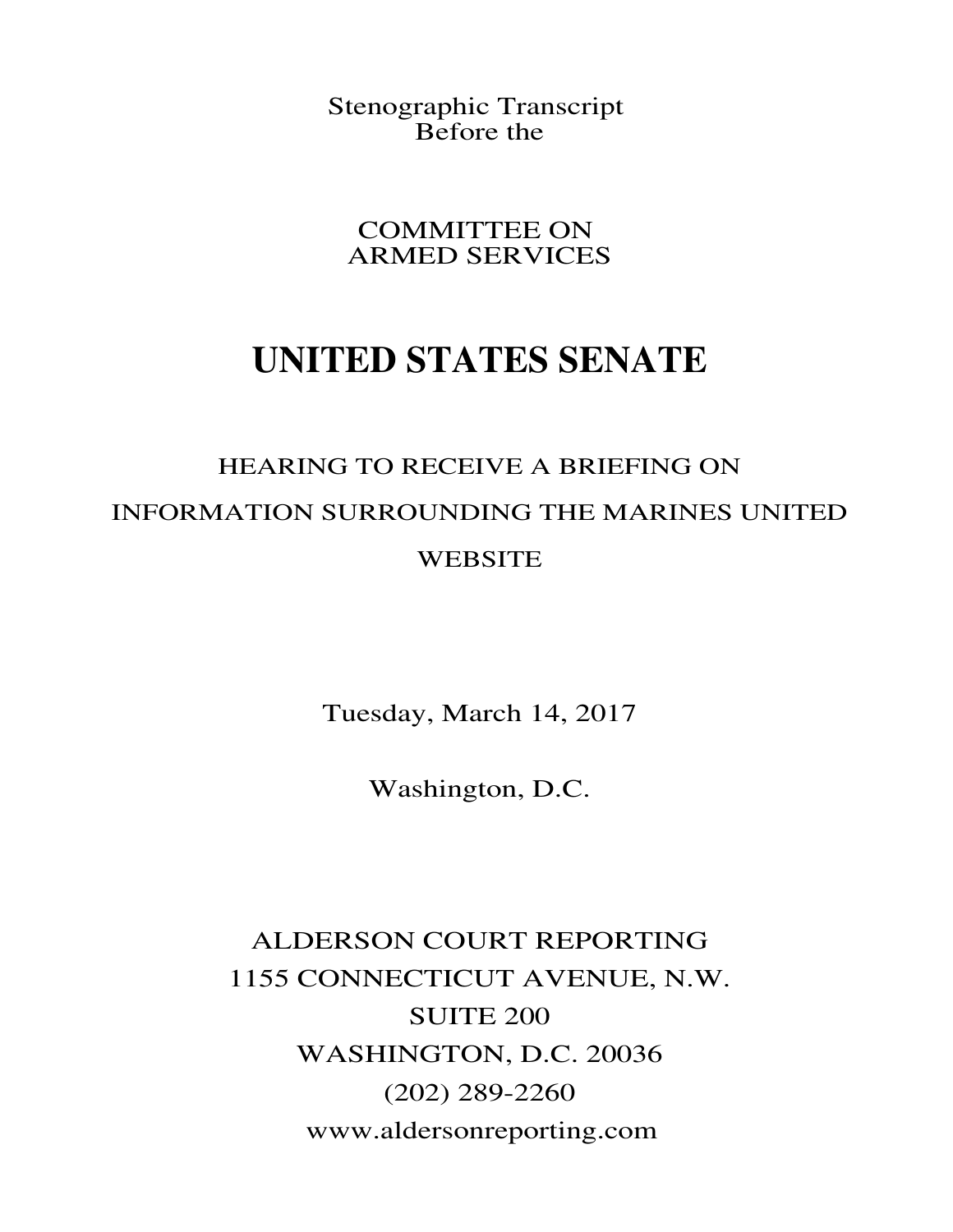| $\mathbf 1$   | HEARING TO RECEIVE A BRIEFING ON                             |  |  |
|---------------|--------------------------------------------------------------|--|--|
| $\mathbf{2}$  | INFORMATION SURROUNDING THE MARINES UNITED WEBSITE           |  |  |
| 3             |                                                              |  |  |
| 4             | Tuesday, March 14, 2017                                      |  |  |
| 5             |                                                              |  |  |
| 6             | U.S. Senate                                                  |  |  |
| 7             | Committee on Armed Services                                  |  |  |
| $\,8\,$       | Washington, D.C.                                             |  |  |
| $\mathcal{G}$ |                                                              |  |  |
| 10            | The committee met, pursuant to notice, at 10:00 a.m. in      |  |  |
| 11            | Room SD-G50, Dirksen Senate Office Building, Hon. John       |  |  |
| 12            | McCain, chairman of the committee, presiding.                |  |  |
| 13            | Committee Members Present: Senators McCain                   |  |  |
| 14            | [presiding], Inhofe, Wicker, Fischer, Cotton, Rounds, Ernst, |  |  |
| 15            | Tillis, Sullivan, Graham, Cruz, Sasse, Strange, Reed,        |  |  |
| 16            | McCaskill, Shaheen, Gillibrand, Blumenthal, Donnelly,        |  |  |
| 17            | Hirono, Kaine, King, Heinrich, Warren, and Peters.           |  |  |
| 18            |                                                              |  |  |
| 19            |                                                              |  |  |
| 20            |                                                              |  |  |
| 21            |                                                              |  |  |
| 22            |                                                              |  |  |
| 23            |                                                              |  |  |
| 24            |                                                              |  |  |
| 25            |                                                              |  |  |

 $\bar{\beta}$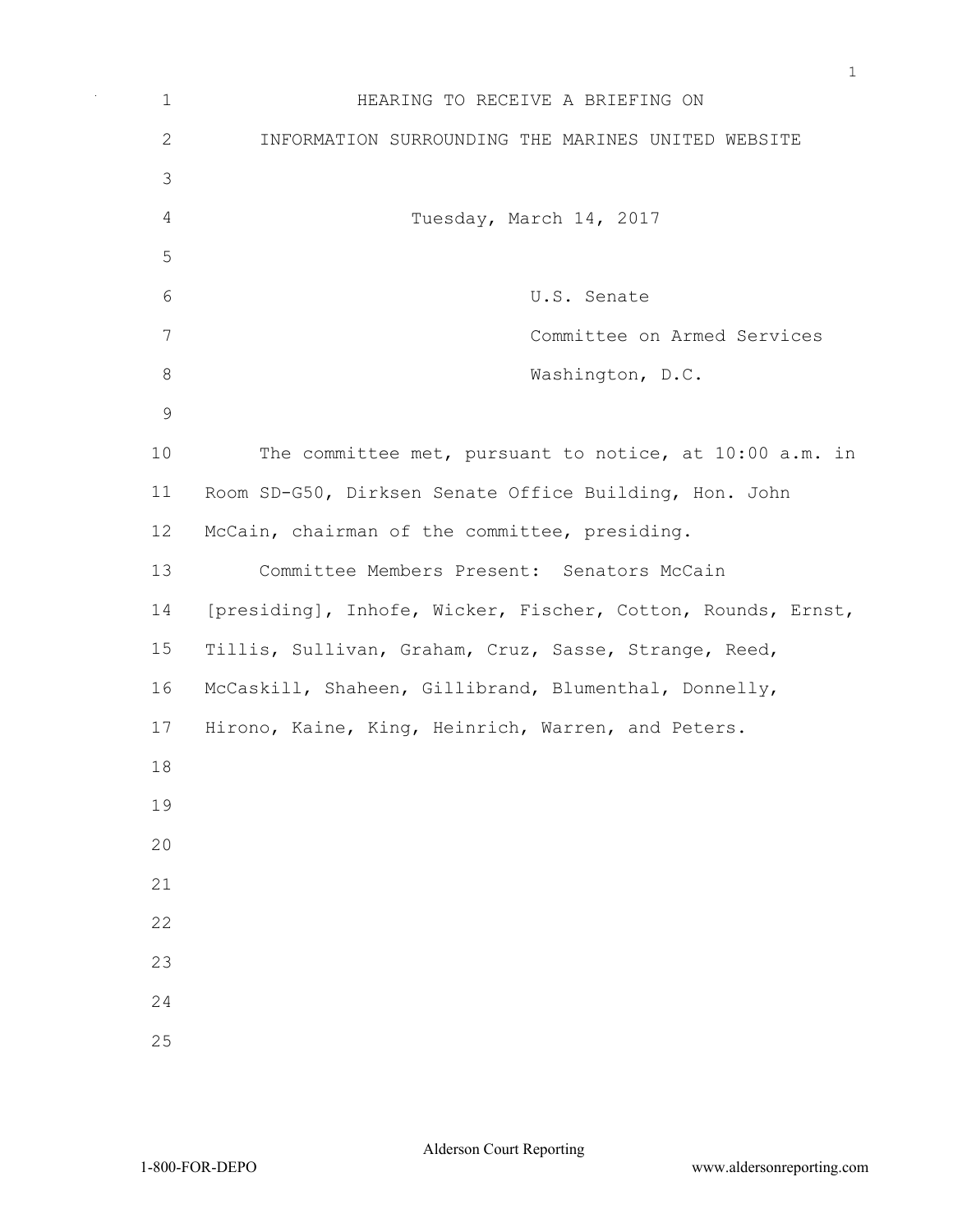OPENING STATEMENT OF HON. JOHN McCAIN, U.S. SENATOR FROM ARIZONA

Chairman McCain: Well, good morning.

 The Senate Armed Services Committee meets this morning to receive testimony on information surrounding the unfortunate matter of the Marines United Facebook group.

 I want to thank each of our witnesses for appearing before the committee this morning: Acting Secretary of the Navy Sean Stackley; General Robert Neller, Commandant of the Marine Corps; and Sergeant Major of the Marine Corps Ronald Green. Sergeant Major, good morning and thank you for coming and thank you for your appearance here.

 The committee is saddened and disturbed by allegations that female marines have been subjected to online harassment and abuse, including denigrating comments and nonconsensual sharing of images apparently in some cases by fellow marines. Our witnesses are here to inform us about these allegations and what is being done to address the impact on the service, especially those marines who have been victimized.

 All who love the Marine Corps are embarrassed and outraged by these allegations, none more so than our witnesses today. General Neller, since these allegations were made, you have been unequivocal in communicating to the men and women you lead that behavior like this is

Alderson Court Reporting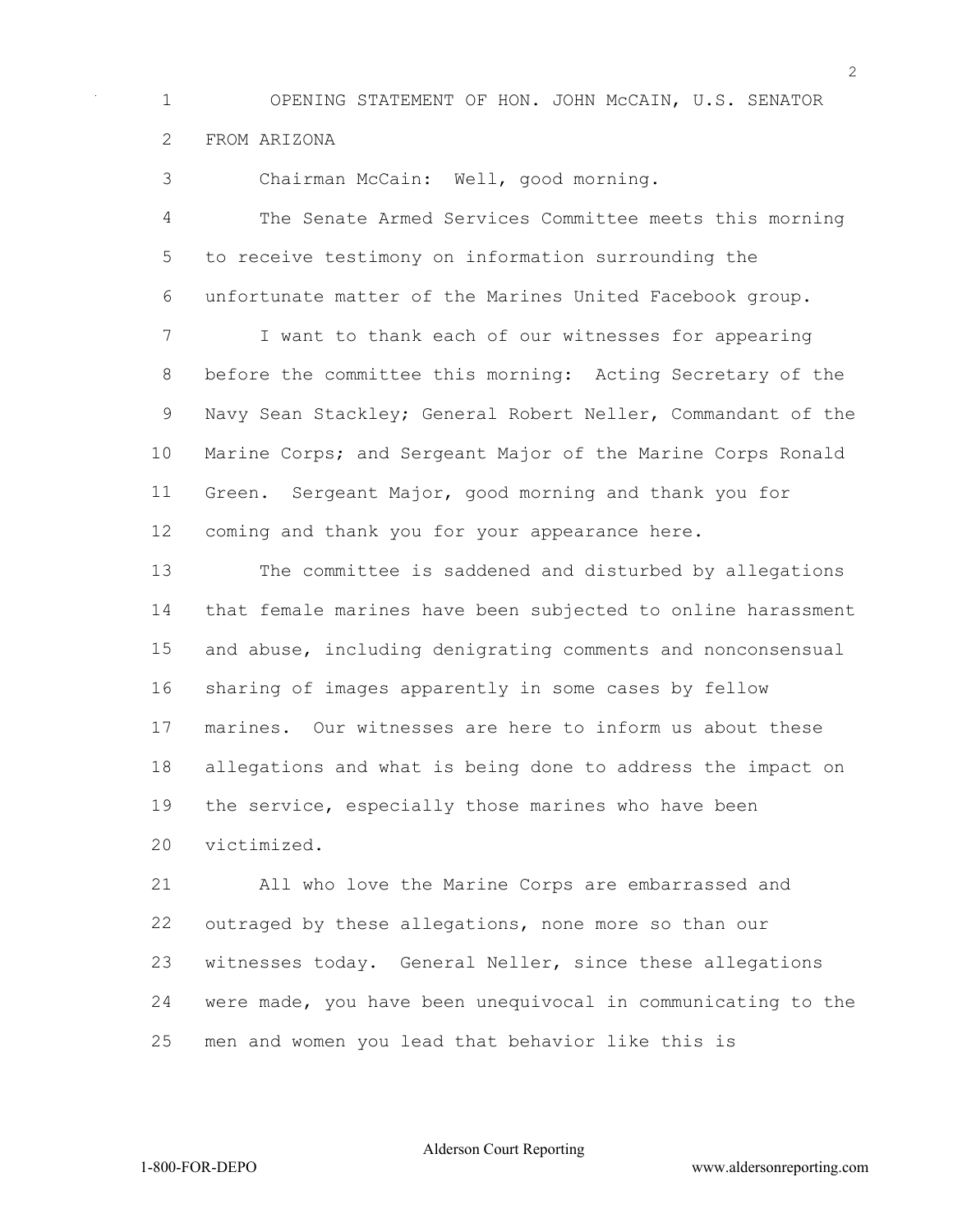unacceptable and fundamentally opposed to the values of the Marine Corps.

 I want to reemphasize the Commandant's message to marines last week. The members of this committee share your hope that marines who have been victims of harassment and abuse will report that conduct to their chain of command, chaplain, or victim leader counsel. It is our expectation 8 that Marine officers and leaders will support those victims, protect them from reprisal, and do all in their power to prevent abuse of any marine.

 At this time, we do not know how many marines were involved in these allegations of harassment and abuse or what motivated those who were to engage in such disgraceful and unprofessional behavior. We do not know the origin of images of female marines on the Marines United Facebook group, some of which may have been taken or shared without their consent. And we do not know how many marines may have been targeted.

 This committee expects the Department of the Navy and its senior Marine Corps leaders to provide updates on the investigation into these issues when appropriate, as well as keep the committee apprised of any corrective action the Marine Corps may take concerning policies, procedures, and the education and training of marines. We realize that much of this information may be law enforcement sensitive due to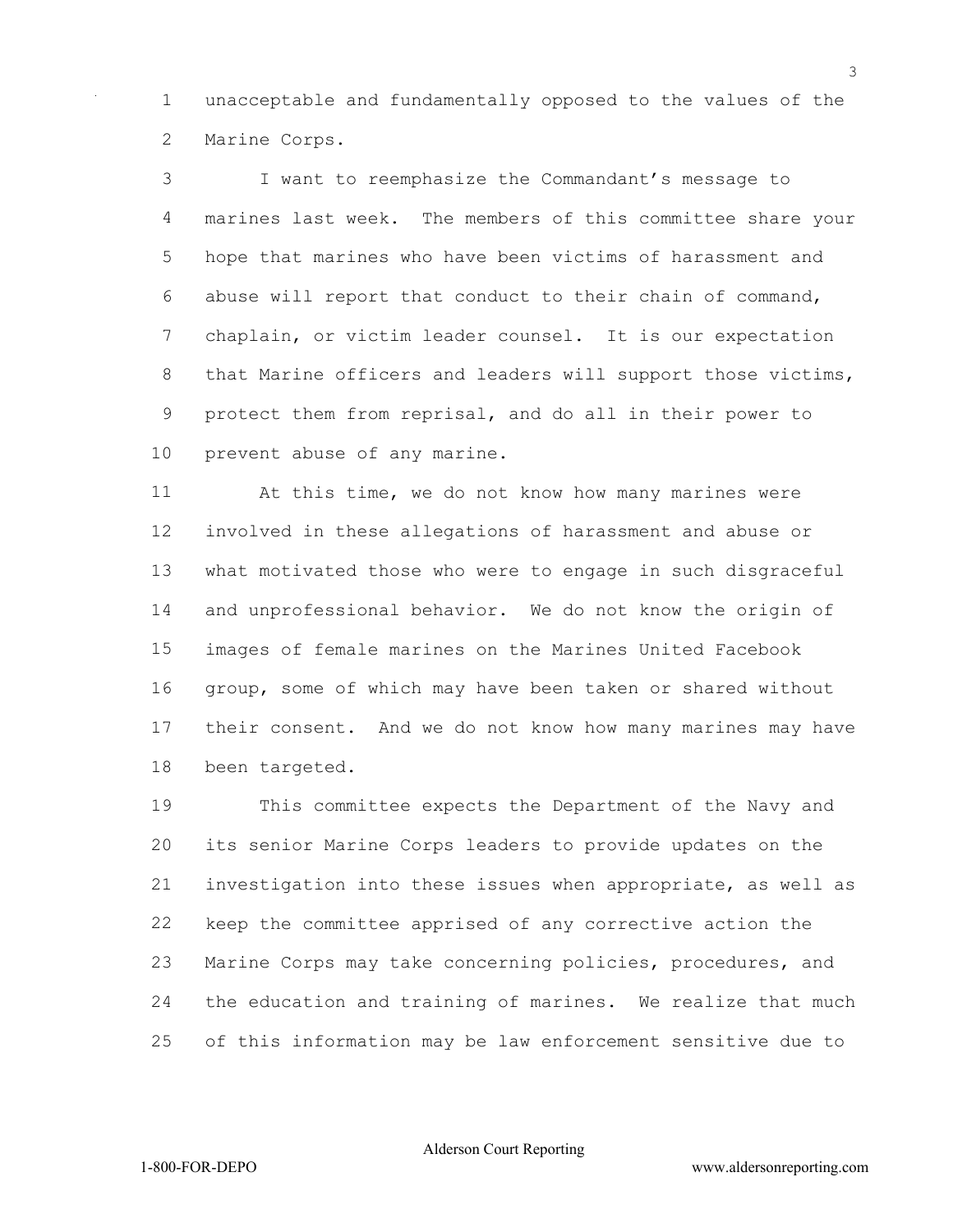ongoing criminal investigations. For that reason,

 immediately following this open hearing, the committee will proceed to a closed door session to hear from our witnesses on these sensitive matters.

 While there may be much that we still have to learn, there is much that we know already. We know that the actions of those marines involved in Marines United do not 8 reflect the culture and values of their service, not only honor, courage, and commitment, but also mutual respect for all of their fellow human beings, values that are upheld and lived each day by the overwhelming majority of marines. That is why Americans are proud of our Marine Corps because the conduct of most marines is deserving of our praise and respect.

 We also know the challenges we see in our military often reflect similar challenges confronting broader society. In this case, we are all confronting the unique challenges posed by the advent and proliferation of social media which, like any technology, is an enabler, an enabler of incredibly good and decent things, but also dark and troubling things. The same technology that allows one group of marines to create a support group to help their battle buddies struggling with post-traumatic stress can be used by another group to humiliate and demean their fellow female comrades.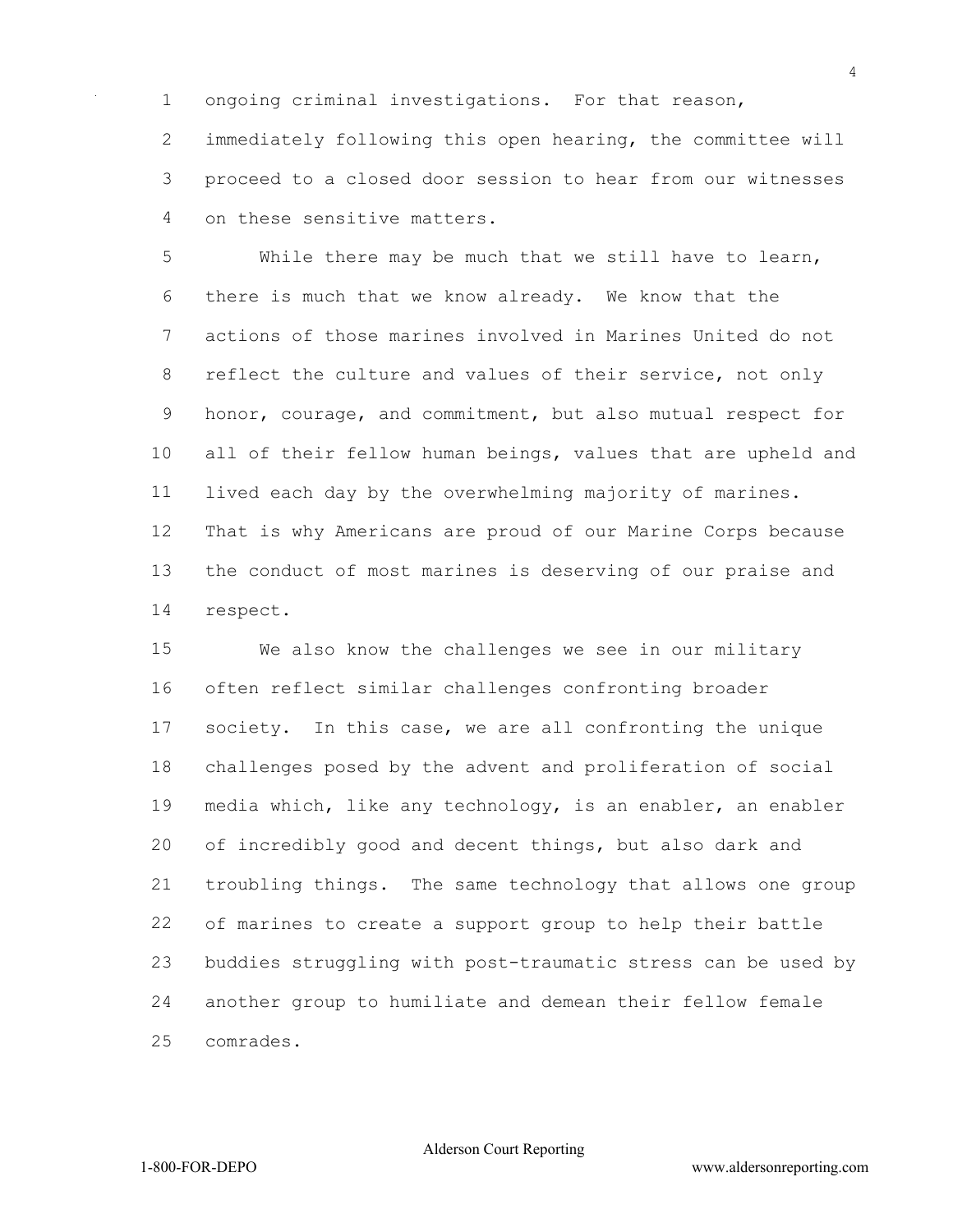At the same time, we know that those who serve in the profession of arms must be held to a higher standard. They would not want it any other way. We know that the Marine Corps cannot fight and win the Nation's wars if marines do not respect and trust one another. This is not just a matter of good personal conduct. It is a matter of military effectiveness.

 That is why any marine who disrespects a fellow marine dishonors the values of the Marine Corps and harms its mission to defend the Nation. This kind of behavior is unacceptable for any marine or any member of the United States Armed Forces. And the actions of our civilian and military leadership, not just in response to these allegations, but at all times, must demonstrate that such misconduct will not be excused or tolerated.

 Finally, as members of the committee are aware, these allegations surrounding Marines United are currently under investigation by the Naval Criminal Investigative Service. Therefore, I encourage members of the committee to please reserve any questions that may be law enforcement sensitive for the closed session to follow. I do not want this committee's proceedings to be construed in any way that might interfere with the swift delivery of justice to those individuals that may have engaged in criminal behavior. Once again, I thank the witnesses for appearing before

Alderson Court Reporting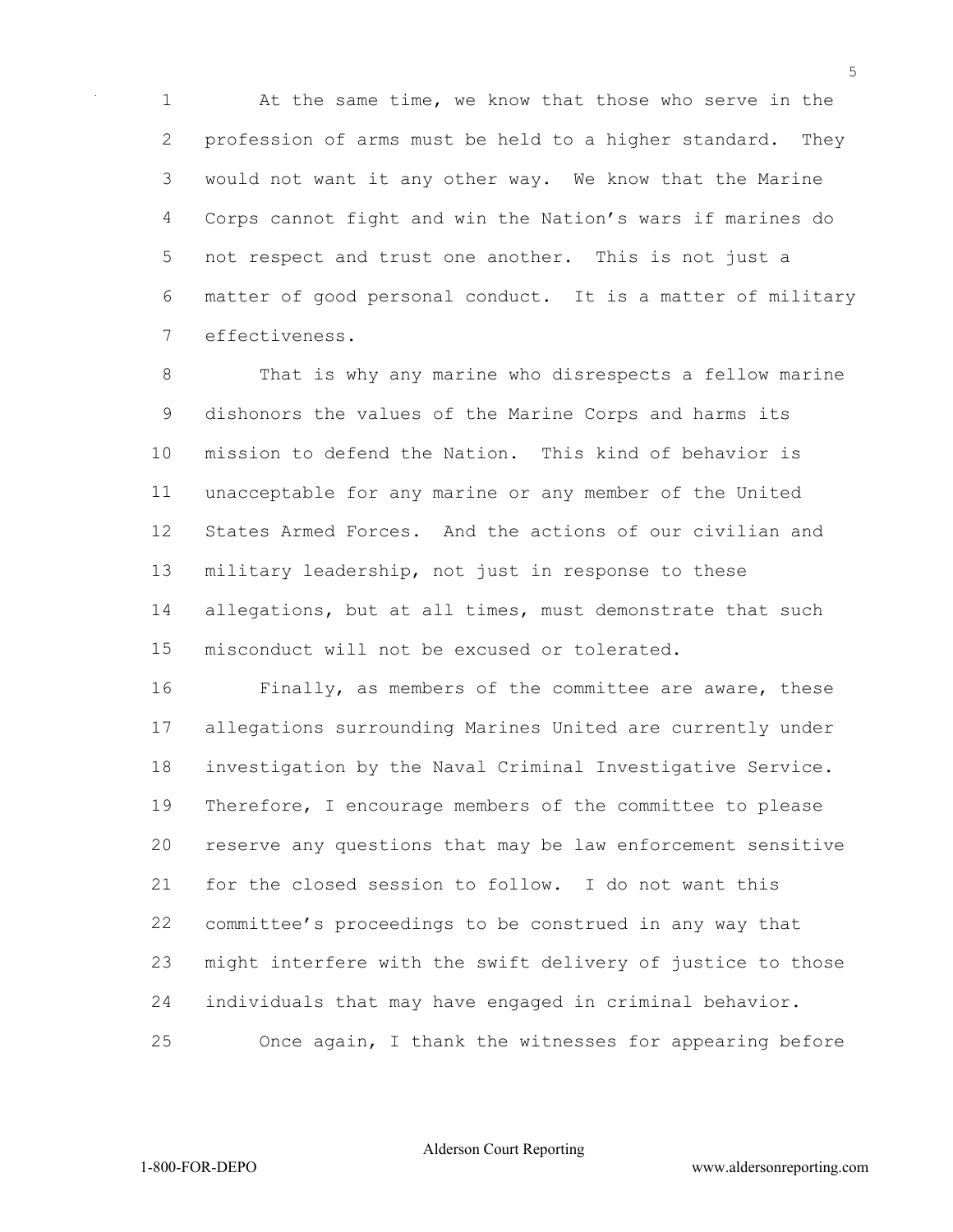- 
- 
- 
- 
- 
- 
- 
- 
- 
- 
- 
- 
-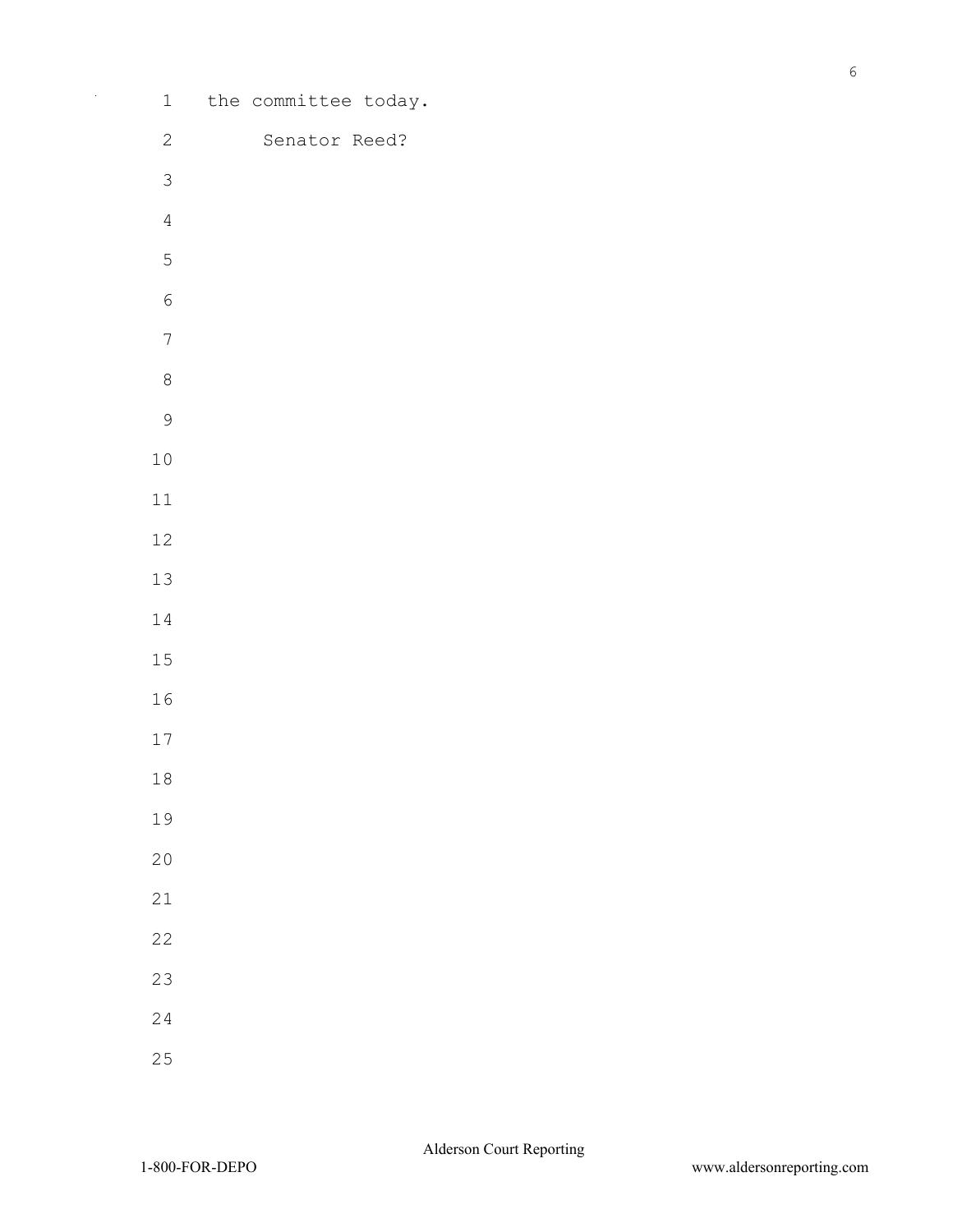STATEMENT OF HON. JACK REED, U.S. SENATOR FROM RHODE ISLAND

 Senator Reed: Well, thank you very much, Mr. Chairman, for holding this very important session to give the Marine Corps the opportunity to give an initial briefing on what they know and what they do not know about reports of abhorrent behavior by some of our marines using the Marines United website. It is unusual for the committee to receive a briefing like this one on an ongoing criminal investigation, but this issue is so important that it warrants this kind of attention. However, we must take care to ensure that we do not put the Commandant of the Marine Corps in the position of making statements that later could be alleged as exercising unlawful command influence and therefore disrupting the criminal investigation.

 The nonconsensual posting of explicit photos of female marines on a public website is repugnant and just plain wrong and inexcusable. All of us who have had the privilege of serving in uniform know the value of a cohesive unit where all members of the unit looked out for each other and took care of each other. I can only imagine the harm that this type of behavior can have on morale and unit cohesion. Our service members must have confidence that their fellow service members always have their back. There simply is no room for behavior that humiliates and degrades a fellow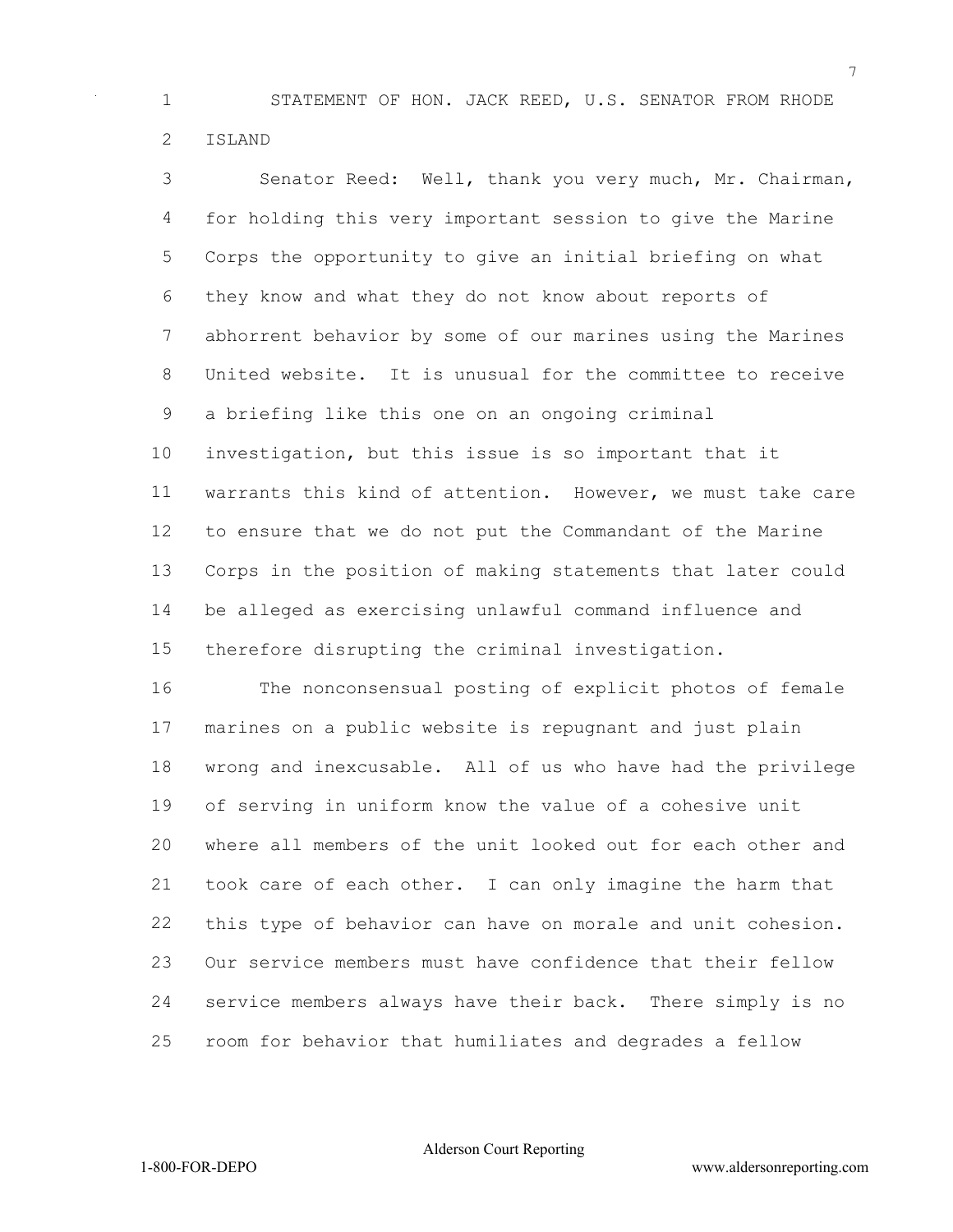service member.

 In my view, the Marine Corps must and will attack this problem with the vigor that the Marine Corps has demonstrated time and time again. It should begin with a good, thorough investigation to establish provable facts that can be used to hold offenders accountable for criminal conduct. I will be anxious to hear whether the NCIS has the resources and expertise to fully and completely investigate this matter. If they do not, we need to help them get those resources and that expertise. Once the investigation is complete, commanders will have the task of taking appropriate action based on the findings of the investigation.

 Aside from the immediate issue of marine misconduct on the Marines United website, the Marine Corps must also address the culture that allowed or facilitated that misconduct. I will be interested in hearing about actions the Marine Corps will take to improve the culture, especially in a Marine Corps that is in the process of fully integrating female marines into its ranks. With that, Mr. Chairman, I look forward to our briefings, both the open and closed sessions. Thank you. Chairman McCain: Thank you.

 We will begin with you, Secretary Stackley. Welcome. 

Alderson Court Reporting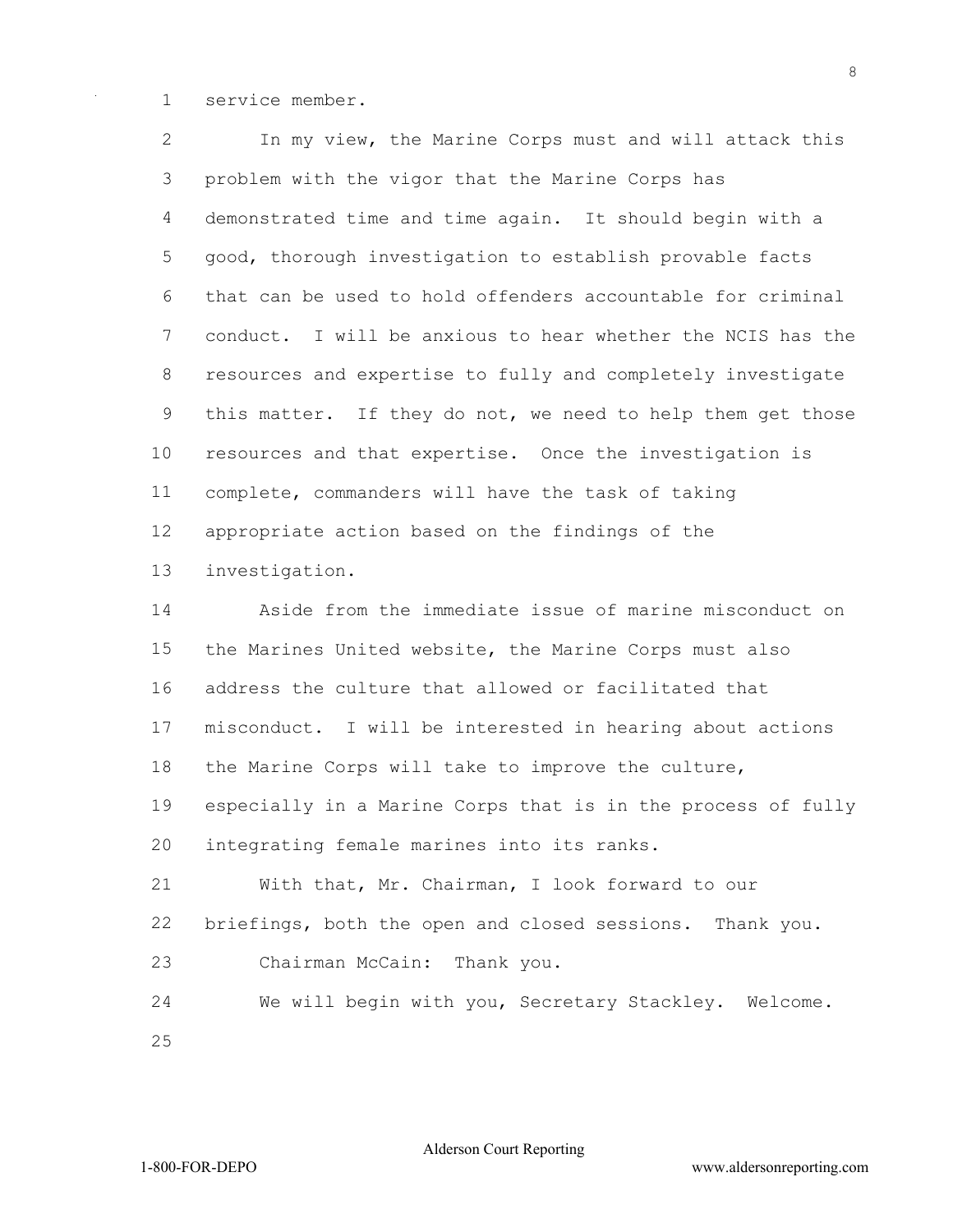STATEMENT OF HON. SEAN J. STACKLEY, ACTING SECRETARY OF THE NAVY

 Mr. Stackley: Chairman McCain, Ranking Member Reed, members of the Armed Services Committee, thank you for this hearing.

 Discovery and investigation these past several weeks into the toxic, predatory behavior harbored by the website, Marines United, has uncovered a grievous breakdown of good order and discipline, a violation of our core values, and what amounts to an insider threat. Some unknown number of marines or former marines, when denigrating their fellow marines, undermined the very honor and integrity and unit cohesion that has long underpinned the strength of the Corps.

 Marines United is a bell ringer. Beyond the emotions that surround this issue, anger, revulsion, frustration, we are committed, dedicated to fixing this issue and our immediate actions are threefold.

 First, we must take care of those marines who have been victimized by this behavior, counseling, legal services, and beyond in strict confidence inside and outside the chain of command. Every resource will be made available to those seeking support.

 We are prosecuting the matter of Marines United to the full extent of our abilities, and we will hold accountable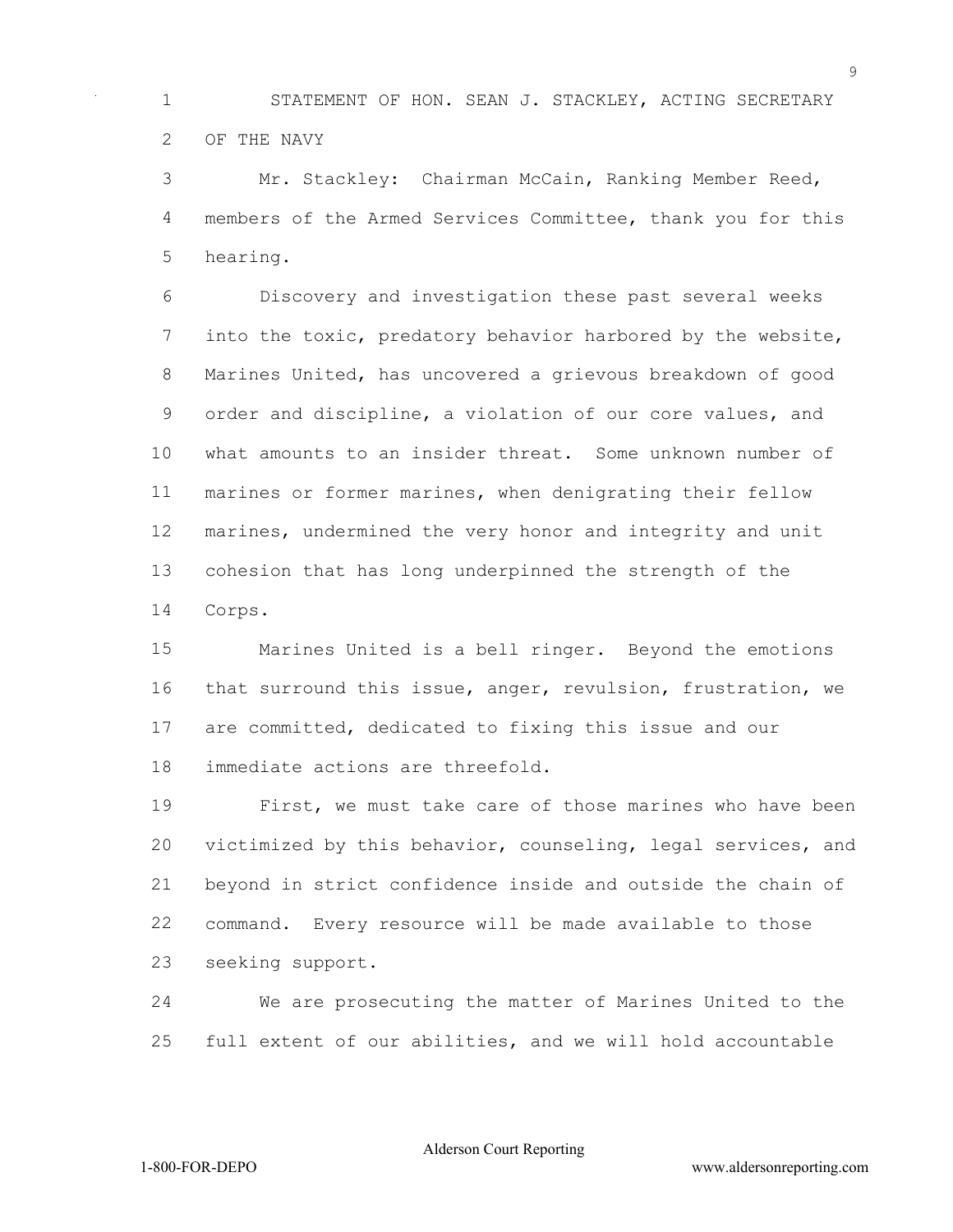those who have violated the standards, going by law, by 2 policy, by code. Of the 30,000 members reported to be on Marines United, we do not know how many are, in fact, active duty marines, much less how many in fact participated in this denigrating affair. Getting to the facts will take time, but the Navy Criminal Investigative Service is working every lead, every path available to overcome the challenges we are running into posed by nameless, faceless predators and cyber bullying on social media.

 Perhaps most importantly, we will get at the root underlying issues in order to eradicate this cancer. The task force formed by the Commandant is central to this effort which today involves senior officers and enlisted. We will expand to include the expertise called upon by this problem and in the long run will involve commitment of every tier of leadership within the Marine Corps. This, again, will be a long road, but we are on the road for good and we will share with the committee our efforts, our course, our progress on that course as we move forward.

 Every young man and woman who takes the oath to support and defend our Constitution, who puts on the uniform and puts their life on the line to defend our way of life here at home is owed utmost trust and respect by every American. Any breach of that trust and respect within the very ranks 25 of the services themselves must be dealt with immediately,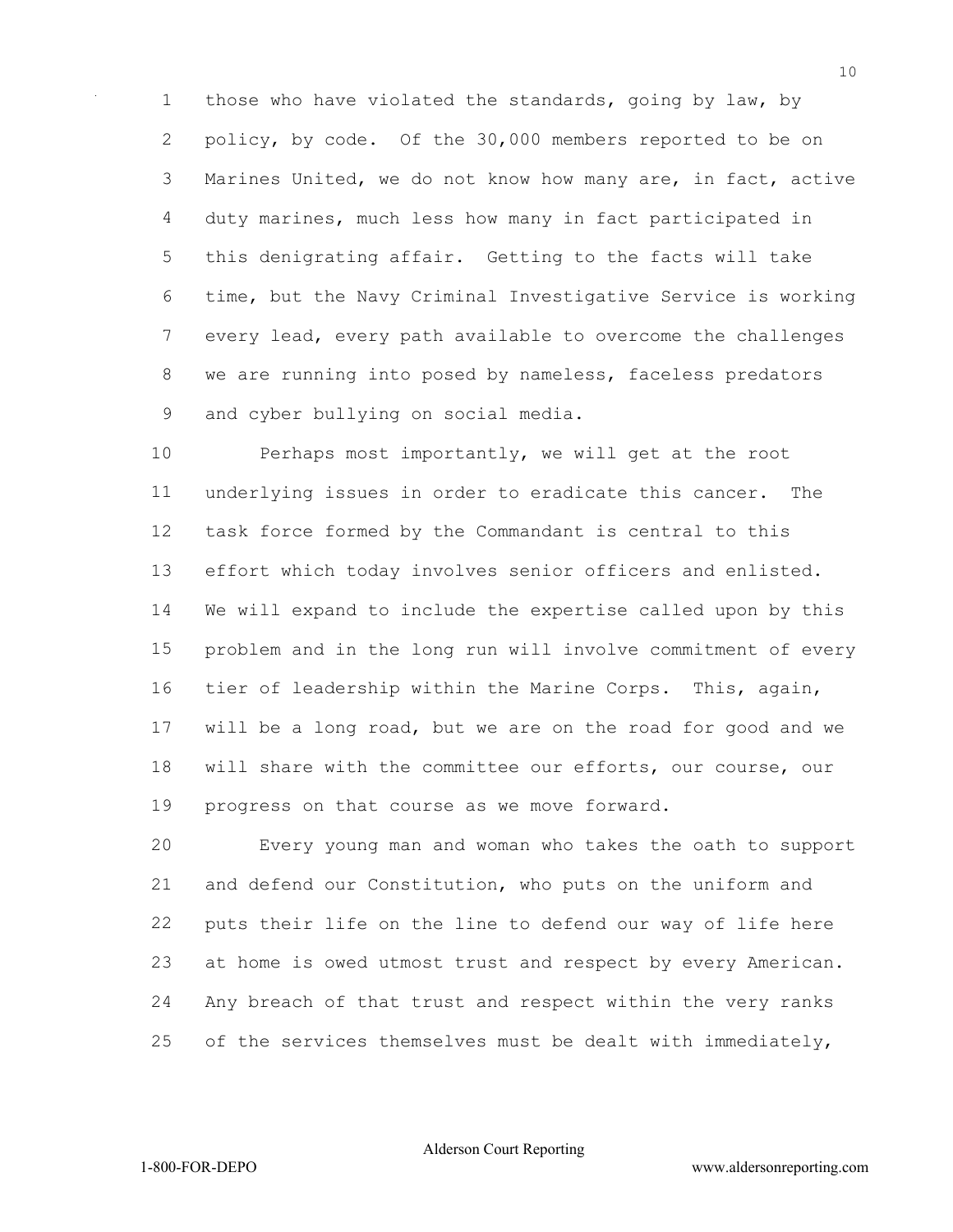| $\mathbf 1$  | decisively, unceasingly before, like a cancer, it steals  |
|--------------|-----------------------------------------------------------|
| $\mathbf{2}$ | from us our strength, our spirit, our honor. We will be   |
| 3            | immediate, decisive, and unceasing in fixing this problem |
| 4            | and in defeating this attack on our core values.          |
| 5            | Thank you, Mr. Chairman. I look forward to addressing     |
| 6            | your questions.                                           |
| 7            | [The prepared statement of Mr. Stackley follows:]         |
| $\,8\,$      | [COMMITTEE INSERT]                                        |
| $\mathsf 9$  |                                                           |
| 10           |                                                           |
| 11           |                                                           |
| 12           |                                                           |
| 13           |                                                           |
| 14           |                                                           |
| 15           |                                                           |
| 16           |                                                           |
| 17           |                                                           |
| 18           |                                                           |
| 19           |                                                           |
| 20           |                                                           |
| 21           |                                                           |
| 22           |                                                           |
| 23           |                                                           |
| 24           |                                                           |
| 25           |                                                           |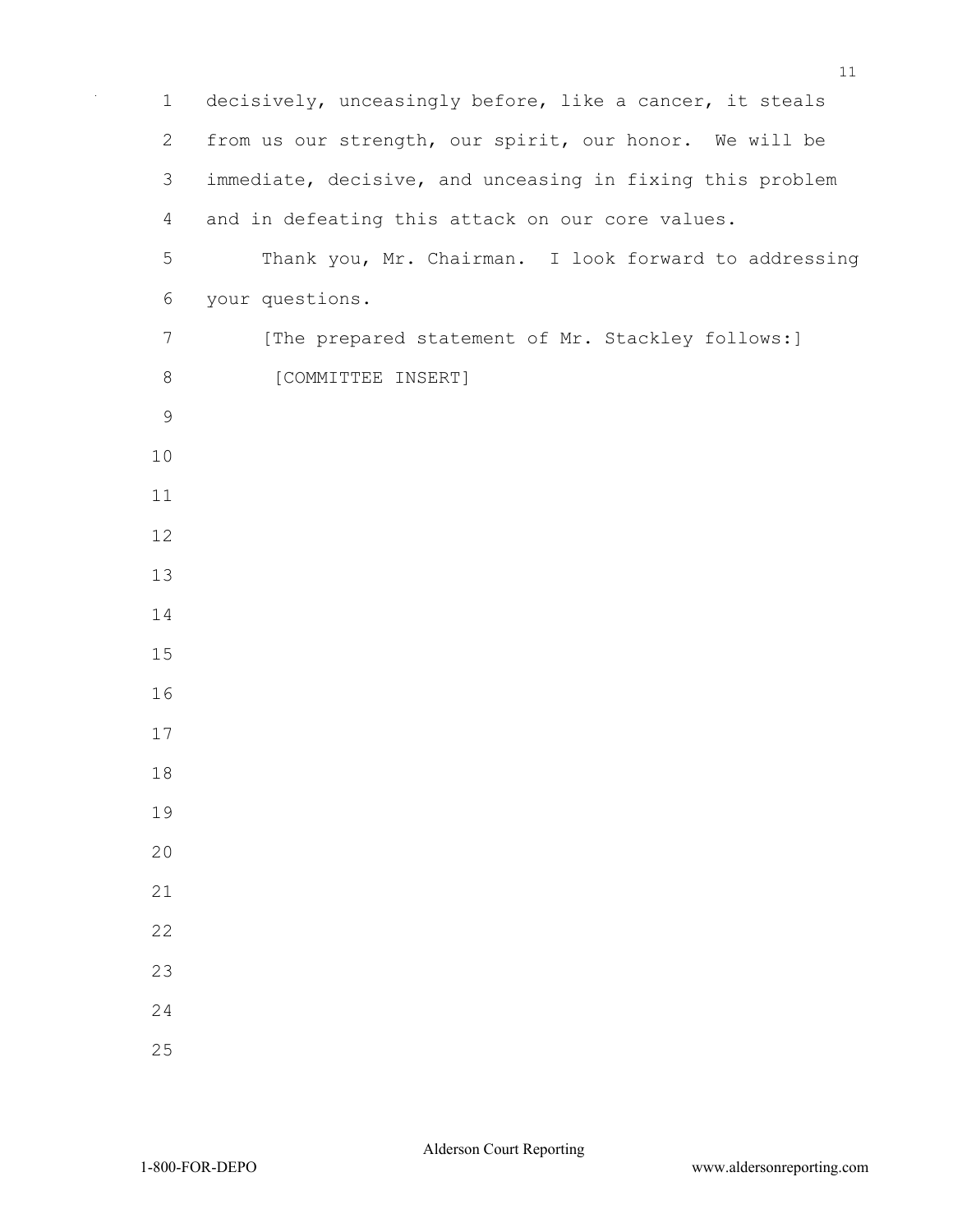| $\mathbf 1$    | Chairman McCain: Thank you. |  |
|----------------|-----------------------------|--|
| $\mathbf{2}$   | General Neller?             |  |
| $\mathfrak{Z}$ |                             |  |
| $\sqrt{4}$     |                             |  |
| $\mathsf S$    |                             |  |
| $\sqrt{6}$     |                             |  |
| $\overline{7}$ |                             |  |
| $\,8\,$        |                             |  |
| $\mathcal{G}$  |                             |  |
| 10             |                             |  |
| 11             |                             |  |
| 12             |                             |  |
| 13             |                             |  |
| 14             |                             |  |
| 15             |                             |  |
| 16             |                             |  |
| 17             |                             |  |
| $1\,8$         |                             |  |
| 19             |                             |  |
| 20             |                             |  |
| 21             |                             |  |
| 22             |                             |  |
| 23             |                             |  |
| 24             |                             |  |
| 25             |                             |  |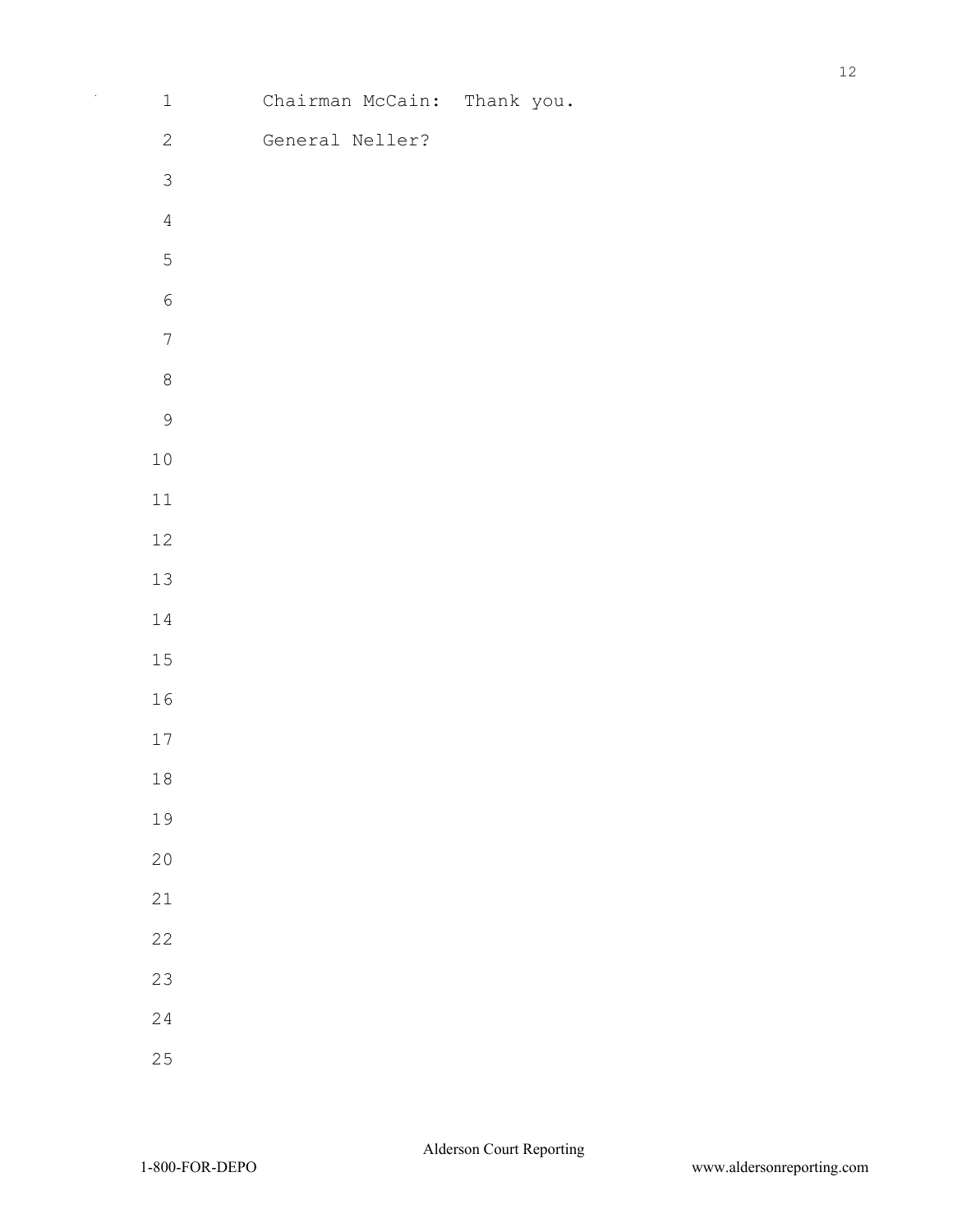STATEMENT OF GENERAL ROBERT B. NELLER, USMC, COMMANDANT OF THE UNITED STATES MARINE CORPS

 General Neller: Chairman McCain, Ranking Member Reed, Senators of the committee, normally I appear before this committee to take an opportunity to tell you about the extraordinary actions and things that your marines are doing at home and around the globe. Today, however, is different. I am here to discuss the details of some truly disturbing and unacceptable actions that have allegedly been committed on social media primarily against the women of our Marine Corps.

 The recent release of information first uncovered by a combat-wounded marine reporter about the online posting of explicit and lewd pictures and even more troubling derogatory, demeaning, and in some cases sexually violent comments about female marines are why we are here and what we are going to talk about. Such actions pervert our culture and bring me here.

 As I am sure you did, I received this recent news regarding actions on the Marines United Facebook site with a mixture of emotions: disappointment, shock, anger, disgust, and outrage. The Marine Corps I have served for over 40 years has a problem and we intend to fix it.

 I struggle with labeling the problem we face. Some say we have a problem with our culture. Some say it is an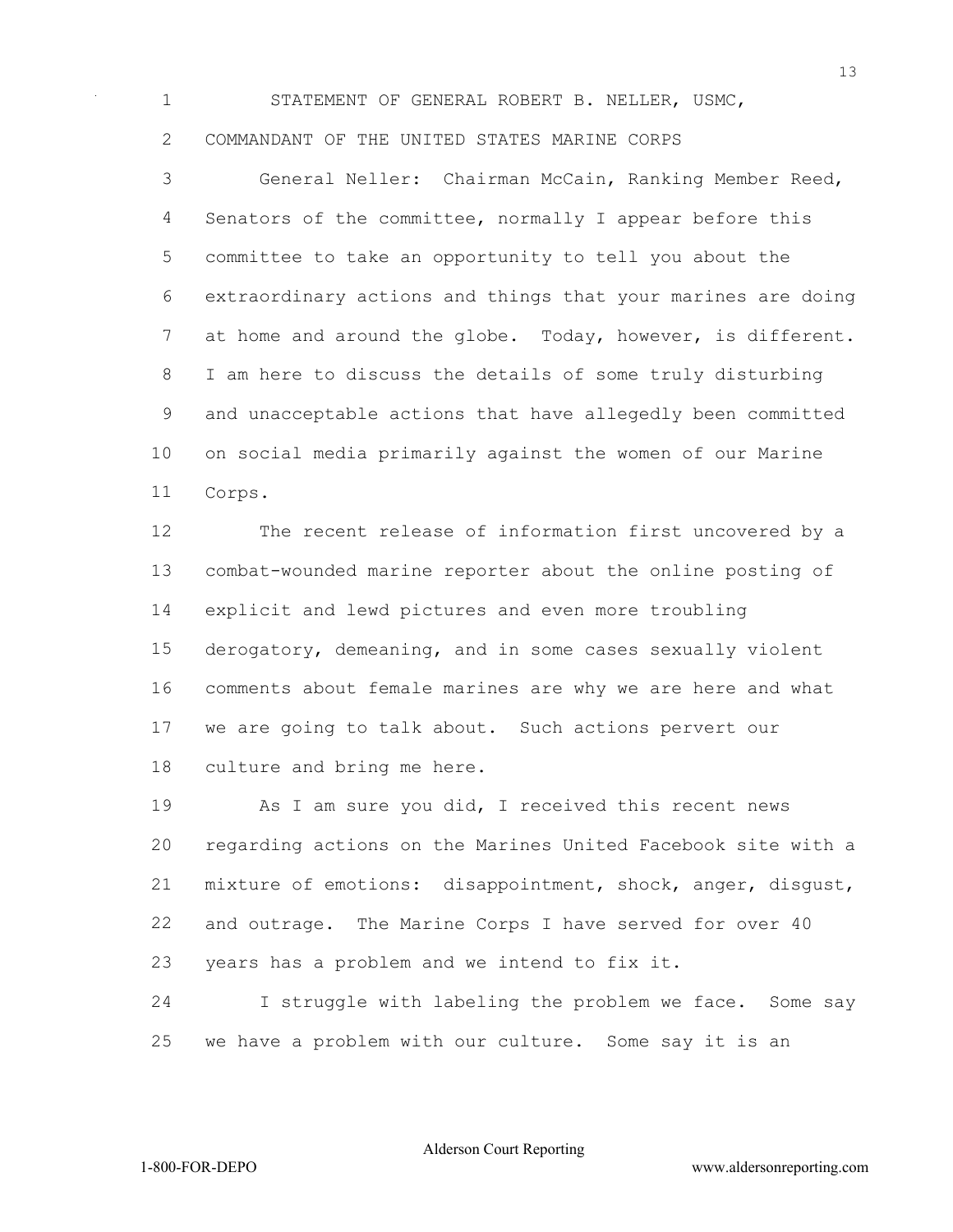insider threat. My natural inclination is to resist this because I believe in my heart the Marine Corps culture is based on our core values of honor, courage, and commitment. It represents who we are. The online behavior of some 5 individuals, whether they are currently serving marines, former marines, or others who simply wandered in, have attacked our Marine Corps values, our ethos.

 We draw our strength from the team. Everything we do in training from day one is focused on the team and not the individual. But some seem to have forgotten that every member of our team is an equal and a valued member of our Corps. Every marine has a role to play. Every marine who earns our title commands the respect of their fellow marines.

 We proudly advertise the transformation that occurs at recruit training and officer candidate school, first by the methods by which we recruit, train, and transform young men and women from citizens to marines, but the transformation is not perfect in all cases. Some marines can lose their way and disregard or fail to comprehend our ethos. At every level of leadership, we must do a better job of sustaining this transformation and eliminating any behavior that targets any individual as less than a teammate or a fellow marine. We must attack any behavior that has a corrosive effect on good order and discipline of our Corps.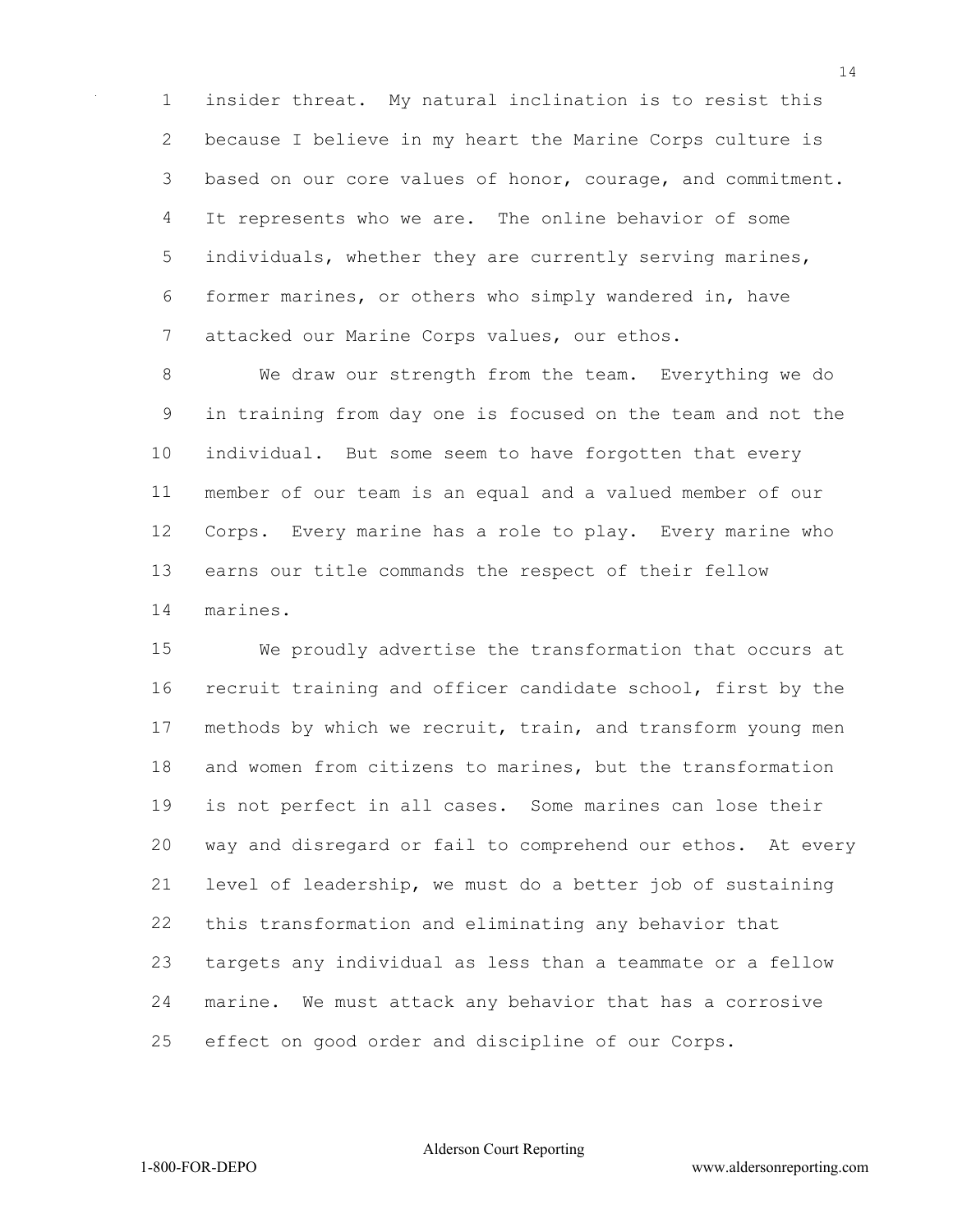I came in the Marine Corps with the problems of the 1970s shortly after Vietnam. Drug use and race relations were tearing us apart. Some of you were there then and you remember this. Our Commandant at the time, General Lewis Wilson, took a firm stance to get our Corps back to true north. He improved our recruiting standards and made it his personal mission to address those who cannot or do not want to measure up to our standards needed to find another place to perform.

10 I believe we face a similar situation today. The vast majority of marines, past and present, are American citizens who are good and decent people. They are as upset by the behavior represented on Marines United as you and I. And I am calling on all marines to take a stand against this destructive conduct, to take a stand and support and respect every marine, to demonstrate to the American people who we 17 really are, that we embody our ethos of honor, courage, and commitment.

 When any Marine unit goes into action, there are never bystanders. We all have a role to play. We are all to be fully committed to the mission. The same is true in garrison and the barracks back here at home. There can be no bystanders. We must all be engaged as teammates. Every marine has a role to play to ensure that our team remains strong.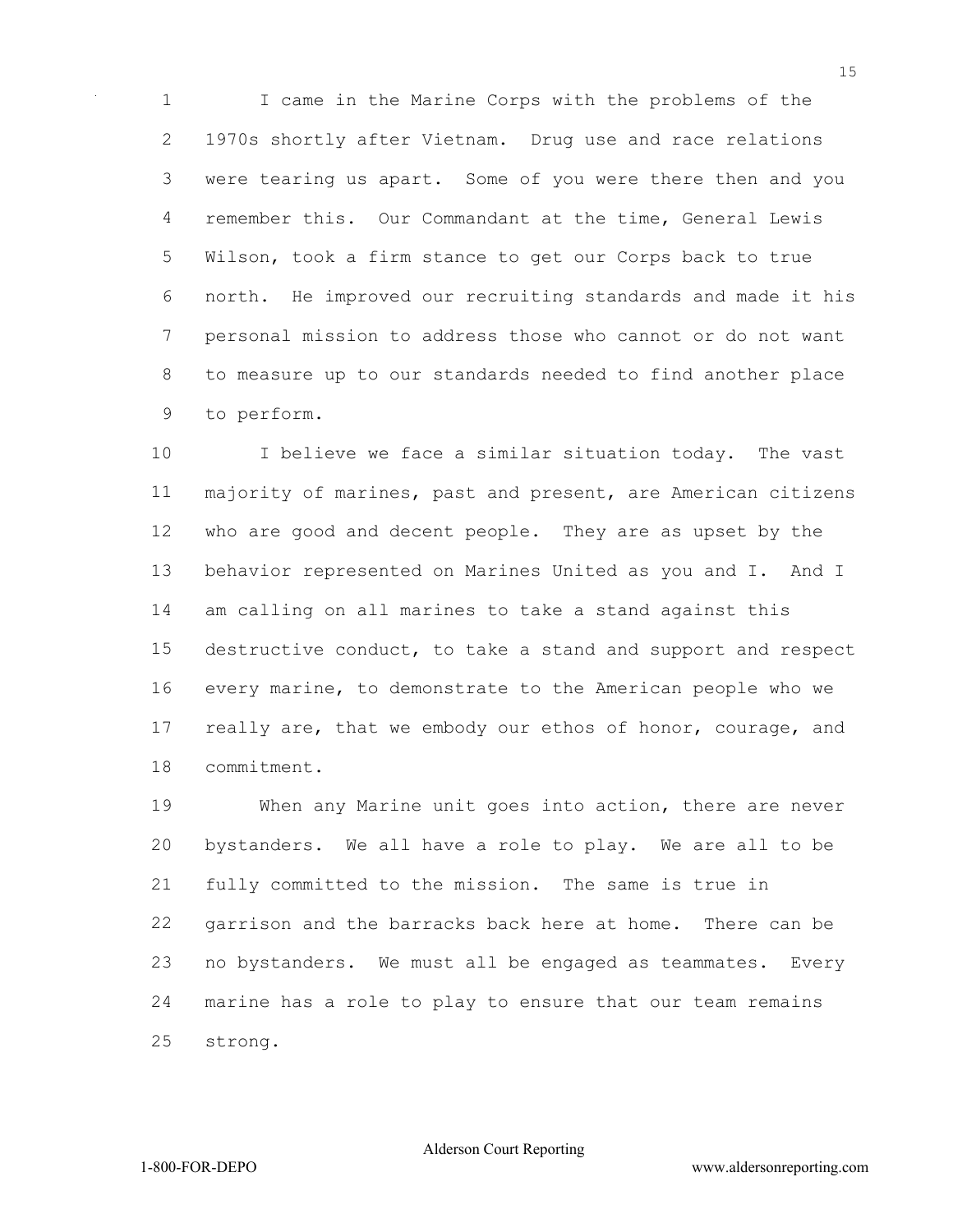I would ask to take this opportunity to speak directly 2 to every female in our Marine Corps, past and present. I know I am asking a lot of you right now, but I ask you to trust the leadership of the Marine Corps to take action and correct this problem. I ask you to trust me personally as your Commandant and when I say I am outraged that many of you have not been given the same respect when you earn the title "marine." I know you are not asking to be labeled as victims, for anyone's pity. I know you would find that as insulting as the recent behavior and comments on social media. I know what you do for our Corps, for our team, and what you have contributed, to include during the past 16 years of combat in Iraq and Afghanistan. I know when you earn in the eagle, globe, and anchor, you wear it as proudly as the marines you are.

 To the men in our Corps serving today and those who no longer wear the uniform, you are still marines. I need you to ask yourselves, how much more do the females of our Corps have to do to be accepted? Was it enough when Major Megan McClung was killed by an IED in Ramadi or Captain Jennifer Harris killed when her helicopter was shot down while she was flying blood from Baghdad to Fallujah surgical or Corporals Jennifer Parcell and Hally Ann Sherrod and Ramona Valdez, all killed by the hands of our enemies? What is it going to take for you to accept these marines as marines?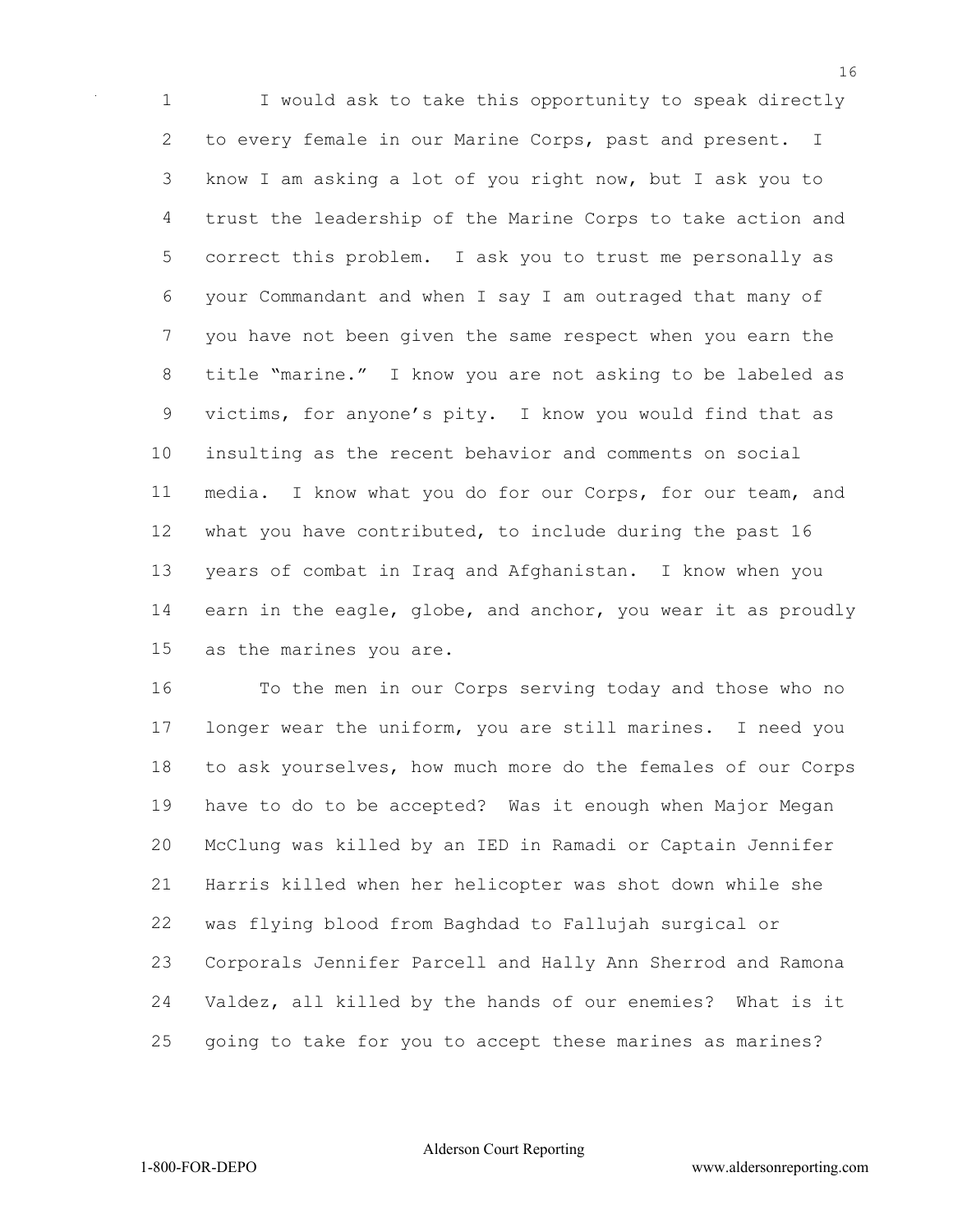I am committed to making this right, and I need all marines equally committed. We all have to commit to getting rid of this perversion in our culture. Enough is enough. So, ladies and gentlemen of the committee, we will take action to correct this stain on our Marine Corps. I have no illusions or delusions about how difficult that will be, but that does not mean we are going to stand by and watch it. It cannot go on anymore. And I am prepared to answer your questions. 10 [The prepared statement of General Neller follows:] 11 [COMMITTEE INSERT]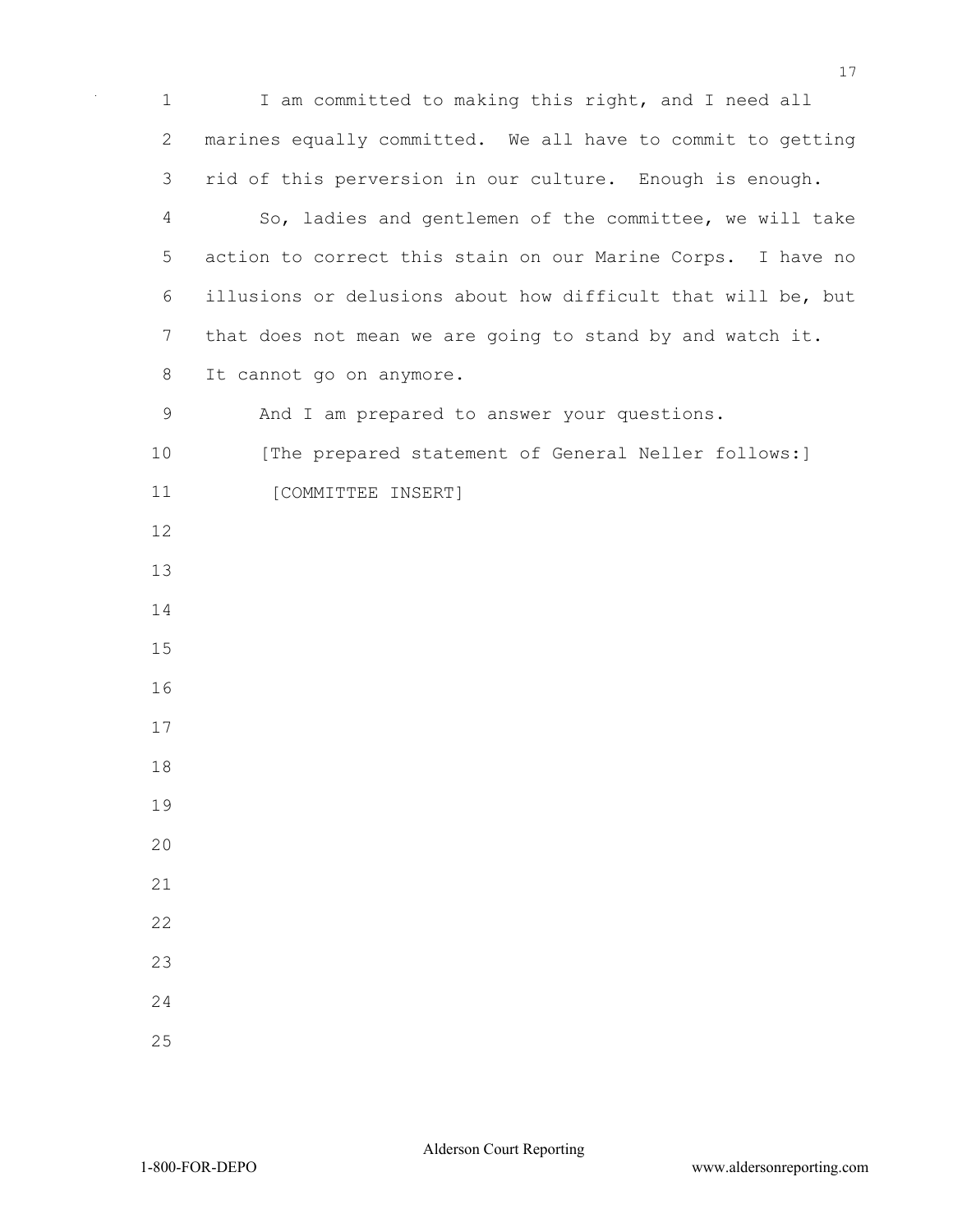Chairman McCain: General Neller, I want to thank you for that statement. I think it is strong and it is powerful and, frankly, it is reassuring to this committee about your commitment. Sergeant Major Green, do you have any comments to add to the Commandant's remarks?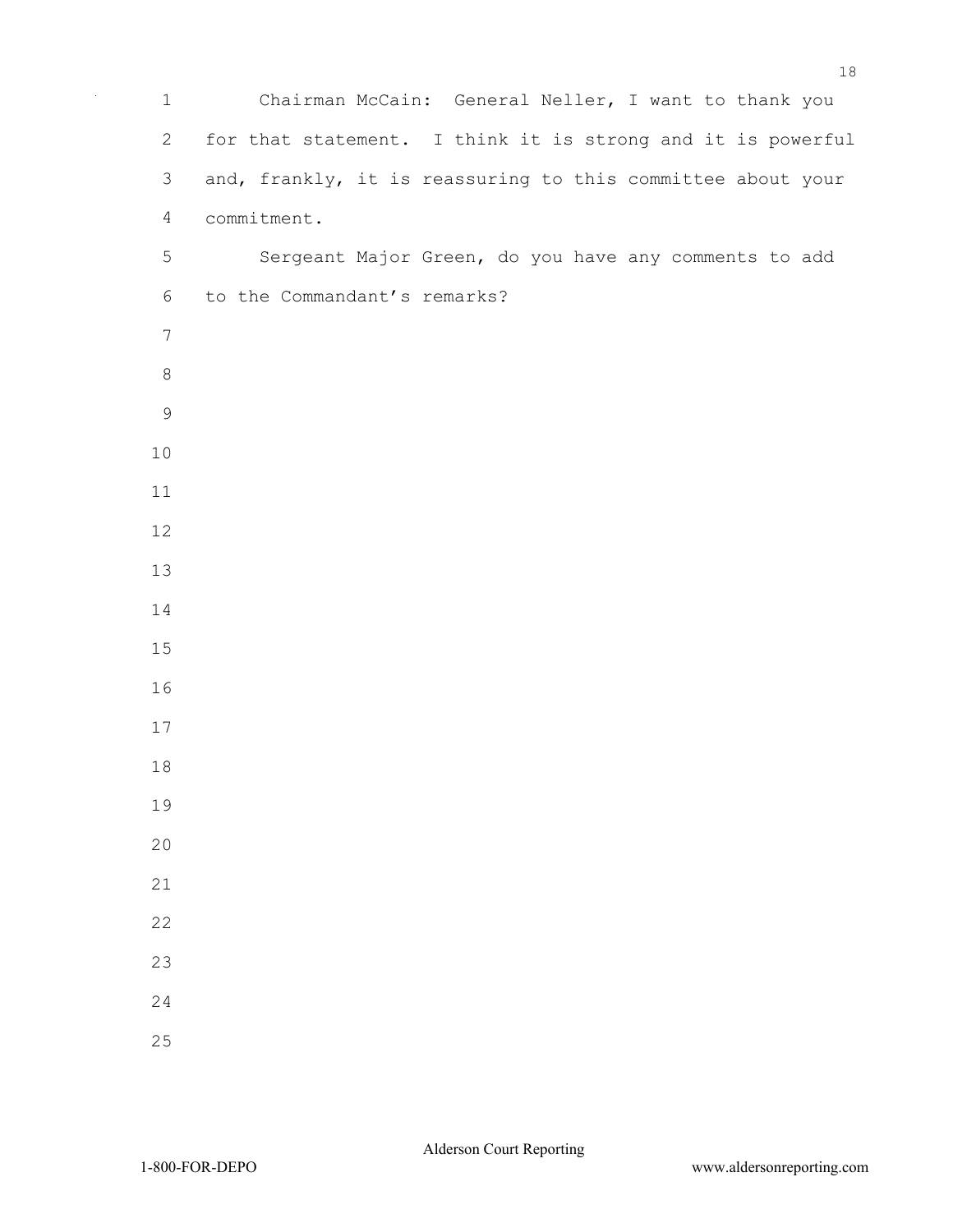STATEMENT OF SERGEANT MAJOR OF THE MARINE CORPS RONALD L. GREEN, USMC, SERGEANT MAJOR OF THE MARINE CORPS

 Sergeant Green: Good morning, Chairman. Senator McCain, Ranking Member Senator Reed, and all Members of the Congress. I want to thank you all for allowing the Marines Corps to come before you today, the leadership, and explaining exactly what we are doing.

 I did not prepare any words, but I can tell you that no one is more outraged than the leadership you see sitting before you today. This tears at the very fibers that bond us together as we fight for the Nation's freedom and liberty.

 We are protecting our victims. We are allowing the legal system to go forward so that we can bring those who have committed these crimes before the Commandant, the leadership, and hold them accountable. We are researching our policies and reinforcing the gaps. And I am prepared to do whatever it takes to protect not just enlisted marines, but all marines and their dependents and those who serve under the eagle, globe, and anchor.

Thank you for the opportunity.

22 [The prepared statement of Sergeant Green follows:] 23 [COMMITTEE INSERT]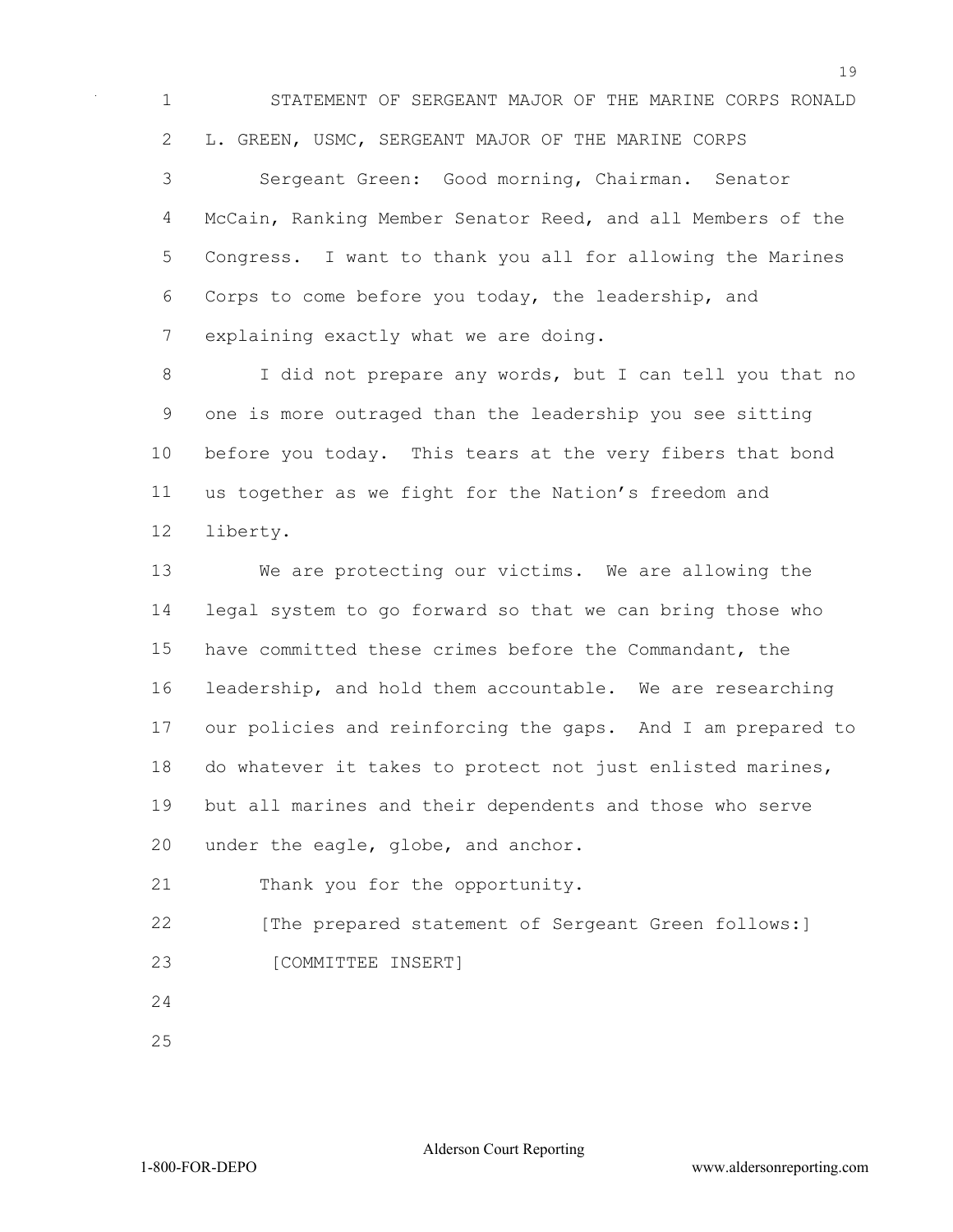Chairman McCain: Well, thank you, sir, and thank you for your outstanding leadership.

 General Neller, has the Marine Corps embarked an effort to communicate with and assist identifiable victims?

 General Neller: Sir, as far as the Marines United, there have been a small number of victims or people who have claimed that they were targeted by this website. And so we are talking to those, and NCIS is working investigations on those that they are aware of. But the number is too small. And, again, we need others to come forward.

 Chairman McCain: And what are you doing to encourage others to come forward, General?

 General Neller: This hearing is an opportunity to ask marines to come forward, not just marines that may have been victimized but marines that have been aware of this. And I think that is starting to happen. We are getting information from other men, other male marines, that they know about this, and they are, as I stated, I believe as upset about this as we are.

 We had a press conference the other day where, again, I asked marines for their help. We have gone out to the leadership, told them the path where they can direct marines. I have directed commanders to go out and talk to their marines about this and directed them that if anyone comes forward, they can be directed toward their victim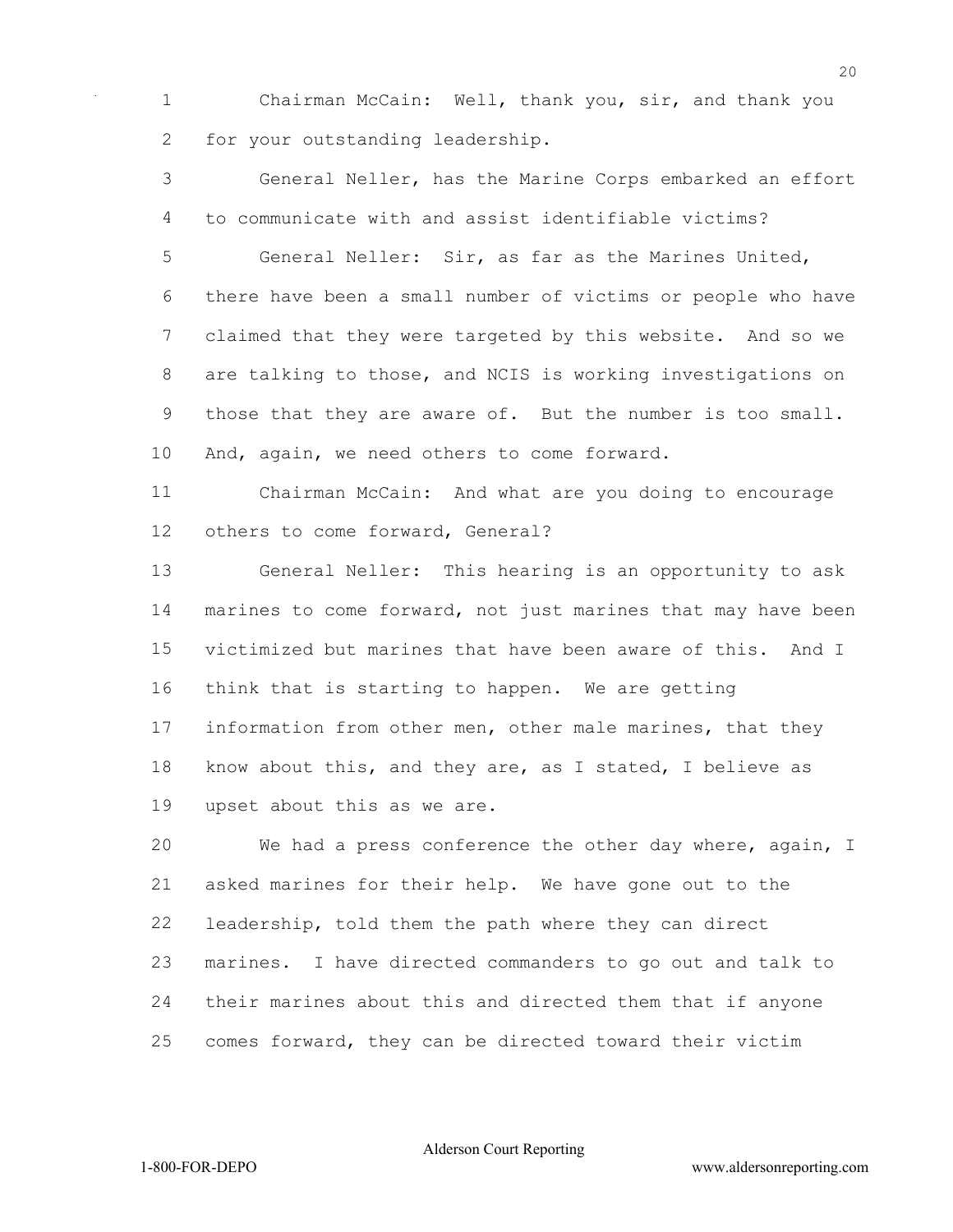advocate, to their chaplain, to their victim legal counsel, 2 or the chain of command, and they are going to forward this. We put a site up on our marines.mil webpage. If you are aware of any actions of this or someone is being bullied or harassed in cyberspace, to contact this certain number or an email address or their chain of command. I know NCIS has done the same. So we have gone out in any possible forum that we can to ask marines to come forward if they are either a victim here or they are aware of any of this behavior.

 Chairman McCain: And you are assuring them that there would be no reprisal or retaliation?

 General Neller: They have my word that the leadership will not take retribution against them. And I know that is a big issue. And I have talked to some of the members here about that. That is why I know it is difficult because I cannot necessarily guarantee -- social media -- one of the insidious natures of this problem is there is a certain level of anonymity out there. And so if you were to push back on any of this, you immediately get attacked by the crowd and they are anonymous. I think for many of us who do not participate in that type of behavior, that is foreign to us.

 And I will admit this is something -- I am not a social media person. We use it to message marines and talk about

Alderson Court Reporting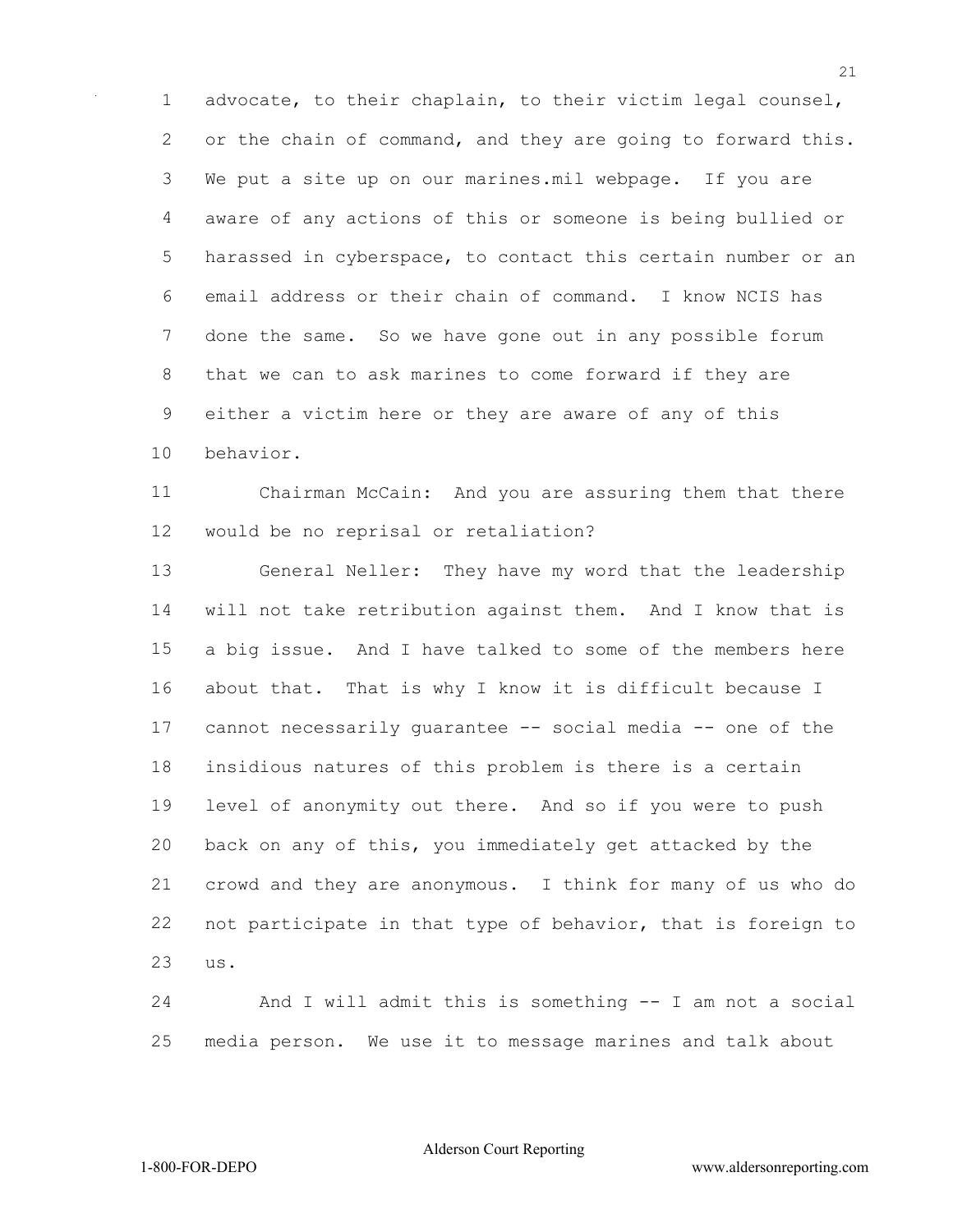the good things that marines do. But sites like this are 2 not a place that I would think any of us would frequent, even for the altruistic and positive things, as you mentioned, Chairman, that Marines United was set up to do, how veterans deal with whatever issues they had coming back from the fight.

 So there is risk. I cannot protect people necessarily on social media. I can ensure that the chain of command is going to take action, and I can direct commanders to take any allegations that anybody makes. And they are going to take them and follow them through and report them to NCIS or 12 do an investigation. But our ability to -- and this is not an excuse -- manage what happens on social media, if it remains up, is an issue.

15 I will say, though, that when we have seen this type of behavior and we have gone to the organizations that host this, they have, in general, been very helpful with us with taking these sites down. But when they do that, what we have also seen is then they move. And I would prefer to get into it in the closed discussion about what the legalities are about certain things that happen in cyberspace because there are certain things about the law that are not always going to be helpful to us getting accountability. Again, that is not an excuse, but I think there are some things that we may need your help with.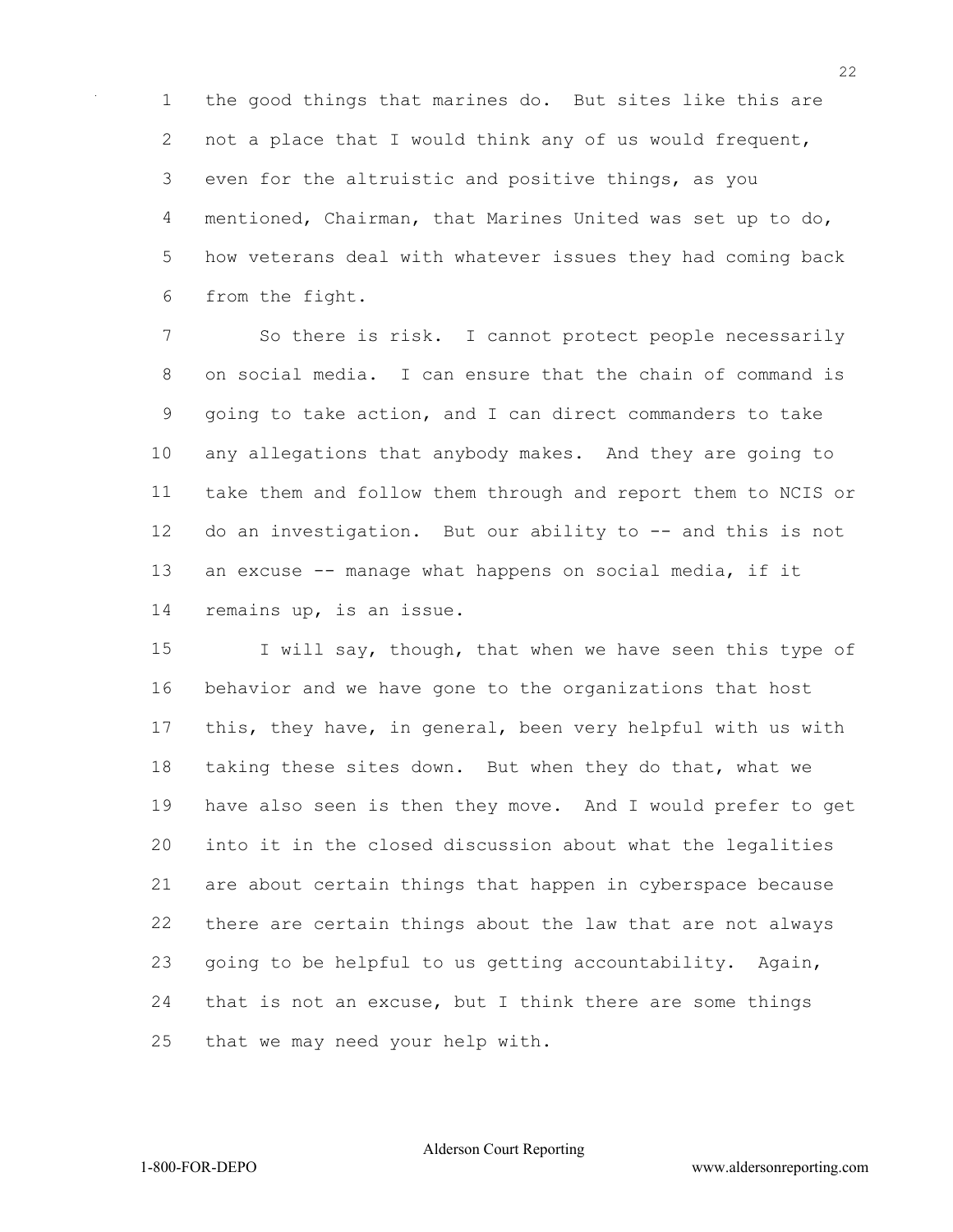1 Chairman McCain: I agree.

 Secretary Stackley, can commanders use the UCMJ, the Uniform Code of Military Justice, to hold personnel accountable for transmitting, receiving, viewing, possessing of photos without the consent of the person in your view? Mr. Stackley: Yes, sir. And now what we are trying to do is actually run to ground each instance, each example 8 that we can find where we have the perpetrator, we have the evidence that frankly has been preserved so we can hold them accountable in accordance with articles 120 and 134 of the UCMJ.

 Chairman McCain: And, obviously, General Neller pointed out one of the challenges we face, and that is of these websites just morphing over to another site after they are shut down.

16 Mr. Stackley: Yes, sir. I used the term

 "nameless/faceless." It is very difficult to identify the individuals that are on these websites. And as we work with the owners of the websites, we have to deal with First Amendment rights. We have to deal with Privacy Act issues. So we are pushing it as far as we can to get every piece of evidence that we can find. And a key to this, as the Commandant described, is to have individuals come forward. So we are trying to reach out, not just get the word out for people to come forward, but also provide an environment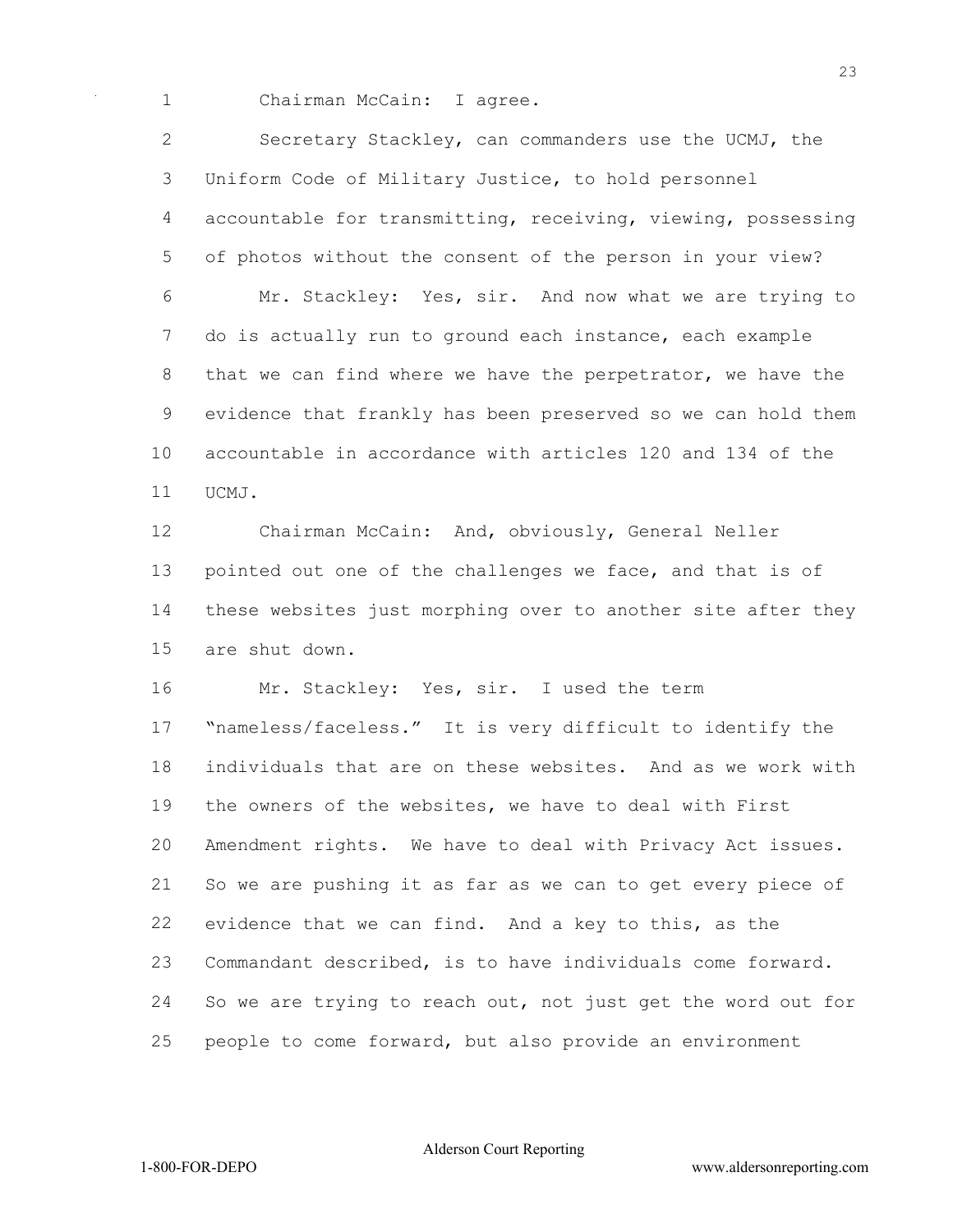where they feel safe and secure to bring their case forward. Chairman McCain: Senator Reed?

 Senator Reed: Well, thank you very much, Mr. Chairman. And I would just like to ask one question because I know there is great interest of my colleagues in the public session, and then we have a closed session later.

 General Neller, this is not the first experience recently the Marine Corps has had. In 2013, there was a cyber bullying of female marines. How did you react to that issue, and what lessons have you learned, and how are you applying those lessons to this situation?

 General Neller: Senator, we went back and looked at that and looked at all the actions. And I can give you a long list of things that we did as far as addressing sexual assault, changing values-based training at all our different levels of training. There was a policy written about conduct on social media in 2010, but it was not focused on this type of thing. We are in the process of actually issuing out today an updated policy on conduct on social media and what is acceptable and not acceptable and what is a violation of a lawful order or article 134 or article 120(c).

 So there was a lot of training that we did, but looking back at it -- I mean, I can only speak for myself, Senator. We were focused on the issues of sexual assault which were

Alderson Court Reporting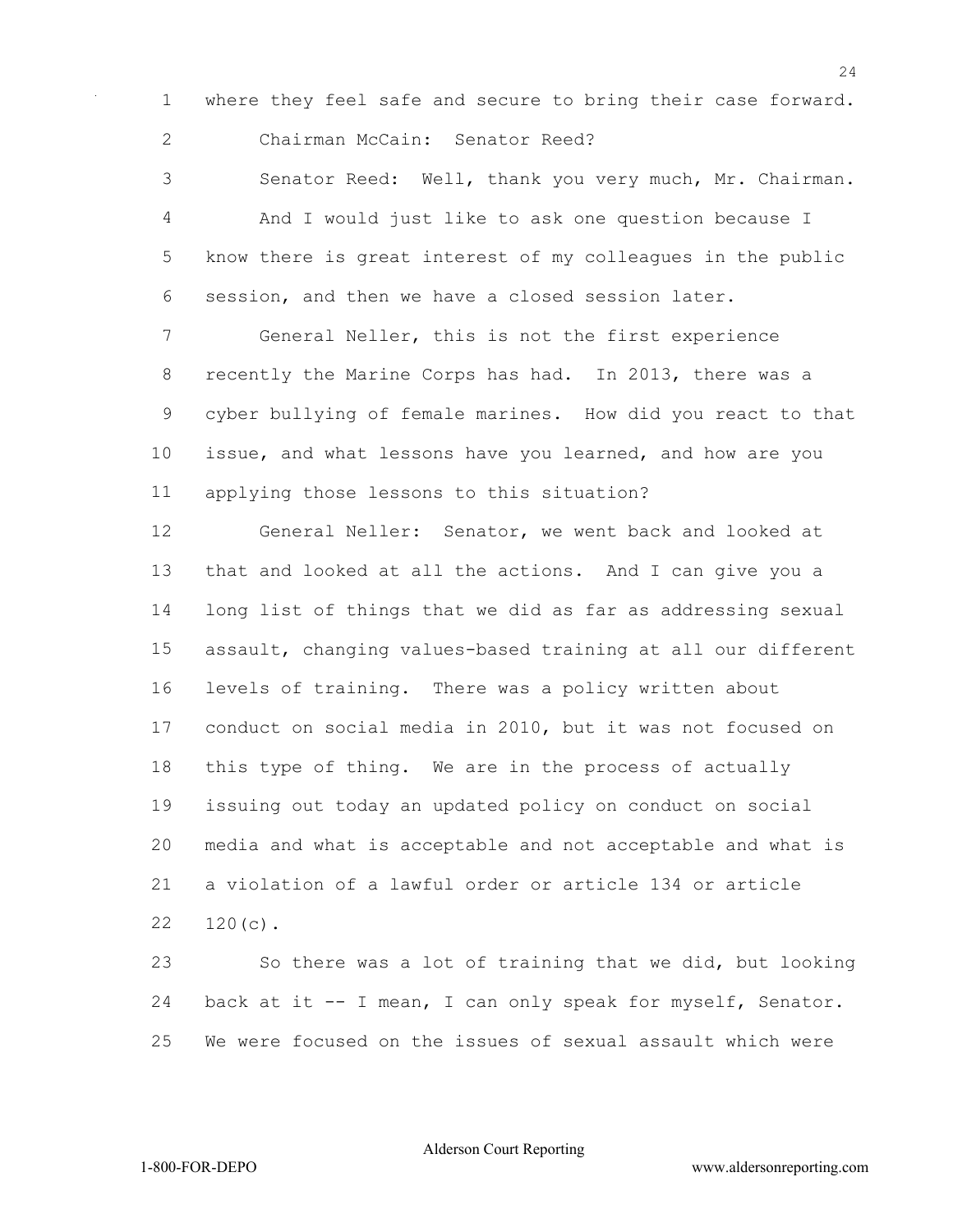very important at that time. And I do not think we got at the social media thing to the level that we are going to get at it now.

 I put myself in that category. I went back and I thought about all the stuff we talked about and all the things that the Commandant, General Amos, did with the Heritage brief, about our values, about how we treat each other, the things we have done since about discussing alcohol abuse and protect what you have earned, and even the message I put out after the first of this year stating we need to treat each other better. But when I wrote that, I did not have in my mind this particular -- so I have no excuse for that. We were dealing with a lot of things. So now this is front and center. And I think part of it is I think victims were afraid to come forward because if they came forward, they were going to be attacked tenfold on social media again. And I think for those that do not participate in this domain, I think we are ignorant. I am not ignorant anymore. I am trainable and I accept responsibility for that. But we were focused on other things that we were trying to get at. And I do not think social media was absent from that, but I do not think it got front and center like it should have at the time. Senator Reed: Thank you very much. Again, I think we all recognize the seriousness of this

Alderson Court Reporting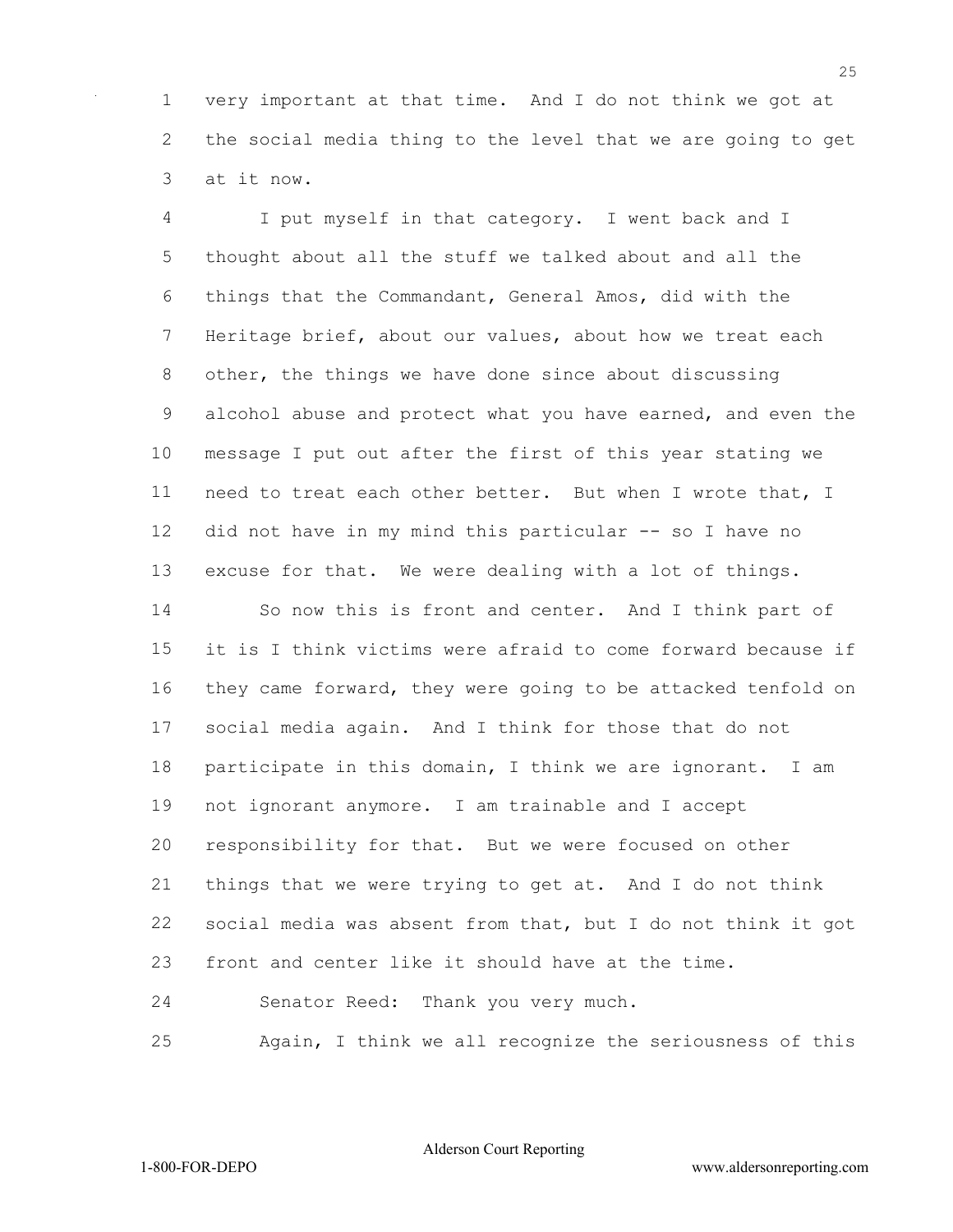issue. It goes to the very heart of the Corps, not just the Marine Corps but every service. You cannot have individual marines, soldiers, sailors, airmen, coast guardsmen who are marginalized because of gender or any other characteristic. So we have a lot of work to do, both you and the United States Congress.

7 Thank you, Mr. Chairman.

Chairman McCain: Senator Inhofe?

 Senator Inhofe: General Neller, the first quote that I heard from you was that those who are involved will be held accountable. I know your background. I know you. I have every confidence that is what is going to happen. I have no questions.

Chairman McCain: Senator Shaheen?

Senator Shaheen: Thank you, Mr. Chairman.

 Secretary Stackley, a November 2015 report from the Government Accountability Office found the Department of Defense measures to assess the effectiveness of its sexual assault prevention efforts were not fully developed and missing key attributes. Can you tell me if anything has been done since that GAO report to address that? Mr. Stackley: Yes, ma'am.

 Senator Shaheen: And can you tell me specifically what?

Mr. Stackley: Okay. There are a list of initiatives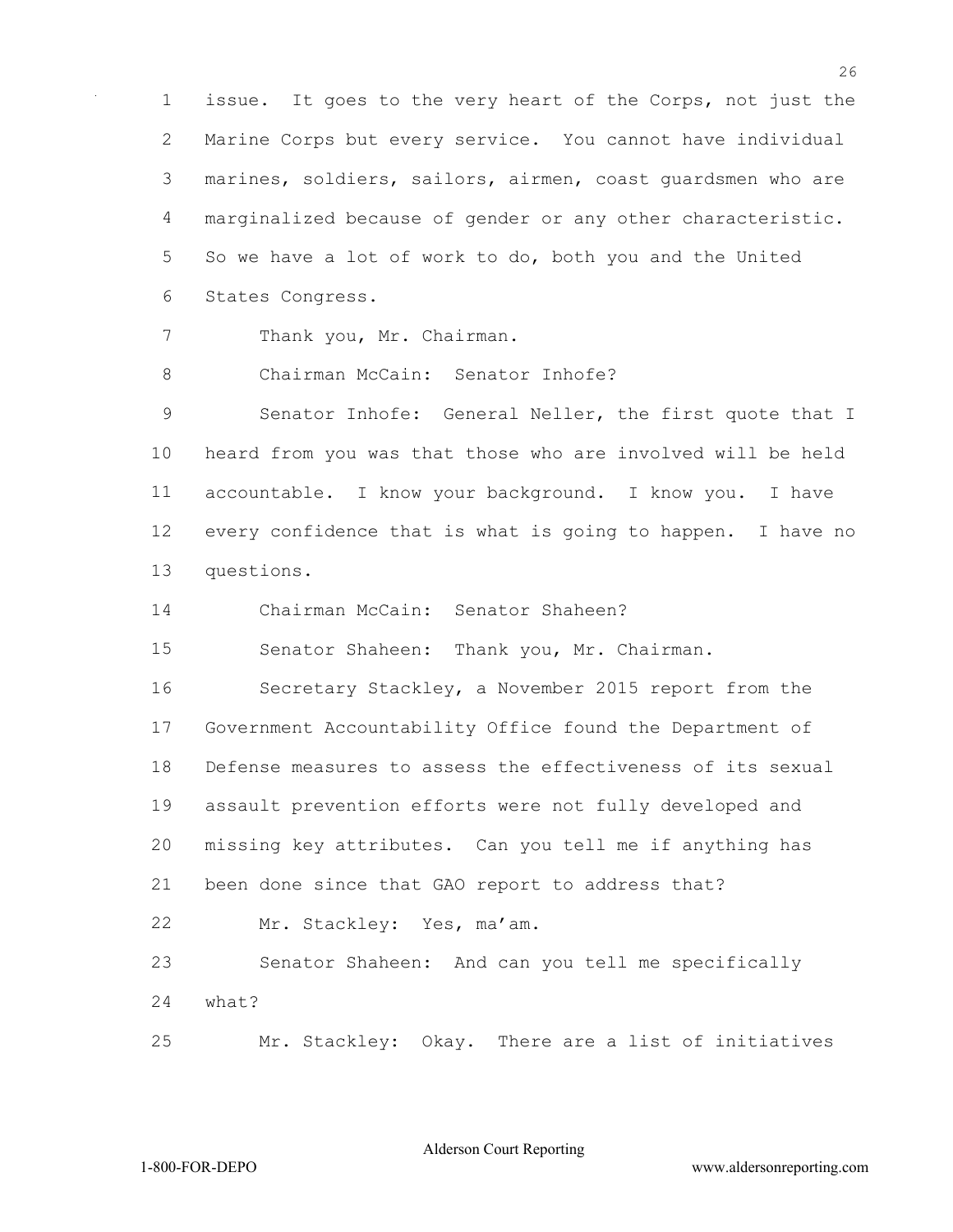that have gone out in terms of first identifying cases of sexual assault. And this gets right down to everything from anonymous surveys, to interviews, to capturing reports and then running reports to ground.

 I could provide examples of things that have been done, but when we look at the statistics and the results, what we are trying to do is correlate measures that were taken with results that we are getting. And, frankly, we are challenged to do that. The statistics move around, and within the Department of the Navy, within our SAPRO, I am trying to correlate what actions are we taking that are giving us positive results that we have confidence in so in fact we can grow those actions versus a number of initiatives that we cannot quite correlate to the results that we are looking for.

 Senator Shaheen: Well, I would argue that one of the challenges is that people are not being held accountable in a way that sends a very strong message to others that they serve with that this is unacceptable behavior.

 General Neller, according to a 2014 RAND military workplace study, the Marine Corps has the highest rate of sexual assault among the service branches. And I know that we are not talking about sexual assault directly as we often think about the definition in this scandal, but I do believe there is a correlation between the two. So can you just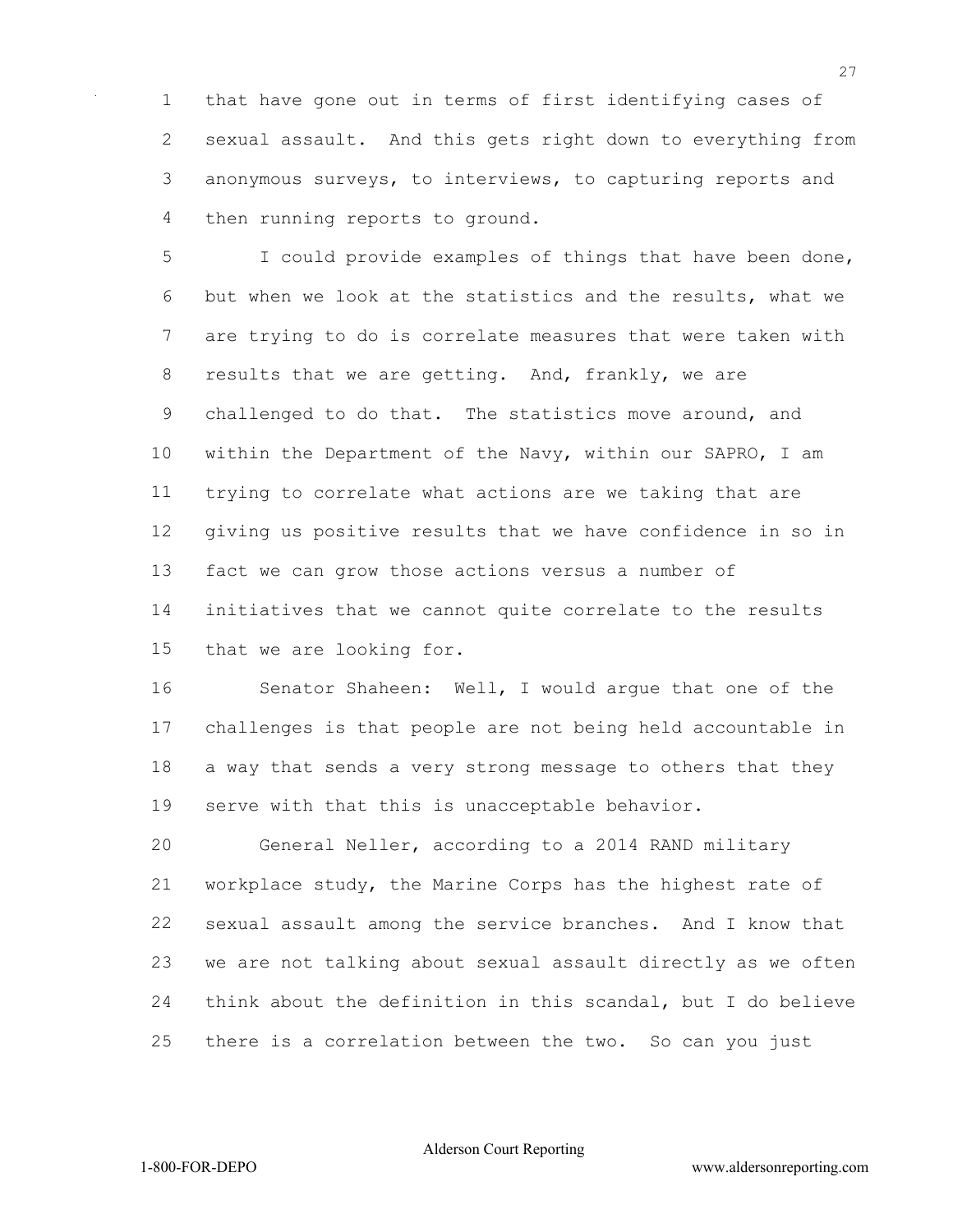respond to why you think that is?

 And I appreciate your statements and the statements of everyone here about needing to address this issue, but understand that this committee has heard those kinds of statements for as long as I have been on the committee and I think much longer. So it is hard to believe that something is really going to be done when we hear this repeated again and again and we see these kinds of situations again and again. So why should we believe that it is going to be different this time than it has been in the past? General Neller: As I stated earlier, Senator, this particular issue -- I mean, we can talk about sexual assault 13 and the numbers. As the Secretary said, we have struggled. I had expected that the numbers would go up when we started our training back in 2013 to try to get after sexual assault per se -- and I have talked to Senator Gillibrand, Senator McCaskill about this -- and that they would flatten out and then they would go down. And they flattened out but they have not gone down.

 I can give you some other statistics. I can track every one of these allegations to show you how it was culminated in some sort of action or no action.

 Why is it going to be different now with the social media? I think we addressed the action of individuals which is sexual assault or bullying, but I think the bigger issue

Alderson Court Reporting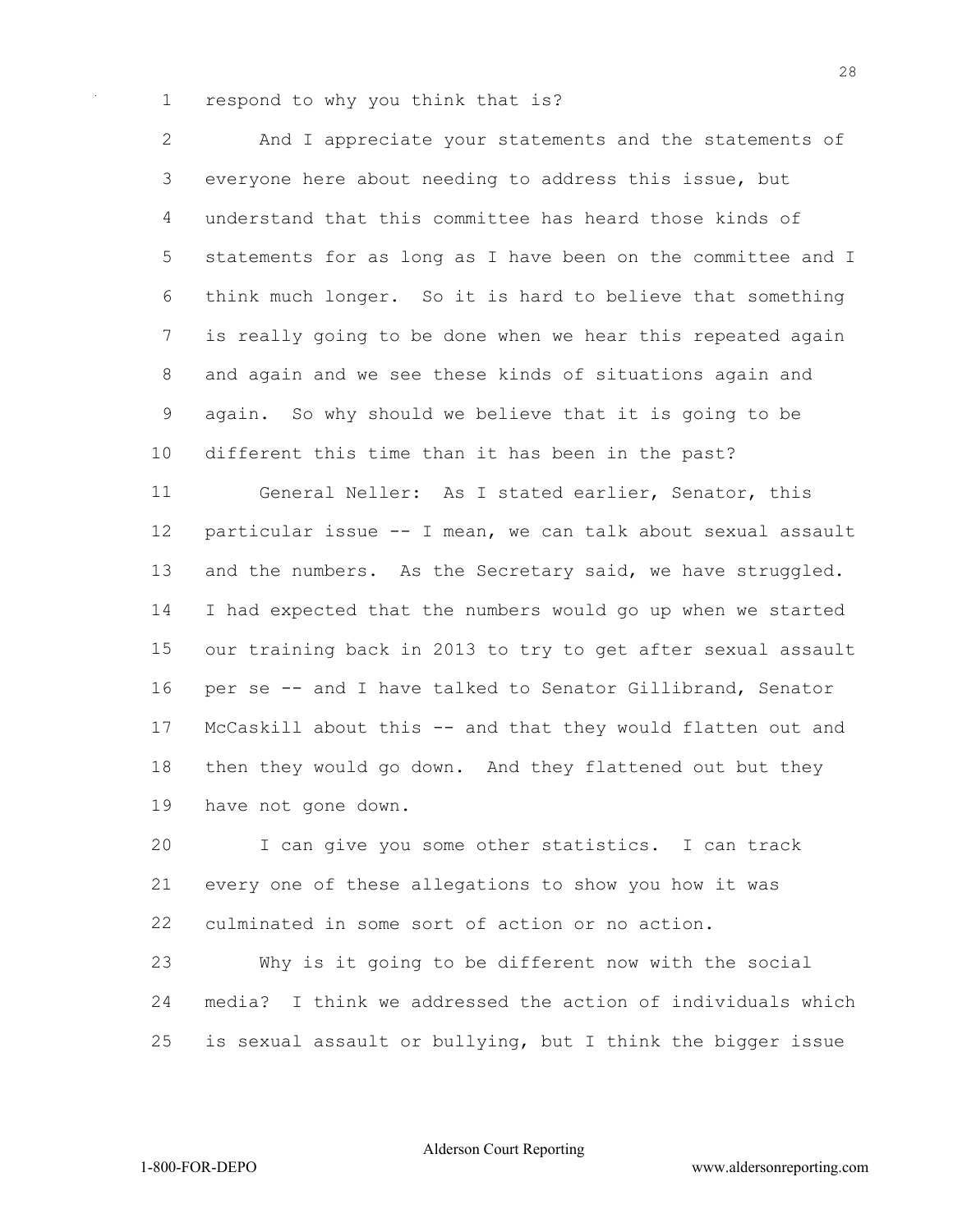is within the culture, we have just a fact with all marines that all marines are marines. And the female marines that are there are a small group in our Corps, and for whatever reason, there are still some number -- and I do not think this is separate from the sexual assault issue, but this issue of denigration of women, objectification of women, misogyny, however ever you want to articulate it are just bad behavior. It is tied to the way that some group of male marines look at women in the Marine Corps.

10 And I think we can fix that. I think we can fix it by holding those accountable who do not want to accept the fact 12 and we make it part of -- we got to tell commanders, hey, look, there are things you can do out here within the UCMJ if that parameters are met. But this is a very difficult problem.

 On the sexual assault thing, I am not going to give up 17 on any of this. I still think part of our -- I mean, I could give you the demographics and that is an excuse. You know, the percentage of the marines and what their ages are and all that and the numbers. We are a young force. Okay. But they are marines and they are expected to conduct themselves at a higher level. You expect that. I expect 23 that.

 I think that alcohol abuse is another problem that we are going to have to deal with that I think we will get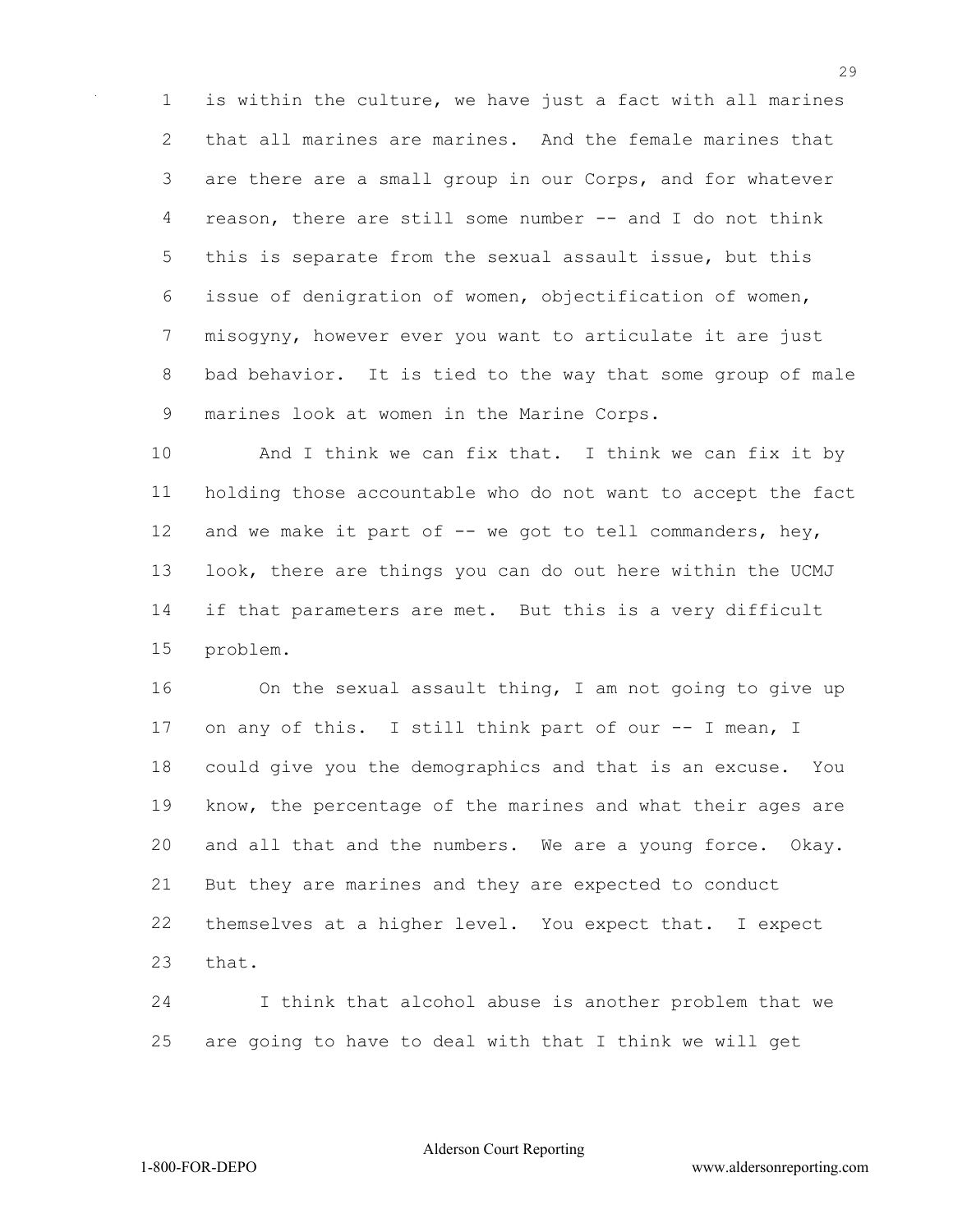after that. But this is all about our leaders going out there, setting the example, and expecting the behavior is going to be in a certain way.

 Is it going to be different? It has got to be different. And that is my charge to myself. I have got to go out there and, as the senior marine, say this is the way it is going to be, and if you are not going to get along -- if you have a problem with this, then, as I mentioned in the video I did, you need to ask yourself do you really want to be a marine. If that is not going to change it, then -- I believe it is. I have heard enough from enough men and 12 women that are seniors out there that they realize -- why they did not realize it before I have no excuse -- that we are going to change and that we can change. And all I would ask is an opportunity to address this. I know you have heard that before, but that is my ask.

17 Senator Shaheen: Thank you, General. I would suggest that you use the term "survivor" rather than victim for those people who have been attacked.

General Neller: Yes, ma'am.

Chairman McCain: Senator Fischer?

 Senator Fischer: General, this behavior has to change. It has gone on for too long, and we need to see those changes.

You spoke about social media and the lack of

Alderson Court Reporting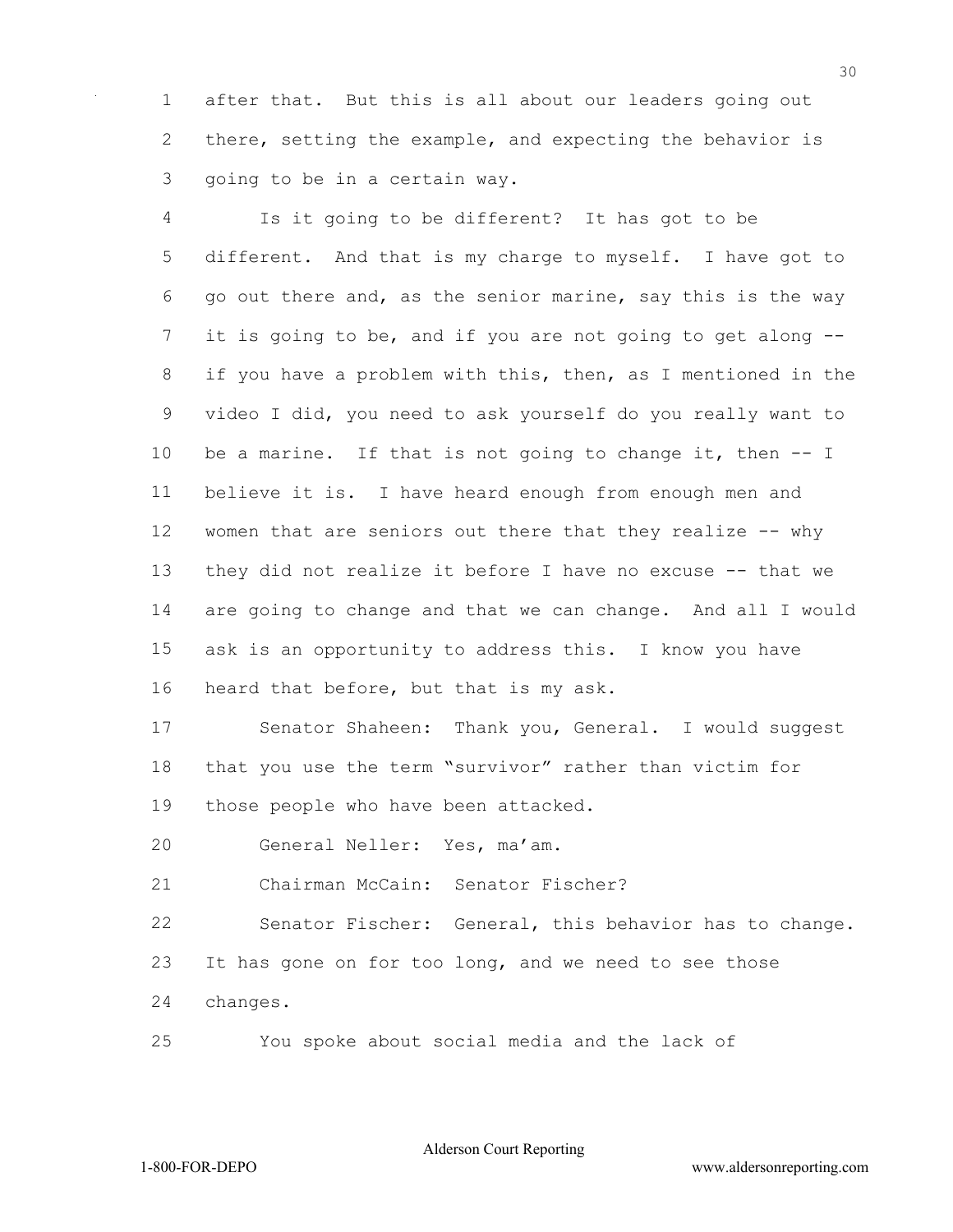recognition that you had on what is going on on social media. The Corps does have a policy on social media. Is that correct?

General Neller: Yes, ma'am, we do.

 Senator Fischer: And you have spoken today about making changes to that policy. Do you have any ideas on how that policy needs to be changed? What would make a new policy different and more effective at this point?

 General Neller: I believe the policy that we revised is focused more on certain behaviors such as the one we are here to discuss today on social media and that to tell all marines that these types of things are unacceptable. They are not part of the inner marine and they are also punishable under the Uniform Code of Military Justice. The previous policy said that, but it did not say it quite as directly.

 But it is also going to take leadership to go out and reinforce that, to not just hide -- not hide, but to use a piece of paper. But they are going to have to go out and sell it. They are going to have to talk about it. They are going to have to make commanders and senior enlisted understand that this has got to change.

 Our marines -- they use social media. They use it for a lot of good things, as was mentioned by the chairman. We use social media to tell the story of the Marines, and that

Alderson Court Reporting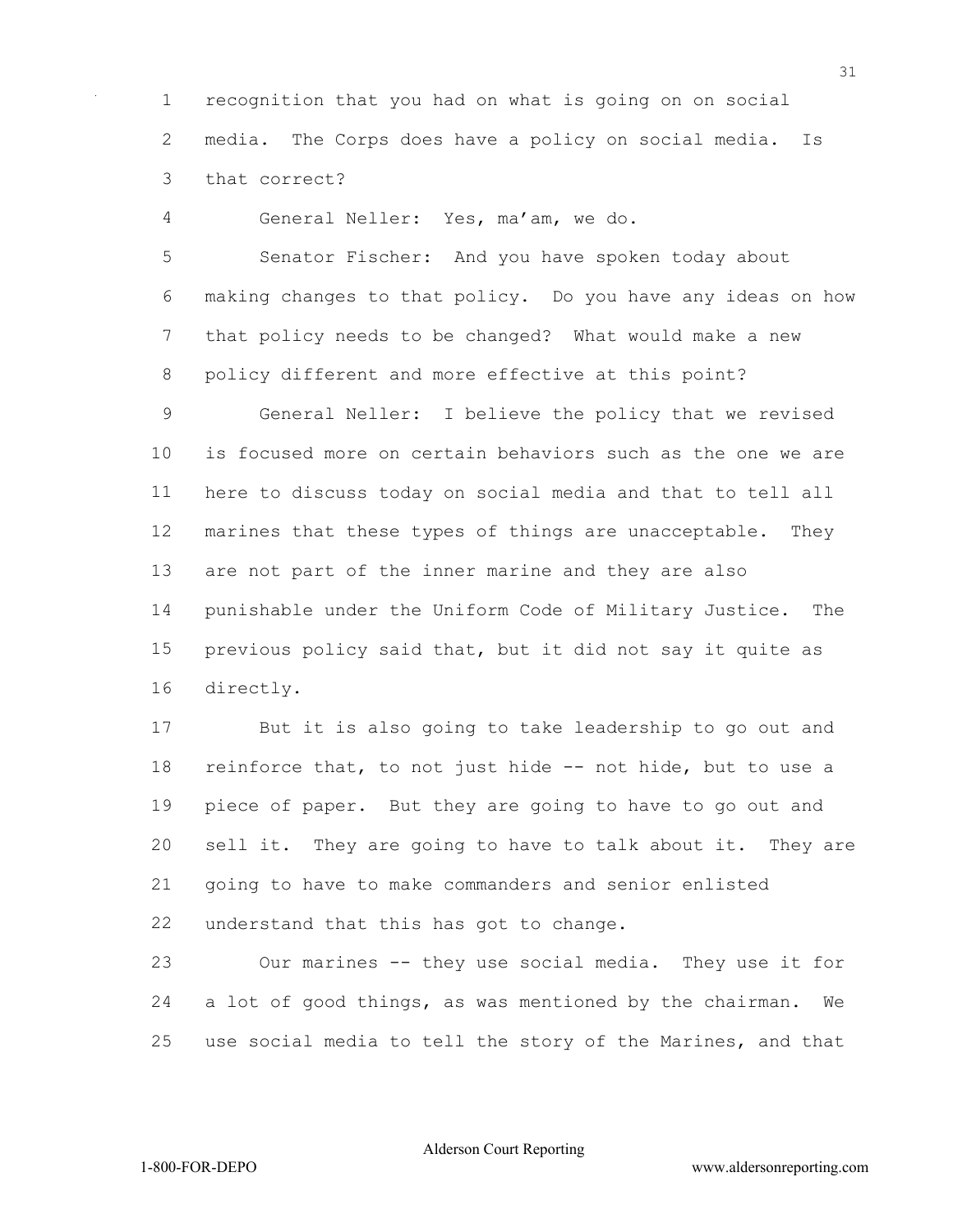is fine. But marines have got to understand that using the social media to degrade, denigrate, be disrespectful to another marine is not just not who we are but it is illegal and that if you are found doing this, then you are potentially subject to the Uniform Code of Military Justice. Senator Fischer: And I assume marines are educated on the current policy?

 General Neller: They are, but I do not believe -- I cannot tell you, Senator, that it is done with enough time or reinforcement. We start talking to marines about the values and ethos of the inner marine when they are still waiting to go to recruit training. Whether or not there are specific discussions about this type of thing, I cannot say to you that it is done in a manner that is satisfactory to me both in the quality of the discussion and the quantity. But it will be.

 Senator Fischer: Have there been any punishments for marines who have violated the current policy that you have? General Neller: Senator, I cannot give you a specific quote that this individual did X and was found guilty at Y. I would ask to take that for the record and get back to you. I asked that question myself. But much of this type of behavior should be held, could be held accountable at a nonjudicial punishment, which is an administrative action, and I do not have the data to give you that answer.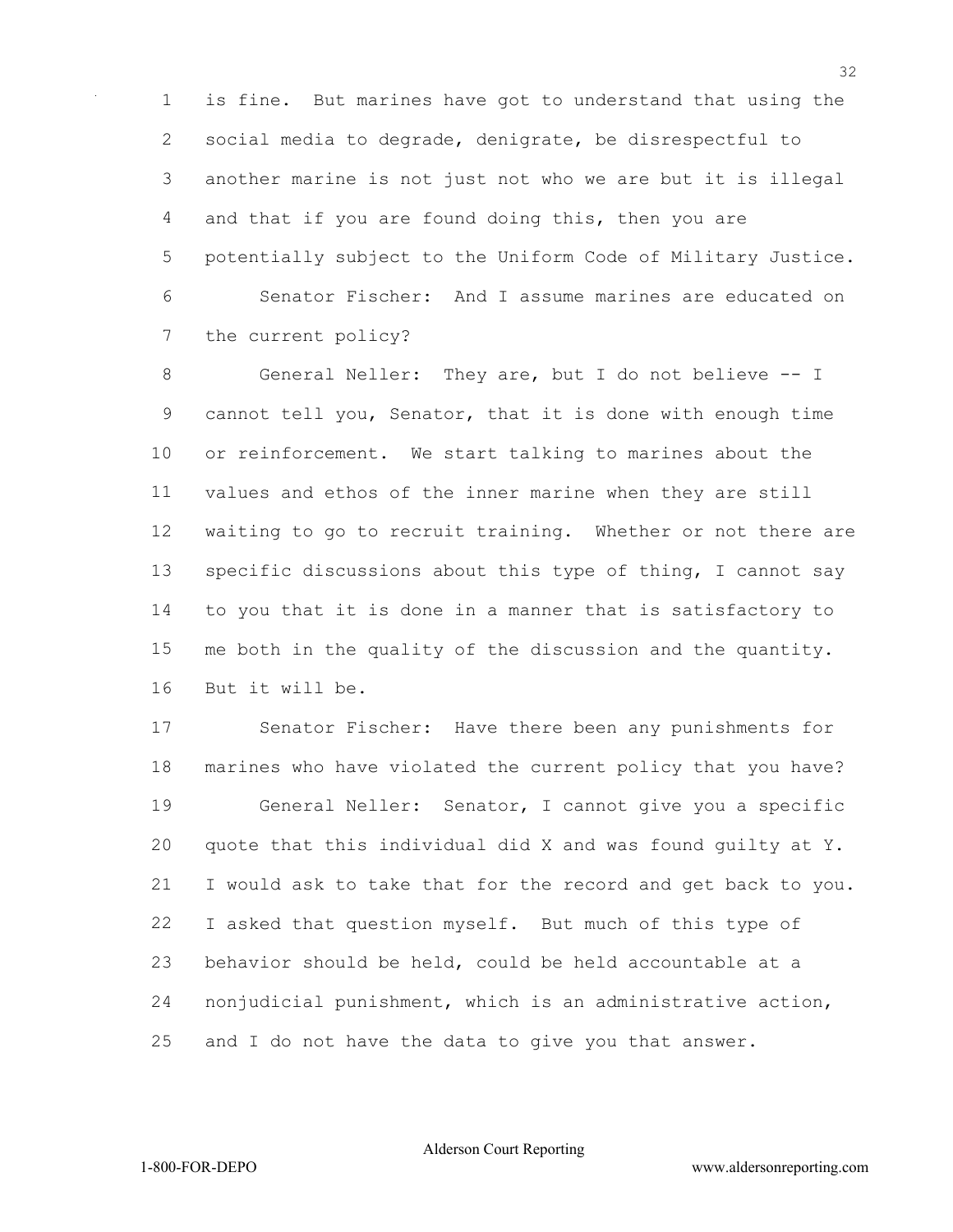Mr. Stackley: If I could add. We have been able to track individuals who have used government computers to access these types of websites, and then we are able to identify the individual and clearly bring punishment to bear.

 Senator Fischer: That was my next question. Were government computers used to access these websites or to post anything on them?

 Mr. Stackley: We have not been able to find any incidents of government computers being used to access or post, but we are continuing with the investigation.

 Senator Fischer: General, how well do we understand the membership of this group and how it breaks down between former marines and active marines and also retired marines? Do you have any information on that right now?

 General Neller: Senator, all I can tell you is we believe the numbers of individuals that belong to Marines United was about 30,000 on their public facing Facebook page. How many of them are active or former or other services or civilians I do not have the answer to that. The NCIS is looking into that.

 The place where these individuals went to post these pictures and make their comments was a link to a server hosted by another Internet provider, which has since been taken down. The numbers that we believe had access to this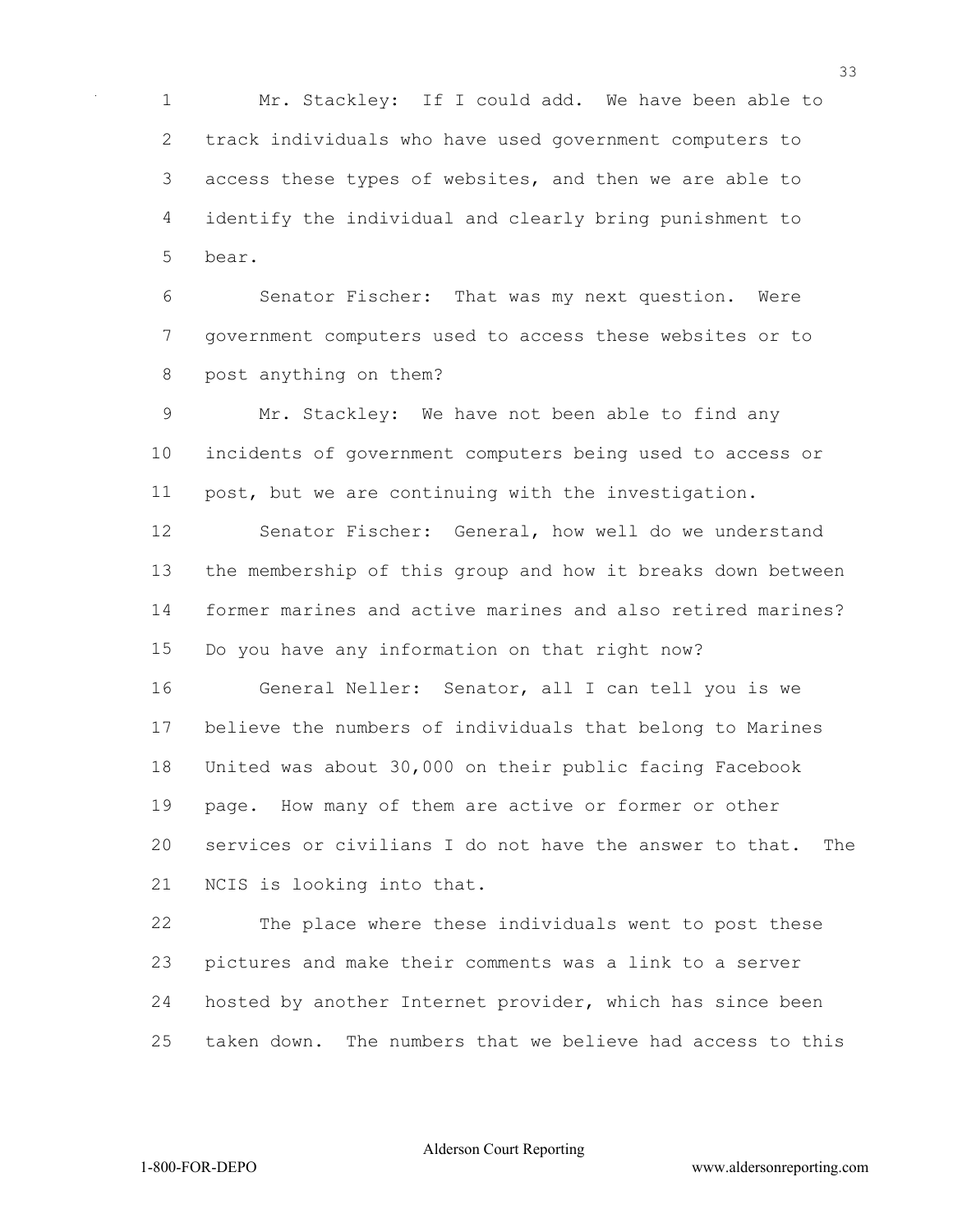site was much, much smaller than 30,000. I would ask for NCIS to give you that number in the closed session.

Senator Fischer: Thank you.

Chairman McCain: Senator Gillibrand?

Senator Gillibrand: Thank you, Mr. Chairman.

 General Neller, the military, the Marines, have been aware of online victimization, online exploitation of other marines since 2013 because there is a letter here from Jackie Speier to Chuck Hagel and General Amos with screenshots. So there is no mystery that this has been going on for a very long time. It was right in front of you and the command to do something about it since 2013.

 We have countless victims who have come forward, and they are not just being harassed online. Once their name, face, where they are stationed is posted, do you think the harassment ends online? It does not. I spoke to a marine yesterday. Excuse me. I spoke to a civilian yesterday who has been continued to be harassed in her community because her ex-boyfriend exploited her online.

 So I have to say when you say to us it has got to be different, that rings hollow. I do not know what you mean when you say that. Why does it have to be different? Because you all of a sudden feel that it has to be different?

Who has been held accountable? I very much align

Alderson Court Reporting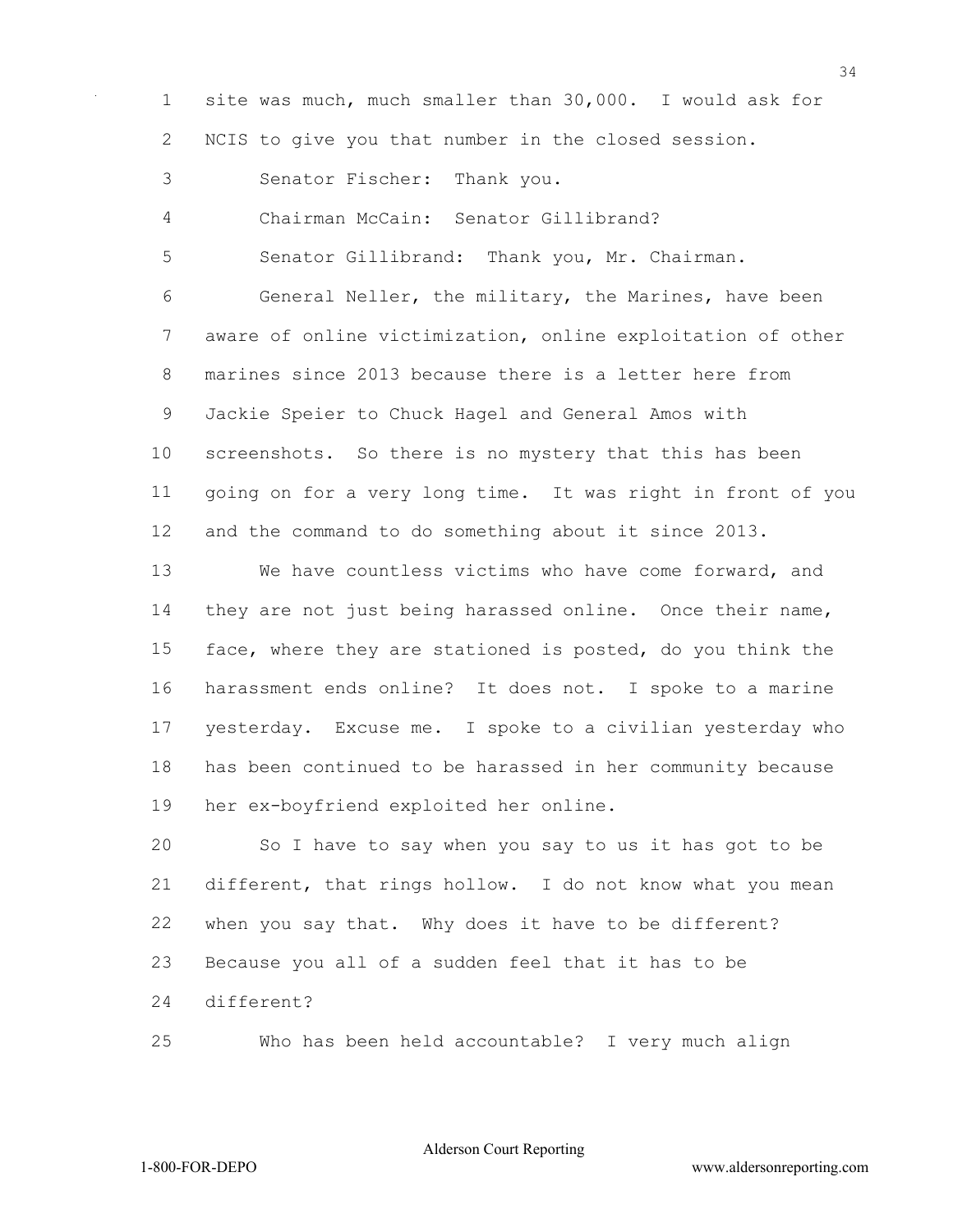myself with Senator Fischer's comments. Who has been held responsible? Have you actually investigated and found guilty anybody? If we cannot crack Facebook, how are we supposed to be able to confront Russian aggression and cyber hacking throughout our military?

 It is a serious problem when we have members of our military denigrating female marines who will give their life to this country in the way they have with no response from leadership. I can tell you your answers today are unsatisfactory. They do not go far enough.

 And I would like to know what do you intend to do to the commanders who are responsible for good order and discipline. All of this behavior is in violation of article 120 and article 134 as so stated. They are violating the Code of Criminal Justice. Why are commanders who have asked for all responsibility to deal with sexual assault and these behaviors for the 5 years this committee has been focused on this issue -- you have demanded that you maintain control of all these issues. But where is the accountability for failure? Who is being held accountable for doing nothing since 2013? Who? Which commander?

 I am very concerned that this is part of a culture that is resulting in the high levels of sexual assault. We know from the fiscal year 2014 SAPRO report that 60 percent of men and 58 percent of women who experienced sexual

Alderson Court Reporting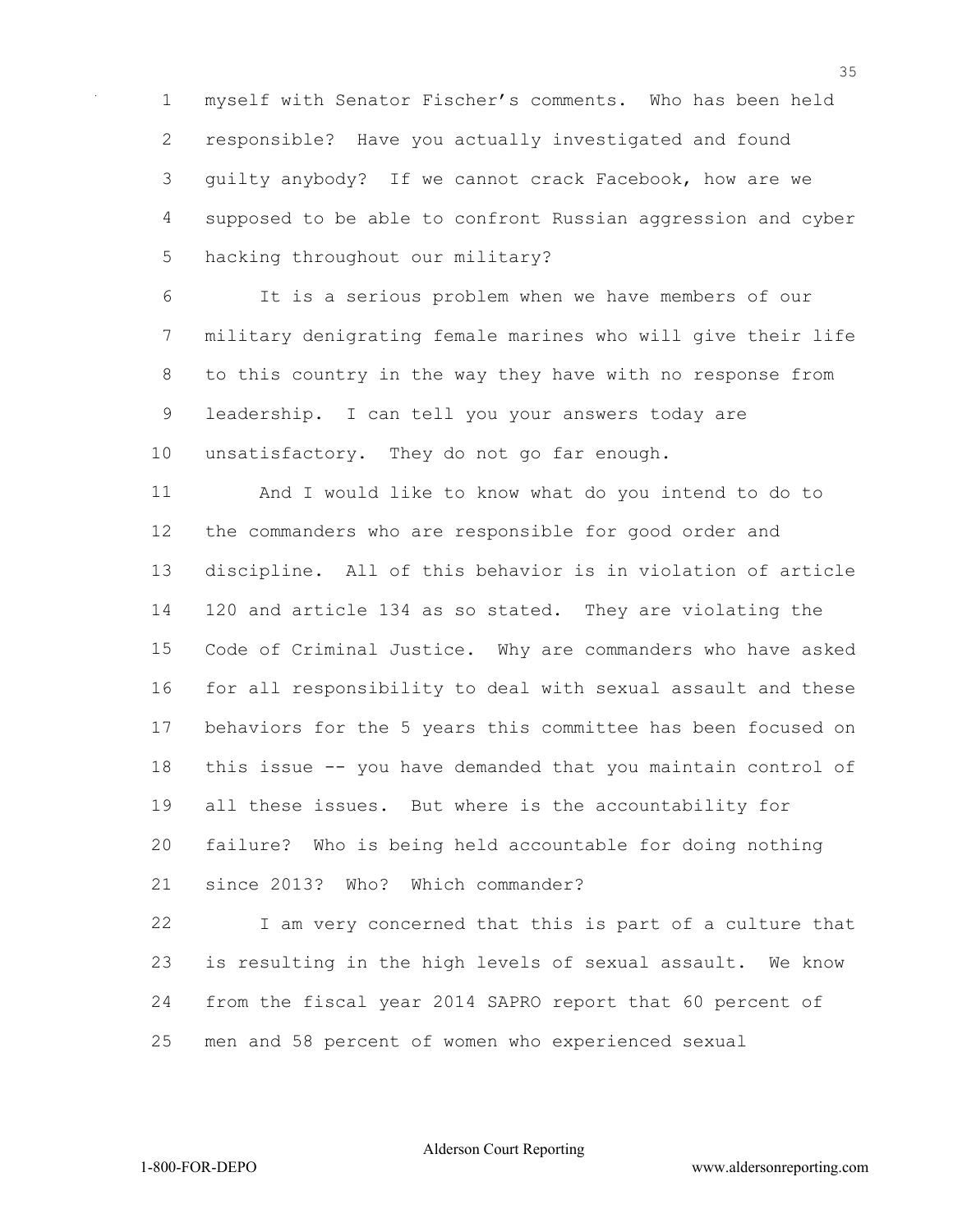harassment or gender discrimination in the previous year throughout all the services indicated that a supervisor or unit leader was one of the people engaged in the violations. That is a problem with our command.

 So if you are dedicated to fixing the culture of the marines and all the services, what do you plan to do to hold commanders responsible who fail to get this done?

 General Neller: Senator, I understand and share your concern. If I were aware or I would expect that any commander who was aware of someone who has reported any allegation of anything, but particularly something as serious as sexual assault, and the chain of command did not do anything, that that commander would be held accountable.

 I do not have any statistics for you on that. I can tell you that of all those individuals who have come forward with allegations of sexual assault, what has happened to individuals that the charges ended up with some sort of process and ended up with an adjudication, but those are just numbers.

 As you clearly and rightfully state, this is a problem with our culture. I mean, I do not have a good answer for you. I am not going to sit here and duck around this thing. I am not. I am responsible. I am the Commandant. I own this. You know, you have heard it before, but we are going to have to change how we see ourselves and how we treat each

Alderson Court Reporting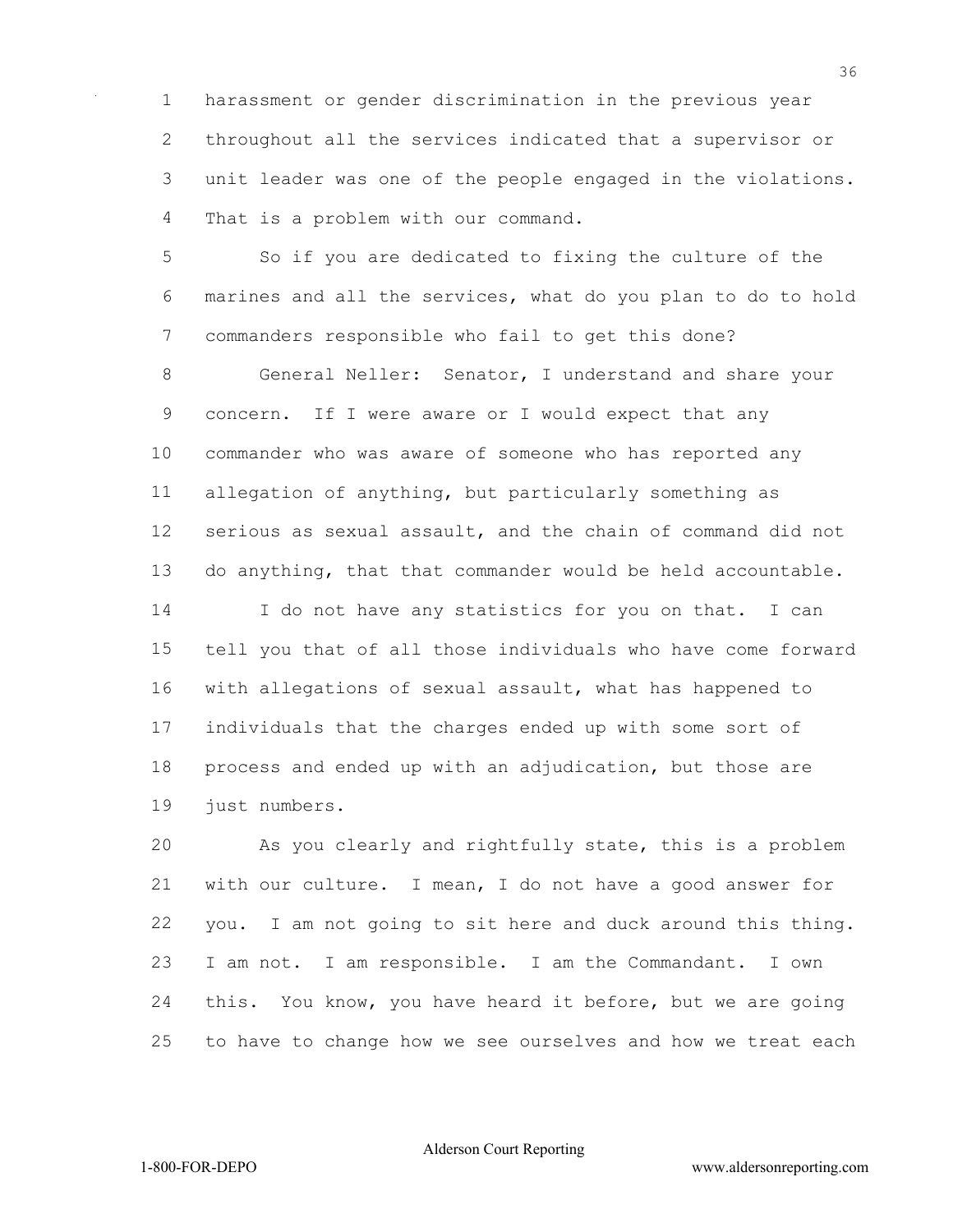other. That is a lame answer, but ma'am, that is the best I can tell you right now. We have got to change and that is on me.

Senator Gillibrand: My time has expired.

Chairman McCain: Senator Cotton?

 Senator Cotton: I was very disappointed and troubled to read this news recently, as were all members of this committee and most Americans no doubt. I am reassured by the comments of General Neller and the Sergeant Major this morning about how serious they take it and the gravity with which they treat it.

 General Neller, you mentioned that there are 30,000 members of this group. You do not have the breakdown of active versus reserve versus retired. Any indication yet of the breakdown between marines, NCOs, and officers?

 General Neller: Not in specific numbers. I think we are going to get that information, Senator. I am not going to speculate on what the level of officer involvement is or is not. But I think the NCIS folks can tell you that. I do not know the number. I would be speculating. I would not say this is -- it is highly unlikely this is just enlisted. It does not really matter.

 I would just remind, not to stick up for Marines United, but the great majority of people that went to this site -- and there are other sites. We find sites all the

Alderson Court Reporting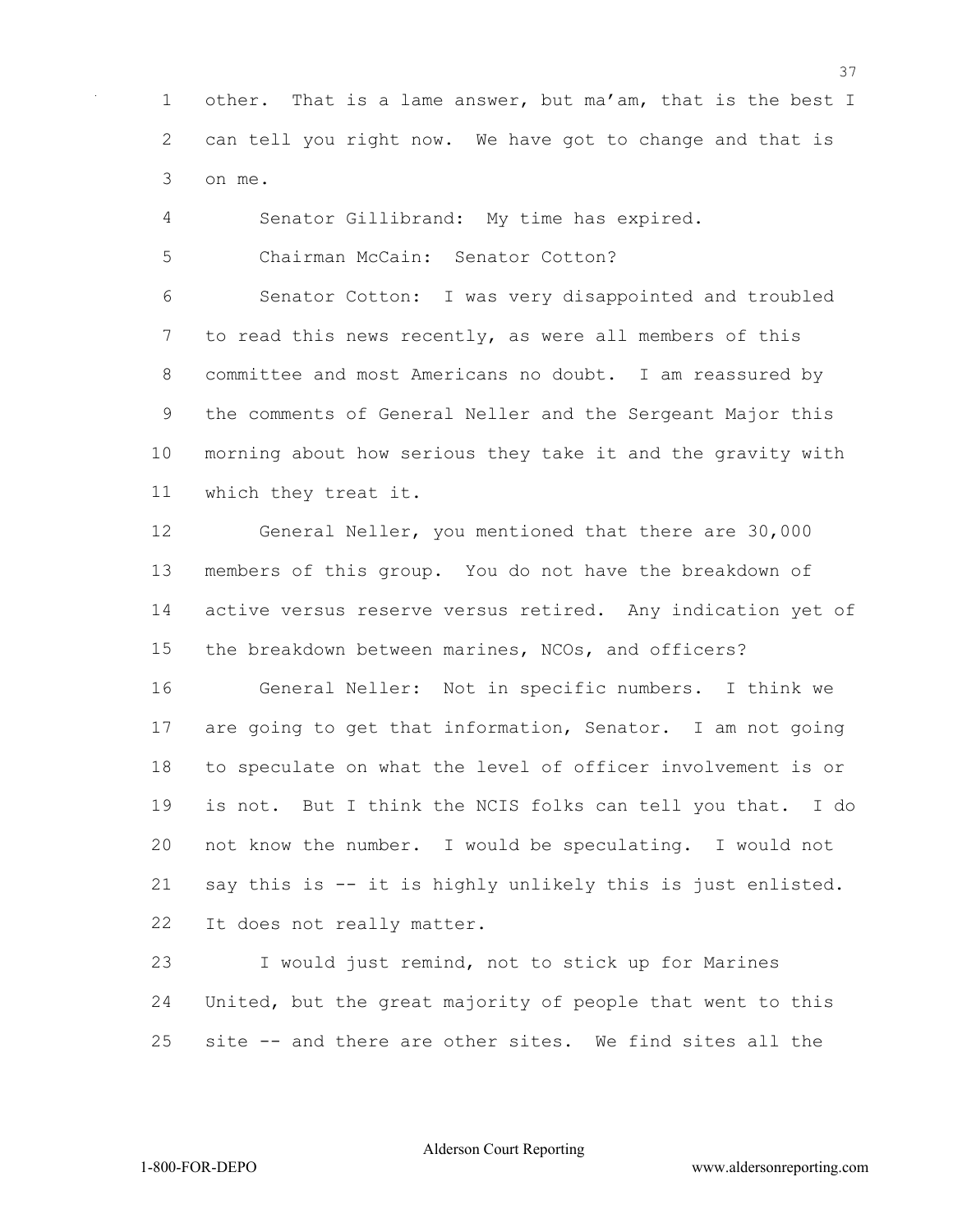time. We are looking out there and NCIS is looking, and people are telling us about other sites. So Marines United is not alone in this despicable, disgusting behavior.

 But I think eventually we will know the breakdown, not just who was a member of Marines United but who went to this other link and participated in this behavior.

7 Mr. Stackley: Sir, if I could add.

8 Senator Cotton: Yes, Mr. Stackley.

 Mr. Stackley: To date, we are dealing with cooperative information. In other words, we are trying to draw information -- short of probable cause in which we can seize the information, we are gaining it cooperatively. NCIS has opened up a tip line. They have received as of yesterday 53 calls on that tip line that is opening up other avenues to help to identify individuals but also to identify these other sites that the Commandant has referred to.

 In my opening statement, I called this a bell ringer. This is a bell ringer. We are not going to go back. We need dive, plumb the depths of this issue to understand how far, how wide it is, and then working up and down the chain of command, whether you call it culture, whether you call it good order and discipline, get not just every marine, every man and woman in uniform to understand what our standards are, what is and is not acceptable on one hand and, on the other hand, prosecute these other avenues where this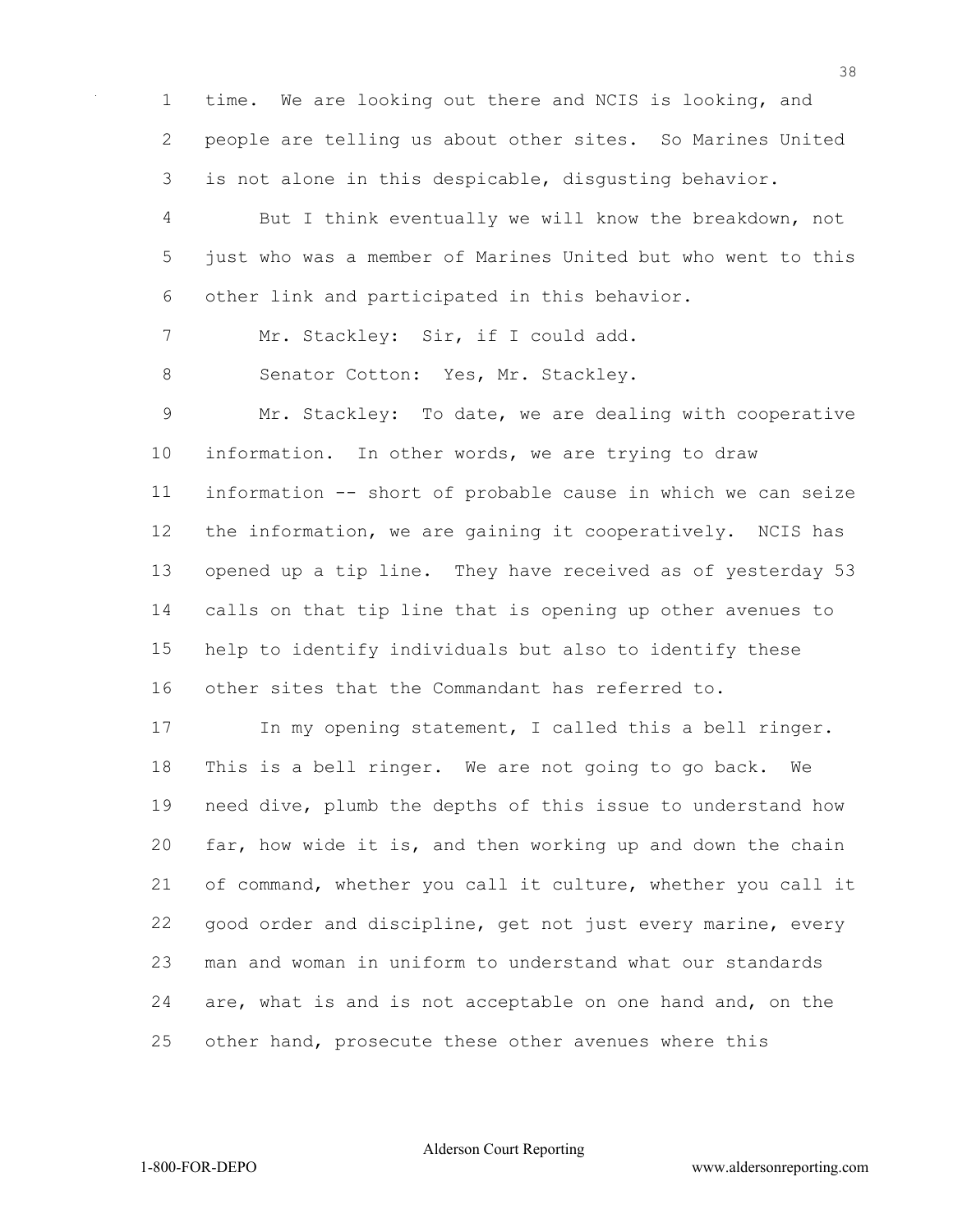behavior is taking place to the extent of our ability. We are not going to go backwards.

 Senator Cotton: We have spoken at this hearing this morning quite a bit so far about law and policy, and those are important questions. I want to speak about the expectations we have for the young men and women we have in uniform putting aside law and policy.

 Back when I was a company grade officer and we had to do safety briefs every Friday afternoon to ensure that if our soldiers misbehaved on the weekend, we could tell our chain of command that we had ordered them not to do so. Rather than getting into single detail that soldiers might do over the weekend, I would simply say obey your general orders and the law and be a good soldier, a good citizen, and a good man. I assume that your company grade officers and company grade NCOs do something similar on weekends or before passes.

 Putting aside the requirements of law and policy, General Neller, do you believe every marine should know that this kind of conduct violates the spirit and the ethic of the Corps?

 General Neller: Senator, you would think, after all the discussion and all the training and things that we have done, that people would understand that this type of behavior was unacceptable. But apparently whatever we have

Alderson Court Reporting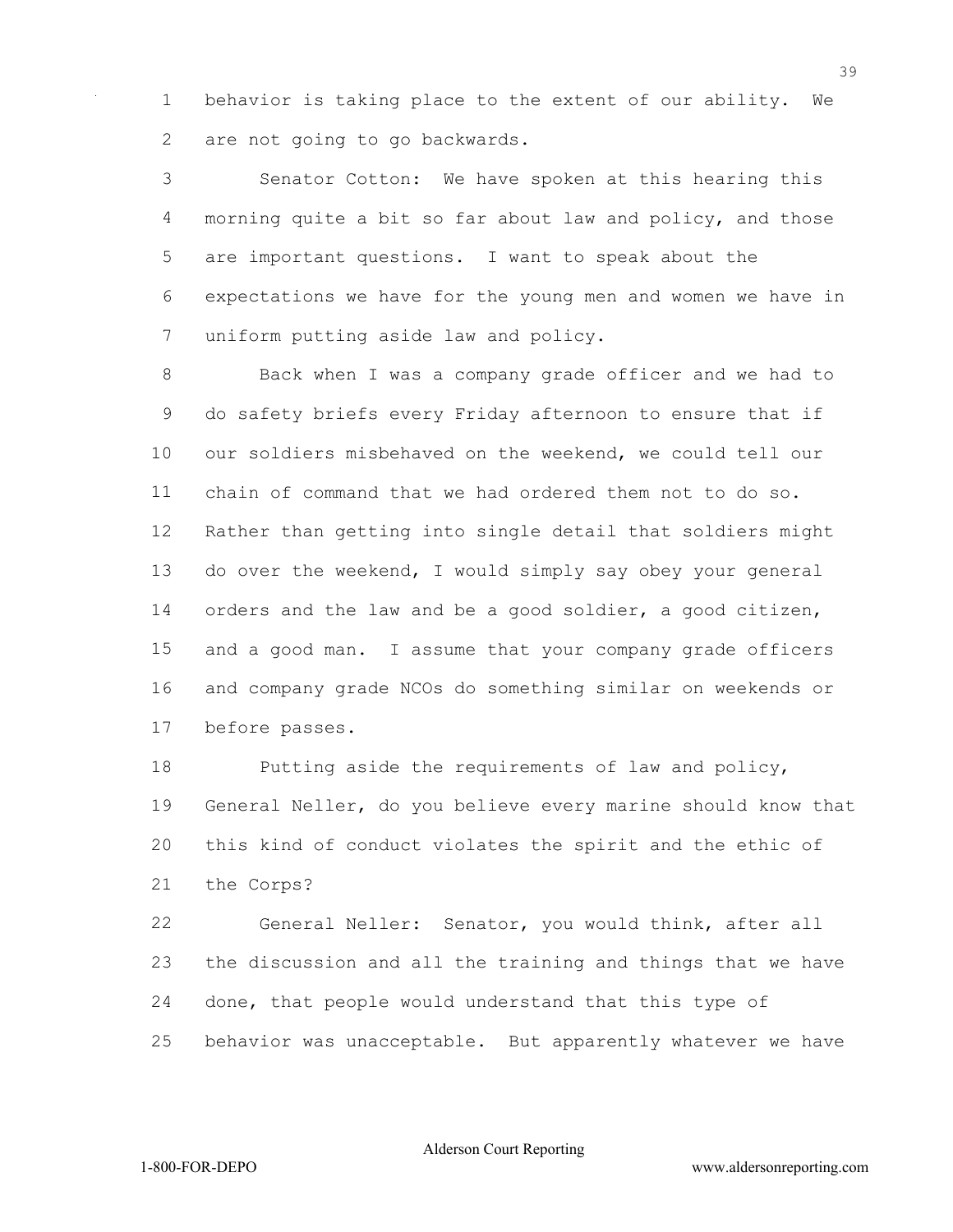done or tried to do has not worked or we have not been clear or people think that they can go on social media with some persona or avatar character. But as Senator Gillibrand rightfully stated, I mean, some people use their full name and their unit, and because they participate, the frustration is what is a crime and what is not as opposed to boorish, stupid behavior. And this is beyond that. So that is where we are in working through that right now.

 Yes. And I believe even they do not, they should now. I am going down Camp Lejeune tomorrow. I am going to talk to people and make sure they try to make this as crystal clear as I possibly can.

 Senator Cotton: Sergeant Major, if I could just ask you one question.

Chairman McCain: Your time has expired.

Senator Blumenthal?

Senator Blumenthal: Thank you, Mr. Chairman.

 You used the words, Commandant Neller, "despicable and disgusting." That certainly is a feeling that everybody on this panel shares with you. I think also many of us share the passion and impatience that Senator Gillibrand expressed very powerfully because there have been instances in the past, and your acknowledgement that perhaps the past violations of trust and law have not been addressed sufficiently aggressively may give us some comfort here.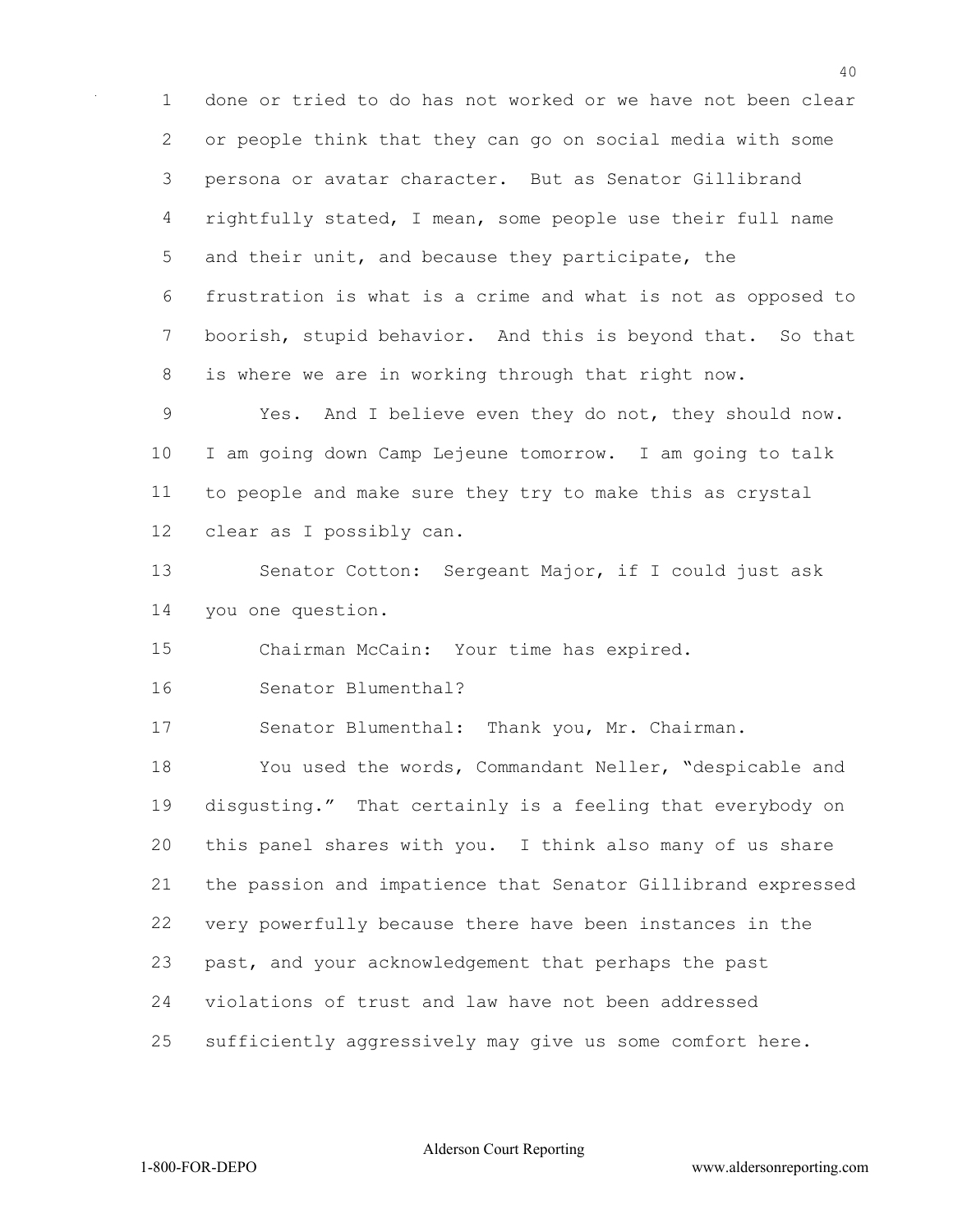But I think we are all going to watch closely and demand from you not just the words that you have given us, which we trust, but also action which speaks louder than words. Do you know personally of any commanders who had knowledge of this site before it was disclosed? General Neller: No, Senator, I do not. Senator Blumenthal: And do you believe that the same kind of aggressive discipline should be focused on the chain of command, as well as on the perpetrators who were involved in the immediate conduct, if they had knowledge? General Neller: I do. Senator Blumenthal: And will you assure us that you will take aggressive action against them? General Neller: I do. Senator Blumenthal: You mentioned earlier that you thought that nonjudicial punishment was appropriate for the marines who may have been involved or at least many of them. Would you agree that the Uniform Code of Military Justice should be applied as aggressively as possible in these instances and that violation should be prosecuted to the full extent of penalties that can be achieved? General Neller: Let me clarify my comment. When I said nonjudicial punishment has applicability, it does, but whether that is the level at which these allegations are adjudicated is up to the chain of command. All I was trying

Alderson Court Reporting

1-800-FOR-DEPO www.aldersonreporting.com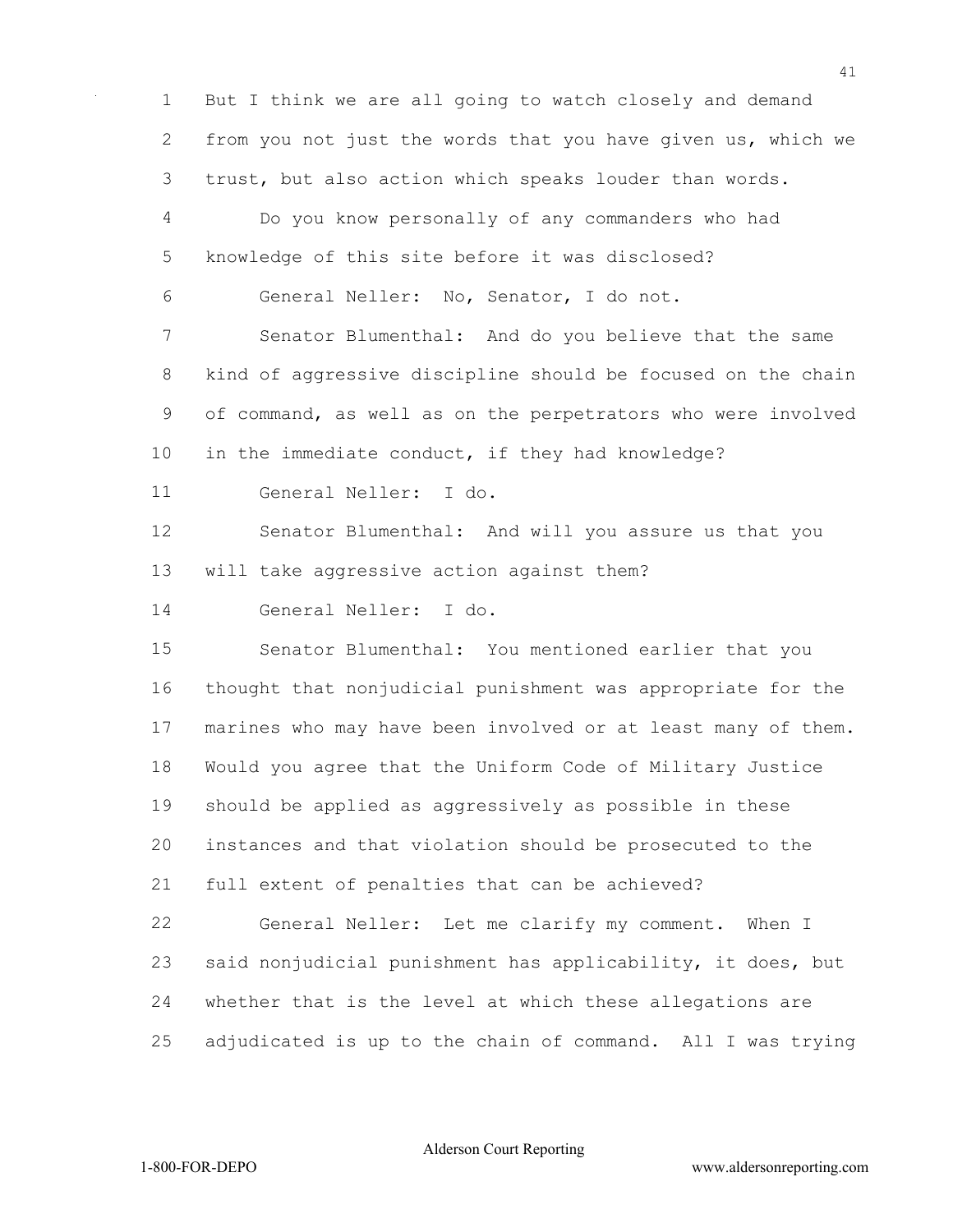to imply is that that is a tool available to commanders. If 2 the act is more egregious, then there would be other venues, more serious venues available to commanders.

 Senator Blumenthal: Would you agree that the chain of command may be unable to prosecute as aggressively as possible if in fact there are allegations within the chain of command that ought to be pursued?

 General Neller: I do not think that should make a difference. I mean, it might cause a commander if someone or their subordinates was complicit in this, but a violation is a violation. We are all accountable.

 Senator Blumenthal: But that might make it more difficult for someone to take action against a fellow marine who was within the chain of command. Would there be some process even now under existing law? And we have sought to reform or change it to make sure that there is accountability.

 General Neller: We select our commanders based on their skill and their ability and their potential to command. They have got to make the hard decisions. And so if that involves -- we have all done it. If that involves disciplining somebody that is in our own chain of command or that you know, then that is what you do.

 Senator Blumenthal: And two articles of the Uniform Code of Military Justice have been mentioned, 120 and 134.

Alderson Court Reporting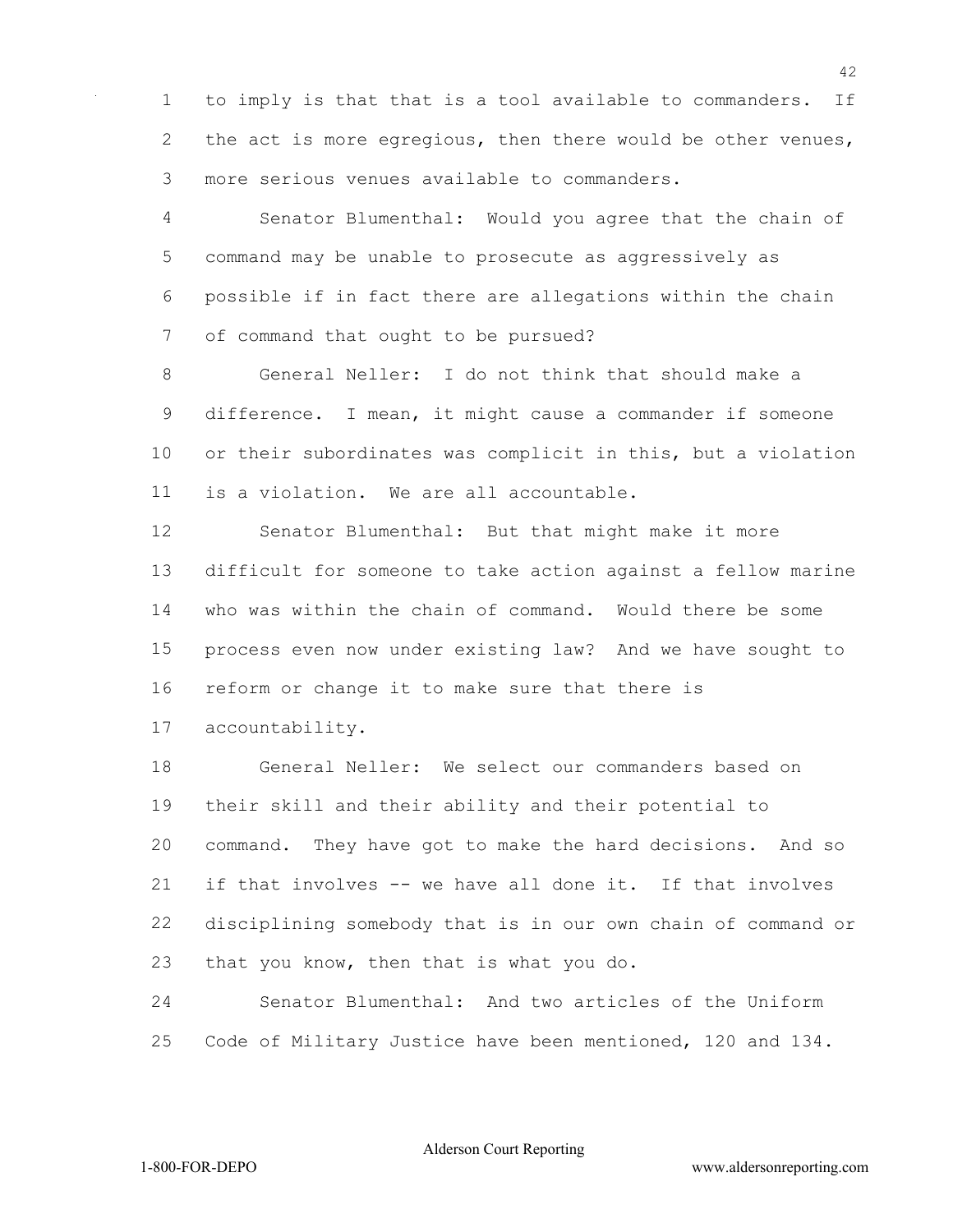Neither specifically prohibit cyber bullying. My thought has been that perhaps there ought to be a specific provision that is applicable to the conduct involved here which, in effect, is a form of cyber bullying. Would you support such a provision?

 General Neller: We have had discussions about whether 7 or not the UCMJ has the ability to address this. To me, we have stated what behavior in cyberspace is acceptable, not acceptable. To me that has the weight of an article 92 disobedience of an order. So 120(c) addresses specifically taking someone's picture without their permission and using it and 134 would address good order and discipline and those things. So I believe the tools are there if that is the level of punishment or administrative action you wanted to go to if the facts support that.

16 But I think there may be some discussion about -- I think that is something that we are going to get into with this task force whether there are provisions within the UCMJ that may need to be more specific about this particular type of potential offense because this is not new, but there have got to be some tools for commanders to be able to address this specifically.

 Mr. Stackley: Senator, if I could add. On cyber bullying, we hypothetically are talking about ways we could prosecute it through the UCMJ, but it has not been tested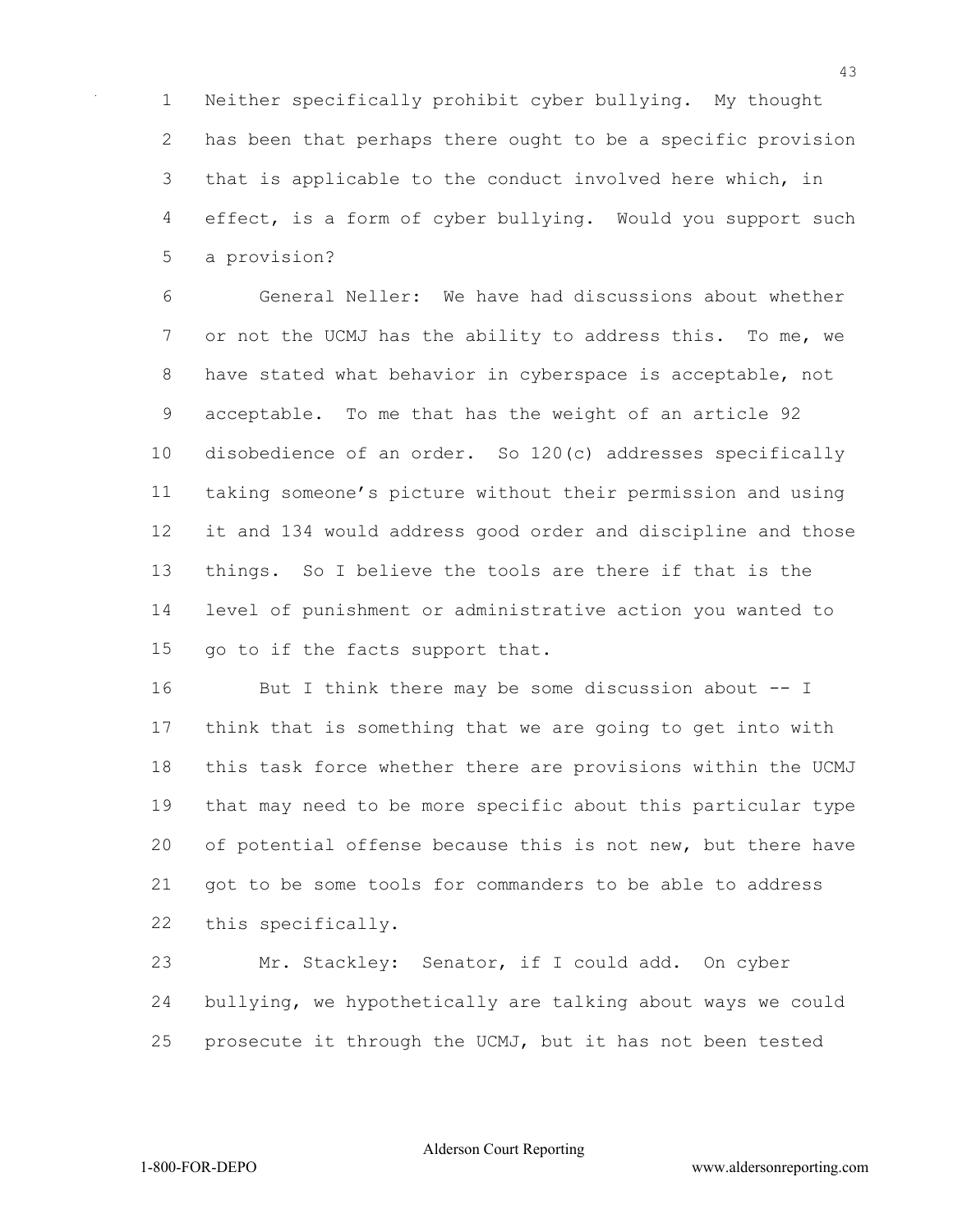yet. And so your question regarding is there value in getting into greater detailed specifics within a specific article, I think the task force which the Commandant has launched, I think that is central to one of the areas that they are, in fact, looking at. And we need to keep it on the plate, and we need to come back to you with specific recommendations.

Chairman McCain: Senator Ernst?

Senator Ernst: Thank you, Mr. Chair.

 Those who participated in these disgusting and horrible actions have not only failed our Marine Corps, they have failed the men and women who wish to join your ranks and they have failed our country. I am not as eloquent as some of the other members on this panel. All I can do is express to you how disappointed I am. I am very disappointed.

 General Neller, I hope that you can convey the concerns you have delivered to this committee today directly to your marines, not through a press conference, not through your designees, but directly to as many marines as you possibly can. Implementing change to this type of behavior begins at the ground level, and you are a leader, sir.

 As reports continue to come in across the DOD, it is clear that this seems to be service-wide. This is service- wide. And so we need a service-wide approach to addressing this issue. This is a cultural problem not just in our

Alderson Court Reporting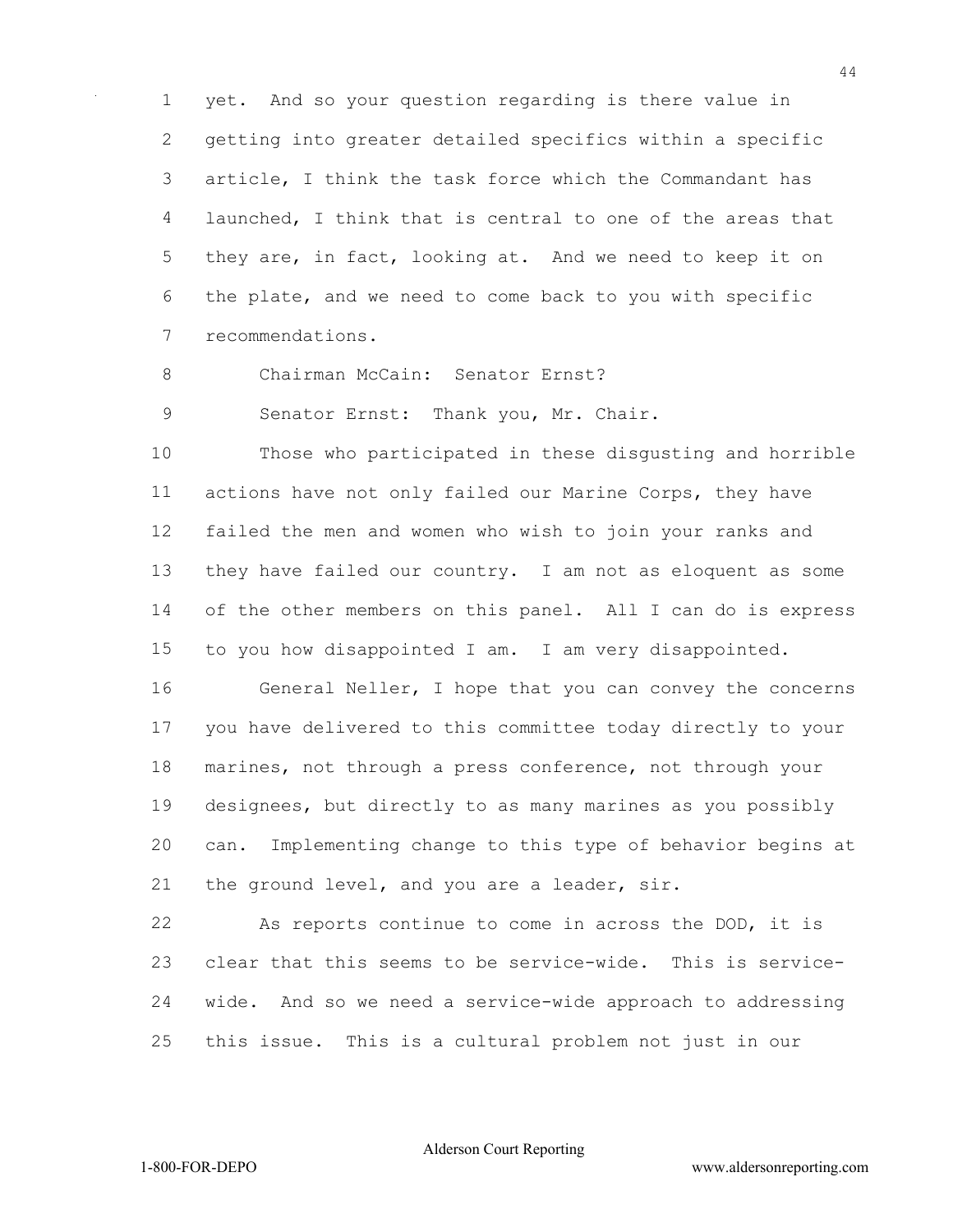military but society at large. And hearing that many individuals were not surprised about these reports disappoints me. Hearing that there may not be a way to hold many of the people that were involved in this accountable -- that angers me.

 Illegal or not, members of our community need to know this type of activity creates a culture that leads to sexual assault. Those that sat complacently by as this unfolded from the NCOs to the officers are all contributing to this issue. There is no excuse, and you have stated that, General Neller. I appreciate that greatly. There is absolutely no excuse for this, especially for those who wear our Nation's uniform.

 The steps that you now take moving forward following this event will define each of us before this committee. Regardless of what legal or administrative action you are able to take, I hope this leads to you personally sitting down and you, Sergeant Major, as well and educating our marines.

 A social media handbook has been discussed by a number of folks here on the panel, but how many marines actually read that? How many sit down and read it? It is up to all of us to educate our marines.

 The Marine Corps has a high turnover rate. We have thousands of marines coming through every year, and we have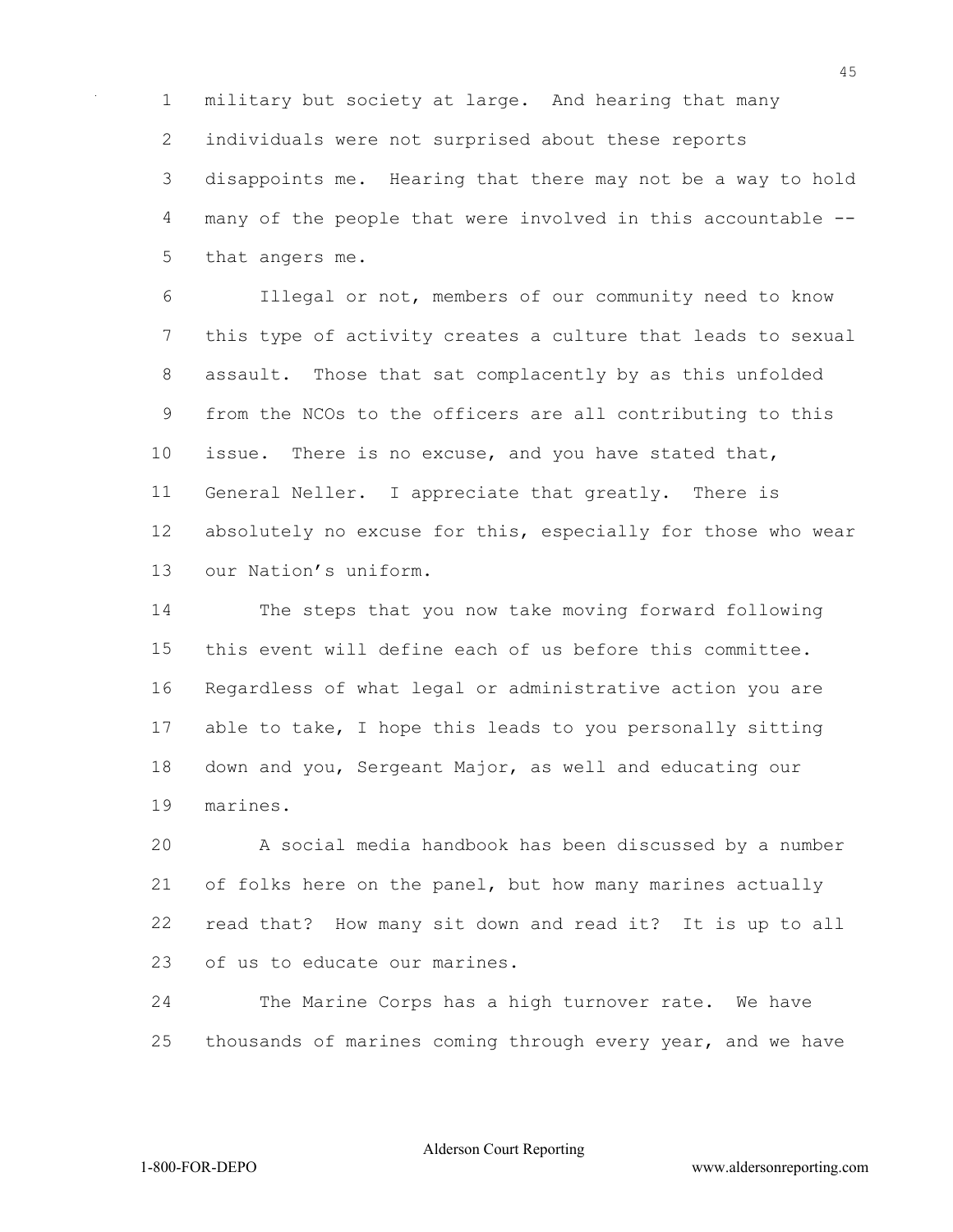to make all of them aware of what they represent. They need to know that the actions they take here at home and online can take away from the success of their brothers and their sisters in arms.

 This is an absolute issue that impacts our entire society. It is an absolutely horrible issue impacting us, but it is one that we must stop. And I say we. It is not just the Marine Corps. It is those of us who are sitting here today.

 We will be evaluating how to give you the right tools, the necessary tools to combat this issue, and absolutely you must hold those marines accountable.

 In the meantime, I hope that you will continue to evaluate what we need to do to combat this issue, not just in the Marine Corps but service-wide, and what we need to do to impact society at large.

Thank you, Mr. Chair.

Chairman McCain: Senator Donnelly?

Senator Donnelly: Thank you, Mr. Chairman.

 The marines who did this have betrayed their fellow marines, and these women marines stood up and said they would put their lives on the line for this country and give them up, if necessary. And this is the treatment that they got in return.

But they have also betrayed those marines who fought in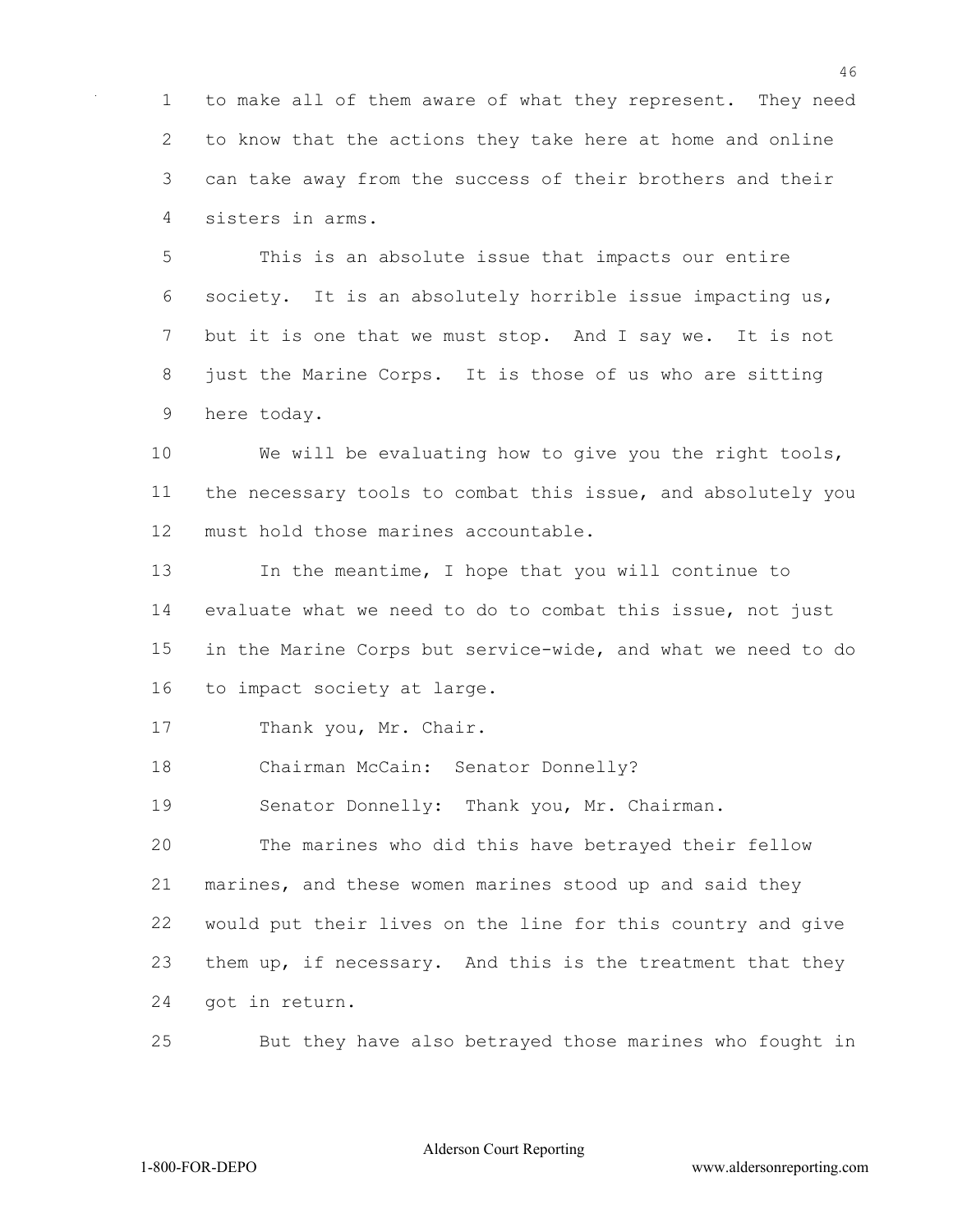Anbar Province and Helmund Province, in the Gulf, in Vietnam and Korea and Guadalcanal, Iwo Jima who built the Corps inch 3 by inch, step by step. And these marines who have done this have disgraced themselves, but they also let down the Corps and all of those other marines who fought for our country to help create the Corps.

 I went online and found that there is already a Marines United 2.0 posting links to the same materials, that already has over 3,000 members. What can be done about this, and what does that say? General?

 General Neller: Sir, if the Marines United 2.0 is there for their original mandate to help veterans, that is fine. But if there is a link that takes anybody who can get access to a similar page where there are posted pictures of anybody, but more likely female marines, and when they are making commentary, we will go like we did before, and we will ask the provider to take it down. But that is where we find ourselves.

 Now, whether we can get the information or make them hold that data for us -- you know, we have recently in this investigation with Marines United -- NCIS recently got some more information, so that should allow us to get to that. But, again, we are addressing the symptom here. The problem is that anybody would even want to do this in the first place. That is the part -- this does not make any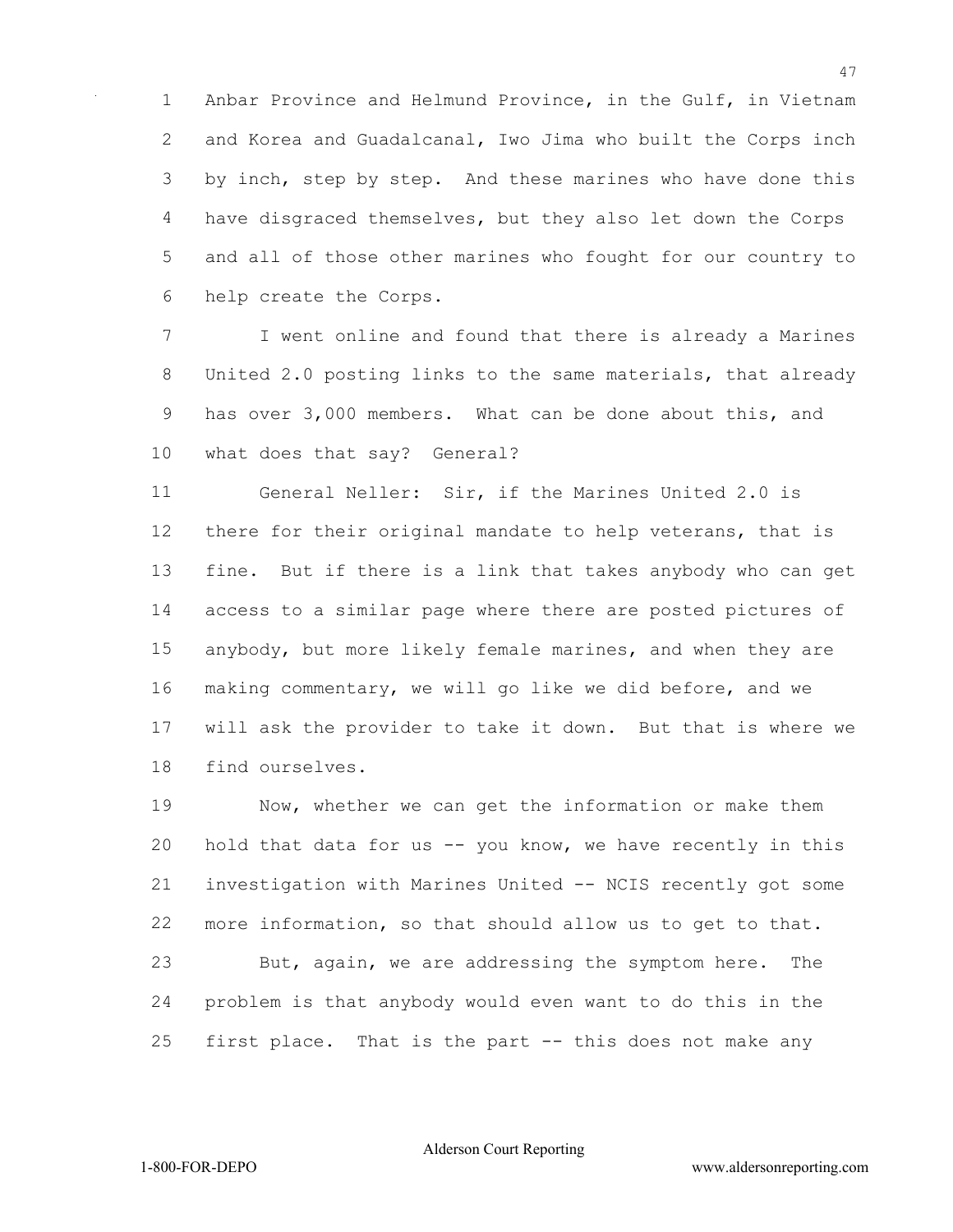1 sense to me. Okay, they are doing it. Why? What is it 2 that makes anyone feel that they are going to make 3 themselves feel better by being degrading about any 4 individual, whether it be based on their gender or their 5 race or their sexual preference? If they are, indeed, a 6 marine or anybody -- it does not matter -- that is not who 7 we are and what we do.

8 So our folks now and with NCIS's help -- we are out 9 there looking and we are finding other sites. And we go 10 through the legal process. They go to the provider and ask 11 them to take it down. I think NCIS can give you more 12 information in the closed session because there are other 13 sites out there. Marines 2.0 is just one. And again, some 14 of them are legit and they do good or proper things for 15 veterans or anybody that belongs. Others not so much. Not 16 at all.

17 Chairman McCain: Senator Sullivan?

18 Senator Donnelly: I would suggest, General, that they 19 are also disrespecting you.

20 Chairman McCain: The gentleman's time has expired. 21 Senator Sullivan?

22 Senator Sullivan: Mr. Chairman, I believe he had a 23 minute and 23 seconds left.

24 Chairman McCain: Please proceed.

25 Senator Donnelly: Thank you, Mr. Chairman.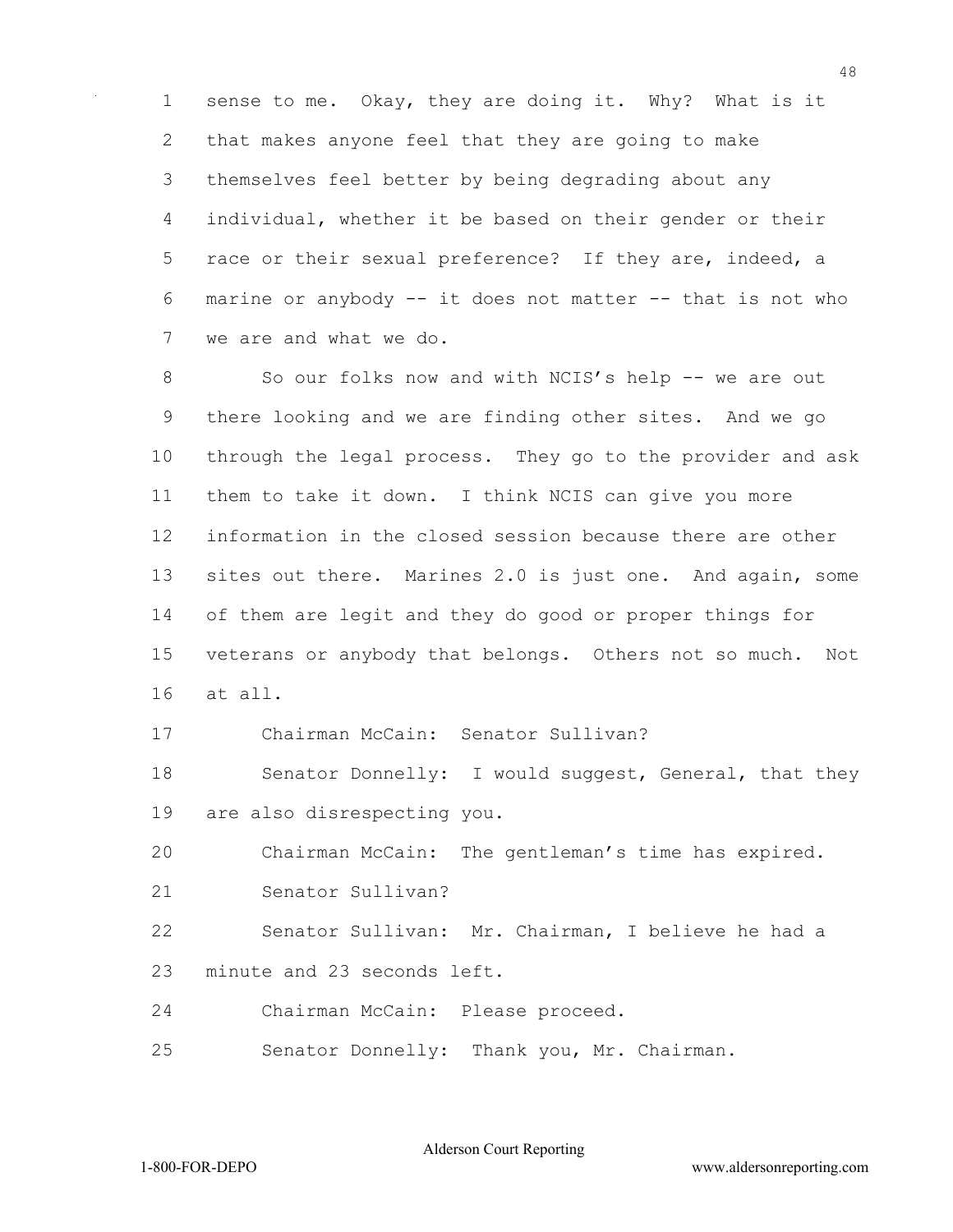What I wanted to say is they are basically challenging you, General. They are thinking that they can get away with this. You are the Commandant of the Corps, and I think it is up to you -- and I trust and believe you will tell them 5 and show them that they are not bigger than the Corps, that they cannot treat their fellow marines like this.

 How can women marines feel that the Corps has their back? When a young woman makes a decision that, number one, she wants to serve the country and put her life on the line for us, why will she choose the Marines? How do we reinstate that trust that we have her back?

 General Neller: The only way we can, Senator, is through our actions and show that anyone who sticks their hand up to support and defend the Constitution of the United States and has the willingness to earn the title of marine is going to be a full-fledged member of the team like the two female marines sitting behind me here. We have got to make them believe it. We have got to earn. They do not just have to earn the title of marines. We have got to earn their belief that they are going to get the same opportunity as anybody else to compete and be the best person they can be. So I can sit here and say it. We have got to re-earn the trust and not just of them, this committee, and the American people. I understand that.

Senator Donnelly: Thank you, Mr. Chairman.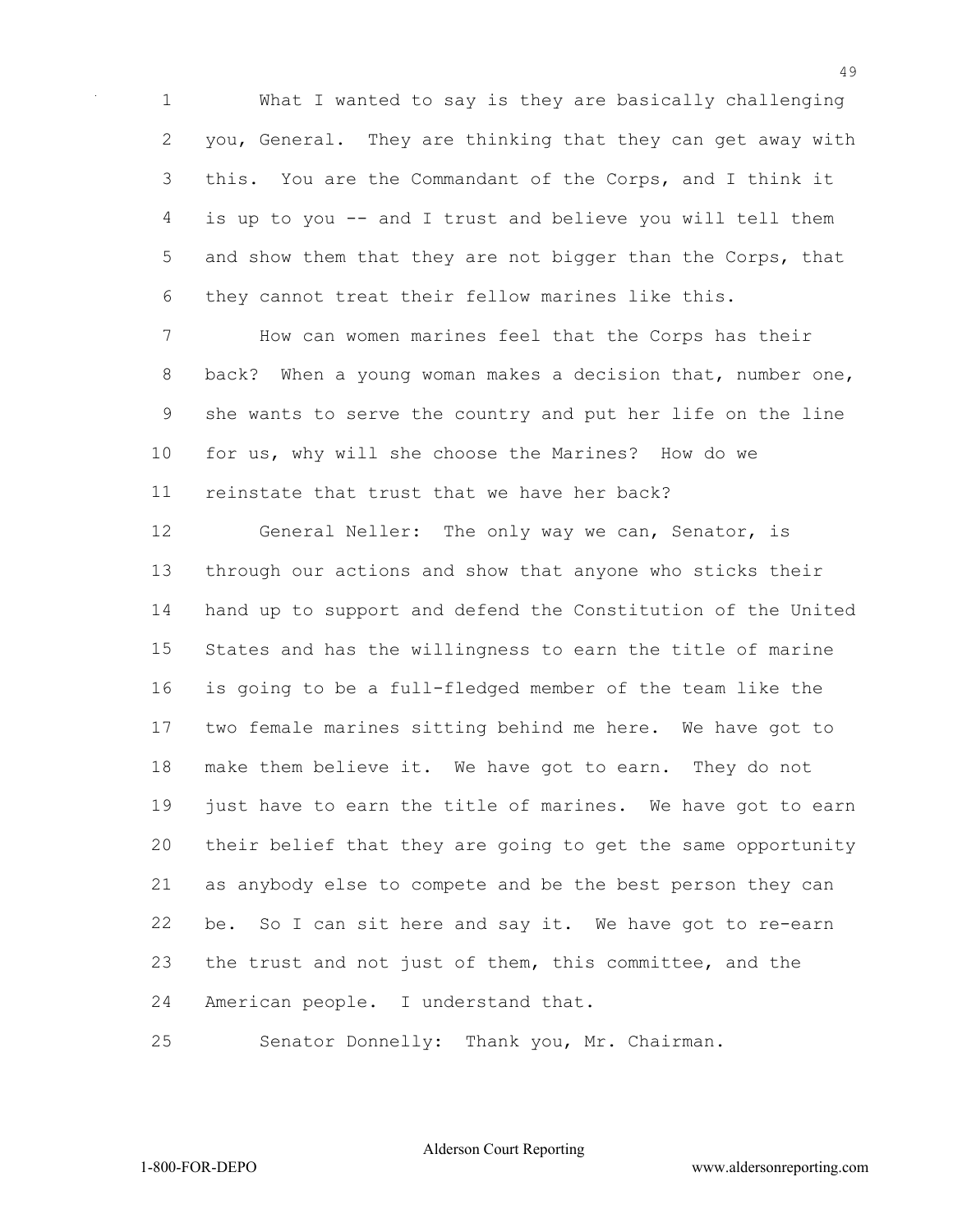Chairman McCain: My apologies, Senator Donnelly, for cutting you off.

Senator Donnelly: Do not worry, sir.

Chairman McCain: Senator Sullivan?

Senator Sullivan: Thank you, Mr. Chairman.

 I want to begin by thanking Senator Gillibrand for her calling for this hearing and her unfailing advocacy for women in the military.

 Like you, General, I am a father of three daughters and also spent a lot of my civilian career focused on combating the problem that Senator Ernst mentioned is a problem not 12 only in the military, but across the country of domestic violence and sexual assault. And I think Senator Gillibrand's focus on this benefits the military and the country.

 I also appreciate your and the Sergeant Major's opening statement to say you are going to take responsibility for this.

19 I think like everybody on this committee, General, when I first read the news about the marines attacking and degrading other marines -- it was what Senator Donnelly just mentioned -- I was outraged, disgusted, embarrassed as a citizen, as a lawmaker, and as a marine. And I am here in this capacity as a U.S. Senator, but earning the title of marine is the proudest personal achievement of my life. It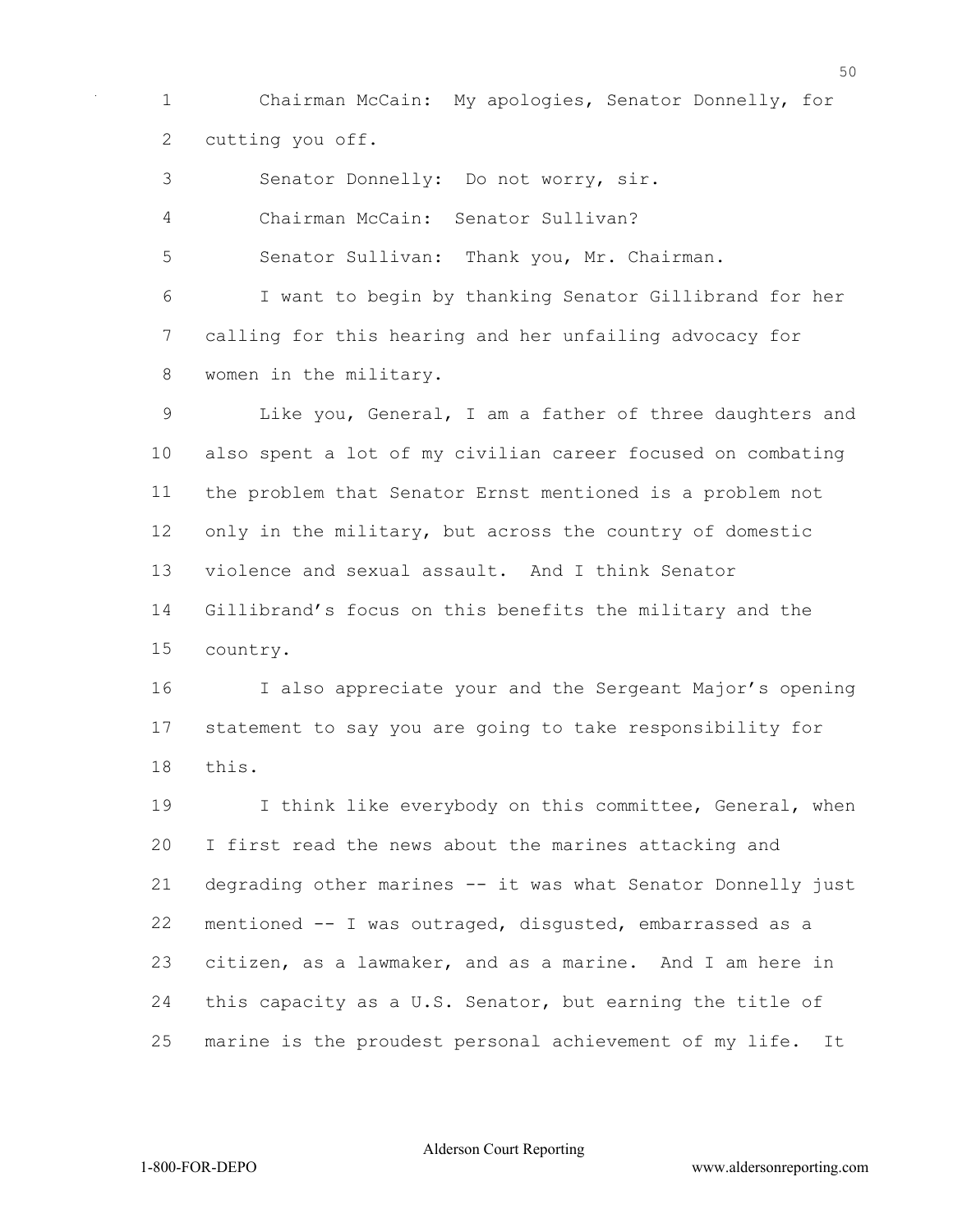always has been, always will be.

 You know, we talk about that there has been no more formidable fighting force in the world, but the Marine Corps in my view goes much deeper than that.

 I mentioned a story. Last year, I was walking down the street on Capitol Hill. There was a mom and two young kids, a boy and a girl, walking by me, and a group of eight or nine marines in PT gear coming up strong, formidable, and they passed this family, and this mom looked at her kids and said those are marines. They are courageous. They are fearless, and they will do anything to protect our country and keep us safe. That is what mothers in the country are telling their kids.

 This goes way deeper than this. I believe that if the Marine Corps cannot prevent marines from attacking and degrading women marines, that the Marine Corps is going to lose what it means to the country, to the Marine Corps, to other marines.

 So, General, you talked a lot about a perversion of the culture. What do you mean by that?

 General Neller: Well, Senator, like you I believe all marines have a belief that our motto, semper fidelis, our core values of honor, courage, and commitment are what we are, and that everything that we have seen in this Marines United event is not. And so anybody that is out there

Alderson Court Reporting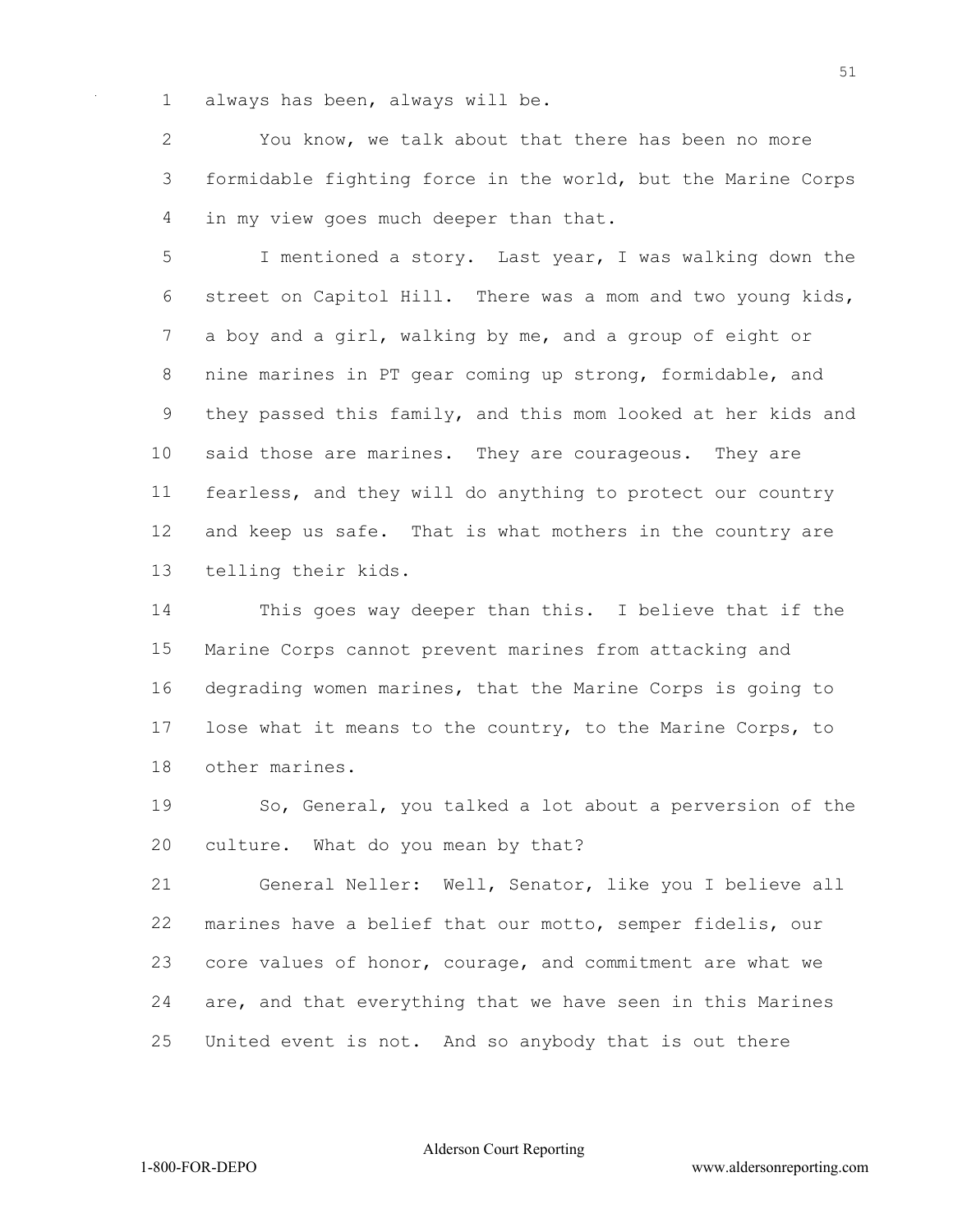involved in this or any other site that are doing this -- 2 and as has been accurately pointed out, this is something that has been out there for some time. I do not know how 4 they think they can reconcile the inner marine with this. I do not mentally see how you get from A to B.

 Senator Sullivan: One of the things about the Marine Corps and all military services, but particularly in the Marine Corps, there is a culture and it is part of what we do is we bring violence to the enemies of our Nation, and we are good at bringing violence upon the enemies of our Nation. Is it the perversion of the culture where the marines are actually bringing violence upon women marines? Is that not the perversion? The culture, which every marine who is honorable thinks this is a disgusting perversion? General Neller: I believe that is a very accurate description, Senator. Thank you for that.

 Senator Sullivan: Sergeant Major, can I ask you a question? You both have talked about boot camp and getting at this early. One of the things, as you know, that the Marine Corps does very well in boot camp is it focuses on the history of the Marine Corps. You walk out of boot camp, if you can make it, after 3 months, and you know about Chosin Reservoir. You know about Iwo Jima. You know about all those things and you take pride in it.

General, I thought your opening statement about

Alderson Court Reporting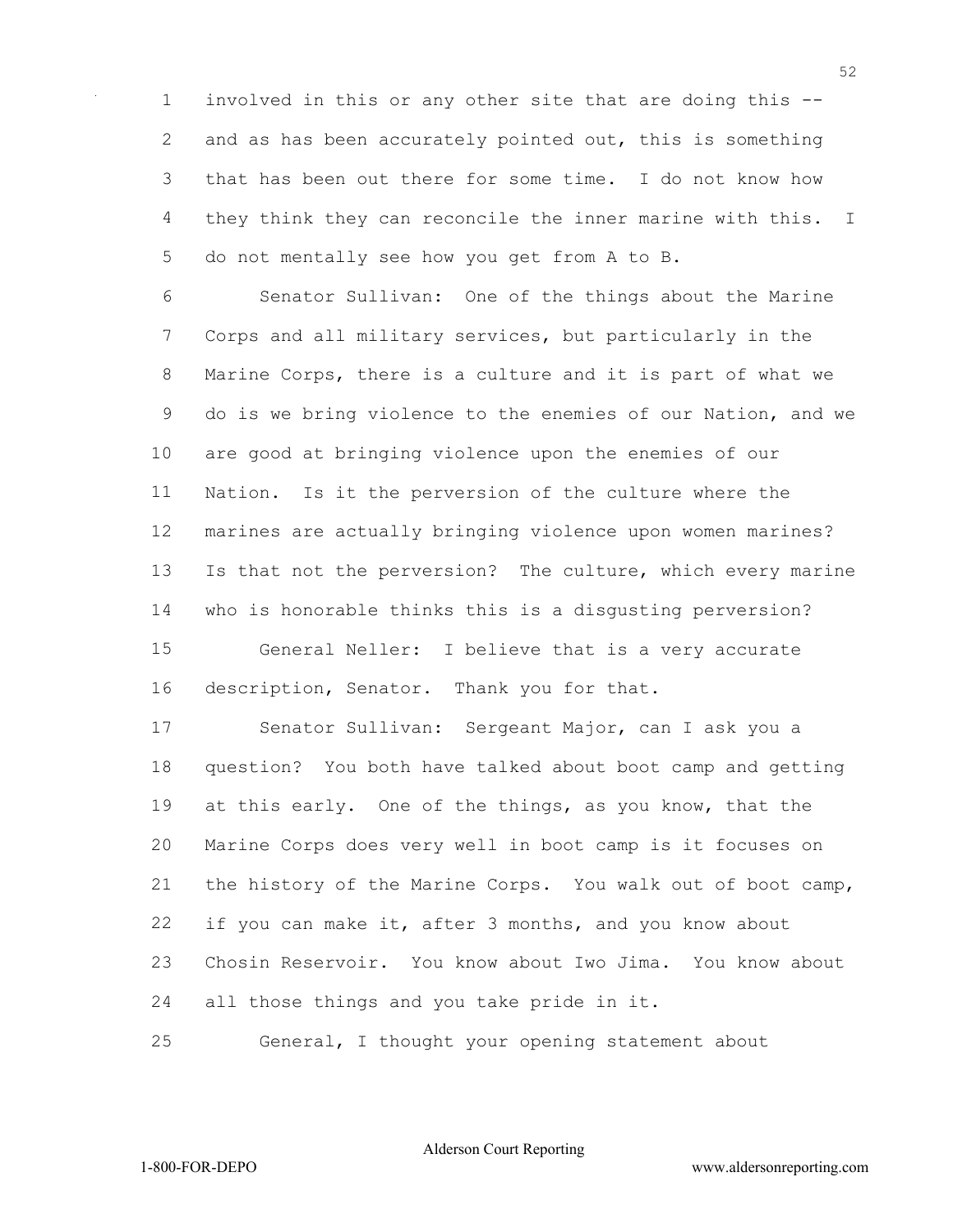referencing five marine women who were killed in action 2 defending our Nation -- do you think, Sergeant Major, that focusing on some of those issues with regard to our history in boot camp can start to set the culture on a more proper 5 course to recognize that, hey, look at these. They are marines. Right? It does not matter if they are men or women. They died for their country. Could we do a better job of instilling that at the outset as we shape the outlook and minds and culture of these 18- and 20-year-old kids? Sergeant Green: Absolutely, sir. The task force that the Commandant has put together, led by the Assistant Commandant of the Marine Corps -- we met a few days ago, and that is exactly where we are starting. We are going beyond that and starting at the delayed entry program. We are looking at everything we teach marines, and we have to understand within ourselves, in a 4-year enlistment 120,000 marines would have gone in and out of the Marine Corps. 120,000. We would have turned over two-thirds of the Marine Corps in a 4-year period.

 And we need to step back after 15, 16 years of fighting and we are still in that fight and absolutely take a look at not only how we make marines from those who walk through the door and want to be something better themselves, but also how we retain marines and families with our ethos of honor, courage, and commitment.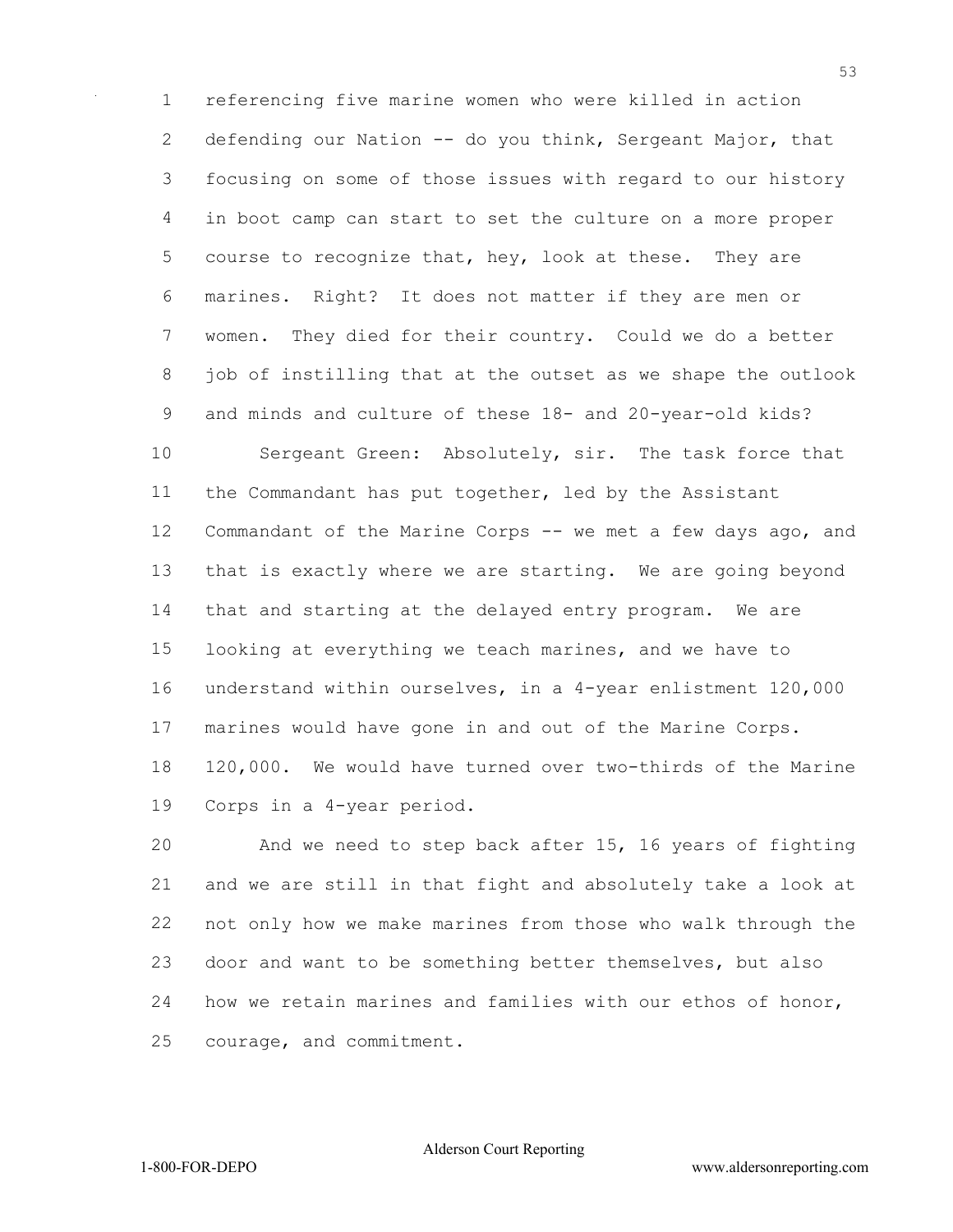We are going to seriously take a look at that because the processes that worked yesterday -- they are not working today because there are other societal ills that come through the door with every individual that comes in, that the tools that we have are not being ask effective as they need to be today. So we are going to take a look at from the recruiting of our marines until the time they leave the gates and also beyond that as to veteran support organizations out there, to take a look at our motto, "once a marine, always a marine." And every marine that leaves out the door, tell them they are responsible for that eagle, globe, and anchor.

 There are some bad actors that have worn the eagle, 14 globe, and anchor. They are determined to keep these things going, and we know this for a fact. And we got to do better with our ethos and find the tools, the ways and convince those that come through the gates and those who, like you 18 said earlier, are thinking about coming through the gates, the moms and dads who are talking to their kids.

 I have a son at the Naval Academy. They left for spring break going to Orlando, and my wife is freaking. She is scared to death. And I just sat down with the four boys in my basement and talked about this, talked about sexual assault, talked about the ethos of honor, courage, and commitment, the fact that one day they too are going to lead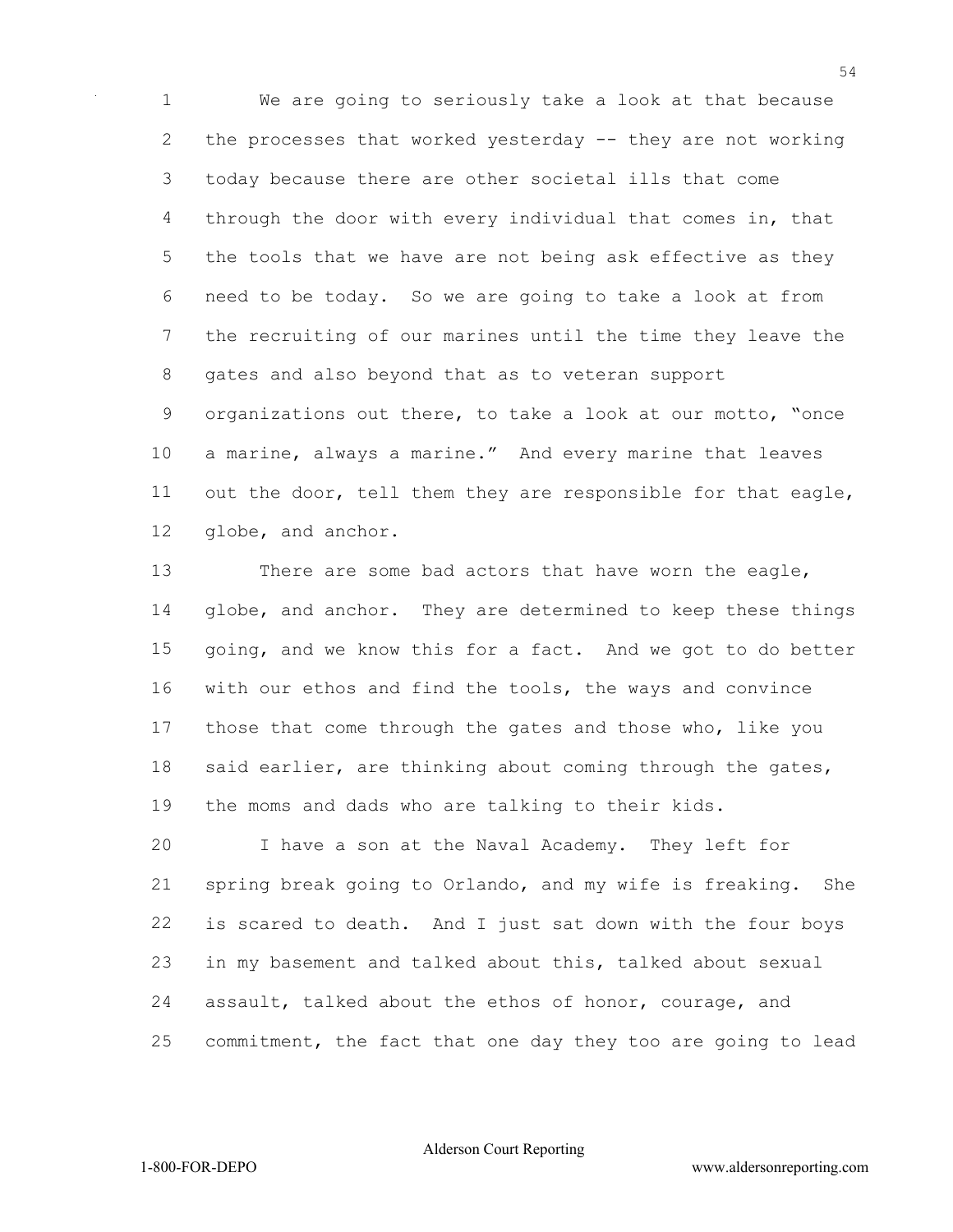and they may lead in combat. But first they must lead back here in peacetime showing that they are worthy leaders and lead marines and sailors in combat.

 I have a 14-year-old daughter. I would like to be proud if my daughter said she wanted to be a marine, just like my son. I have to assure her I will leave the footprint, along with the Commandant, that provides a way of 8 safety for not only my kids but all kids, sir.

Senator Sullivan: Thank you.

10 Thank you, Mr. Chairman.

 Senator Reed [presiding]: On behalf of Chairman McCain, Senator Kaine, please.

 Senator Kaine: Thank you, Mr. Chair, and thanks to the witnesses.

 This is, obviously, a very serious hearing, important to have it. I am the father of a marine. I employ a lot of marines in my office. My State is a State where every marine officer is trained, every marine security guard is trained, a lot of other marines are trained and serve honorably. And I think I just can say on behalf of an awful of Virginians, this is a moment when the story broke that a lot of people's hearts sunk. A lot of people's stomachs were turned.

 And this is absolutely critical to get right. You are completely aware of the work of this committee under the

Alderson Court Reporting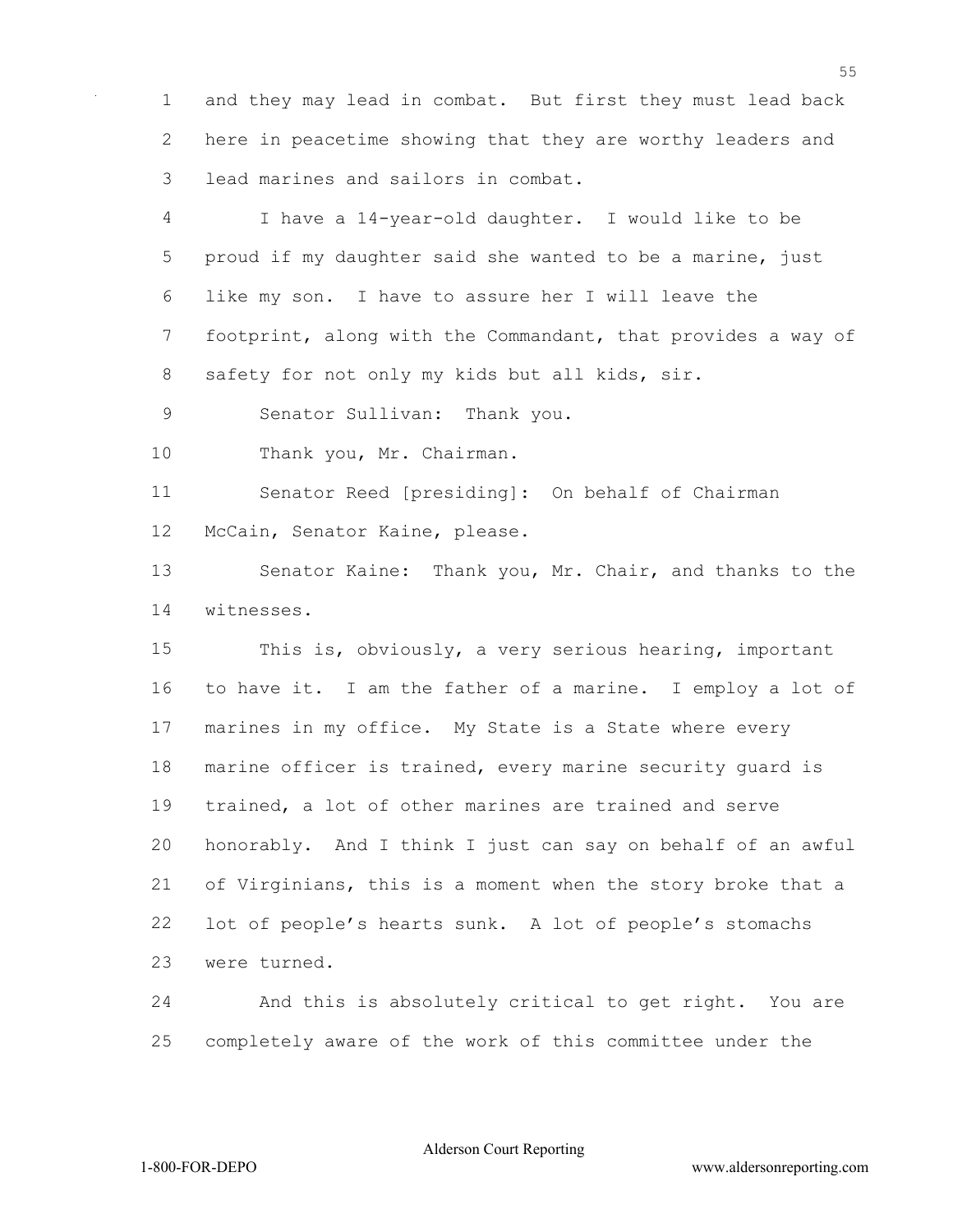leadership of Senators Gillibrand, McCaskill, and others to tackle sexual assault in the military. And it is still very much an open proposition on this committee because the question about whether sexual assault or other crimes should be treated within the Uniform Code of Military Justice or separately is something that we have resolved for now to try within the chain of command, but we are testing the evidence. We are looking at the data to determine if that was right or not. And many of us, if we conclude that we 10 are not getting the results that we want, even those of us who have supported chain of command in the past, may conclude that it is just not sufficient.

 And it would be tragic for the Marine Corps if that decision were to be made because of a belief that the Marine Corps' bad example would cause us to make that decision for all branches or the Marine Corps' bad example would cause us to make a decision that would be with respect to one branch of the service and not the others. And so that is the weight of this matter in a body that is still really assessing whether the military, the Marine Corps, but the other branches have to tools that they need to tackle this problem.

 The Marine Corps does a great job of setting people aside who do not meet physical fitness standards. The Marine Corps has done a very intense amount of work to get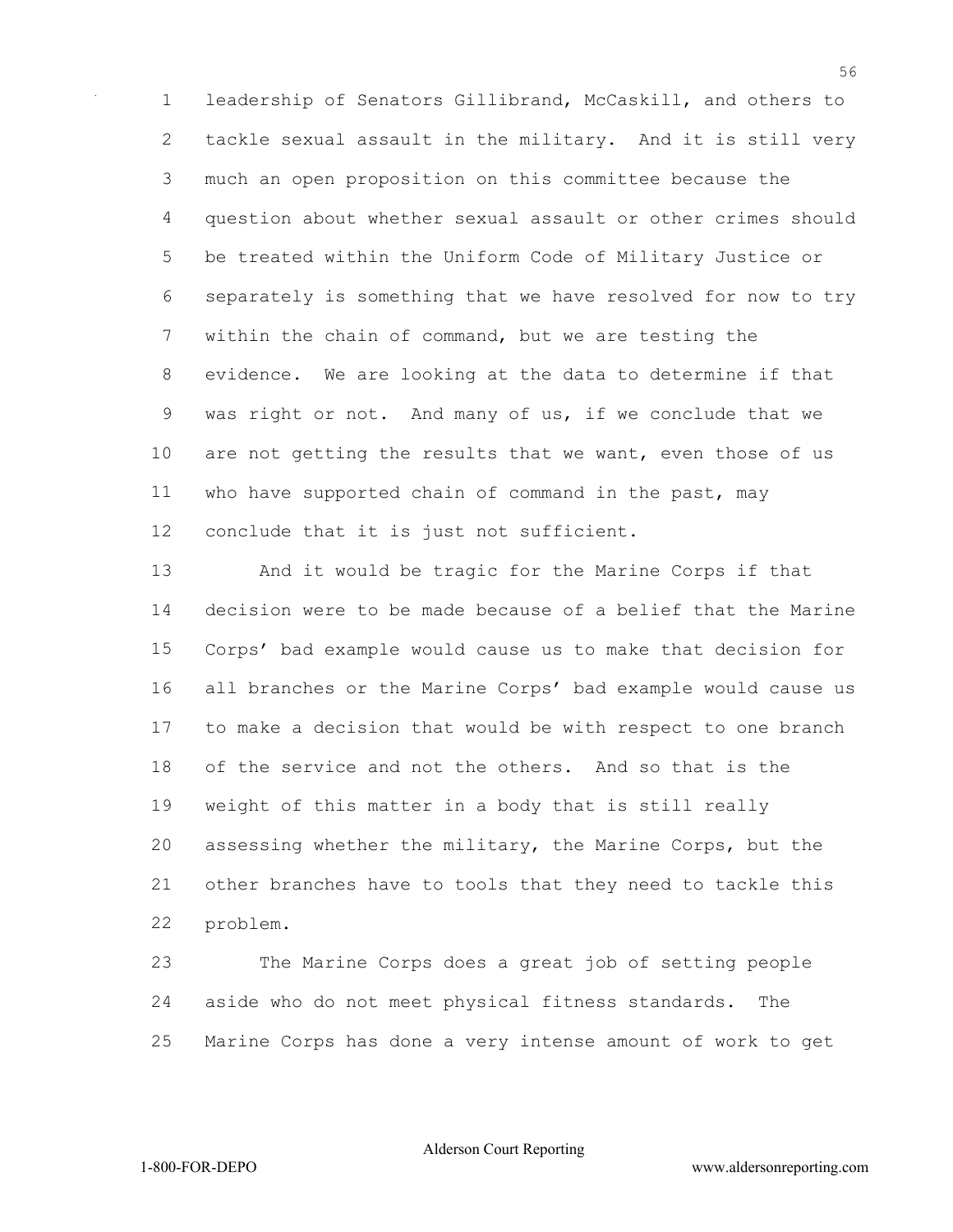into the redefinition of military MOSs to provide gender- neutral standards that people need to meet to serve in MOSs. If the Marine Corps attacks this problem with the same degree of attention and passion that they attack an issue like physical standards, then you are going to solve it. But I think I speak for everybody up here out of a belief that we just have not seen that. We just have not seen that level.

 General, I want to ask you something. I thought your opening statement was very good, but I did have one question about it. Could you get your written statement -- because we do not have copies of it here -- and just read the first couple sentences of it again to me? Because I have one question about what you said.

General Neller: The beginning, sir?

 Senator Kaine: Yes, just right at the very beginning. General Neller: Normally I appear before this committee to tell you about the extraordinary things your marines are doing at home and around the globe. But today is different. I am here today to discuss the details of some truly disturbing and unacceptable actions that have allegedly been committed on social media.

 Senator Kaine: Stop right there. "That have allegedly been committed on social media." Are we talking about allegations here or are we talking about something that has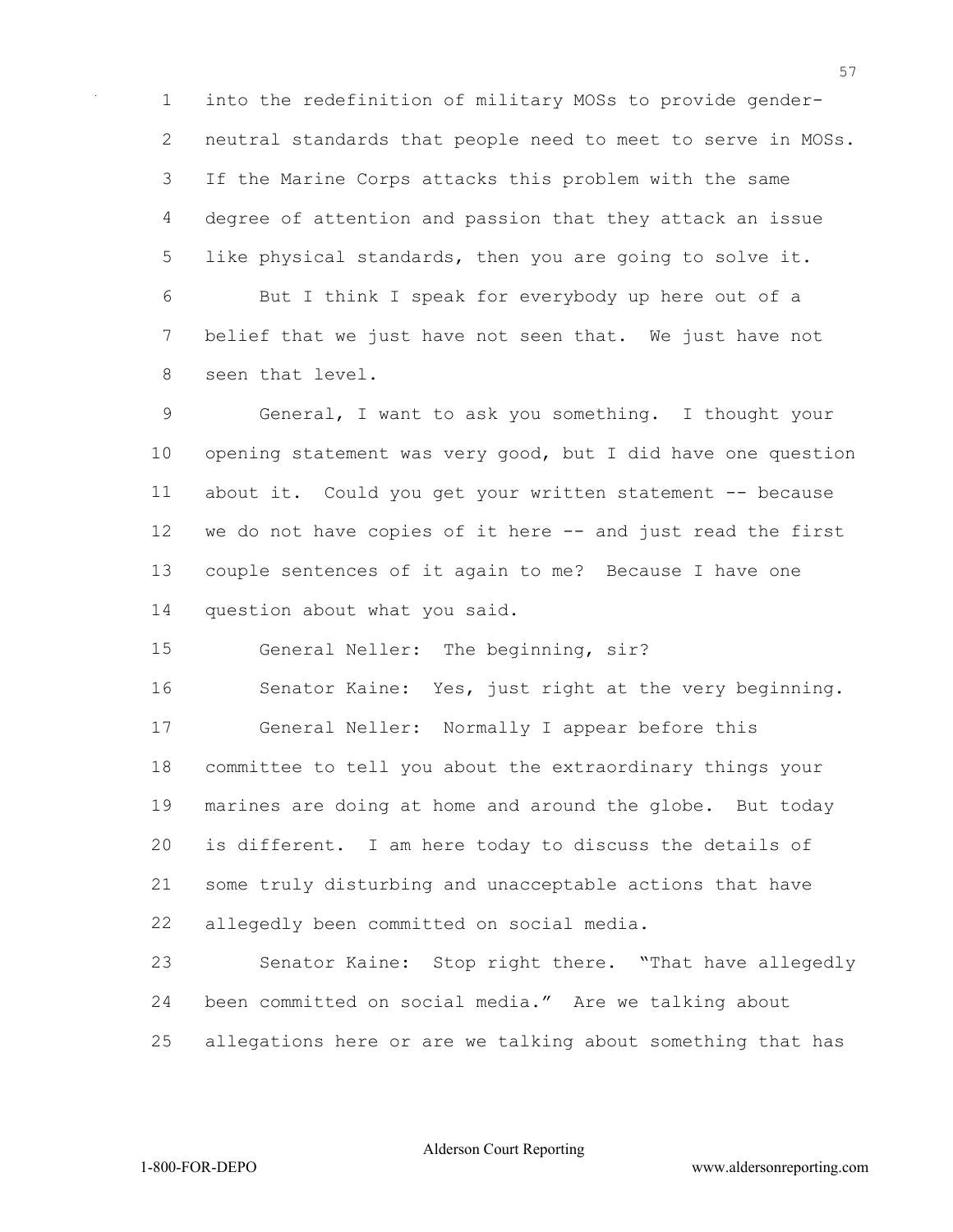happened? I mean, it might be an allegation as to who was involved, but this is not just an allegation about something that happened on social media. This is a fact. Is that not correct?

 Senator Reed: Senator, we are going to go into closed session. That might be a question that is most appropriate for a closed session.

 Senator Kaine: But I just think it is important to really make this clear. We are not talking about any individual in this hearing, and we should not for the reason that you stated. But if in the public hearing, this is described as alleged behavior, that there were allegations of something on social media, I do not think we are treating it with the seriousness need to. This is not allegations about social media. This stuff happened. And the General's testimony that Marines United is not unique and Senator Donnelly's description of Marines United 2.0 -- I just think it is important that we not leave confusion with the public that we are here just talking about some allegations of something on social media. This happened. Now, who was involved -- we are not going to get into that in an open session. But I would just put that to your attention going forward because we are talking about more than just allegations here.

Secretary Stackley, let me just ask you in close. I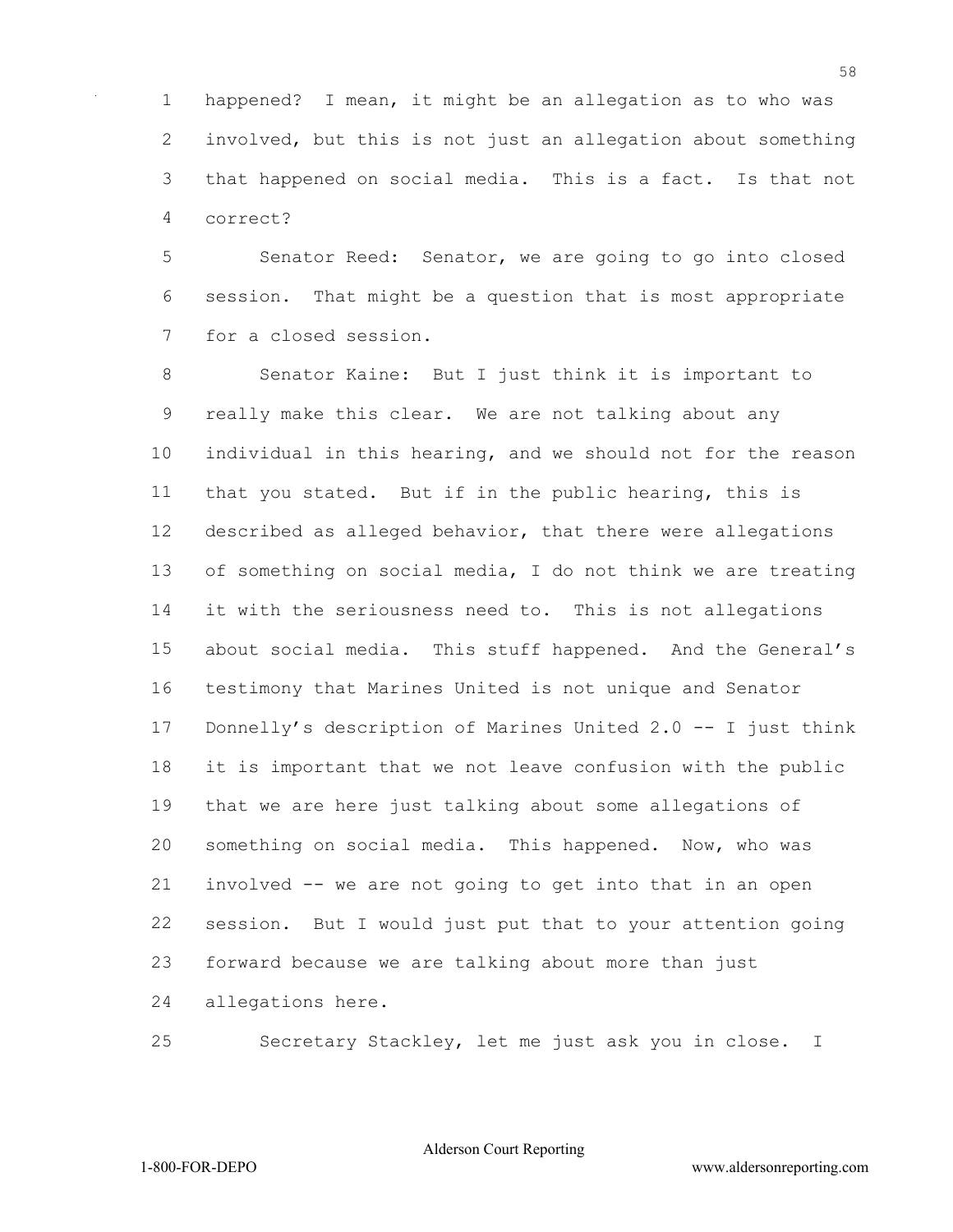have a hard time believing that this massive sharing of information about women in the Marines would just be limited to this branch. Talk to me about investigations into whether this is also going on in the other branches of the military.

 Mr. Stackley: I cannot speak specifically for the other branches, but in the closed session, what I would recommend we discuss is some of the information that NCIS is arriving at through their tip line and the number of websites that indicate similar activity on other websites. That is very important.

 Senator Kaine: Then let me just ask it this way. Do you believe this activity is limited just to the Marine Corps?

Mr. Stackley: No, sir.

Senator Kaine: Thank you.

 Senator Reed: On behalf of Chairman McCain, Senator Tillis.

 Mr. Stackley: But I do not want to let it stop right there. This is at the top of Secretary Mattis' priority list working across the service departments to get at this issue. This is not being managed as an isolated issue for the Marine Corps as regards the Department of Defense. We recognize vulnerabilities here and we need to prosecute those.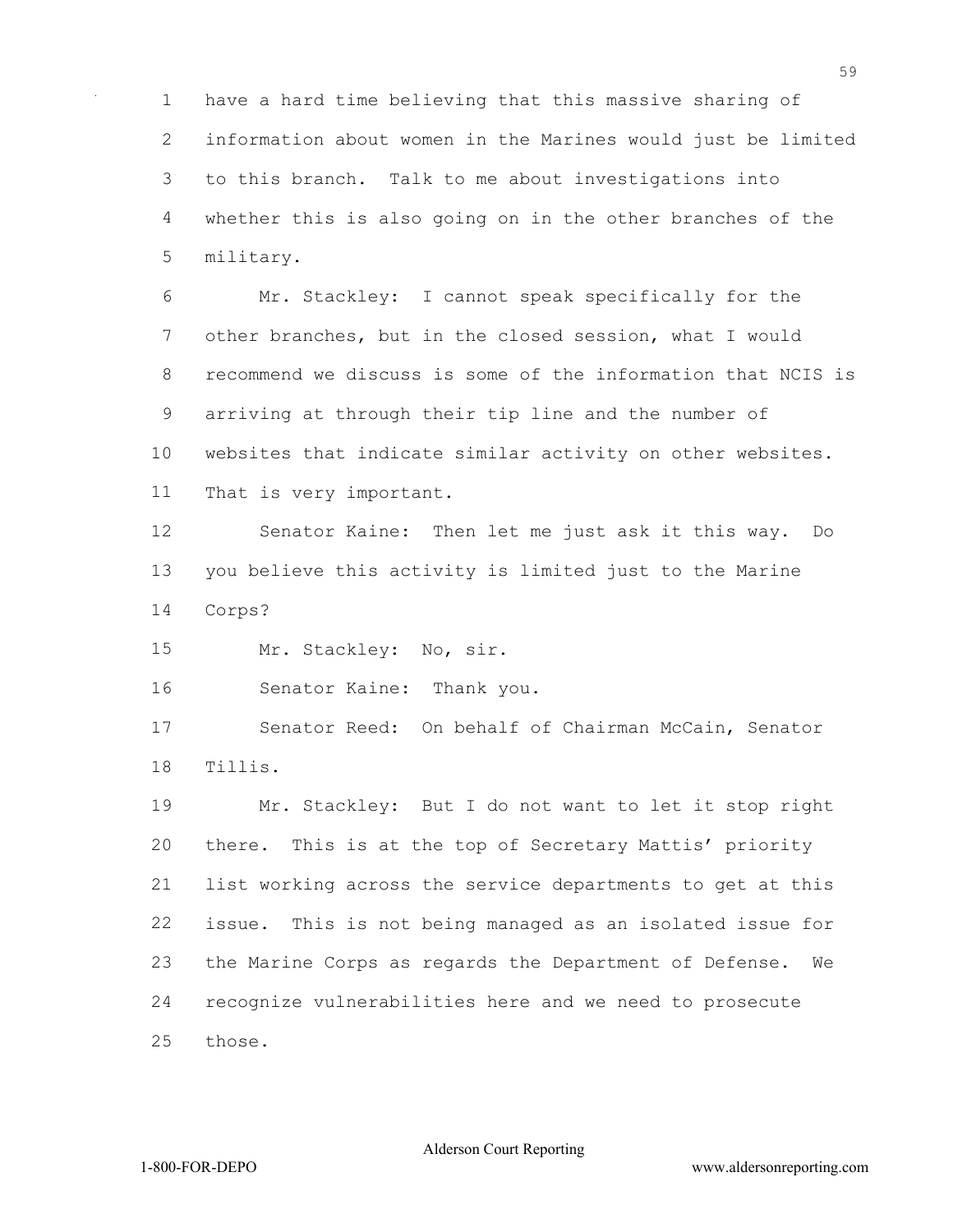Senator Reed: Senator Tillis, please.

 Senator Tillis: Thank you, Mr. Chair. I am going to try and be brief so that we can get to the closed session. But I did want to get a clarification on the Marines United, really the structure of what we are talking about here because I think it is important and we can get into numbers later. But we are talking about 20,000 or 30,000 marines involved in a social media network, much of which is not the subject of the actions that we need to get to the bottom of.

 Can you give me some rough idea of the sub-page where the illicit activities were occurring, that that is as a percentage of the total people engaged in what would otherwise be positive social media interaction?

 General Neller: We believe there are about 30,000 total members of the page. How many active, how many former, how many reserve, how many other services --

Senator Tillis: But in that page --

 General Neller: But in the link to take you to the separate drive, I have been told that the numbers were about 500.

 Senator Tillis: That is the important point because I think a lot of people think that there are some 30,000 marines engaged in this activity. The number is whatever it is, but it is a subset and what we think is a minor subset

Alderson Court Reporting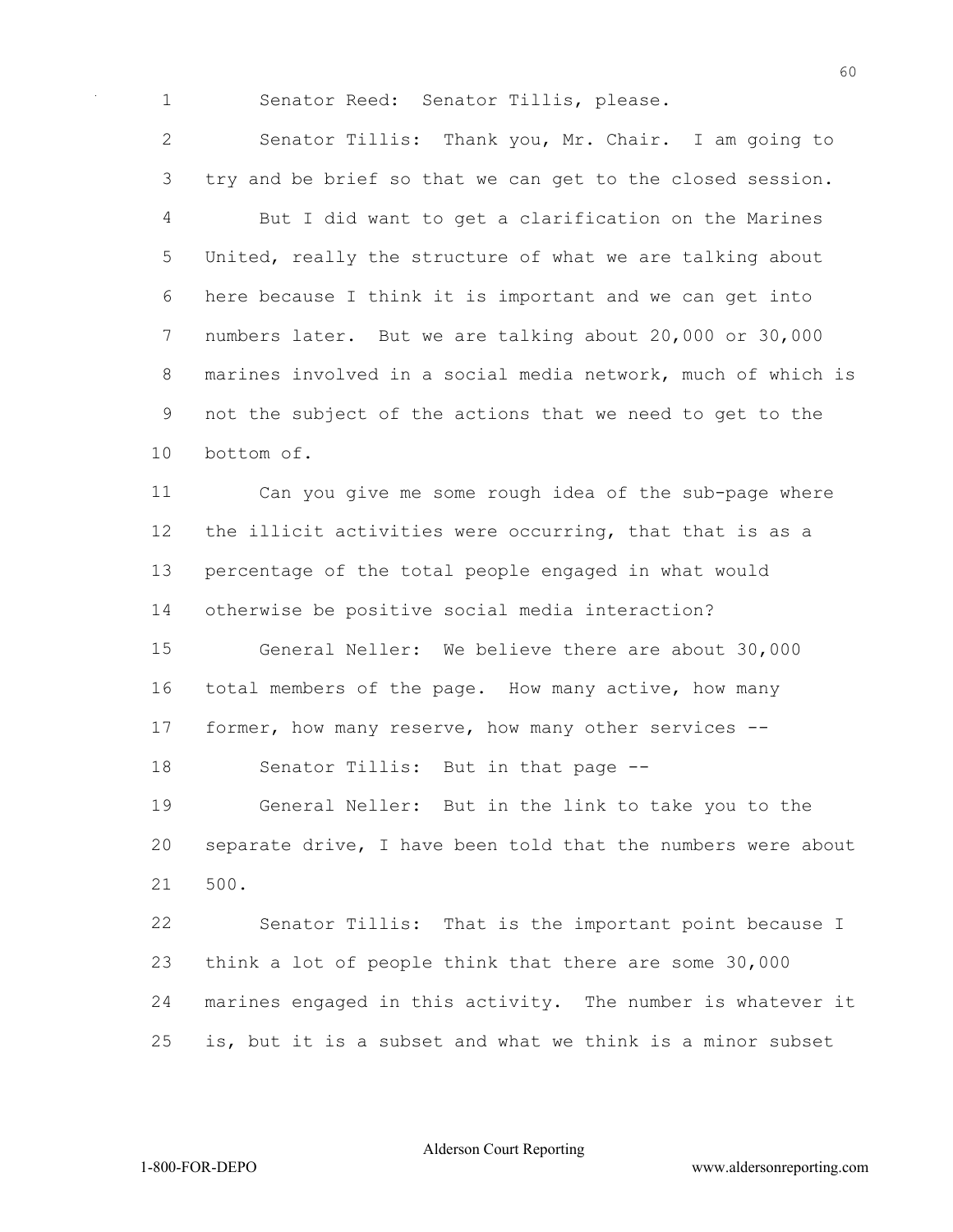of the total page. I think that is very important.

 General Neller: I would understand and appreciate your comment, Senator, but it does not matter if there is one. Senator Tillis: I get it.

 Now I want to get to the next. For those who are in the subset and involved in these activities, what is the maximum penalty and discipline that they can receive if they are found to have been engaged at any level in that sub- site? Can they be court marshaled? Can they be imprisoned? Can they be fined? In other words, what discipline are these folks subject to right now based on the current rules? General Neller: I think that would depend on what their level of involvement was and what they were doing. Senator Tillis: Let us say for the worst of the worst, whatever that may be, just hypothetical. For the worst of the worst, what potential penalty could they receive from this?

18 Mr. Stackley: They could be court marshaled, sir. Senator Tillis: What about a veteran, somebody who is no longer in active service that is also engaged in this? I am assuming just based on the numbers of the Sergeant Major, there are going to be some of those involved. What consequence could they possibly suffer? General Neller: I think it depends on the State.

Certain States have certain laws about this, and there are

Alderson Court Reporting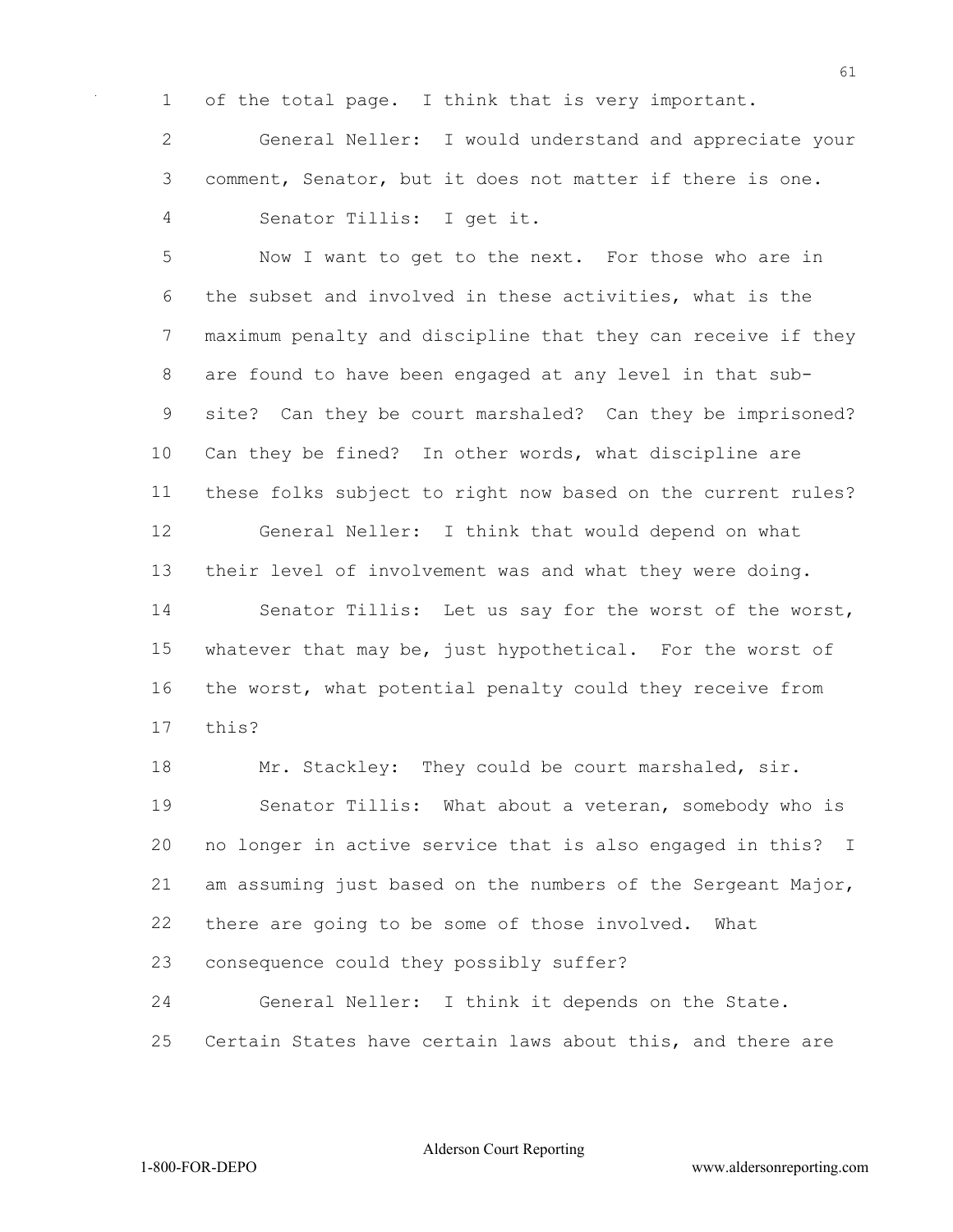certain provisions about what is consent with the use of a picture.

 Senator Tillis: I would like to find out -- you do not have to answer the question, but I want to look at other 5 things that we need to do here to make this a very, very painful exercise for somebody caught guilty of doing this. As a member of the Veterans Committee, if there is something that we could do to disallow their benefits for bad behavior after they are discharged, those are the sorts of things that we have to do. A part of what you need to do is change the culture, and I believe that you will, General Neller. And I think that we need to work on that, but we also need to make it a very frightening proposition for people going forward to be captured into this sort of activity.

 So I would like to get people to report back to me as a member of the Veterans Committee, as the chair of the Personnel Subcommittee, what more do we need to do to make this a very frightening proposition for somebody to get tempted into doing going forward so that you do not have to focus on these sorts of things. I want you to train marines to be able to be safe and lethal on the battlefield, not doing these sorts of things. And I think we need to work to make it very clear that this is going to produce dire consequences for people stupid enough to do these kind of things going forward.

Alderson Court Reporting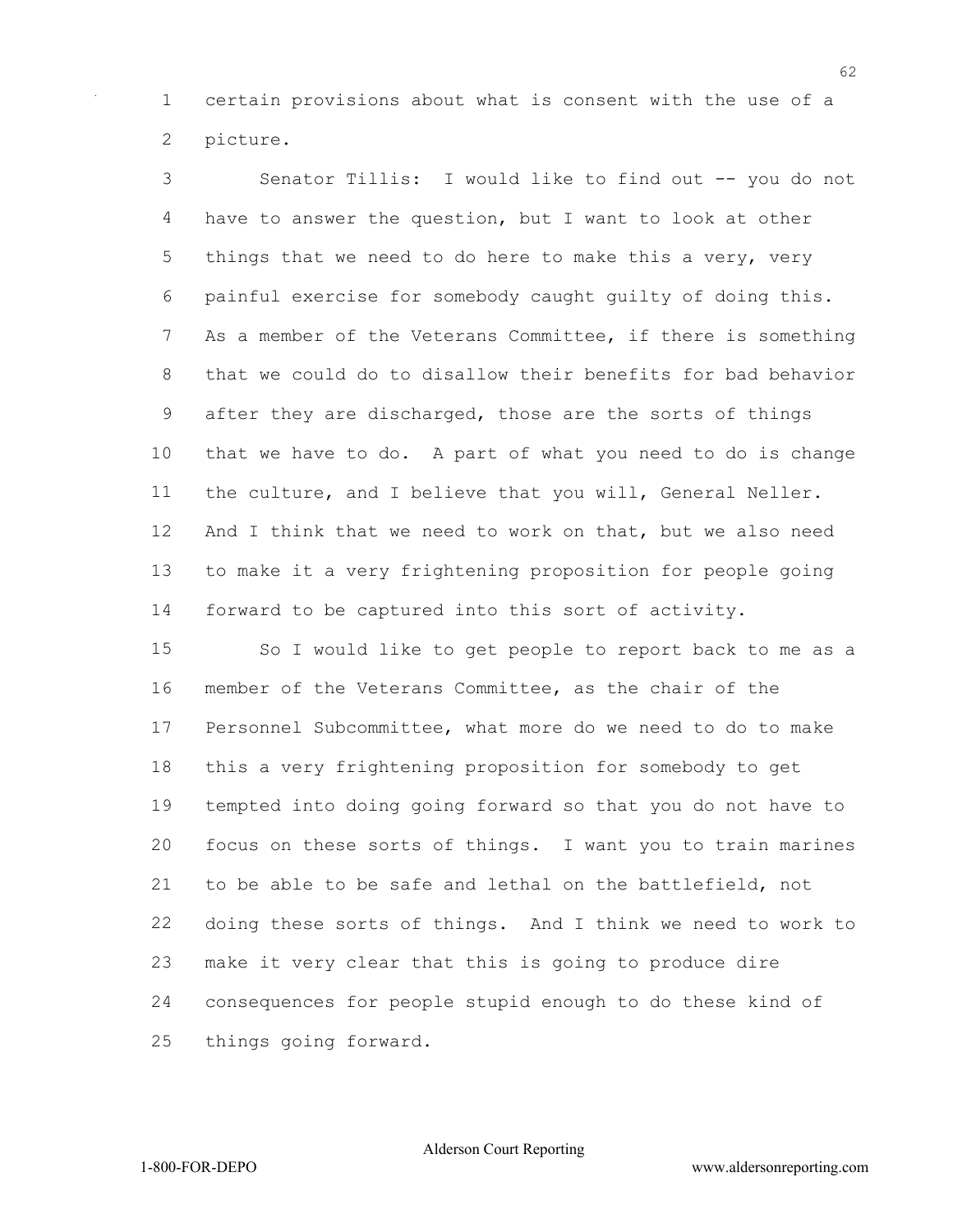Thank you, Mr. Chair.

Chairman McCain [presiding]: Senator King?

Senator King: Thank you, Mr. Chairman.

 I have gone from anger and disappointment to really sadness. This is a sad day for the Marine Corps and for our armed services.

 What bothers me, General Neller, is that I am convinced that all of us human beings have the capacity to be good or evil. And how that comes out in any given situation, particularly in a group situation, depends almost entirely on how we are led.

 And one of the things that bothers me is there was a quote in the press last week from the reporter and the former marine who really broke this story that not once on this website or on Marines United 2.0 did he see anybody say this is not what we are going to do. This is wrong. This is improper. This is disrespectful. Not once.

 And that speaks to me of a culture that goes all the way down. And you can have proclamations and issue letters and everything else, but if you have got lower ranking officers and noncommissioned officers who are winking and laughing and they deliver the statement with a little grin, that undermines the whole thing. And this is an indication to me of a serious cultural problem that goes beyond the specifics of orders. Do you understand what I am

Alderson Court Reporting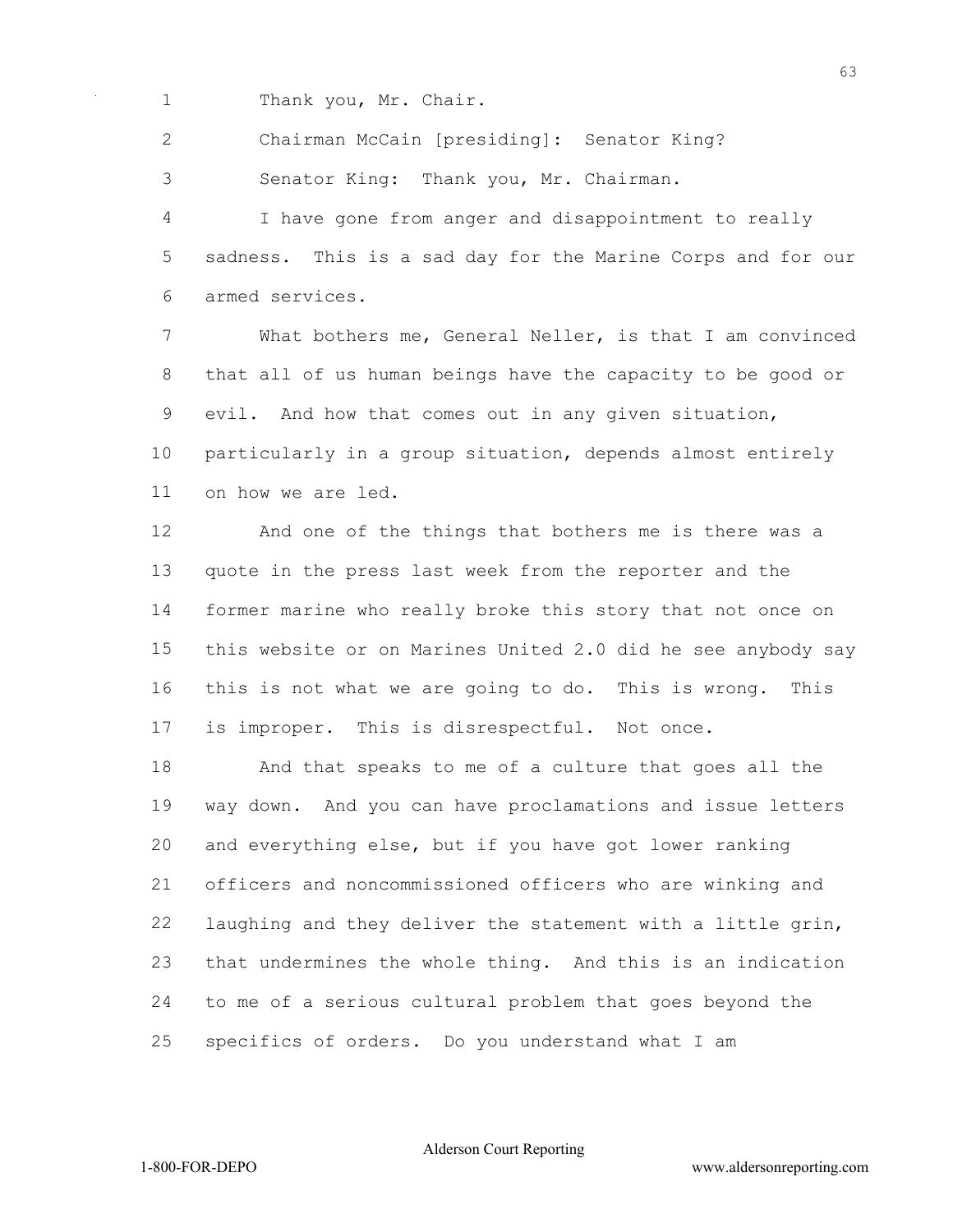suggesting?

 General Neller: Senator, I understand perfectly what you are suggesting, and I agree. You know, being a bystander for any sort of an offense is something that we struggle with. I was told once by a senior officer that the Marine Corps is built on discipline and it is a rock. It is the foundation of our house. And every time you walk by something you know is wrong, it is the equivalent of taking a hammer and hitting that rock and putting a chip in it. And if enough people walk by, pretty soon that thing is going to crack. So we may be at that point.

12 I think marines in their mind -- they somehow separate that they do during operational things, what they do in training, and what they do when they are not out there actively engaged. They think that the social media, the Net gives them anonymity to do this type of thing. They are ignorant as to the impact. That is what I have got to make everybody understand. No, it does not work that way.

But this is your Marine Corps and --

 Senator King: Beyond this posting and being dumb about what they put online is the underlying -- these guys apparently did not feel that they were doing anything wrong. They were on this website with 30,000 people on it, and they were posting it and nobody said this is not appropriate or, gee, fellows, do you think this is a good idea? That

Alderson Court Reporting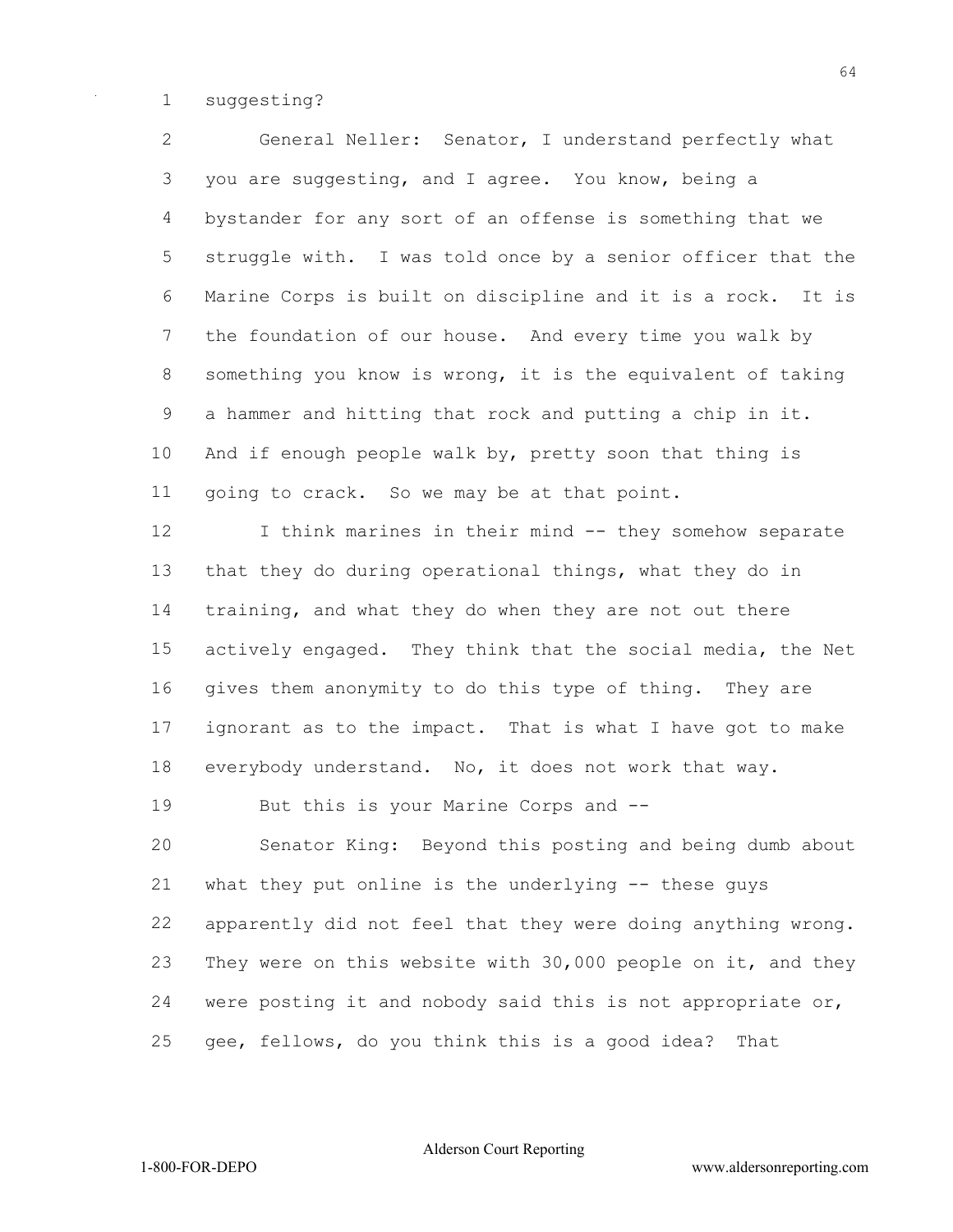indicates to me that they felt empowered or enabled to do this.

 So it is really not a question of issuing orders. It is issuing orders that are credible that go all the way down the line in terms of not only saying the right thing but meaning it and conveying it.

 General Neller: Mr. Brennan, the individual that broke the story -- he said it. And I think we are finding and we are going to find that there are more that are going to come out and say what should have been said before. You know, there are a number of people out there that have the ear of whatever this group is.

13 Senator King: By the way, you know that they are mocking you and the leadership --

General Neller: I understand that.

 Senator King: -- on this MU 2.0 and they are saying, come and get us, NCIS. They are continuing to post pictures as recently as this past weekend. I mean, they are not getting the word here.

 General Neller: Well, then we will have to get the word to them.

 Senator King: Let me just follow up with one quick question to what Mr. Tillis asked, and perhaps this is for the closed session. I think one of the real problems here what is the jurisdiction, what is the accountability for a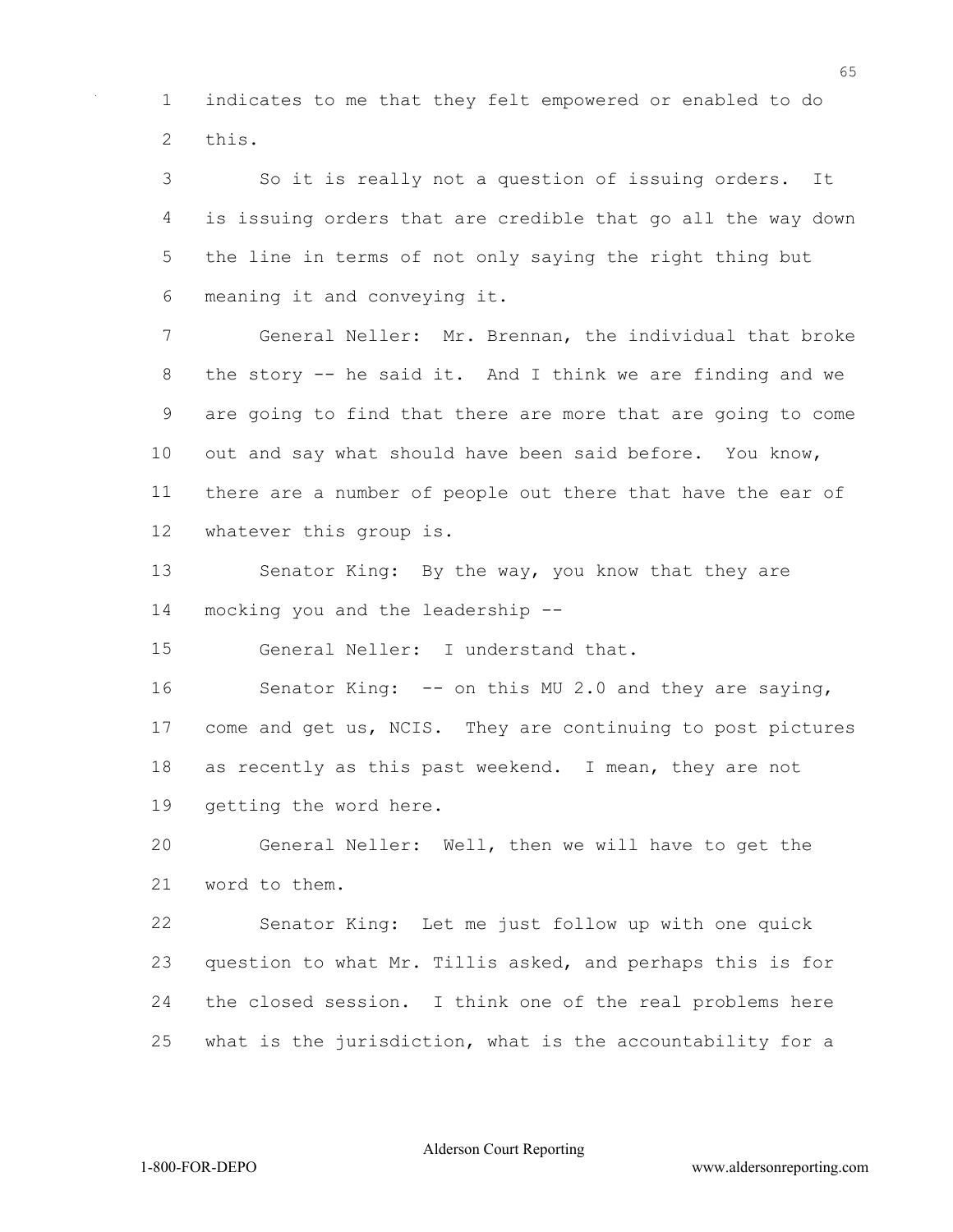former marine. Under the military code, there are consequences for people who are in the Marines now, but if they are out -- again, one of the things I have read is a guy posted his discharge papers and said, try to come and get me, NCIS. So that is a separate question.

 Mr. Stackley, can you respond in open session on that, or is this going to be a matter of State law?

 Mr. Stackley: Today it is a matter of State law. The first thing I tried to dive into is what is legal versus what is not legal, and then what is acceptable versus what is not acceptable. And there are a number of behaviors here that are absolutely unacceptable and yet they are legal. Within the services, we have the ability to draw that line in terms of something that is not acceptable, we are going to prosecute. Outside of the service, where it is legal and unacceptable, we are limited in our ability to prosecute. So I welcome Senator Sullivan's comments -- or I am sorry -- Senator Tillis' comments regarding added authorities that we might want to look into that give us the ability to go outside of uniformed services for everybody to understand, you served in our country, you left the uniform behind, you remain accountable to the code that we hold those still in uniform to behave to.

Senator King: Thank you.

Thank you, Mr. Chairman.

Alderson Court Reporting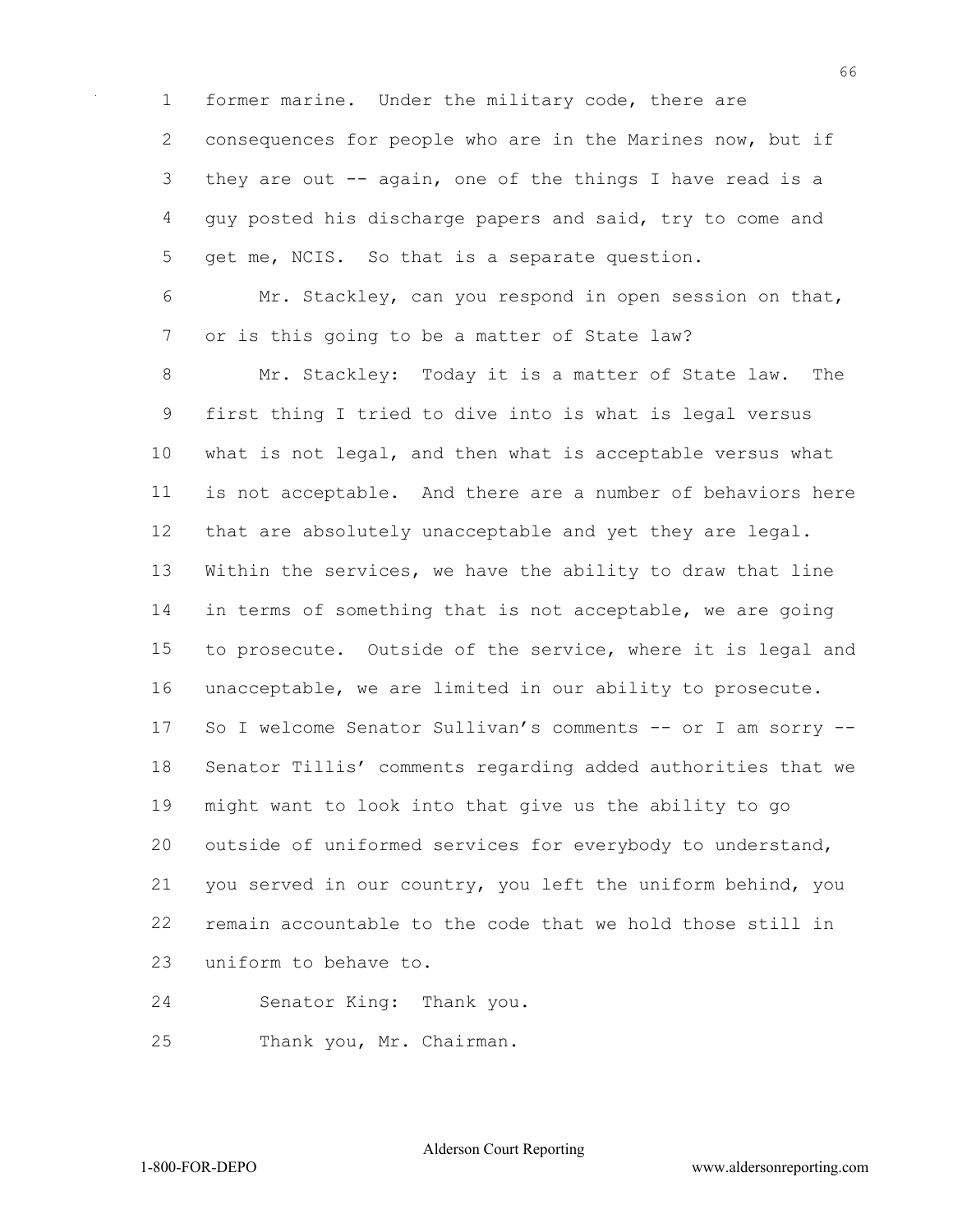Chairman McCain: Senator Graham?

Senator Graham: Thank you.

 Did someone actually put their discharge online and said, come get me? Did they actually do that? Who is that person? Do we know their name?

Senator King: I will give you the citation.

 Senator Graham: Well, let us make them famous right here. What is their name? We will get it later. We will publicly let the world know who this person is.

 The website -- I am a little confused now. I am not the best person to tell you about the Internet. That is for darned sure. But the 30,000 people who are viewing this -- were most of them doing bad things, or were they just

talking as marines, Mr. Secretary?

 Mr. Stackley: The numbers that we are looking at right now is the majority of them were not involved in this activity.

 Senator Graham: So the posting of photos, you know, somebody took a photo of a young female marine -- how many of the 30,000 went to that part of it?

 Mr. Stackley: The number that we are carrying is about 500, but the investigation remains ongoing.

 Senator Graham: I am agreeing with the General. One is too many. But I am just trying to get my head around it. What was the purpose of this website?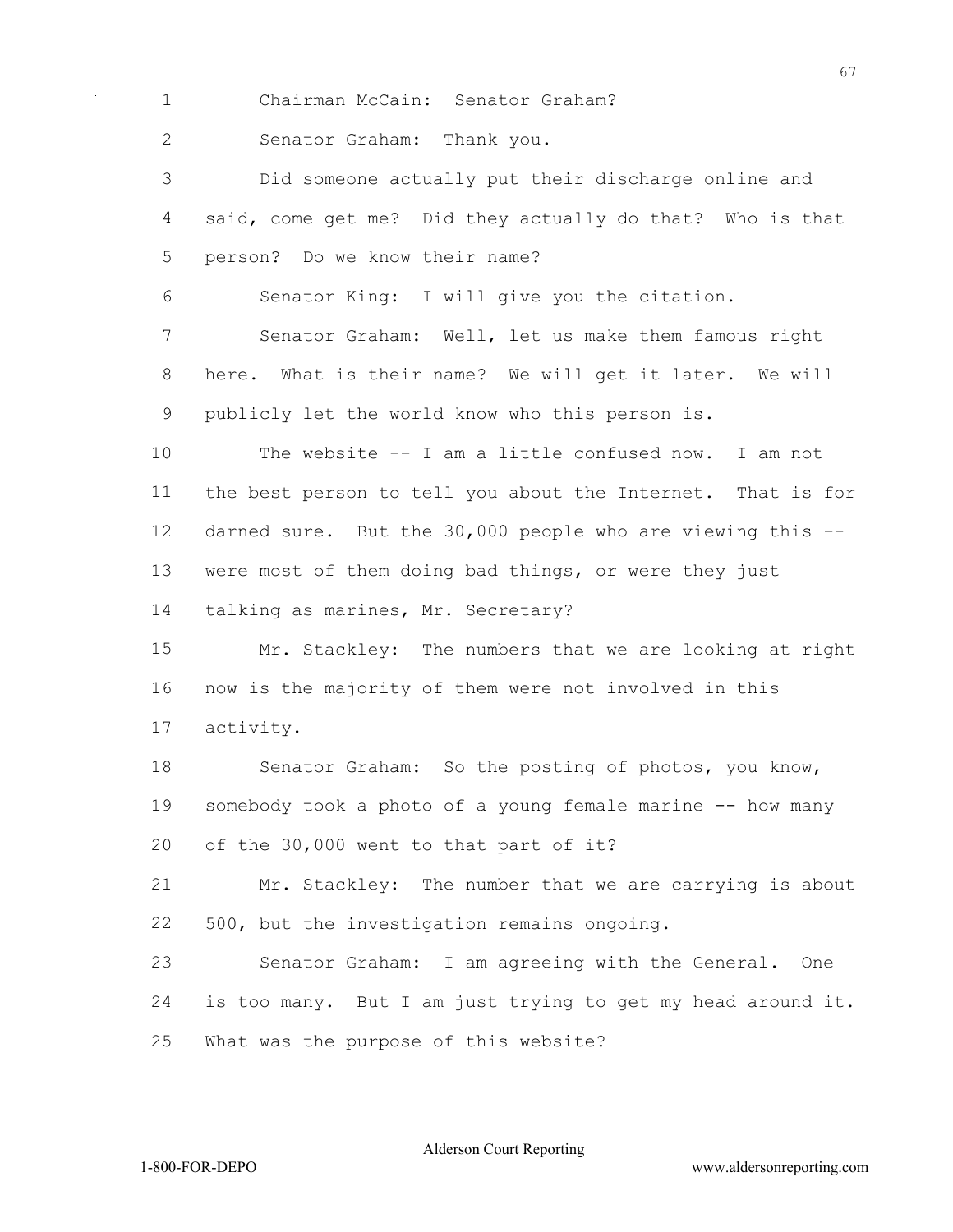Mr. Stackley: Marines United was initiated 5 or 6 years ago with good purposes in mind, and that was to support marines who were suffering from PTSD and coming out of combat action.

 Senator Graham: So these websites started with a good purpose and some people have hijacked it basically. Is that right?

8 Mr. Stackley: Yes, sir.

 Senator Graham: Sergeant Major, you got a 14-year-old daughter.

Sergeant Green: Yes, sir.

 Senator Graham: What would you tell someone who has a 14-year-old daughter that does not know as much about the Marines as you do about whether that daughter should join the Marines?

 Sergeant Green: First of all, sir, I am ashamed of the actions of this website. We recruit marines, as I said before, 30,000 a year. And I can assure that parent, mother or father, that the chain of command in the Marine Corps, the leadership -- we are going to do everything we can -- Senator Graham: Would you tell those parents to send their daughter to the Marines given what we know today? Sergeant Green: Yes, sir. And I can assure then that myself, the Commandant, and the leadership -- we are going to pave a way that is respectful --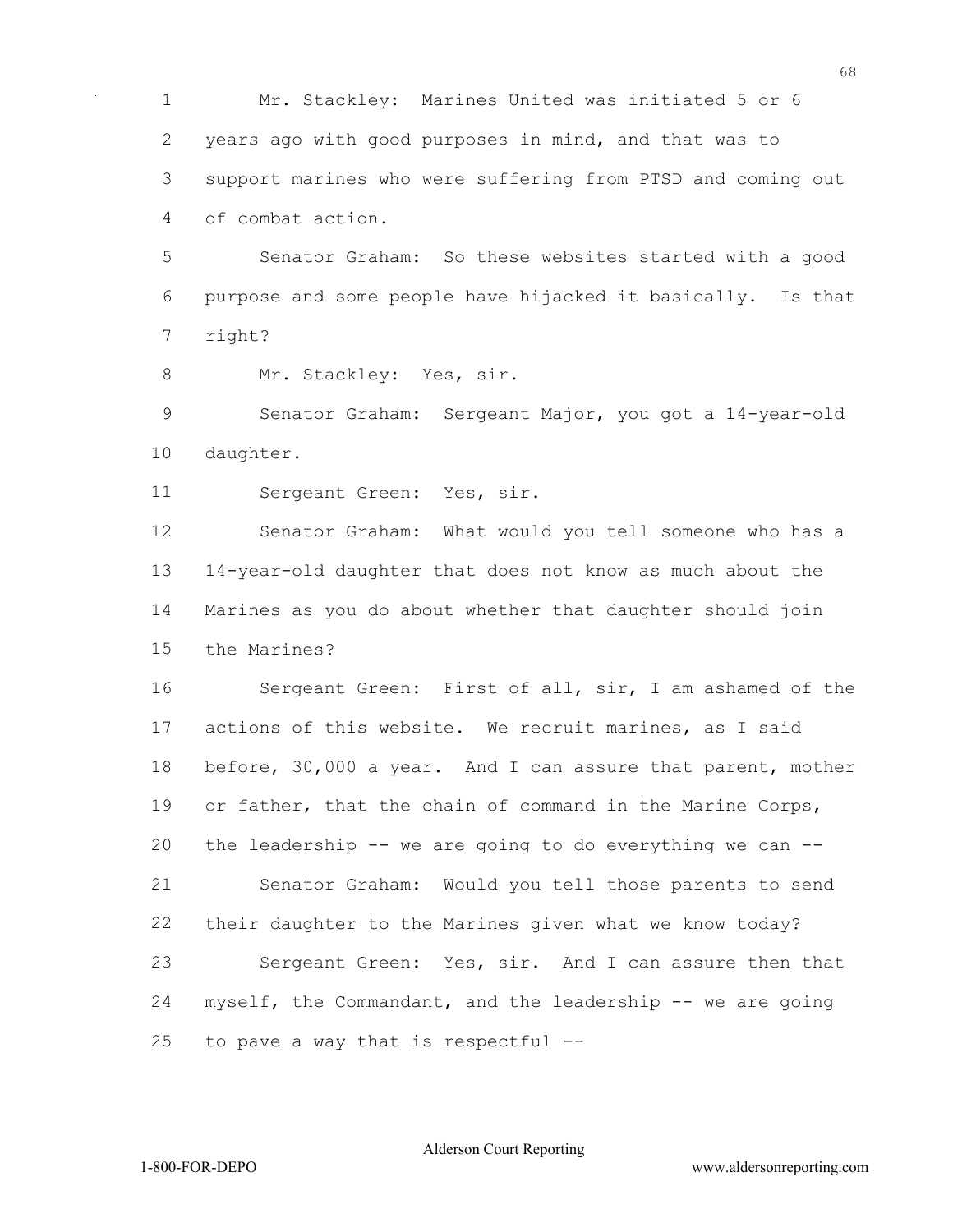Senator Graham: What would you say to that young woman, General, who is thinking about joining the Marines? General Neller: I could understand why they would have some questions.

 Senator Graham: Do you not think this has kind of stepped all over recruiting of young women?

 General Neller: Senator, we are talking to our recruiting folks because the irony of all this is we are trying to increase the number of women in the Marine Corps. Senator Graham: Right.

 General Neller: This certainly, I would say, is not helpful.

 Senator Graham: I would say this is devastatingly bad. Would you agree with me that this is one of the darkest chapters in the history of the Marine Corps, even though there are maybe 500 people involved?

 General Neller: We have not distinguished ourselves in this affair.

 Senator Graham: Having said that, you are the finest fighting force in the history of the world, pound for pound, the United States Marine Corps. You have an honored tradition, but every organization has dark moments.

 Do you agree with me this is one of the darkest moments and it needs to be fixed?

General Neller: Yes, Senator.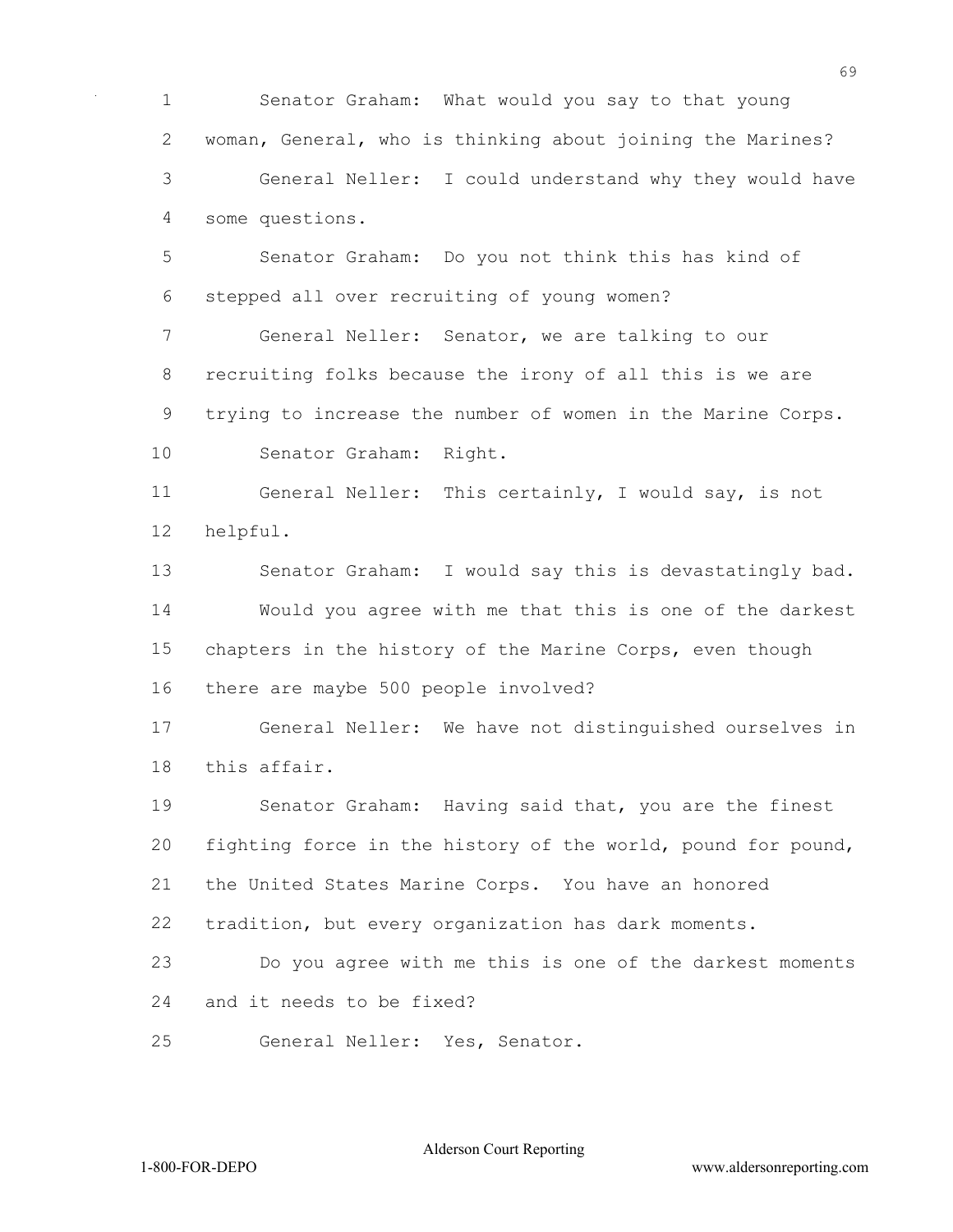Senator Graham: There are two ways to get people to do better. Appeal to their better nature. Sergeant Major Green, do you agree with that? Sergeant Green: Absolutely, sir. Senator Graham: And scare the hell out of them. Sergeant Green: Yes, sir. Senator Graham: General, do you believe that people are sufficiently afraid of degrading their fellow female marines as of this moment? General Neller: Based on their actions, no. No, Senator. Senator Graham: Will you promise me that there will be a lot of fear coming? General Neller: We will do all that we can to hold people accountable. Senator Graham: The Marine hymn says, first to fight for right and freedom and to keep our honor clean. Do you believe you need to fight to keep that honor clean? General Neller: Absolutely, Senator. We have to. Senator Graham: Are you committed to winning that fight? General Neller: I am. Senator Graham: Thank you. Chairman McCain: Senator Hirono? Senator Hirono: Thank you, Mr. Chairman.

Alderson Court Reporting

1-800-FOR-DEPO www.aldersonreporting.com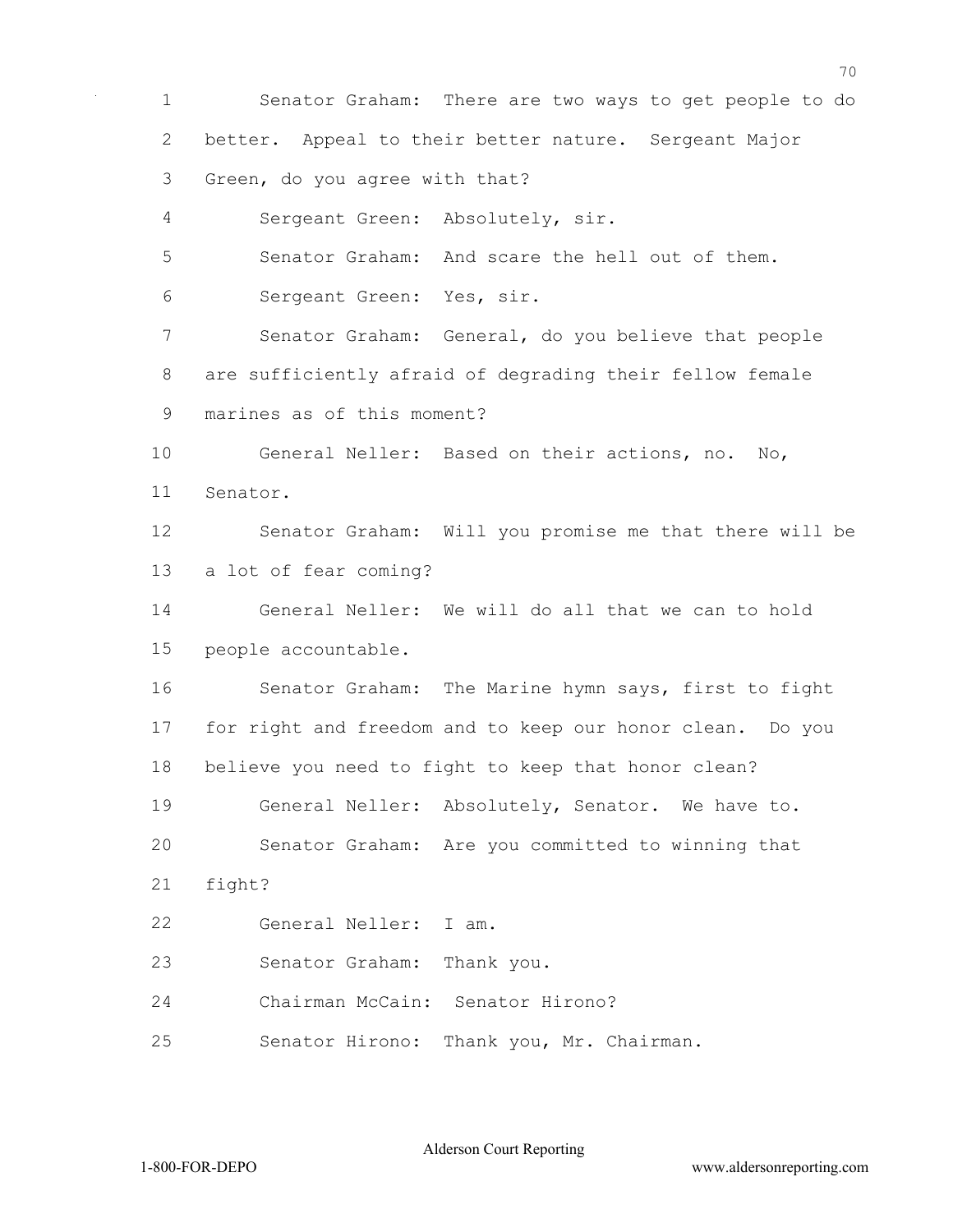I realize that so much of this kind of behavior has to do with some attitudes and culture, and it is very difficult, General Neller, to change the culture. So I am wondering whether one of the ways that we can deal with this issue is to provide some deterrence. Would you agree that one of the ways that we could deter this kind of behavior is through court marshal where appropriate?

 General Neller: Senator, I believe deterrence is part of this, and there has got to be accountability, whether it be a court marshal or other processes. Yes.

 Senator Hirono: In terms of changing the culture, how would you begin to even change the culture? This has been longstanding not just in the Marines but issues that involve all of our services. So how do you even begin to change the culture when, for example, you have a Commander in Chief who exhibits certain attitudes toward women? How do you change the culture?

 General Neller: The only way I know how we have done this in the past when we have dealt with other issues -- I mean, there are always going to be those that are going to not be able to adjust, and that will be addressed. But I believe that most marines join the Marine Corps to improve themselves, that they are good and decent people, and they have got to understand that there are certain behaviors that we expect and that we recognize positively and there are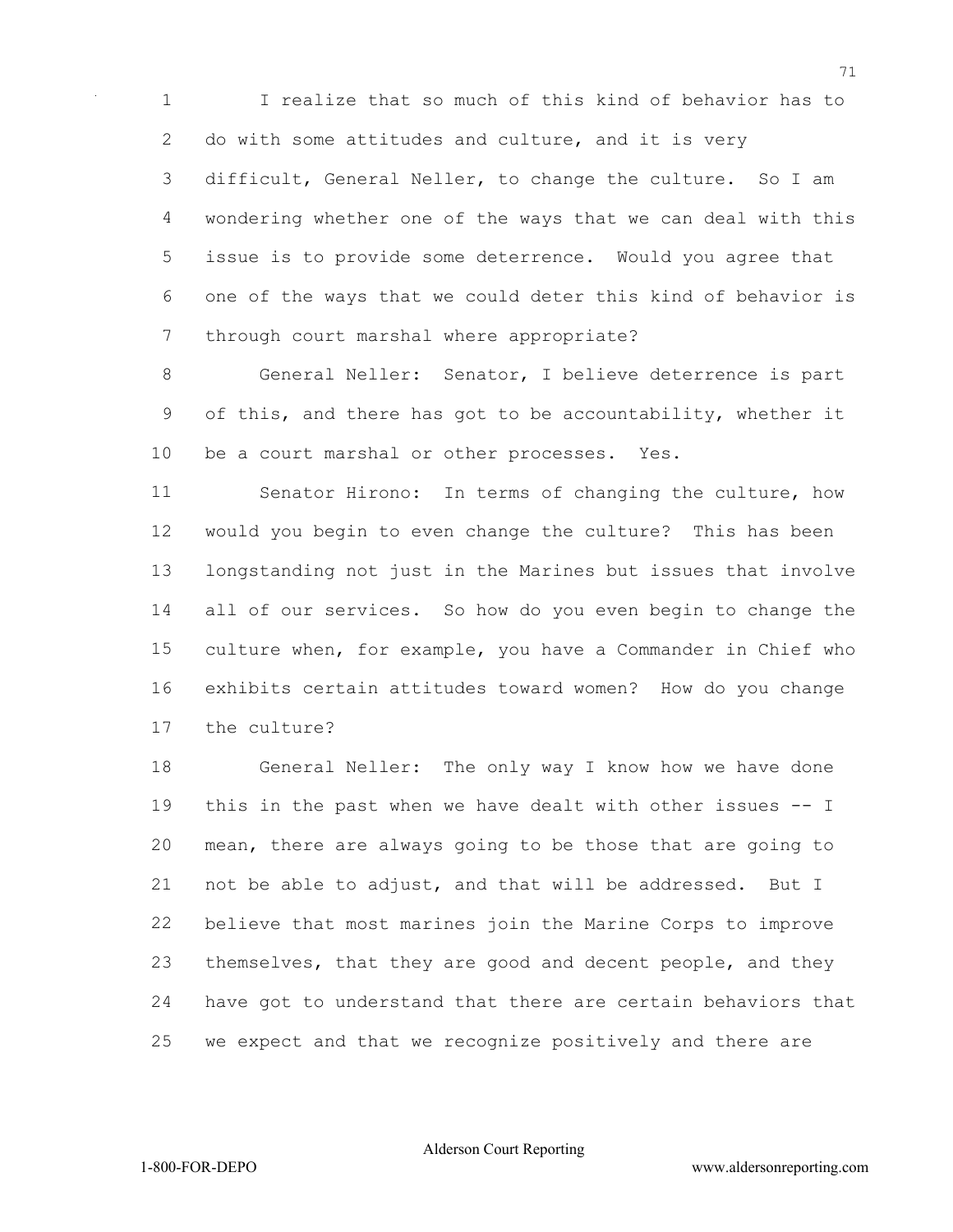others that we do not. And part of that is having a discussion. It has got to start at the beginning when they first see their recruiter, and it has to be modeled throughout the organization. There are, obviously, those either who are not modeling the culture that we want or they are even condoning it.

7 So as the Sergeant Major said, we are going to go back, take a look where it starts. For all marines, it starts at recruit training or it starts at officer candidate school. And we are going to look at how we talk about this, make sure they understand it. But as you say, at some point there has to be deterrence because -- I would like to say we would be 100 percent successful, but we probably will not. So for those that are not able to comply, there has to be deterrence.

 Senator Hirono: So I am assuming that you will take every step necessary to identify whether certain codes of behavior were violated and then to pursue court marshals, that you will do that very, very strenuously.

General Neller: Yes, Senator.

 Senator Hirono: I would say another aspect of all of this is that what kind of message are you giving to the current female marines. I do not know how many women there are in the Marines, but have you brought everyone together in a way that the message gets to not just individuals who

Alderson Court Reporting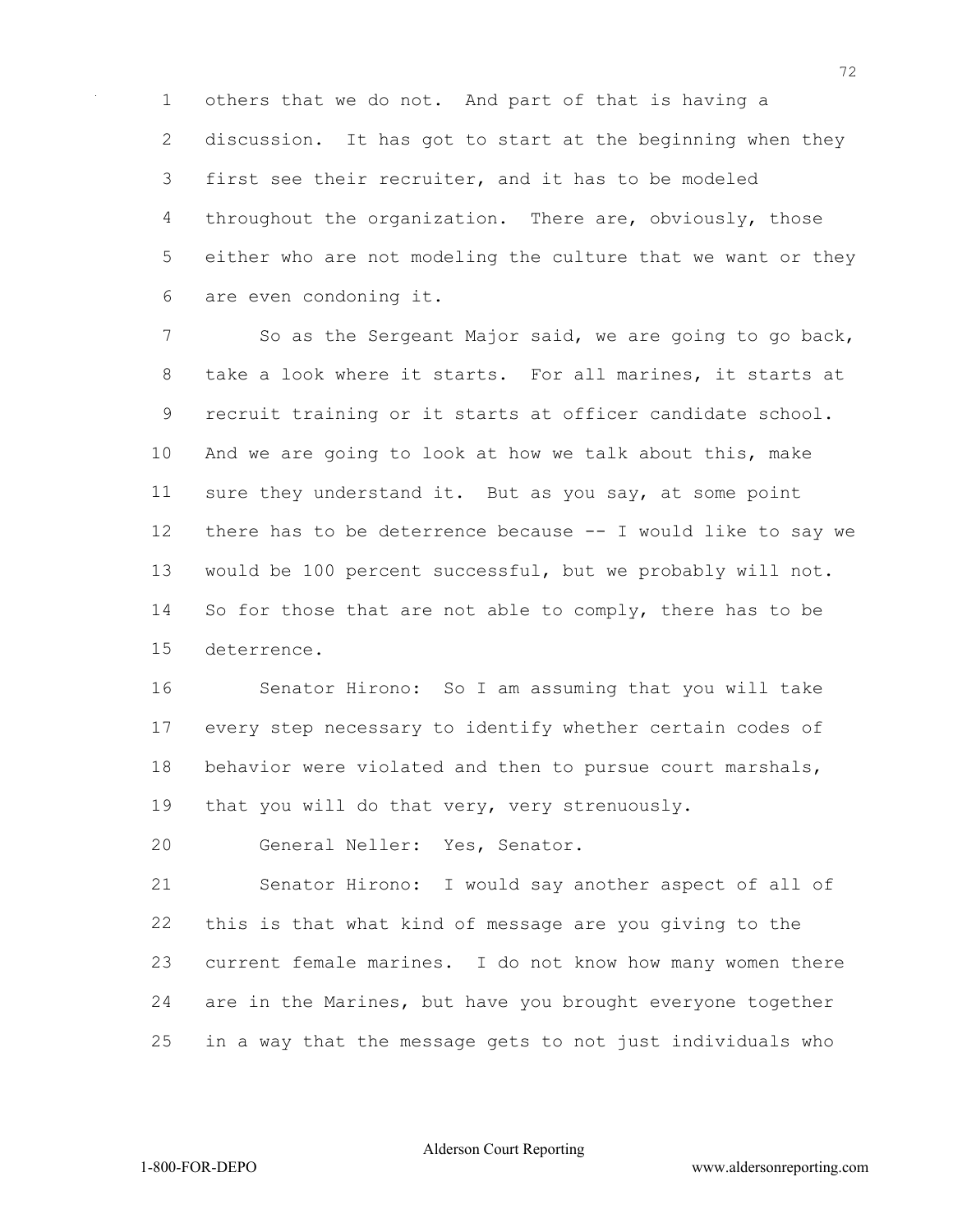are undergoing training or during the recruitment process, but the current situation with all of your women marines? Have you had any kind of a gathering of the marines, both male and female, to talk about how this is totally

unacceptable?

 General Neller: Senator, the only way I can address 185,000 marines or right today about 184,000 -- and there are about 15,000 women marines. About 1,500 of them are officers. 13,500 are enlisted -- is for me to use our own platforms on social media to tell them what is going on and what they should expect from their leadership.

 Senator Hirono: Excuse me. Yes, that is you. But there are also of your leaders on the bases. What are they doing to get the message across en masse?

 General Neller: And we have spoken to all leadership last Friday. We issued instructions for them to go out and engage in this conversation. I am going to follow that up this week with even more direction. I am going down and the Sergeant Major and I are going down to Camp Lejeune to directly speak to marines in person. But it is going to take some work so that everybody gets down to the last marine. So we have a plan to speak both personally and using other venues or forums such as this hearing today to tell them what is going on and what they should expect and what is acceptable and what is not acceptable.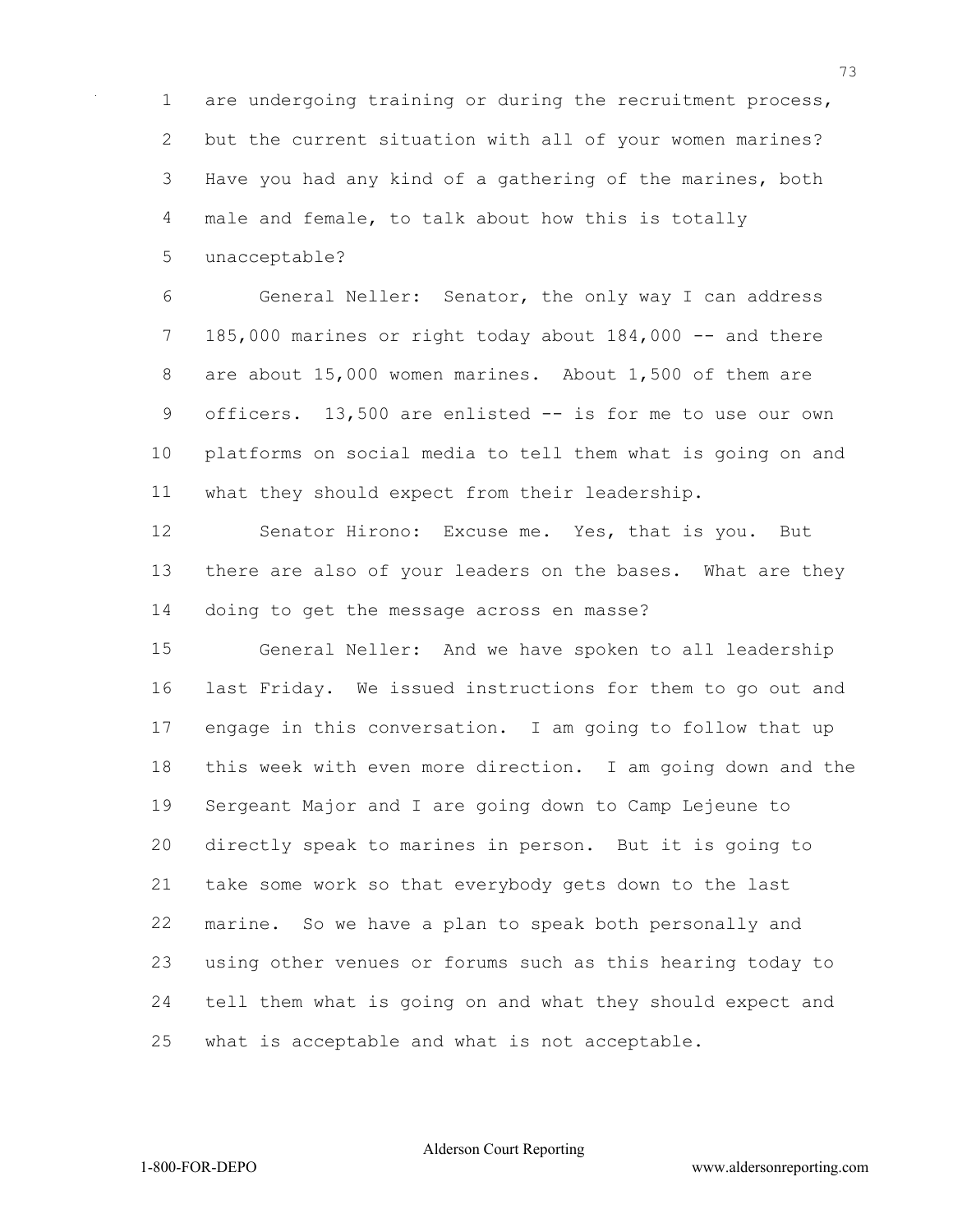Senator Hirono: So if I were to go to Kaneohe Marine Corps, for example, would there be a session that I could attend where this situation would be discussed?

 General Neller: There will be or there has been. I do not know exactly when commanders have scheduled this, but I can find that out for you, Senator, and when you are home 7 and you want to participate, I would appreciate that.

 Senator Hirono: I will certainly check into that. Thank you very much.

Chairman McCain: Senator Rounds?

Senator Rounds: Thank you, Mr. Chairman.

 General, you and the Sergeant Major have both made it very clear that you have been disgusted with this activity. I believe you when you say that you want this ended.

 At the same time, I am just wondering when you first heard about this and you were working your way through it, did it come to mind that this may very well be an outgrowth of the discrimination that we have seen in terms of men who may very well have thought that we just simply do not think this is the place for women in the military?

 General Neller: Senator, we talked about that, and I am sure there are going to be people that have that particular view. But okay. But I do not see how that gets you from that particular view to where you have to take a picture of somebody, post it online, and then mock, haze,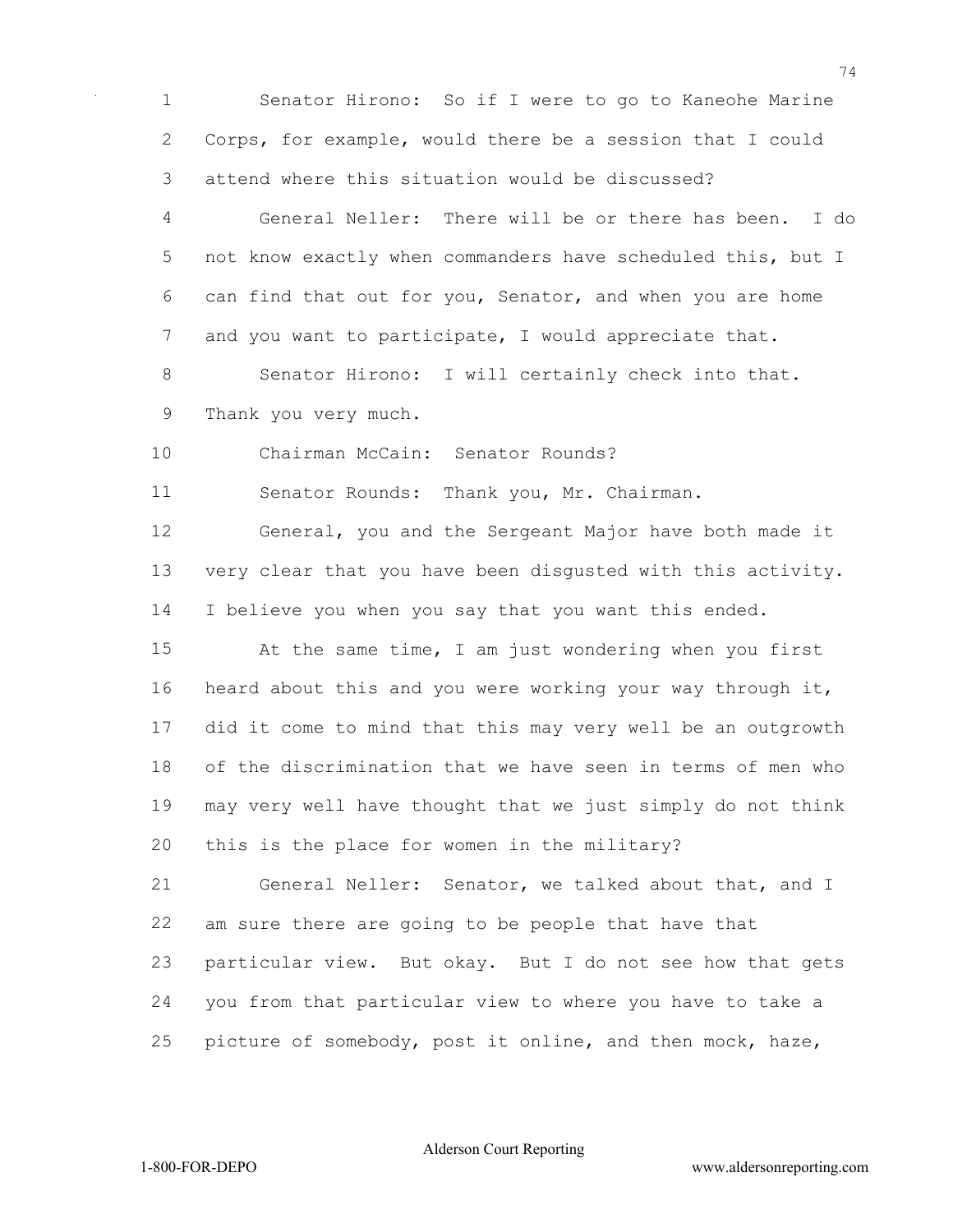harass, degrade, or even potentially assault them online. I mean, whether that is their motivation or not, I do not know. And I have heard it described as the dark humor of veterans. That is a copout. But we also know that there are marines that are participating in this who never have been shot at in their lives. So they are just trying to get credibility. I do not know.

 It really does not matter what their motivation is to me. It is the behavior. And whatever made them think that they were going to do this or watch it and not report it, that is what we have got to get after.

 Senator Rounds: The reality is that we cannot go to war without women anymore. Can we?

General Neller: No, Senator, we cannot.

 Senator Rounds: There are 500 individuals that we believe have participated in the inappropriate activity on this particular website that has been brought to light. Do we know how many of the 500 would perhaps have been former members versus the number that are current members? Do we have the numbers there yet?

 General Neller: No, Senator, we do not. NCIS in the closed session -- they may have more because they just got access to some more information, but right now we do not know.

Sergeant Green: Senator Rounds, sir, if I can say

Alderson Court Reporting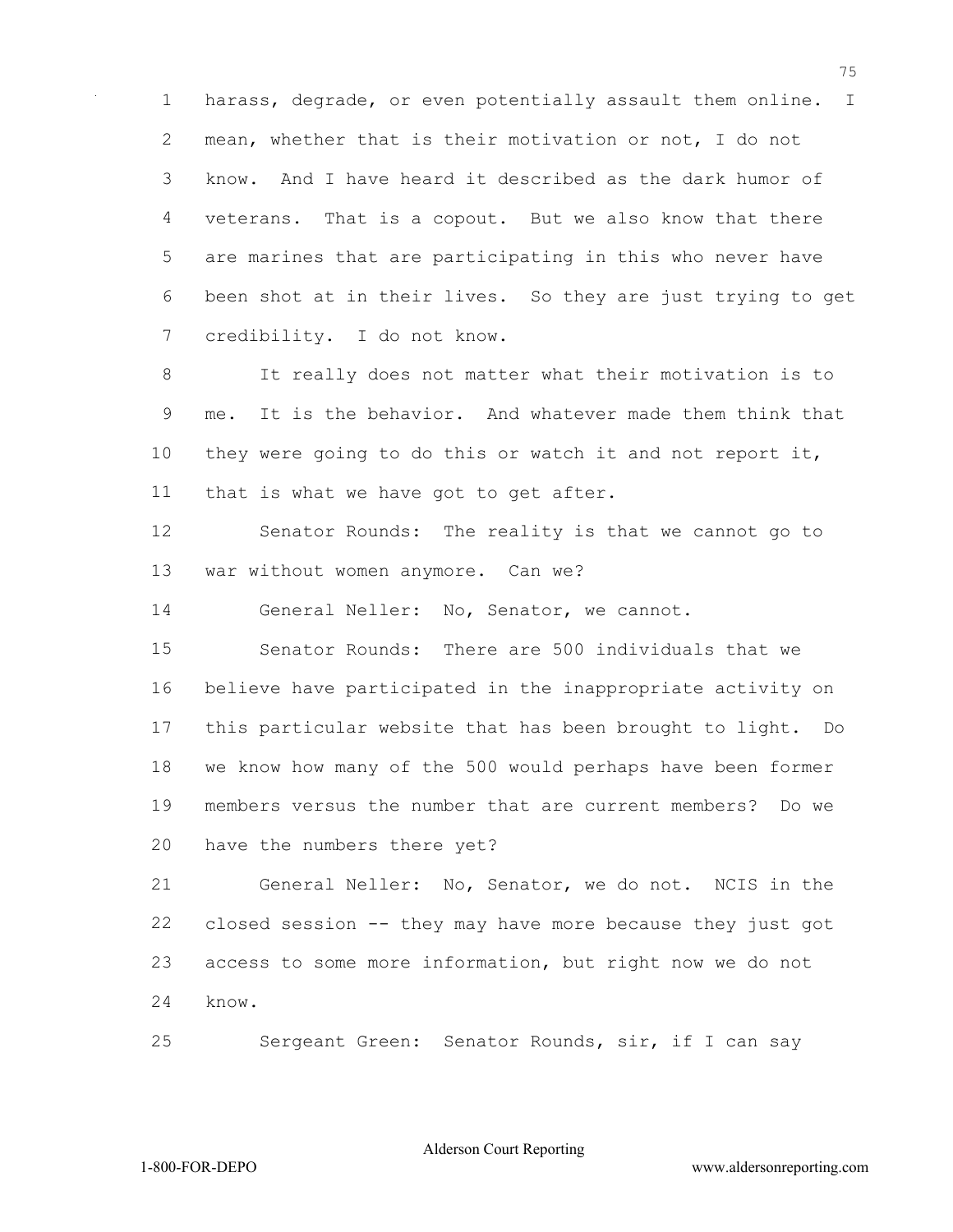something about --

Senator Rounds: Yes, sir.

Sergeant Green: -- that you just talked about.

 One of the worst parts, besides the victim or the survivor, about this whole ordeal, if there are men in the Marine Corps that have served in the uniform or that feel 7 that women are not supposed to be in the Marine Corps, they have absolutely captured a voice with this social media venue and denigrated women that are serving, that may want to serve, and those that have served. And if we do not get this right, they can absolutely drive women out of the Marine Corps and give women a reason not to want to serve with us. And that is why we must get at this because if there are men that exist in the Marine Corps outside that do not want women in the Marine Corps, this is absolutely a mouthpiece for them, and we would not allow them to have that voice.

 Senator Rounds: So in order to address specifically the actions that have occurred here, we have to make certain that we have within your ability to discipline clear and appropriate guidelines within the code that allow you to address the specific actions for people that are still in the military, but then we have also got to find a way to address the actions of those who were formerly in the military and who are no longer a part of it but who are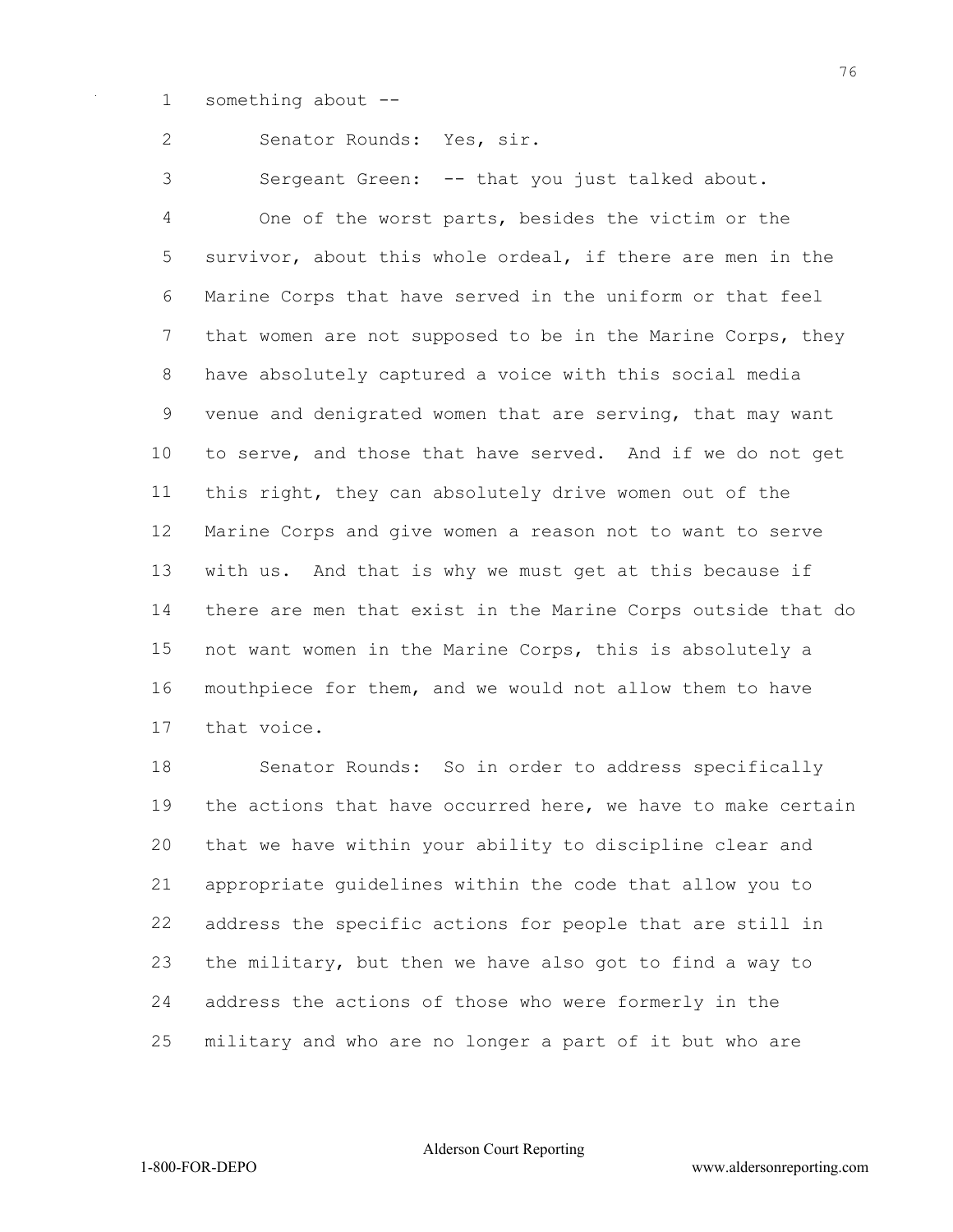still displaying this type of activity. Is that a fair

statement? And we have got to be able to break it down into

those two?

Sergeant Green: Yes, sir, it is.

Senator Rounds: Thank you.

Thank you, Mr. Chairman.

Chairman McCain: Senator Heinrich?

 Senator Heinrich: General Neller, would you agree that taking down a site is not going to solve this problem?

 General Neller: I would agree with that, Senator. It is only a symptom.

 Senator Heinrich: I think it is really important that we recognize that this is not a digital problem. It is not a social media problem. It is not Facebook's problem, that that is a whack-a-mole approach. And we have tried it in the past. It does not work. This is a conduct problem. It is a criminal problem, and unfortunately it is a cultural problem.

 You said in your opening testimony that it is your inclination to resist that description of cultural, but I think it is important to recognize that until we recognize that for what it is, this will not change.

 Now, this pattern of social media groups pasting pictures of female marines without consent -- I have seen some pictures, screenshots glorifying horrible sexual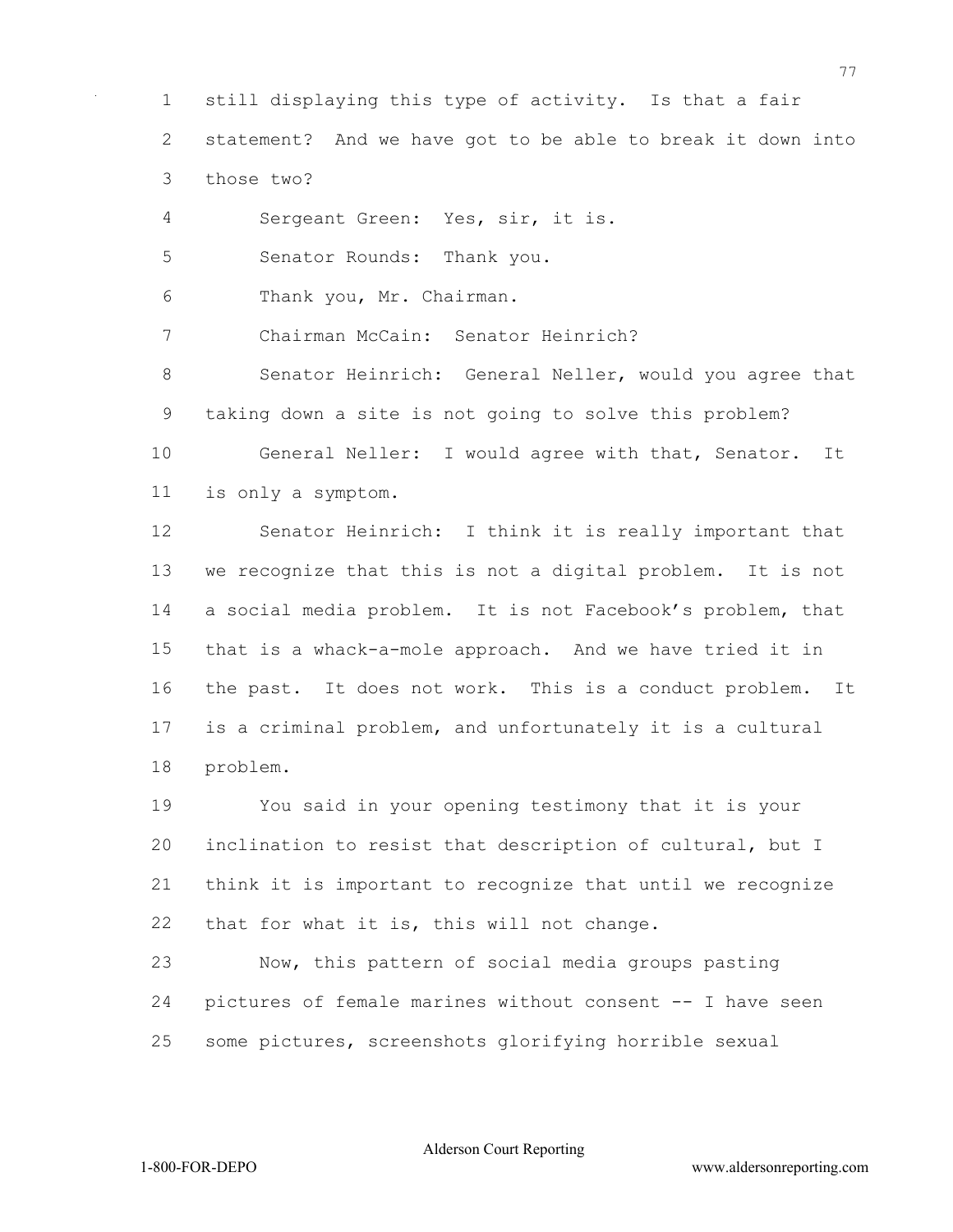violence. It has happened before. I got an article here from 2014. I will not share it with you because I do not want to share the marine's name. But she said, I was freaked out. I would not even look at it at first. I have all of my social media set up so it is private. So I was really confused how in the world they got a photo of me. I was terrified of the comments I was going to be receiving. 8 And then subsequent comments were not only overtly sexual, but some threatened sexual violence.

 So you have asked for the trust of female marines. You have asked for the trust of survivors. I just want to ask you given that this has happened again and again -- it is pervasive in the social media environment in particular -- what would you say to those female marines to demonstrate that Marine Corps leadership has earned that trust?

 General Neller: That is why I am asking them to trust me because my ability to sit there and say I have earned your trust -- because we have not gotten after this. I acknowledge that. But I cannot get after it if they do not become part of the solution. And I know that is a big ask because, as you rightfully mention, if they are out there within these venues, all the haters will be back there attacking them again tenfold. And I think that is part of the problem. It is the worst part of retribution in cyber bullying that if you make a comment, that you end up getting

Alderson Court Reporting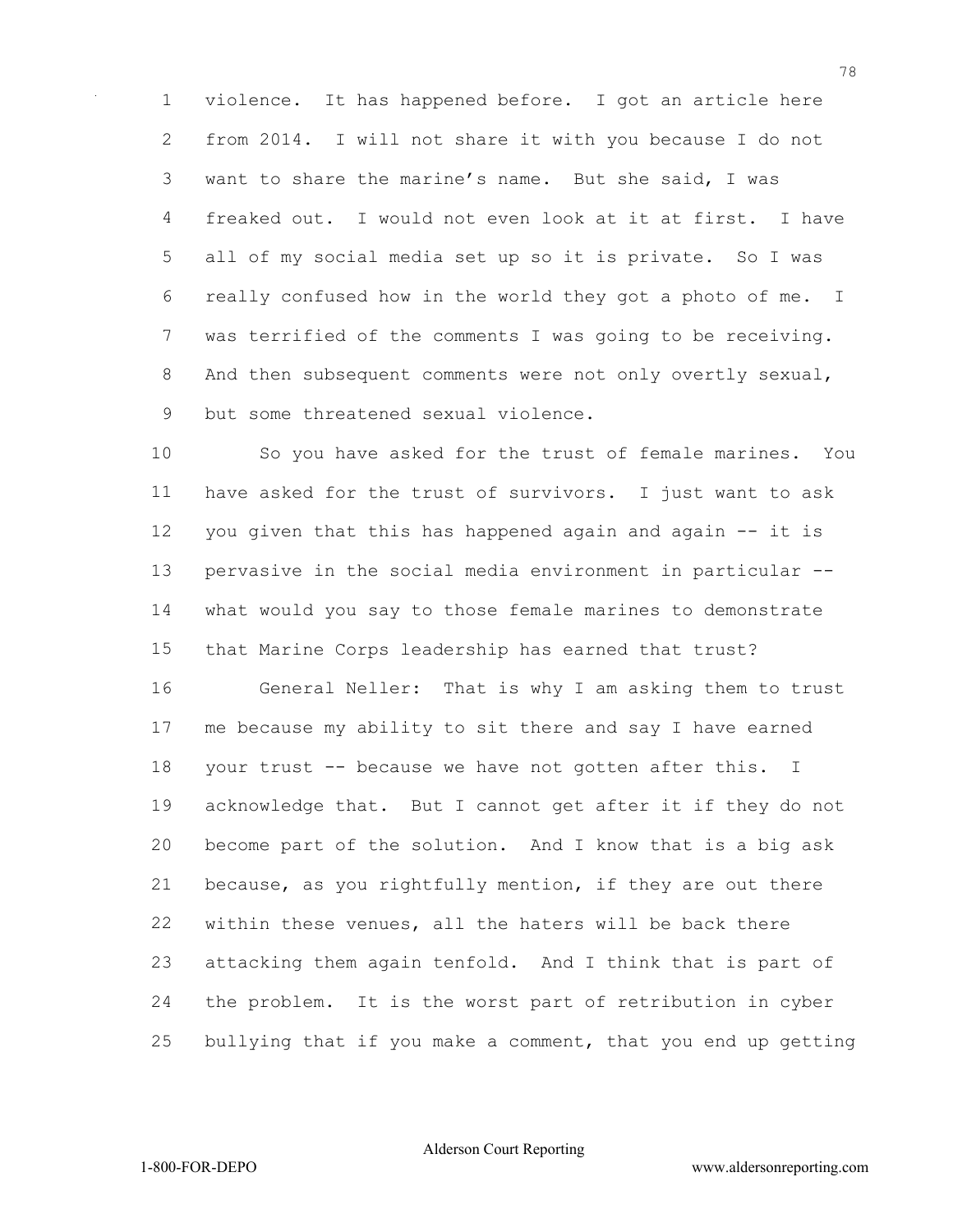shouted down or threatened or all the hate. I am sure you deal with that. I know I am going to deal with it. I have dealt with it. I am going to certainly deal with it after today.

5 Senator Heinrich: A big part of that problem -- and you mentioned this -- is anonymity. Are active duty marines allowed to participate in social media in that space anonymously? And have you looked at that issue that maybe the rights of active duty marines in a social media environment might be different from just the general public? General Neller: This is where it gets difficult. I would ask that we get with the lawyers because I am not an attorney. But it becomes an issue of free speech, and as the Secretary said, what is criminal and what is not, what is consent to a picture and what is not consent to a picture. But there are individuals out there that put their name, their unit, and there has to be accountability for that. So that is what I am asking our women to help us with.

 Senator Heinrich: I would ask you to help us if there are specific changes to the UCMJ that you need to be able to address these sort of abusive behaviors. If there are specific statutory changes for people who have already been discharged, we need to know what those potential tools are that we need to help you get ahead of this problem.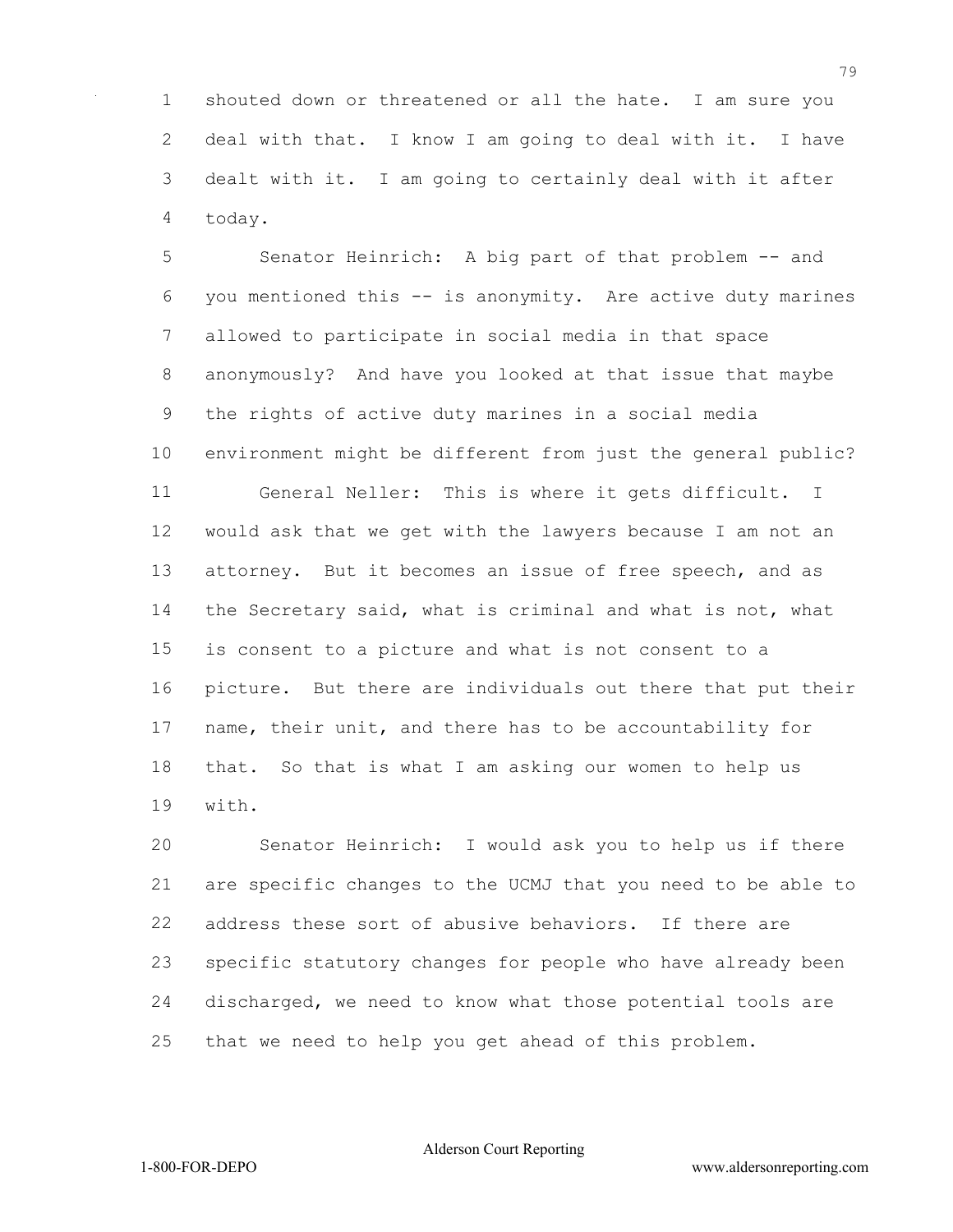Chairman McCain: Senator Cruz?

Senator Cruz: Thank you, Mr. Chairman.

Gentlemen, thank you for being here today.

 This is a sad day for the Marine Corps, and it is a sad day for our armed forces. All of us on this committee are agreed that the conduct at issue here was despicable, that we owe a sacred trust to the women and men who join our volunteer military and put it all on the line to keep us safe. And to find themselves abused and victimized by fellow marines is completely unacceptable.

 I appreciate your addressing this issue with the seriousness that it deserves. And my question to each of you is twofold. How do we ensure that this never happens again, and what needs to happen so that those who violated the rights of their fellow marines are held accountable? General?

 General Neller: Senator, to ensure that it does not happen again, we have got to change the way we see each other as marines. And that is not going to be easy, but it has got to be done. I do not know how many people we are dealing with here. Some of them maybe they are just -- whatever their beliefs are or they just happen to be piling on or they are just misguided or ignorant. But if they are in this organization, they cannot participate in this anymore.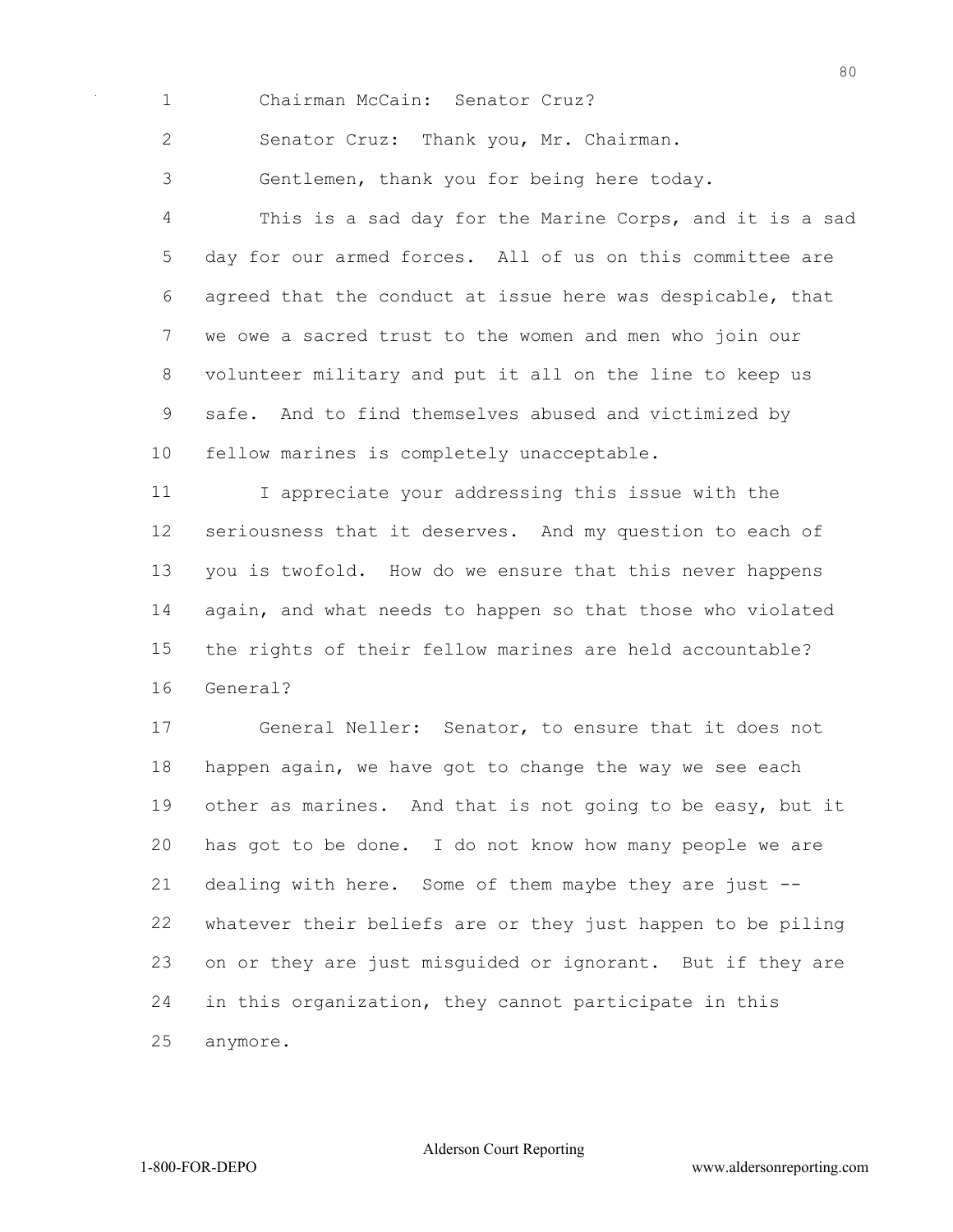I honestly believe that the leadership out there and particularly the sergeant majors and the senior enlisted and the NCOs -- they are the ones that have their finger on the pulse of the organization. And I have got great trust in marines. I have seen what they can do. I know their spirit. I may be wrong. I pray to God I am not. But I do not believe this is indicative of the great majority of the marines that wear this uniform. So they are going to solve this. I cannot do this myself. The Sergeant Major cannot do this. We have got to solve this together.

 Now, for those that do not want to be part of that solution, then there has got to be accountability. And we will work our way through this, but there are, as we discussed -- we have got to clarify for our leadership what their actions can be if this behavior is identified and what they can do to hold these people accountable. And we are looking at a whole number of things in addition to what is in the UCMJ. So that is our path forward.

 So we have got a training piece. It starts at the beginning, but it is really a leadership piece, a discussion piece, but then at the end there has to be accountability because, as Senator Graham said, there are those -- they understand what is right and what is wrong, and there are others -- they understand it, but they may feel like they have to do this. And then they are the ones that are going

Alderson Court Reporting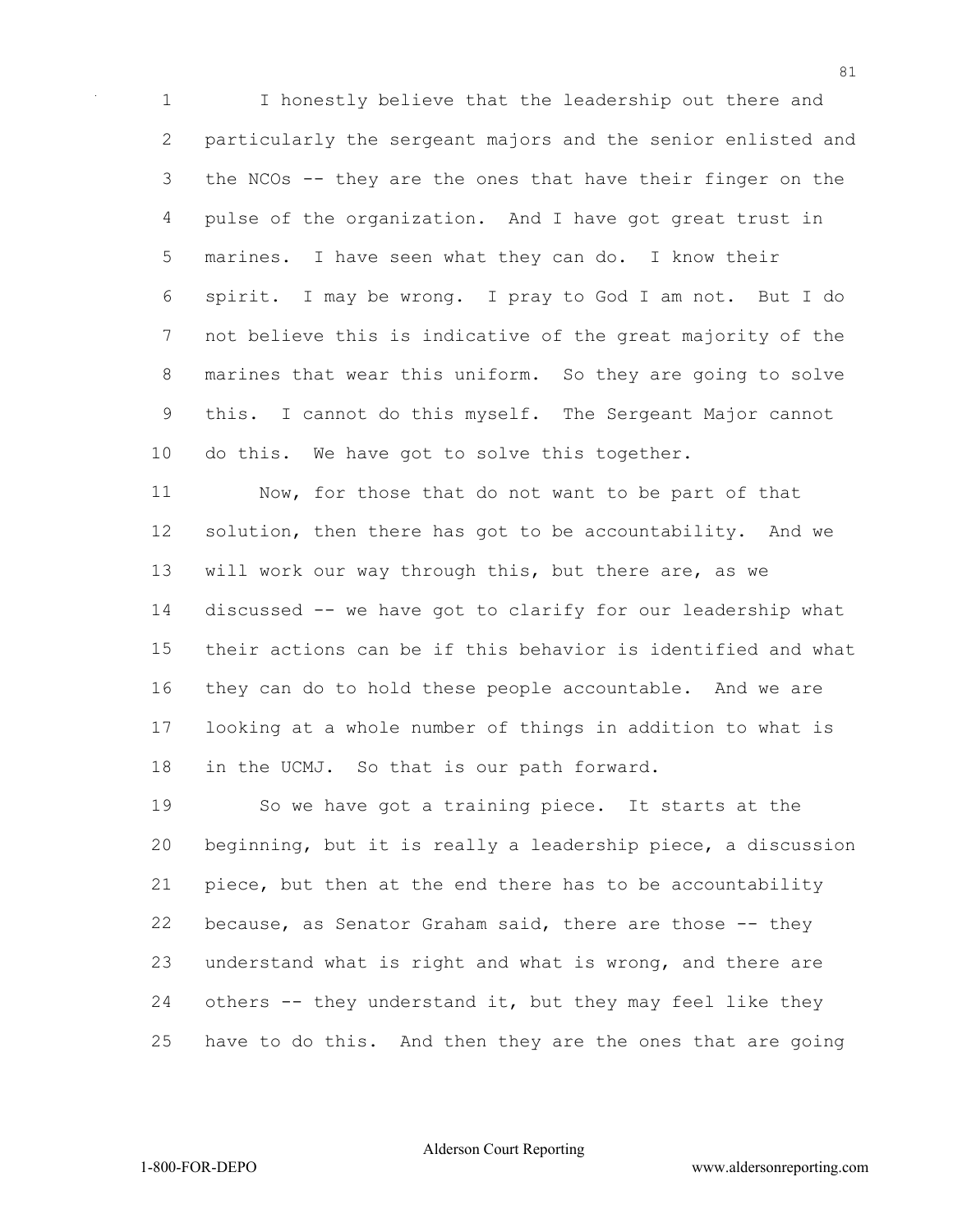to have to be deterred and held accountable.

Senator Cruz: Sergeant Major?

 Sergeant Green: Yes, sir. Sir, we have to build an environment. You know, if a marine walked into anyplace, 5 the Salvation Army, the Red Cross, and they already have an idea of what that organization does, they walk in there and they realize that where they are going -- the door that they walked through -- they are not really doing what my thought was when I went in or what they advertise, then in real life, if they are doing something illegal, if they are doing something to denigrate and disrespect people, I am going to report it.

 We have to build that environment in our Marine Corps where they go in the social media world and to really understand the meaning of friend because when you hit the button and you give somebody the right as a friend, that is not the same meaning as in I meet someone. And that is the reality of today in the virtual world. Just because you tag somebody as a friend, that does not mean you actually know that person, and that is not really your friend. Some people just learned that day, see people, tag them as a friend, let them in, not understanding in the social media world everything on your page you have just given the right to because they can screenshot it. They can do what they want, take it and do what they want. And understanding the

Alderson Court Reporting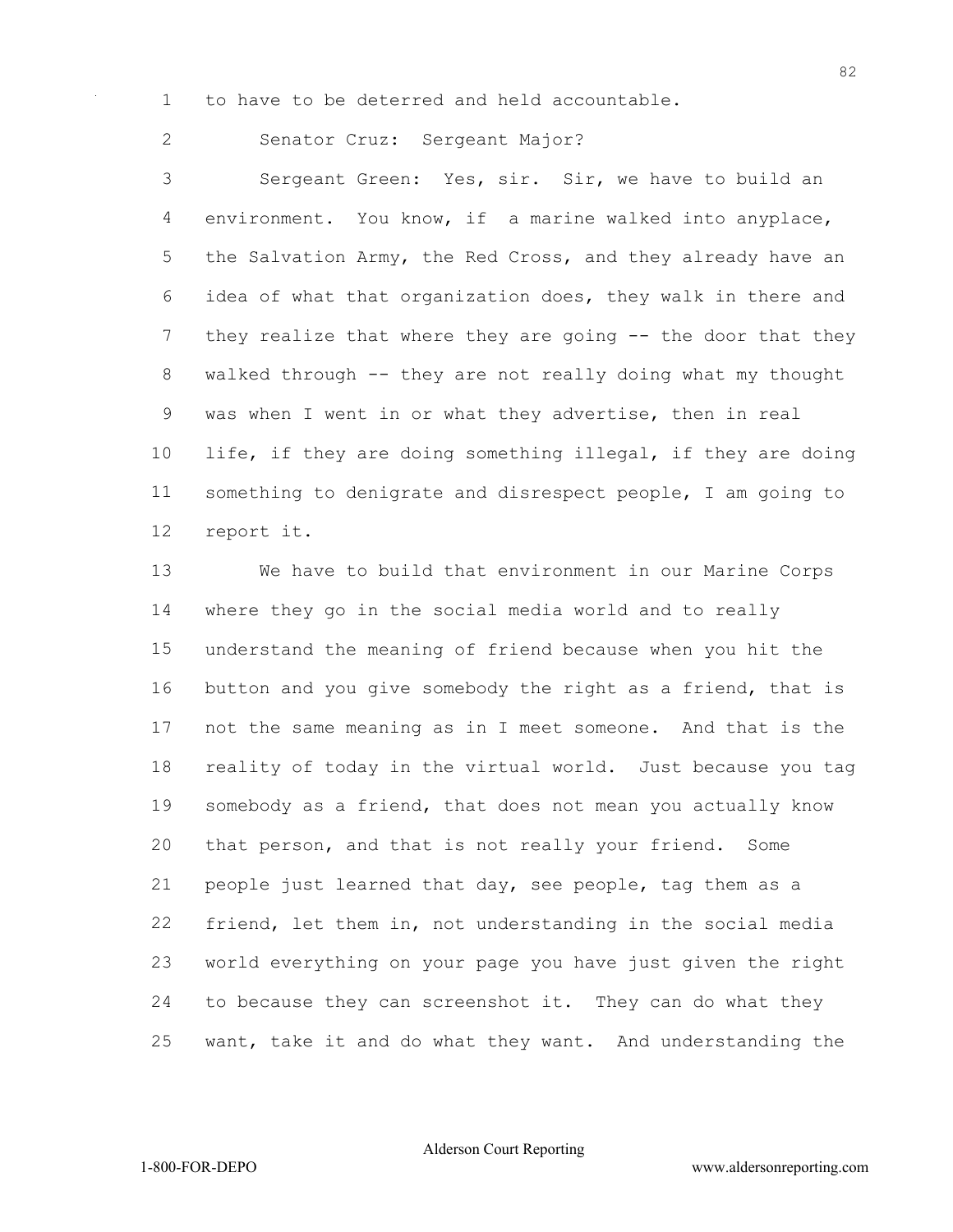1 laws that we have right now today that protect an

2 individual-- we have to explain that to our marines, our

3 leadership and those that we recruit.

4 Senator Cruz: Thank you.

5 Chairman McCain: Senator Warren?

6 Senator Warren: Thank you, Mr. Chairman.

7 So we are here today to discuss marines using social 8 media to share intimate photographs of female service 9 members and veterans without their consent. And it seems 10 like every time we shut down one of these websites that a 11 new one pops up.

12 General Neller, I appreciated your strongly worded 13 message last week, but we have already seen that at least 14 one new website seems to have appeared in defiance of your 15 guidance. We can keep playing digital whack-a-mole, but we 16 will keep losing until we have better tools to prosecute 17 those who are responsible.

18 So I want to go back to a question about the Uniform 19 Code of Military Justice, but I want to ask it from a 20 different perspective. General Neller, it is my 21 understanding that if the original photo was taken 22 consensually, the UCMJ may not allow for the strictest 23 penalties under article 120(c) even if it was subsequently 24 shared without consent. Is that accurate?

25 General Neller: Senator, my understanding is, as the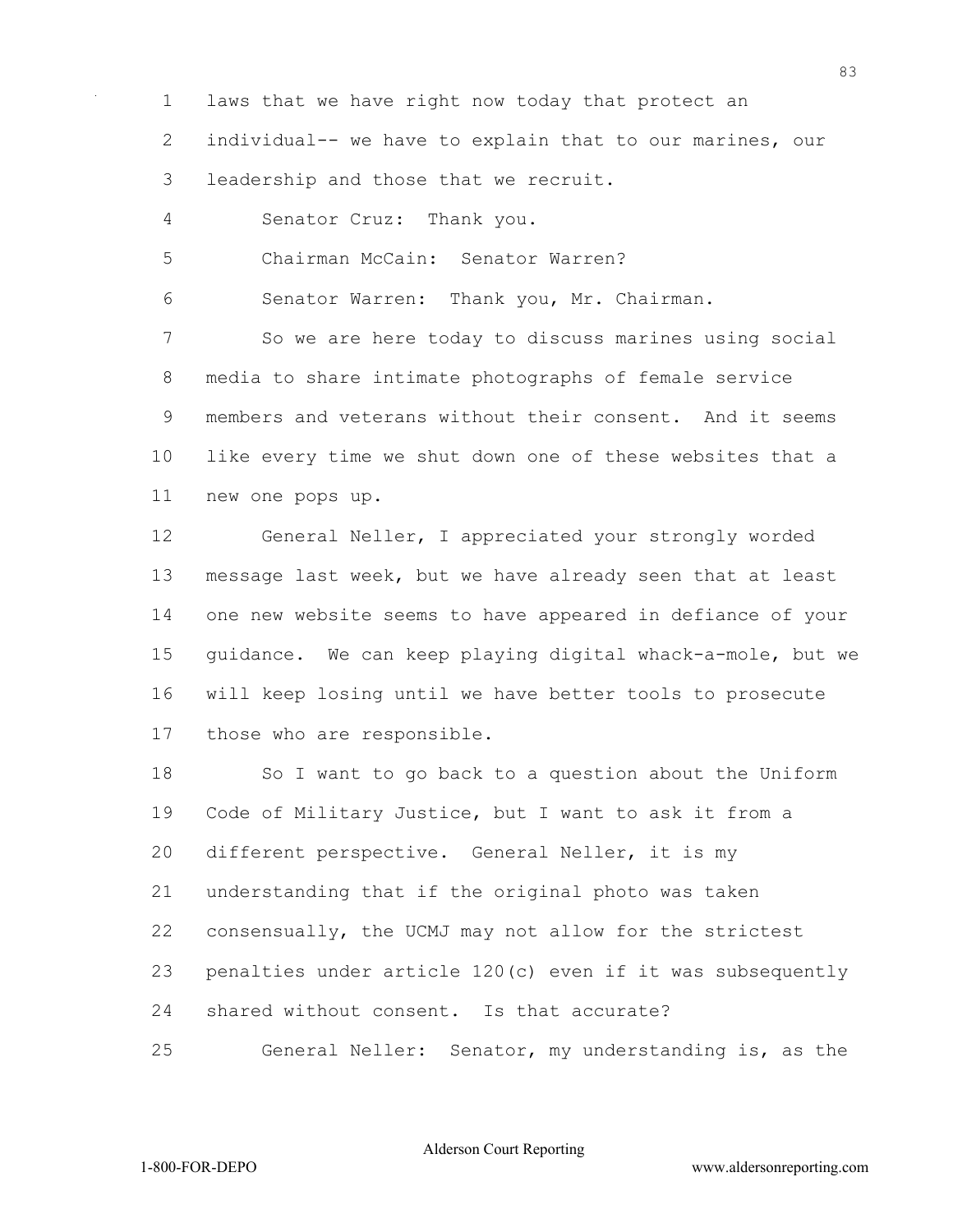Sergeant Major was discussing, if you are on a public facing webpage and you post a picture, that in itself can be construed as consent, and if someone else takes that picture, that there is no criminal action. I am not saying I agree with that, but that is an interpretation. Senator Warren: So let me ask this question. Many States have implemented laws that make so-called revenge pornography a criminal offense. Do you believe that we need a change like that to the UCMJ? General Neller: I think that would be helpful in the accountability process. Some of these pictures of these women where they were fully clothed -- and it is the commentary and all that stuff. Senator Warren: I understand. General Neller: But, yes, I do agree. Senator Warren: But are photographs that were taken consensually and then someone else posted them or they were posted in a different context and then forwarded -- General Neller: That is correct. Senator Warren: I know you are committed to pursuing this, but if we are going to shut down this conduct, then you ought to have every possible legal tool at your disposal. Now, I want to ask you a second question about this. Every Marine Corps base maintains a list of places that are

Alderson Court Reporting

1-800-FOR-DEPO www.aldersonreporting.com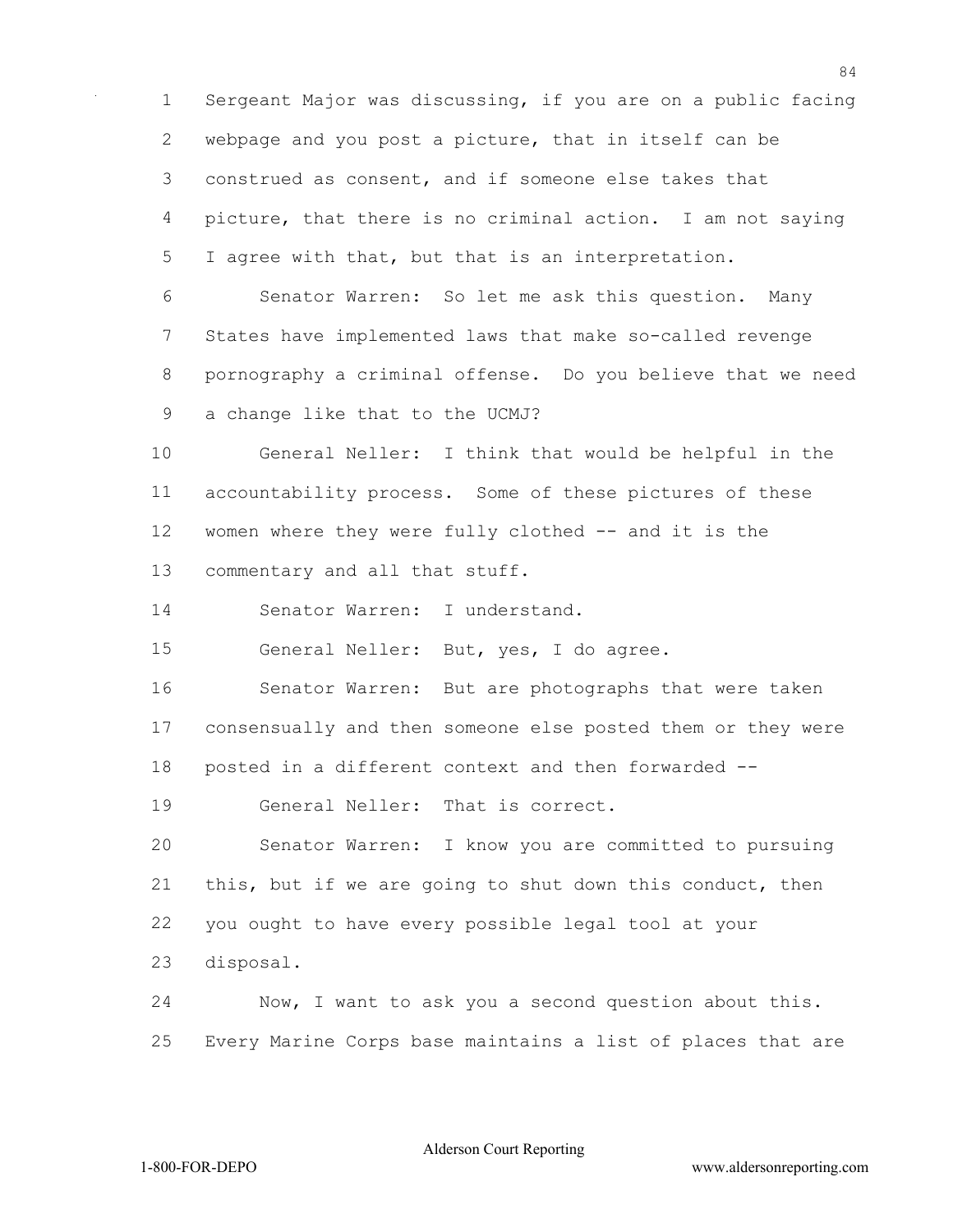off limits for service members. In 2013, one of your predecessors, General Amos, told Congress that the Marines were examining whether you could legally make certain websites off limits in the same way. You cannot visit there any more than you can go into town and visit these particular places.

 What was the result of that assessment? And do you need additional authorities to be able to do that? General Neller: Senator, I am not aware -- I will take that for the record, and maybe my SJA can talk to you about that. But I am not aware that we ever, because of right of free speech and other things, placed a website off limits. On a government computer, we block certain websites, but when someone is on their individual device, I am not aware that we have said the following websites are off limits and to frequent these sites, if we were even able to determine if the marine had, that you would be in violation of a lawful order.

 Senator Warren: I think this may be something that may be worth exploring again so that you have the maximum number of tools available to you to stop this behavior.

22 I have one more that I want to ask, and that is, General Neller, you are not the first Commandant to attempt to address this issue, and in all due respect, it does not seem to be working. And I think it is because the social

Alderson Court Reporting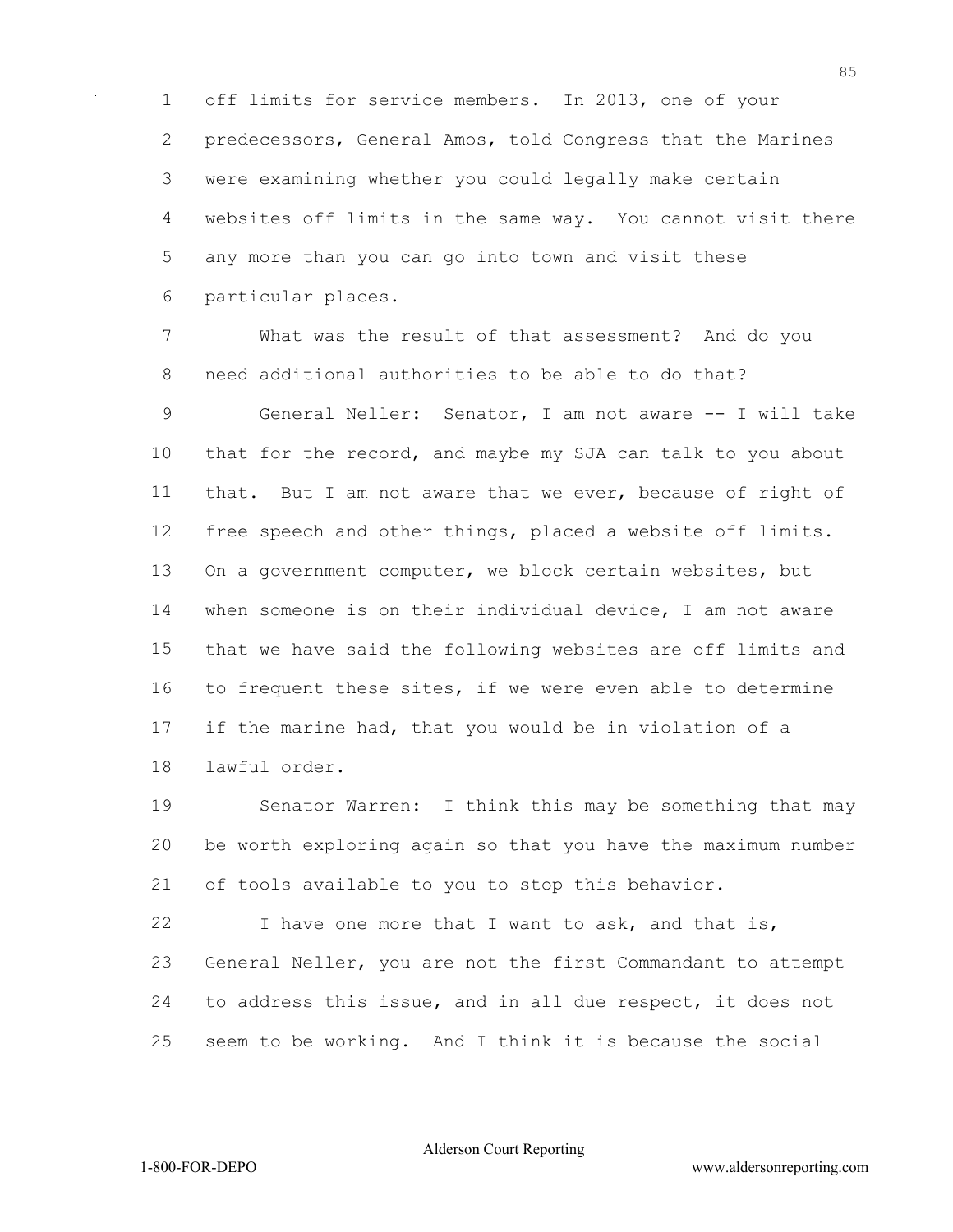media scandals are symptoms of a much larger problem. It happens in the barracks and it happens in the field, and it starts as early as basic training. Are you willing to reconsider the role that Marine recruit training plays in this and reevaluating the Marine Corps' policy of gender segregation at basic training?

 General Neller: Senator, we are taking a very long look at how we do recruit training right now. I would not couch our recruit training as segregated, and I would, at this time, invite you down to see how we do what we do. Senator Warren: We are not separating men and women anymore in the Marines?

 General Neller: All recruits in all the services live separately because they live in an open squad base. And our training is done by platoons, men and women in platoons. A good portion of their training, as we do it now at Parris Island where all our women get trained, they do things with male recruits, the swim tank, the rifle range, the crucible, the field training, even now their final fitness exams. So to say that we are segregated I do not believe is a fair statement, but we do do it differently than everybody else. That said, we are looking --

 Senator Warren: Can I just clarify, General? Because I just want to make sure I understand, and I am past my time here, but I want to make sure I understand. Are you saying

Alderson Court Reporting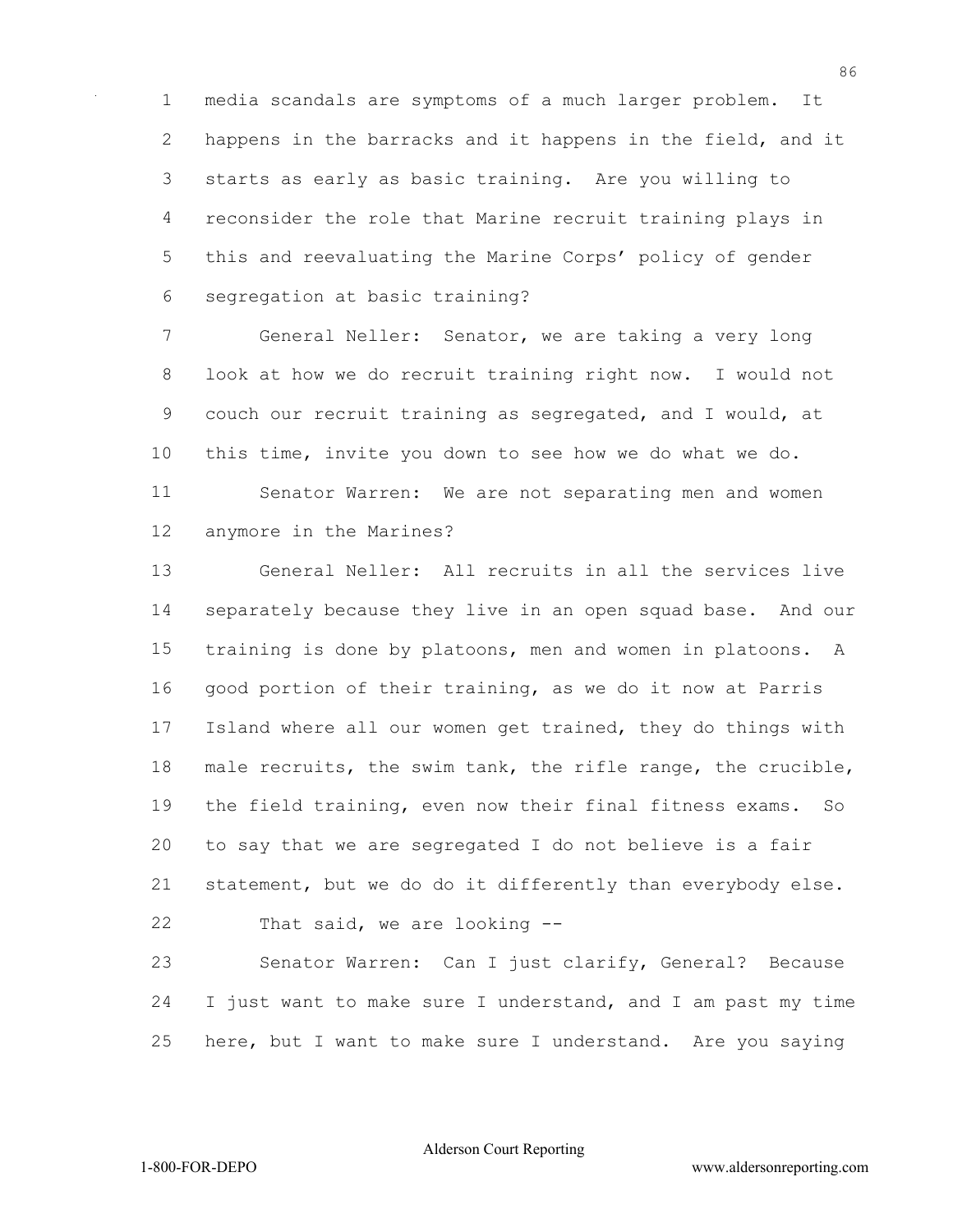no activities are segregated other than sleeping, or are you saying that some activities are segregated and some are not?

General Neller: Some are and some are not.

 Senator Warren: The question I am asking is whether you want to take another look at that.

 General Neller: We are looking at the entire way that we do recruit training, from how we educate and train our drill instructors to how we do the entire program of instruction for men and women.

Senator Warren: Thank you, General.

 Service members who disrespect their fellow service members dishonor the service and dishonor our Nation. And we have got to put an end to this conduct so none of us is here again. Thank you.

Chairman McCain: Senator McCaskill?

 Senator McCaskill: General, I think there are two issues I want to talk about during my brief time here.

 The first one is I want to make sure that you all respond to the point that has been made previously, but the idea that this had to be discovered by a journalist and not discovered by you. There is a fundamental flaw in oversight in terms of good order and discipline and conduct unbecoming if we are not ferreting out this kind of ugly, ugly representation of the Marine ethos without journalists having to do it.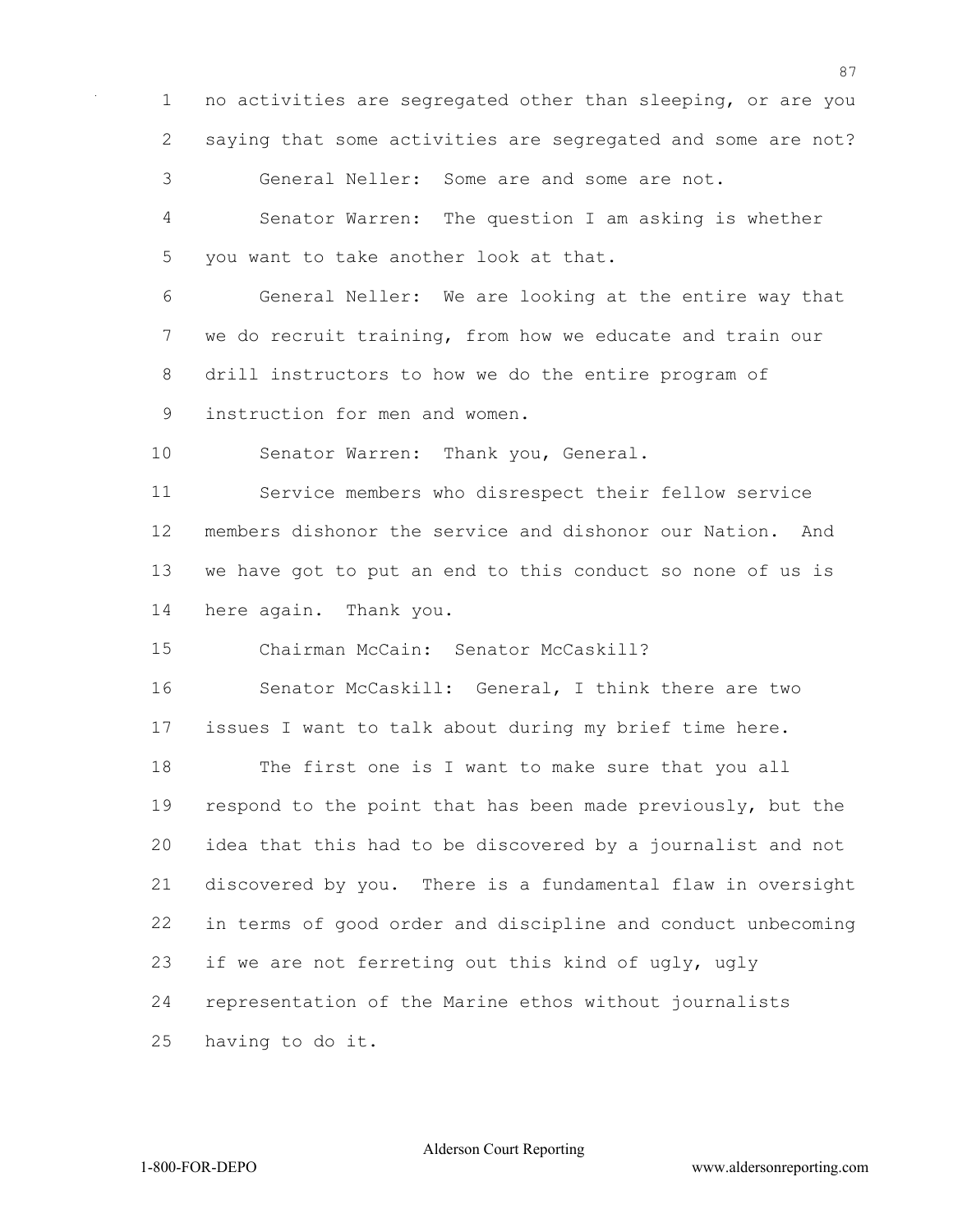So I will look forward to a plan. And I am going to ask my colleagues to join me in a letter to Secretary Mattis because I think this is something that needs to be done in all the services. What are you all doing internally to monitor online conduct that is related to active service members, and how are you addressing that in terms of not just the vitriol that was on these sites, but also cyber bullying that could be impacting morale? And I want to get to the bottom of that.

 The second one is accountability. Now, I am going to tell you a brief story, and that is when I was a prosecutor in Kansas City, I wanted to do more on domestic violence. And the detectives came to me and they said, well, Senator-- I was not a Senator then -- prosecutor, you need to understand that many times the victim does not want to cooperate, and if we do not have a victim, we cannot prosecute. And I said, well, let us shut down the homicide unit then because we do not have victims in homicide and we figure out a way to make the case.

 And I bring that up because for 134 and 133, conduct unbecoming and good order and discipline, it does not matter if the victims cooperate. If you can prove that this was an active marine and they went online and said these things and referred to fellow marines in this manner, then I mean, the prosecutor in me tells me you have got a prima facie case.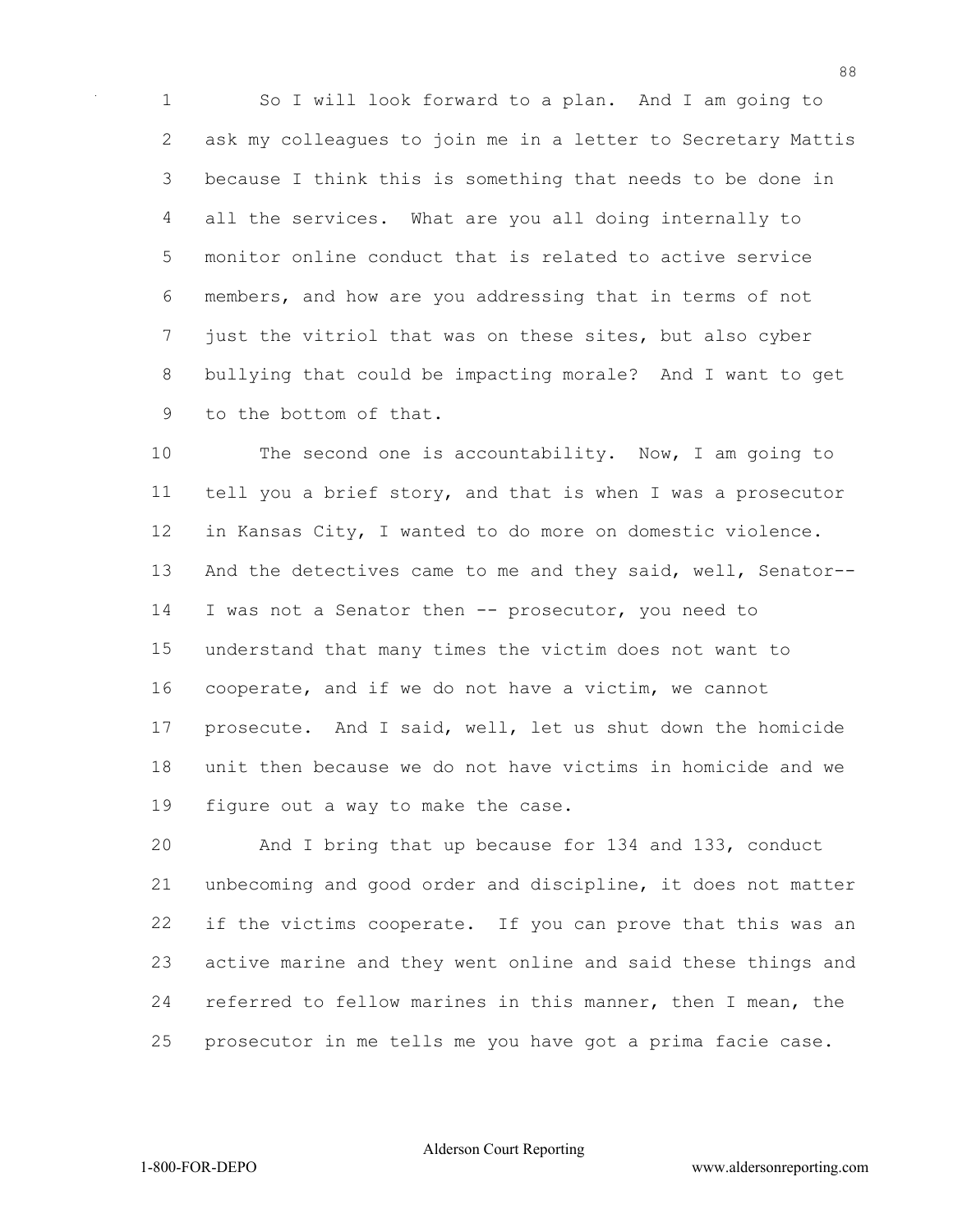And I know you cannot comment on that because of undue 2 influence, but I just want to point out that it is very important to understand that accountability is possible here even if the survivors are not interested in coming forward to be, quote/unquote, part of the case. Could you acknowledge that, General?

 General Neller: Senator, I understand your point. Again, no excuse, but it would require us to be out there -- I mean, we surveil our network for people that are passing information. We look for malware. We do a lot of things. That is why Major General Reynolds behind me -- she is our MARFORCYBER commander. Our ability to look at all these potential websites where there is this kind of nefarious, disgusting behavior -- I mean, it goes to the point where there is a certain -- where is the right of the marine to express free speech and where does it go into an illegal act.

18 Senator McCaskill: Well, I get that.

 General Neller: And so our ability to monitor that. So we are having that discussion now, and I take your point. Senator McCaskill: And I think it is really important, and we can talk about this in closed session more. It is not something that has to be in closed session, but NCIS is 24 the one that I want to talk to about it.

We have detectives all over this Nation that are posing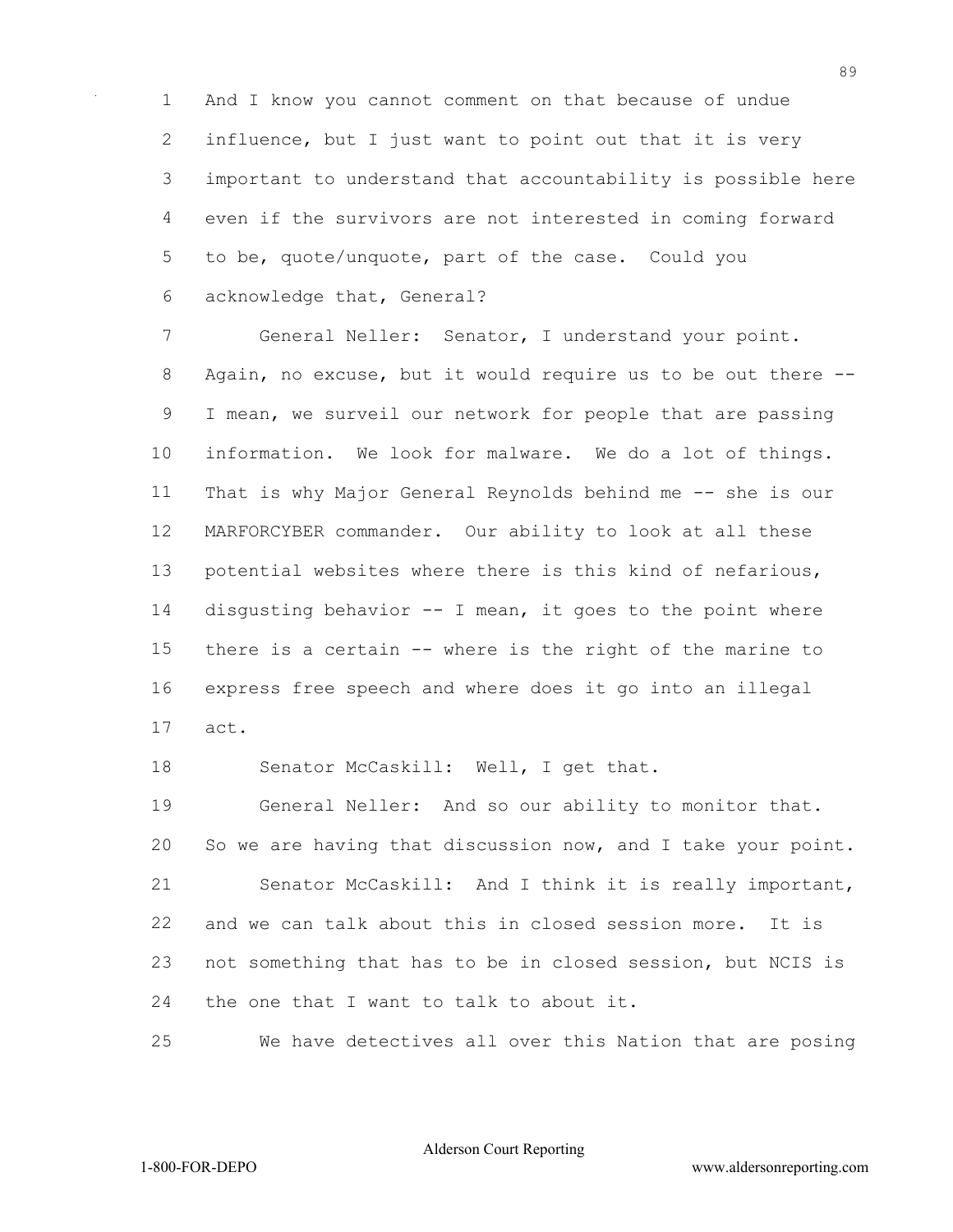as bad guys online to catch horrible people that are trafficking children and doing other illegal activities. It would not be hard for someone to pose as an active marine looking for a spot where they can see what these guys obviously were interested in looking at. This is something that you could do on a random basis. And once it is known that that is out there, it is amazing the deterrent effect that that would have in terms of this being seen as acceptable.

 I also want to say that I think this accountability piece -- you know, there are crimes you can deter and there are crimes you cannot deter. I guarantee you you throw some marines out of the Marine Corps, you say you are no longer welcome here and you are dishonorably discharged for this behavior, you do that in a high profile way -- and obviously, I do not want you to comment because I do not want to get into undue influence territory. But let me just say for the record if you go after the active marines that you have evidence on and if they are dishonorably discharged, that will begin to send a signal that many of us up here are desperate for you to send.

 And then I would close, Mr. Chairman, just by pointing out that there has been some progress made. The 2014 SAPRO survey was cited by Senator Gillibrand. I do want to say that in 2015 -- I want to say this for all the survivors out

Alderson Court Reporting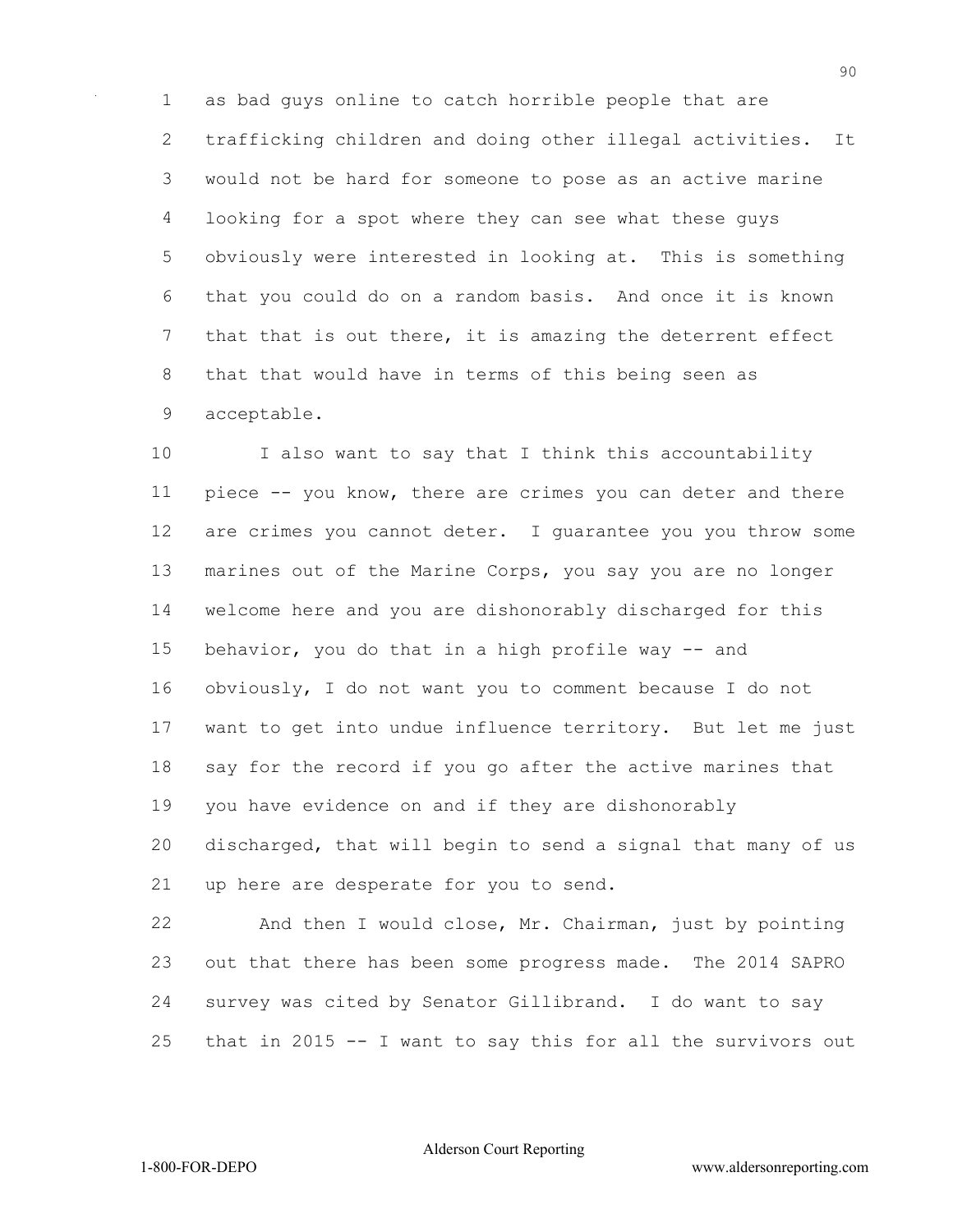there -- 77 percent of the survivors that were surveyed in 2015 recommended that other survivors come forward. So that is a positive that we are having that increase in numbers of survivors advising other survivors to come forward. And I wanted to get that publicly on the record today so survivors out there in this incident hear that those who are coming forward who now have services and support available to them can expect a more positive experience as we all try to hold these jerks accountable. And "jerk" is a kind word.

10 Thank you, Mr. Chairman.

 Chairman McCain: Senator McCaskill has her usual reticence. I thank you for your passion. I thank you for your involvement in this issue for many years. Many of us do appreciate your commitment, Senator McCaskill. Thank you.

Senator Peters?

Senator Peters: Thank you, Mr. Chairman.

 I have to agree with my colleagues up here that today is, indeed, a very sad day for the Marine Corps and for our services. Without question, disgusting, absolutely reprehensible behavior that needs to be aggressively dealt with, and it has to be dealt with immediately. I know, General Neller, you know the entire country is watching today. Although I appreciate your strong words, I know that you know that we also need strong action, that words will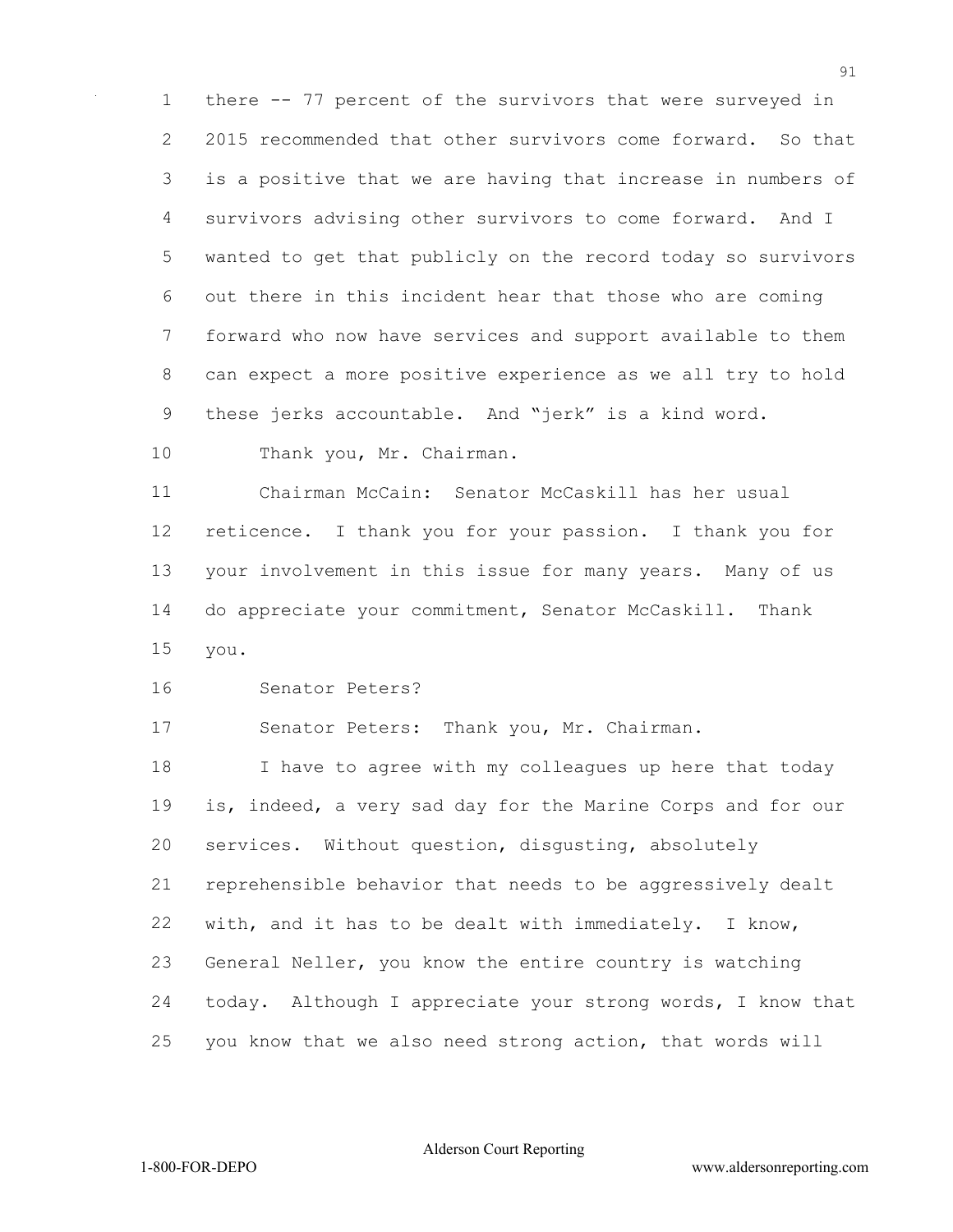not be enough. We are going to need to immediately take action. In my experience with you, I know that that is the type of leader you are, and we will be working with you in any way that we can to be helpful to you.

 My colleagues have made some very important points regarding the culture in the Marine Corps. I want to build on that and specifically talk a little bit about recruit training, which has been brought up, particularly though at Parris Island. As all of the witnesses here know, Marine Corps recruits from the eastern half of the United States, including my State of Michigan, as well as all female recruits attend basic training at Parris Island in South Carolina. And without question, basic training is the place where the Marine Corps instills its core values. A marine is always a marine. So those are values that stay with that individual for their entire life.

 Last year, the Marine Corps completed three command- level investigations into hazing and abuse of recruits and even hazing among drill instructors at Parris Island. Allegations include the targeted hazing of recruits for their ethnic background or religious beliefs, including a Muslim recruit who was placed in an industrial clothes dryer multiple times.

 A separate Muslim recruit from my State of Michigan died at Parris Island by jumping over a stairwell after

Alderson Court Reporting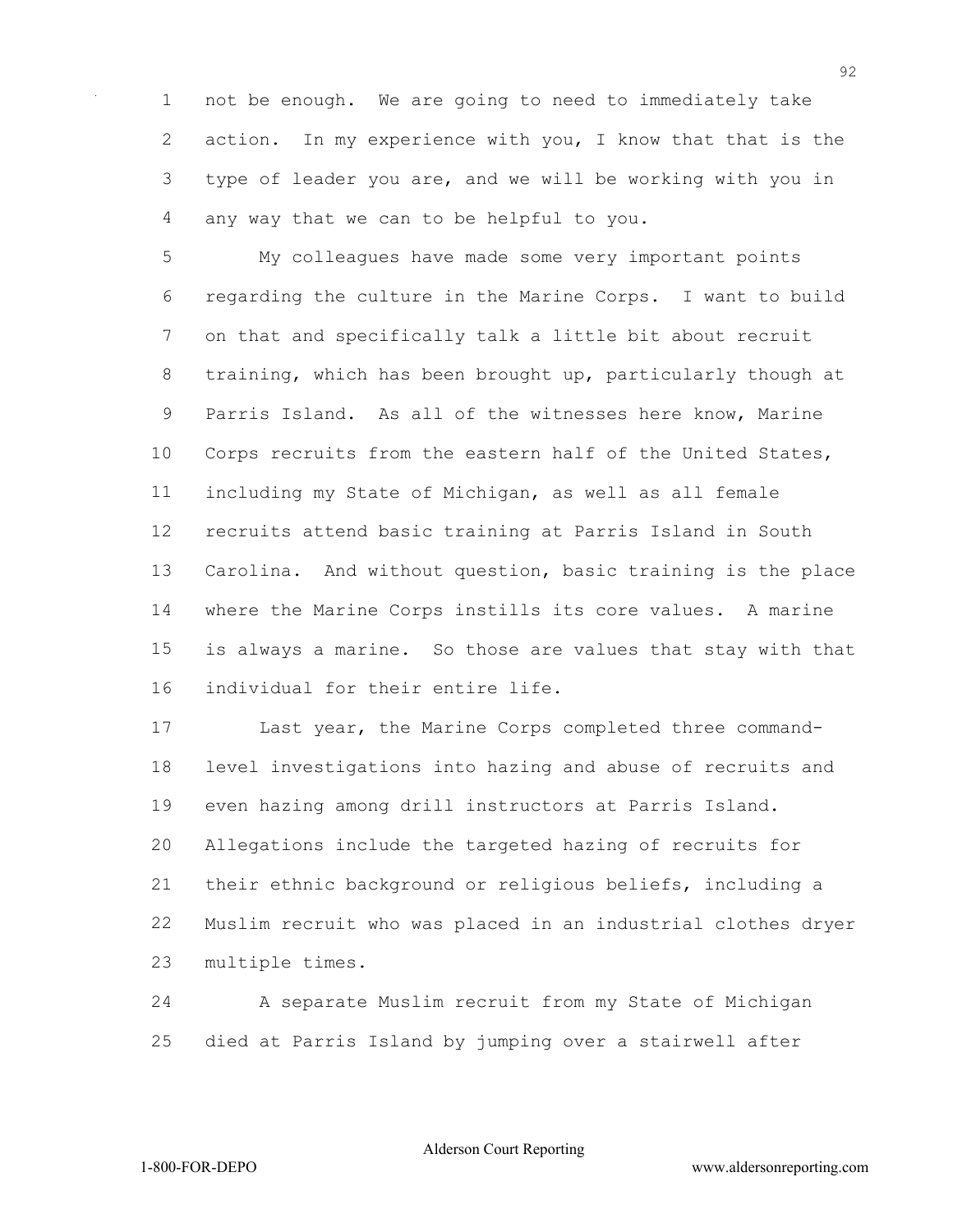enduring abuse by the marines entrusted to train him. The command investigation into the recruit's death found that, quote, maltreatment by his drill instructor team, leadership failures at multiple levels of command, and administrative and process failures contributed to his death. The investigation also found a senior drill instructor at Parris Island taught subordinate drill instructors to, quote, hate recruits -- end of quote -- in order to train them.

 And I am very concerned that the poor practices in the training of Marine recruits at Parris Island as a result of some of these instances may have contributed to some of the inexcusable behavior that we are discussing today. As you know, General Neller, respect is a fundamental core value, respect for every aspect of that individual.

 So I know you have referenced a comprehensive review of recruit training, but could you let the panel know what will the scope of this review be, how it will be conducted, and has it already resulted in some corrective actions in recruit training at Parris Island?

 General Neller: Well, Senator, after the investigation, we sat down and went through and looked at what was going on at recruit training. And what we found was that we had rules and regulations, but there was a failure in leadership and in supervision. So we have done a number of things to clarify what the rules were, what they

Alderson Court Reporting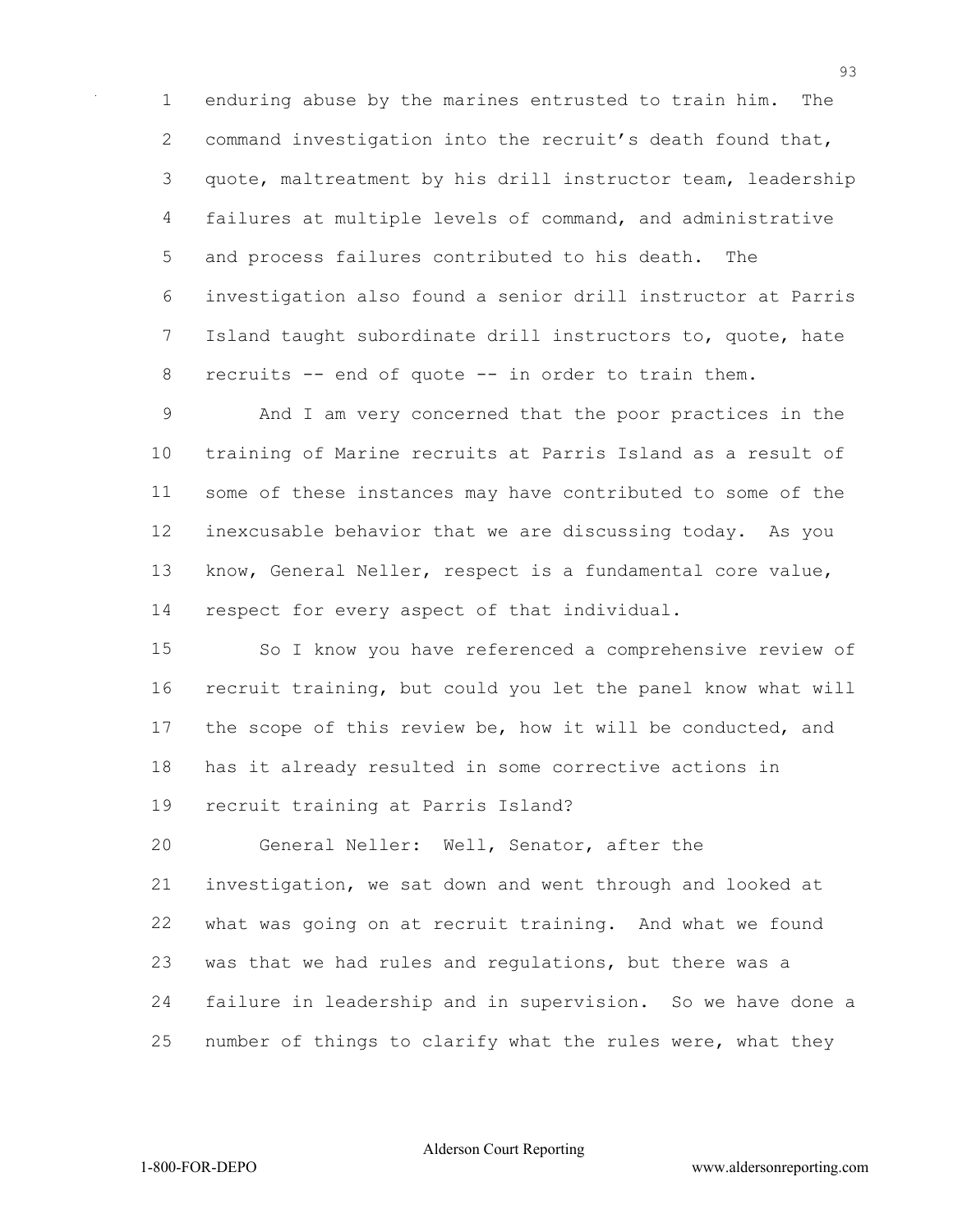were not. We have increased the supervision at the recruit depots and by increasing the numbers of officers. We have gone back to look at how we train our drill instructors.

 There were some practices that had crept in over time that were not in compliance with the orders. There were a number of officers, to include a battalion and regimental commander, who were relieved due to their inability to maintain good order and discipline and follow the rules and regulations.

 The individuals that you mentioned, plus others, are in the process of going through the military justice system. And I will leave it at that. And you probably will have read or hear about where they are within that process in the next few weeks.

 So with this, I hate to say that this provided an opportunity, but again, to look back at, okay, so how does this -- this just does not happen here. It starts somewhere. And so we are in the process, and we are already in the process of going back and talking to drill instructors about what it is to lead, what it is to coach, teach, mentor. We have got a number of things we are looking at, and we have already implemented as far as changing the attitude. The commanding generals that are there at both San Diego and Parris Island are all in with this. They understand what we are trying to do. And I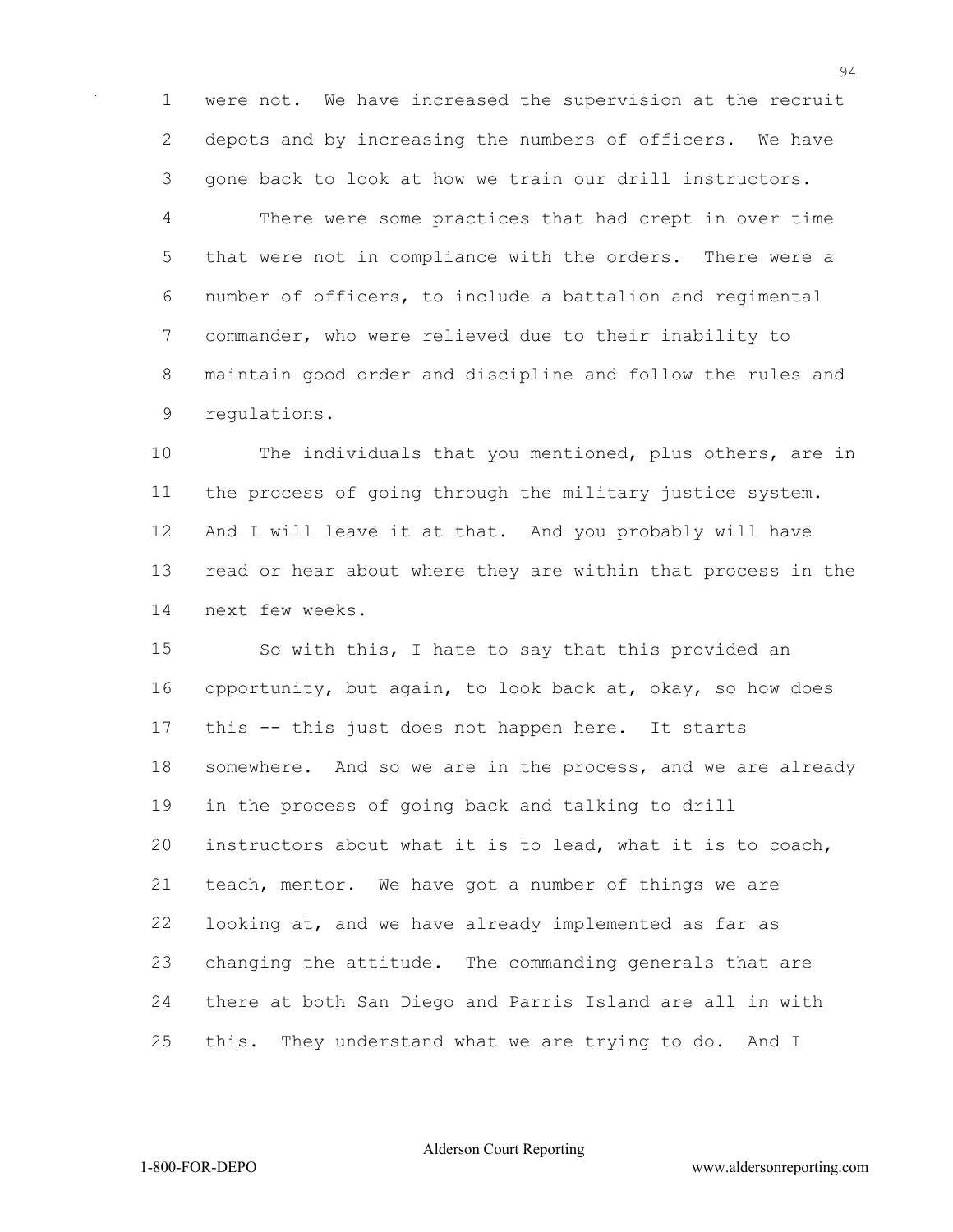think they are making progress. But we have to prove that we have changed.

 So I agree with you that part of this -- part of what has to change at the recruit training and in officer candidate school is a discussion of how we view each other as marines, whatever our race, our gender, whatever, because that is where you learn what right looks like. And so we are in the middle of that. I believe we have a plan. It is not going to change overnight, but it is going to change. I am confident of that, and we will correct this. And if there are others that do not want to follow the rules, they will be held accountable.

13 So I believe we are headed in the right direction there. But, again, you want to see results. I am responsible to give you those results, and it is not going to happen overnight. But, again, I would ask and invite you to come down and see what we do at Parris Island or San Diego and see some of your Michigan marines because I believe we are on the right path.

Senator Peters: Thank you, General.

 Chairman McCain: Secretary Stackley, thank you for your appearance today and thank you for your input as we recognize the civilian stewardship of our military.

 Sergeant Major Green, your leadership is probably now more necessary than most times in the past as we repair the

Alderson Court Reporting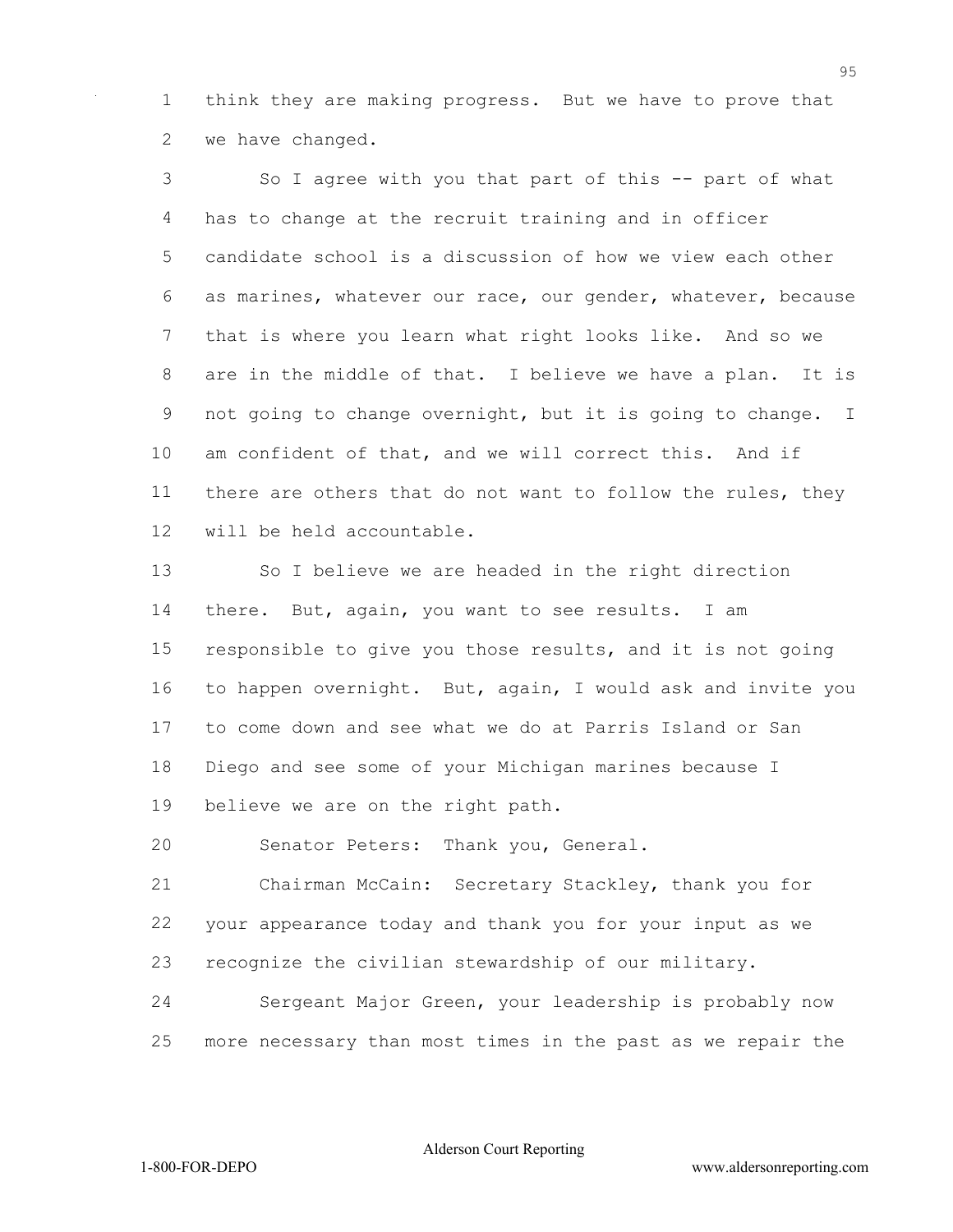damage that has been done and to put into proper perspective 2 that this is a terrible thing. And from time to time, these things have happened, but at the same time, we recognize the United States Marine Corps and their service and sacrifice that is going on today as we speak, and we do not want to ever diminish that service and sacrifice that they have made.

 General Neller, you came before this committee with candor. We have now, I believe, embarked, thanks to your testimony and your commitment, on an effort that may take a long time. But I think this hearing was an important beginning to fixing a problem that apparently has been out there for some period of time. I believe you are facing it head on.

 And the one request I have from this committee is that you keep us informed not only of the progress that you make but in the challenges that you face because we are looking at a new form of communication amongst our citizens, and it is called the Internet. And as I mentioned in my opening statement, it has provided knowledge and information in a way that has never been available before. There is also a dark side, and we are looking at the dark side today. And we are going to look forward to your and Secretary Stackley's recommendations if it is necessary to pass additional legislation. We cherish the right of all

Alderson Court Reporting